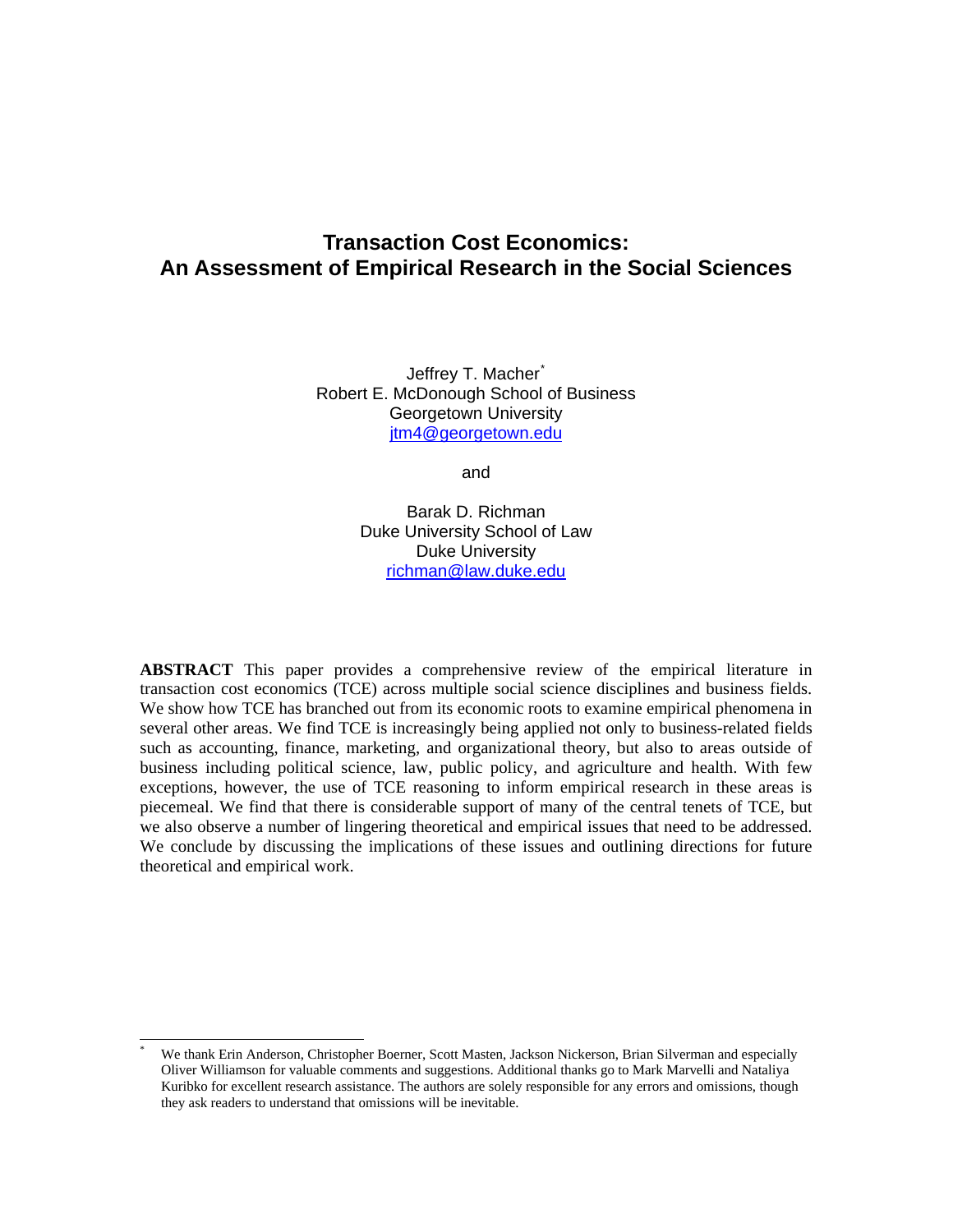#### **1. INTRODUCTION**

In his presidential address to the Royal Economic Society in 1986, R. C. O. Matthews noted, "the economics of institutions has become one of the liveliest areas in our discipline" (Matthews 1986: 903), and recognized that the study of economic institutions turned on two propositions: first, "institutions do matter"; and second, "the determinants of institutions are susceptible to analysis by the tools of economic theory" (1986: 903). This assessment was based principally on the accomplishments of transaction cost economics (TCE) through the mid-1980s. There have been substantial theoretical and, especially, empirical developments in the twenty years since.<sup>[1](#page-91-0)</sup> As Williamson notes, the initial skepticism that surrounded this theory has given way to respect earned "not by advancing an overarching theory but by uncovering and explicating microanalytic features and by piling block upon block until the cumulative value added cannot be denied" (2000: 596). This growing acceptance is partly the result of a significant body of empirical research in economics that is largely consistent with TCE predictions.

Several reviews, most notably Joskow (1988) and Shelanski and Klein (1995),  $^2$  $^2$  have highlighted the increasing number of corroborative empirical papers that have appeared in economics journals since the development of the theory by Williamson (1975; 1979), Klein, Crawford and Alchian (1978) and more formally by Grossman and Hart (1986) and Hart and Moore (1990). While these surveys largely attest to the empirical success of transaction cost economics in Industrial Organization (IO) economics, far less is known about the influence of TCE within other business-related areas.<sup>[3](#page-91-1)</sup> Furthermore, the empirical applications of TCE to other fields further removed from IO economics, including law and political science, public policy, health economics and policy and agricultural economics and policy, have not been systematically explored.

In this survey we attempt to address these issues on several fronts: first, by providing a comprehensive picture of the existing empirical TCE literature both within economics and in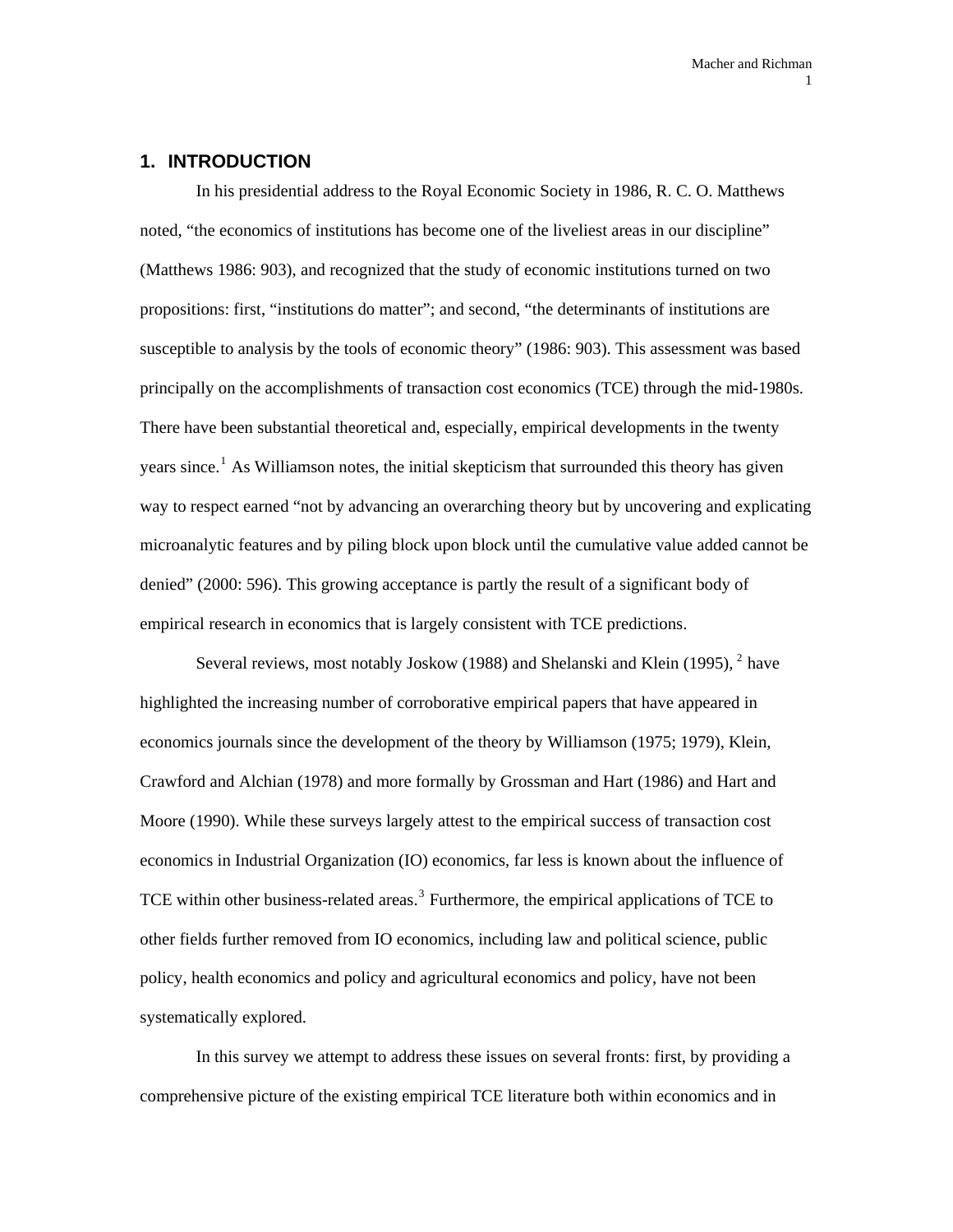other social science areas; second, by assessing the implications of this literature for transaction cost theory; and third, and perhaps most importantly but more modestly, by shaping the direction of future empirical work. To these ends, the paper presents the results of an extensive literature review in which numerous on-line and hardbound sources were examined for articles that utilize transaction cost economics and have a significant empirical component. This exercise generated over 3,500 abstracts from which we obtained approximately 900 articles that empirically test some aspect of TCE theory.<sup>[4](#page-91-1)</sup> We then categorized these articles by field of interest (e.g. economics, law, political science, etc.). Recognizing that any attempts to associate knowledge by disciplinary fields are somewhat arbitrary, we utilized all available information, notably the subject headings, author affiliation, JEL key words and publishing journal, for the purposes of categorization. The result is a two-tiered approach in which each article is first classified as being business related or non-business related and then placed within its most appropriate field (i.e., for business, economics, marketing, finance, etc.; for non-business, law, political science, etc.). While imperfect, we believe this taxonomy is an accurate classification scheme that provides better understanding of the empirical contexts to which transaction cost economic logic has been applied and more accurately assesses the implications of transaction cost economics broad research approach.

The rest of the paper is organized as follows. The next section provides a brief theoretical and empirical overview of transaction cost economics. Section 3 outlines the methodology that we employ in the literature review and then summarizes its main findings. Section 4 reviews the main empirical findings of transaction cost economic theory in a number of different areas of study. Section 5 provides a critical assessment of these findings, highlighting the progress that has been made but denoting the gaps in the theory and empirical analysis that still remain. Section 6 provides a summary and conclusion.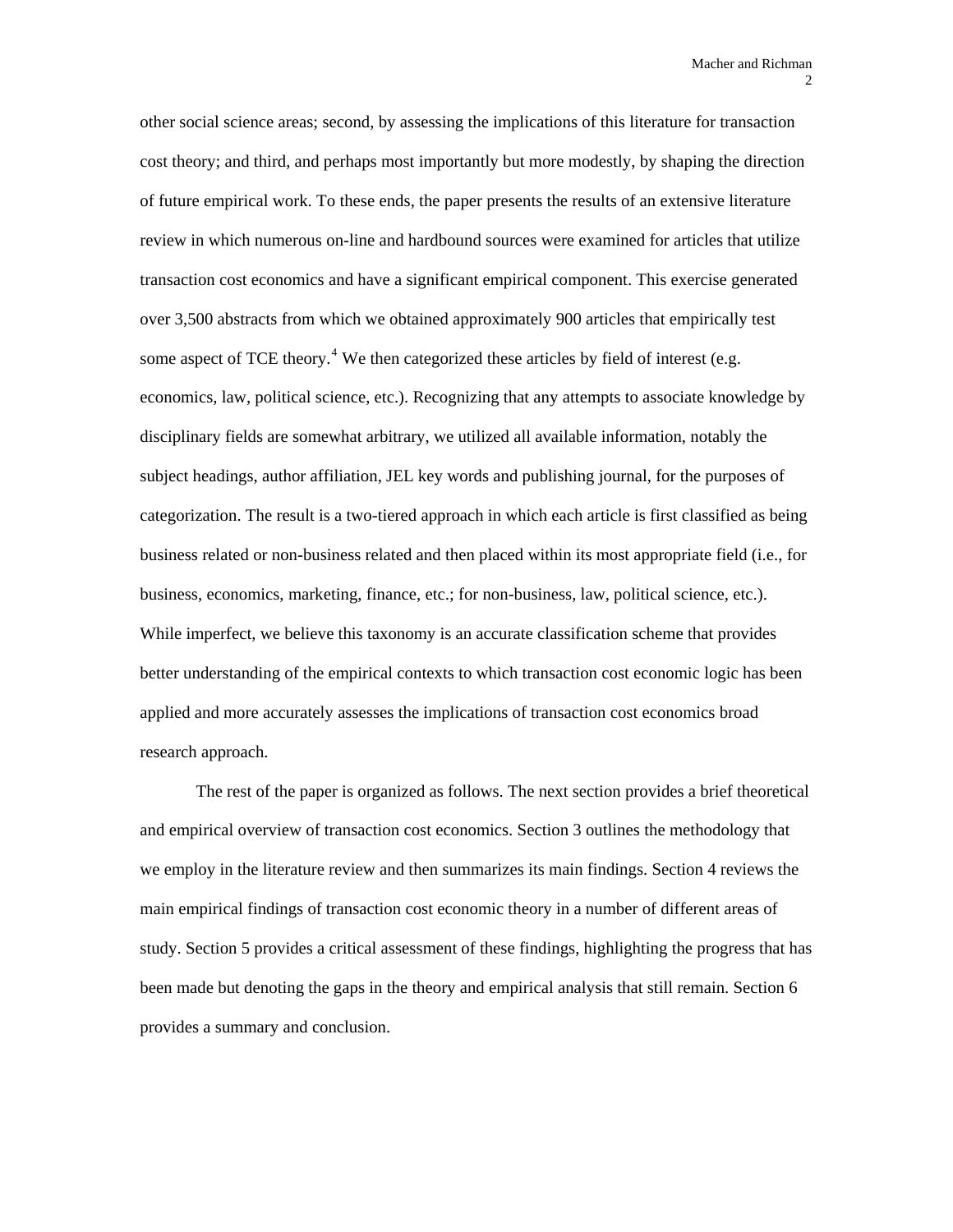### **2. THEORETICAL AND EMPIRICAL PRELIMINARIES**

### *2.1. THEORETICAL BACKGROUND*

Because recent theoretical statements of the approach of transaction cost economics (TCE) to the study of economic organization can be found elsewhere (Williamson 1998; 2000), we provide a compact version here. The key conceptual move to TCE is to describe firms not in neoclassical terms (as production functions) but in organizational terms (as governance structures). The basic insight of TCE is to recognize that in a world of positive transaction costs, exchange agreements must be governed, and that, contingent on the transactions to be organized, some forms of governance are better than others.

There are at least three main factors underlying positive transaction costs. First, individuals are limited in their ability to plan for the future and in spite of their best efforts to deal with the complexity and unpredictability of the world around them, they lack the knowledge, foresight and/or skill to accurately predict and plan for all the various contingencies that may arise (Simon 1957). Second, even if perfect planning were possible, it is hard for contracting parties to negotiate about these plans due to the difficulty associated with developing a common language to describe actions and states of the world with which the parties have little prior experience (Hart 1995). Third, assuming that parties could plan and negotiate for a fully contingent contract, it frequently remains difficult for them to communicate their plans in such a way that an uninformed third-party (e.g., a court) could reasonably enforce them. The upshot is that all contracts are actually and effectively incomplete.<sup>[5](#page-91-1)</sup>

One economic implication of contractual incompleteness is that when circumstances arise that were not accounted for in the original agreement, parties must partake in costly renegotiations and may engage in excessive haggling over how to revise the contractual terms. Particularly problematic are calculated efforts on the part of individuals to mislead, renege, cheat or otherwise take advantage of the vulnerabilities of their trading partners in hopes of achieving a more favorable distribution of the rents accruing to exchange. Although not everyone is so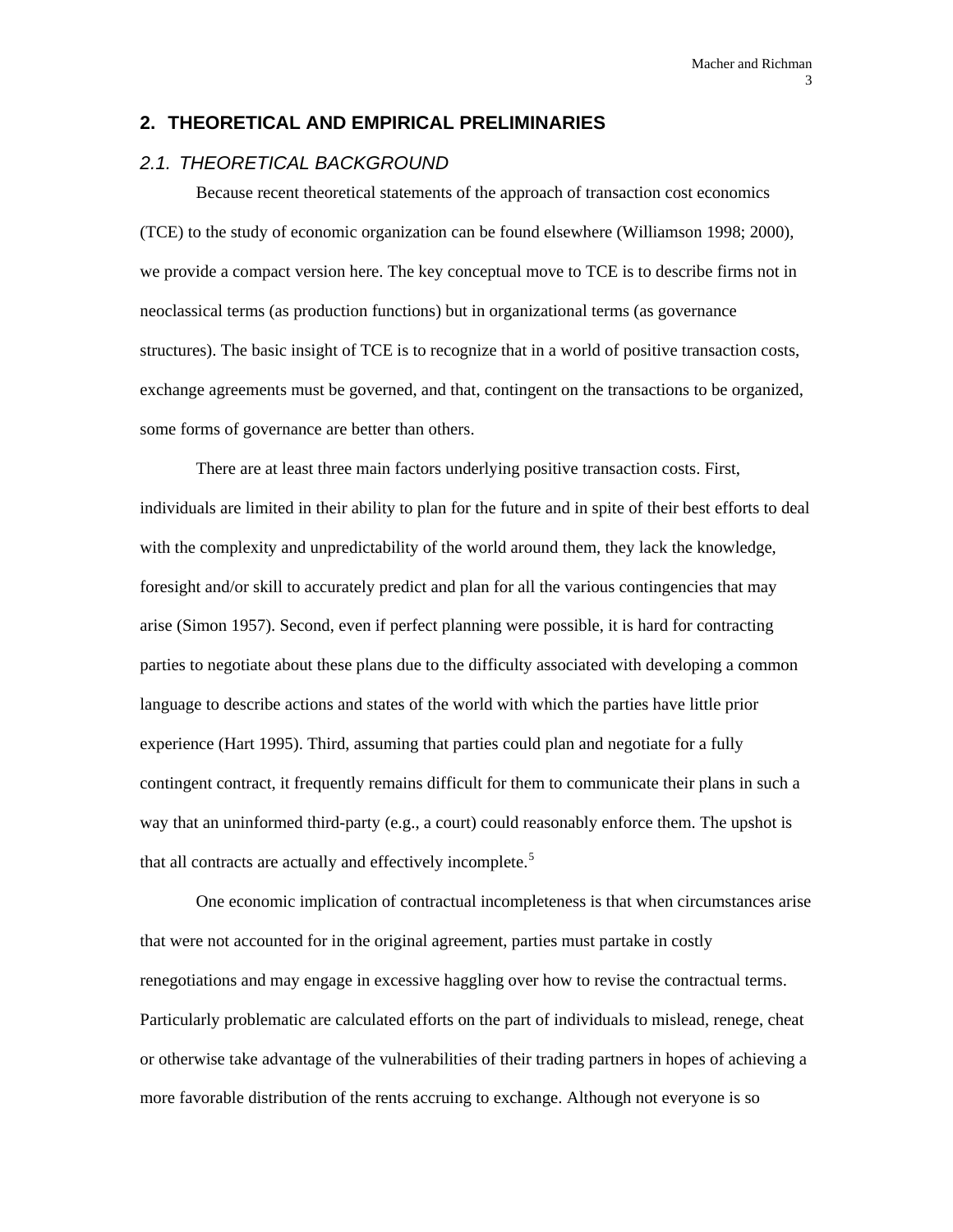inclined, the bounded rationality conditions outlined above make it difficult to uncover untrustworthy individuals ex ante (Williamson 1996).

To safeguard against such opportunistic behavior, parties select institutional arrangements so as to mitigate the expected total cost of consummating the transactions involved. The governance structures that firms employ to guard against these contracting hazards vary in discrete structural ways with reference to their adaptive performance by reasons of differences in incentive intensity, administrative controls and contract law regime (Williamson 1991).<sup>[6](#page-91-1)</sup> Market forms of organization rely on prices to signal opportunities for autonomous adaptation to changing conditions in order to exploit new profit opportunities. As specialized or relationship specific investments increase, coordinated adaptation becomes more important. The movement from market to hierarchy entails trading off high-powered incentives and autonomous adaptive properties for the added safeguards and centralized coordinating properties of internal organization.<sup>[7](#page-91-1)</sup> Different governance forms, such as markets, hybrids, firms and bureaus, etc., are never examined alone but always in relation to one another. Identifying and explicating the syndromes of attributes that define each generic mode of governance are central to the exercise.

The transaction is named as the basic unit of analysis and the critical dimensions to which transactions differ are also identified and the ramifications worked out. The logic of discriminating alignment—according to which "transactions, which differ in their attributes, are aligned with governance structures, which differ in their cost and competence, so as to effect a transaction cost economizing result" (Williamson 1991: 79)—is then employed to derive refutable implications. A final assumption underlying transaction cost economics is that important dimensions along which transactions differ can be identified and measured, $^8$  $^8$  qualitatively if not quantitatively.

The idea that governance is a means by which to induce order, thereby to mitigate conflict and realize mutual gain is a recurrent theme (Williamson 2000). The basic regularity is this: complex modes of organization are reserved for complex transactions, to which contractual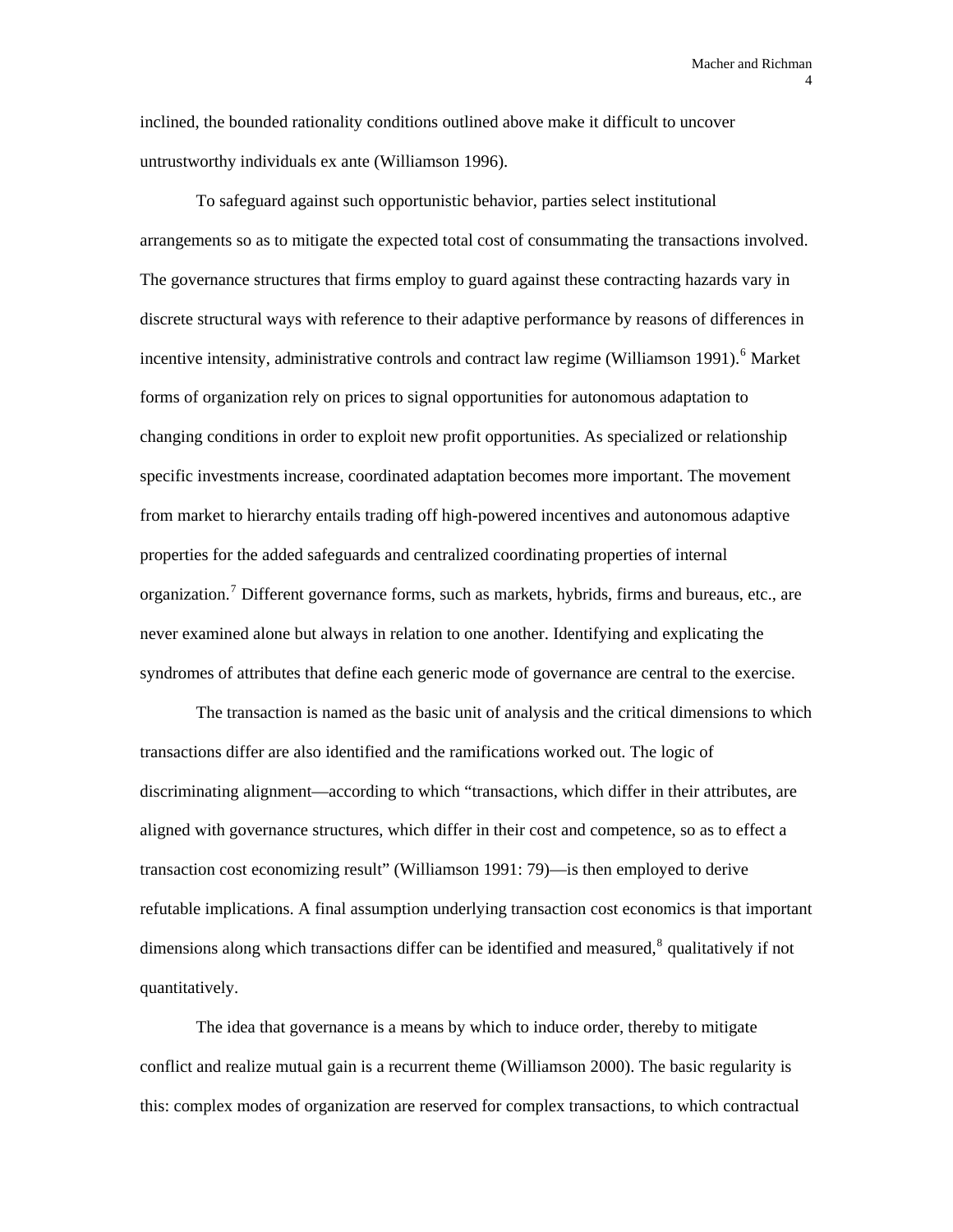hazards accrue; whereas simple modes of governance suffice for simple transactions, of which the ideal transactions in both law and economies are those for which identity does not matter. To use a simple mode of governance to manage a complex transaction would be to risk contractual breakdown, whereas to use a complex mode of governance to manage a simple transaction would be to incur costs without gain.

# *2.2. EMPIRICAL OPERATIONALIZATION*

The majority of empirical research in transaction cost economics is a variation of the discriminating alignment hypothesis (Williamson 1979; 1991) identified above. Organizational mode is the dependent variable, while transactional properties, as well as other control variables, serve as independent variables. The most common empirical approach is to conceptualize organizational form as one of three broad discrete types: market, hierarchy, or various hybrid and intermediate modes.<sup>[9](#page-91-1)</sup> Hybrid modes of governance include joint ventures (Klein, Frazer et al. 1990), relational contracting (Palay 1984), and bilateral governance (Heide and John 1990). Oxley (1999) in particular examines the proliferation of different governance modes in alliances, creating a market-hierarchy spectrum that ranges from unilateral contractual agreements (e.g., one-sided licensing agreements, long-term supply contracts and R&D contracts), to bilateral contractual agreements (e.g., technology sharing or cross-licensing agreements, joint research agreements) to equity-based alliances (i.e., joint ventures).

The probability of observing more (less) integrated forms of organization depends upon the underlying properties of the transaction. More integrated governance modes are associated with a higher degree of relationship-specific assets, greater uncertainty (including but not limited to customer, supplier or technological uncertainty), more complex transactions, or more frequent exchange. Of the transactional properties that have been examined empirically, asset specificity, or the transferability of assets that support a given transaction to a different use or different user, is argued to be the most important (Williamson 1985) and has subsequently seen the most proliferations in the empirical literature. Measures of asset specificity in empirical TCE research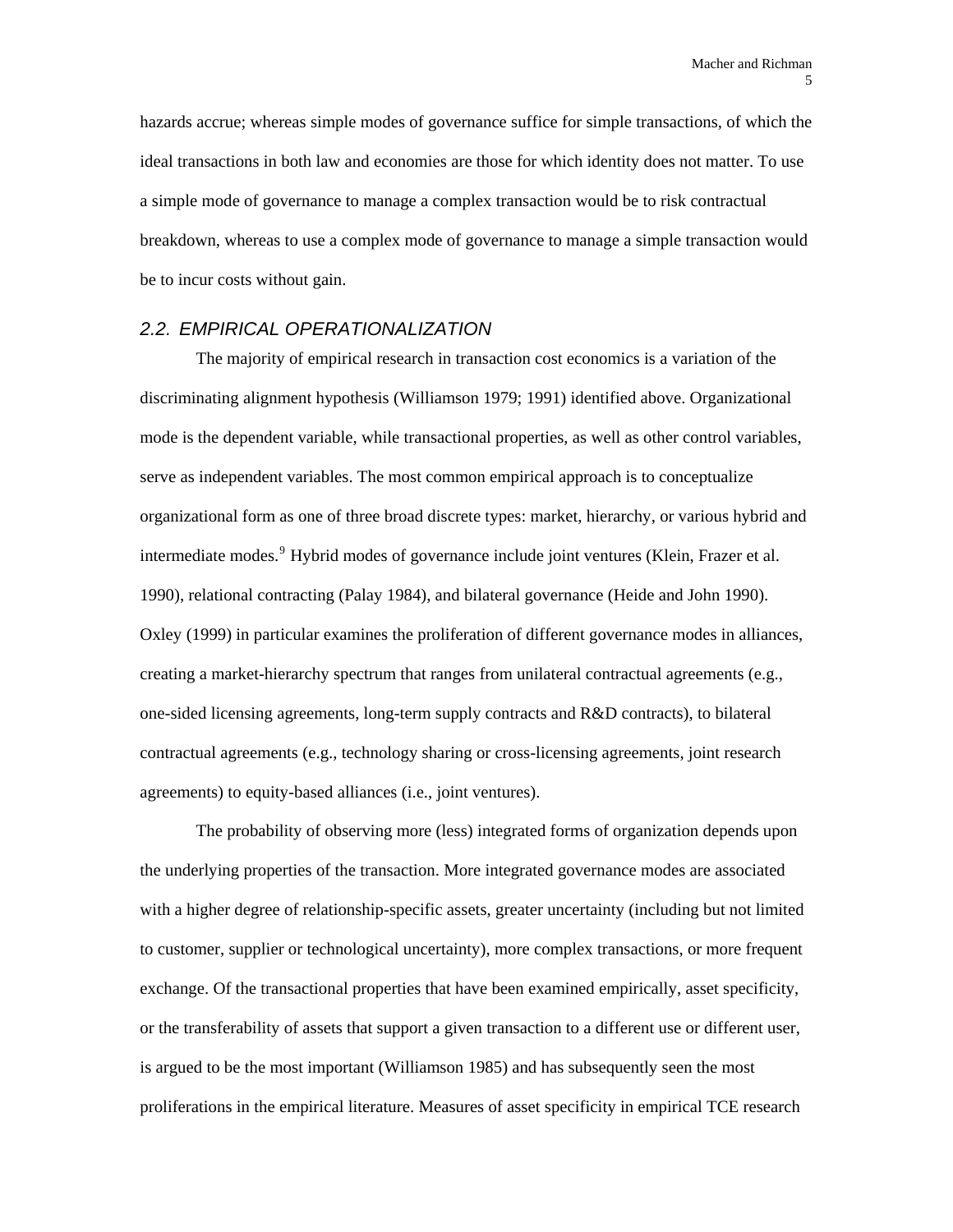are broad,  $^{10}$  $^{10}$  $^{10}$  often subjective (Minkler and Park 1994), and include the physical proximity (i.e., site specificity) between contracting parties (Joskow 1985; 1987; 1990), idiosyncratic investments (Palay 1984), product complexity (Masten 1984), inter-firm co-specialization (Dyer 1996), and spatial or temporal proximity (Masten, Meehan et al. 1991; Pirrong 1993). A large number of empirical studies have examined specific investments associated with human capital. These studies are prevalent not only because human capital represents a significant cost of doing business, but also because there are a wide variety of measurement approaches. Examples of human capital measurement include the specificity of developing automotive components for a vehicle assembler (Monteverde and Teece 1982a; 1982b), the specificity of the working relationship between a salesperson and his or her organization (Anderson 1985), the specificity of communication between product designers and manufacturing engineers in the semiconductor industry (Monteverde 1995), and as far reaching as the specificity of the wife to the household and the use of prenuptial contracts (Hamilton 1999) and the specificity of individual rock band members—measured in terms of ease of member replacement—to critics' assessments of music quality (Cameron and Collins 1997).<sup>[11](#page-91-1)</sup>

The treatment of uncertainty in the empirical TCE literature is similarly broad, but more uneven in comparison to asset specificity's treatment. Transactional uncertainty generally refers to "unanticipated changes in circumstances surrounding an exchange"(Noordewier, John et al. 1990: 82), and is typically in reference to changes in the environment to future events (Anderson 1985). A second type of uncertainty has a behavioral foundation but this construct has seen far fewer operationalizations in the literature. Measurements constructs of environmental uncertainty that have been employed in empirical analyses are broad and include demand uncertainty (Heide and John 1990), technological uncertainty (Walker and Weber 1984; Balakrishnan and Wernerfelt 1986) and supplier uncertainty (Walker and Weber 1987), while measurement constructs of behavioral uncertainty often attempt to measure and evaluate partner performance (Anderson 1985; Heide and John 1990; Stump and Heide 1996). Although each uncertainty type is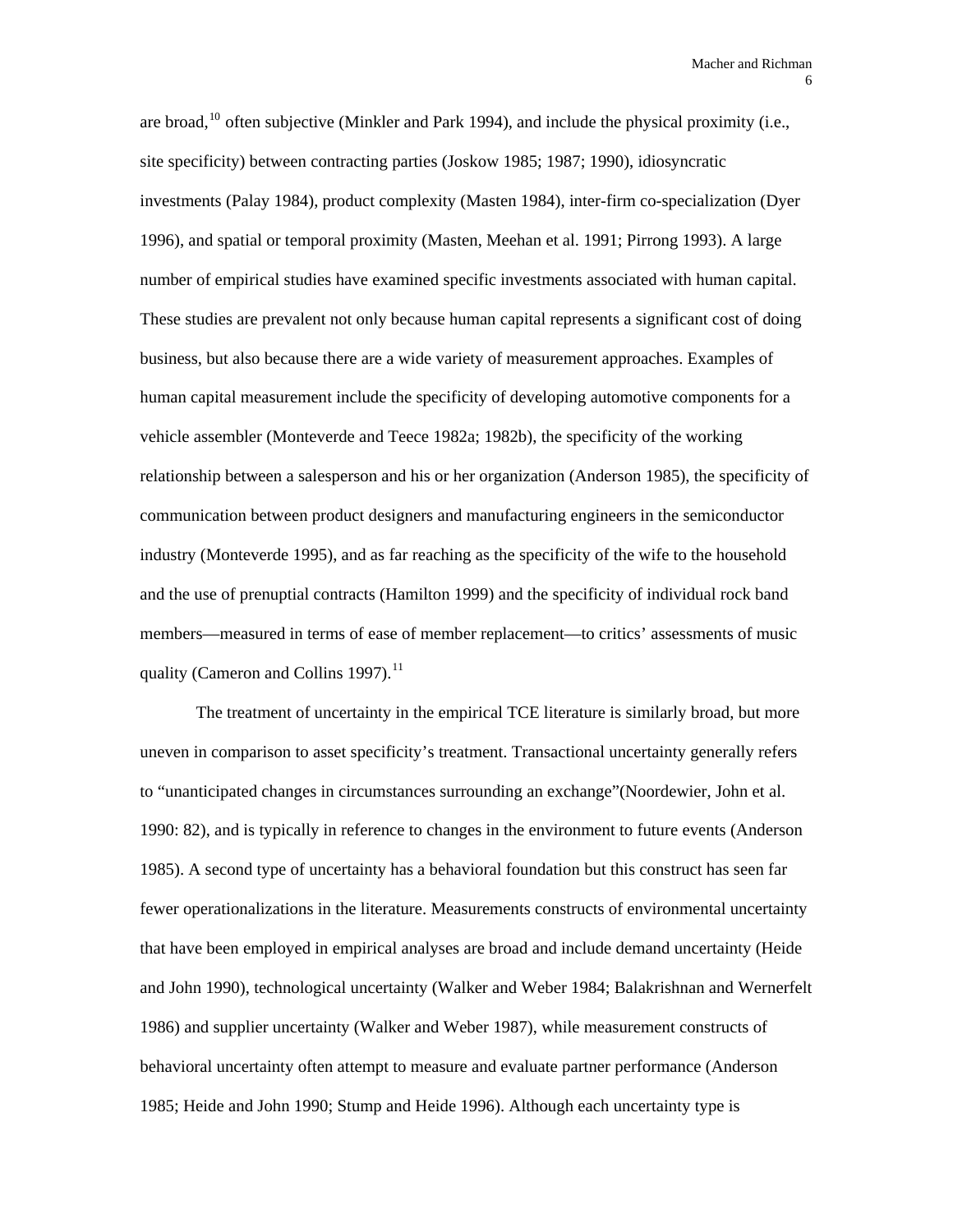concerned with exploring the hazards of maladaptation, empirical findings that relate uncertainty to organizational form are mixed, partly because of the multitude of uncertainty types examined. One potential explanation for the diverse empirical findings around uncertainty is that it needs to be examined in conjunction with asset specificity (Harrigan 1986). Absent asset specificity, TCE does not predict that uncertainty leads to more hierarchical forms of governance. It is only when contractual hazards brought on by relationship specific investment are at risk that expropriation is a concern. Klein (1989) plausibly suggests that different types of uncertainty—with opposite influences on governance mode—are primarily responsible for uncertainty's empirical inconsistencies.<sup>[12](#page-91-1)</sup> Adding to the difficulties surrounding the treatment of uncertainty in the empirical TCE literature, it is often the case that complexity and uncertainty are used interchangeably, although the two are distinct analytical concepts (Slater and Spencer 2000).

Transaction frequency has received far less treatment in the empirical literature in comparison to asset specificity and uncertainty (Rindfleisch and Heide 1997). Williamson notes that higher levels of transaction frequency provide an incentive for internal organization because "the costs of specialized governance structures will be easier to recover for large transactions of a recurring kind" (1985:60). If, however, reputation effects work well, increasing transactional frequency will support stronger reputation effects (Williamson 2001). Despite the proposed advantage of internal organization in realizing scale economies related to transaction frequency researchers have been largely unsuccessful confirming this hypothesis. Several empirical studies show no positive association between transaction frequency and organizational mode (Anderson and Schmittlein 1984; Anderson 1985; Maltz 1993; 1994), while other studies dichotomize transaction frequency into one-time versus recurring exchanges and do find a significant relationship (John and Weitz 1988; Klein, Frazer et al. 1990). Greater theoretical and empirical treatment on unpacking uncertainty is therefore required by researchers.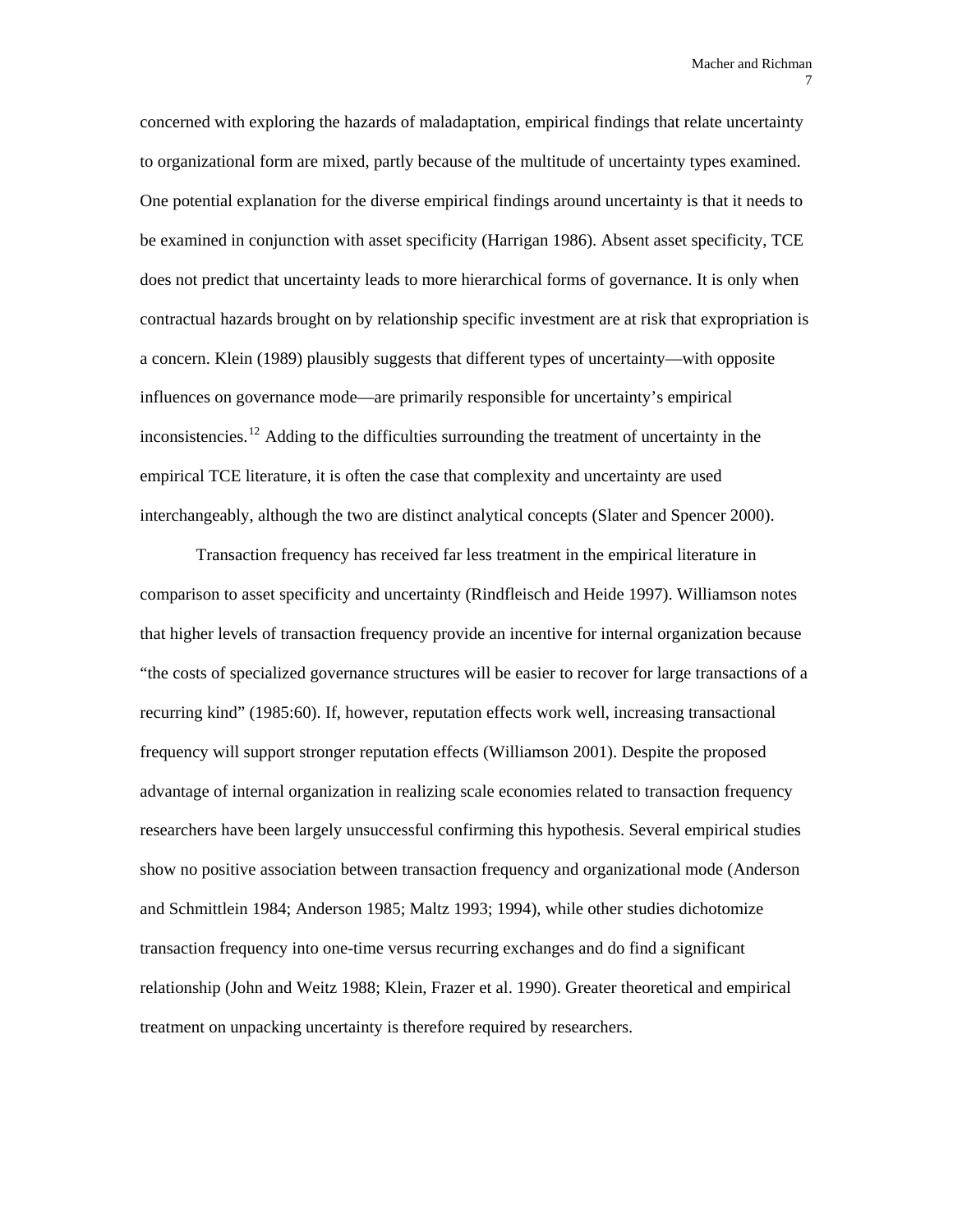### *2.3. EMPIRICAL SPECIFICATION*

Empirical research in transaction cost economics employs a variety of econometric and historical methods. In the same approach as Shelanski and Klein (1995), we define "empirical" broadly to include qualitative case studies, quantitative single-industry studies, and crosssectional econometric analyses. Although case studies are often criticized because of their lack of generality and possible ex-post rationalization, they are an important and necessary complement to econometric analysis (Masten and Saussier 2000) and often provide a richer description and perspective than many statistical analyses offer. These research methods also often represent the stimulus to refinements of transaction cost theory or future quantitative examinations.<sup>[13](#page-91-1)</sup> By single-industry studies we mean quantitative case studies, or research that quantitatively examines contracting in a single industry.<sup>[14](#page-91-1)</sup> There are also a growing number of studies that examine cross-industry issues.<sup>[15](#page-91-1)</sup> The bulk of the empirical research in transaction cost economics falls into these first three categories.

TCE researchers are increasingly implementing more novel methodological approaches than discrete choice analysis to evaluate the influence of transactional properties, hold-up or small numbers bargaining on the mode of governance and over time. One methodological approach that is becoming increasingly more common in the empirical literature in particular is a two-stage estimation of organization mode and performance. This approach examines the influence of exchange attributes on the performance of different governance structures, but first corrects for the selection bias associated with estimating the effect of organizational mode on performance  $(Masten 1993).$ <sup>[16](#page-91-1)</sup> Another more recent methodological approach in empirical TCE research is panel data estimation. Panel data techniques are provocative because they allow researchers to not only control for unobserved heterogeneity, but also improve estimations and test hypotheses that are impossible to examine in cross-sectional analyses. Gonzalez-Diaz et al.'s (2000) examination of subcontracting decisions in the construction industry is an example of the benefits of the panel estimation approach, as is Ohanian's (1994) estimations of changes in vertical integration in the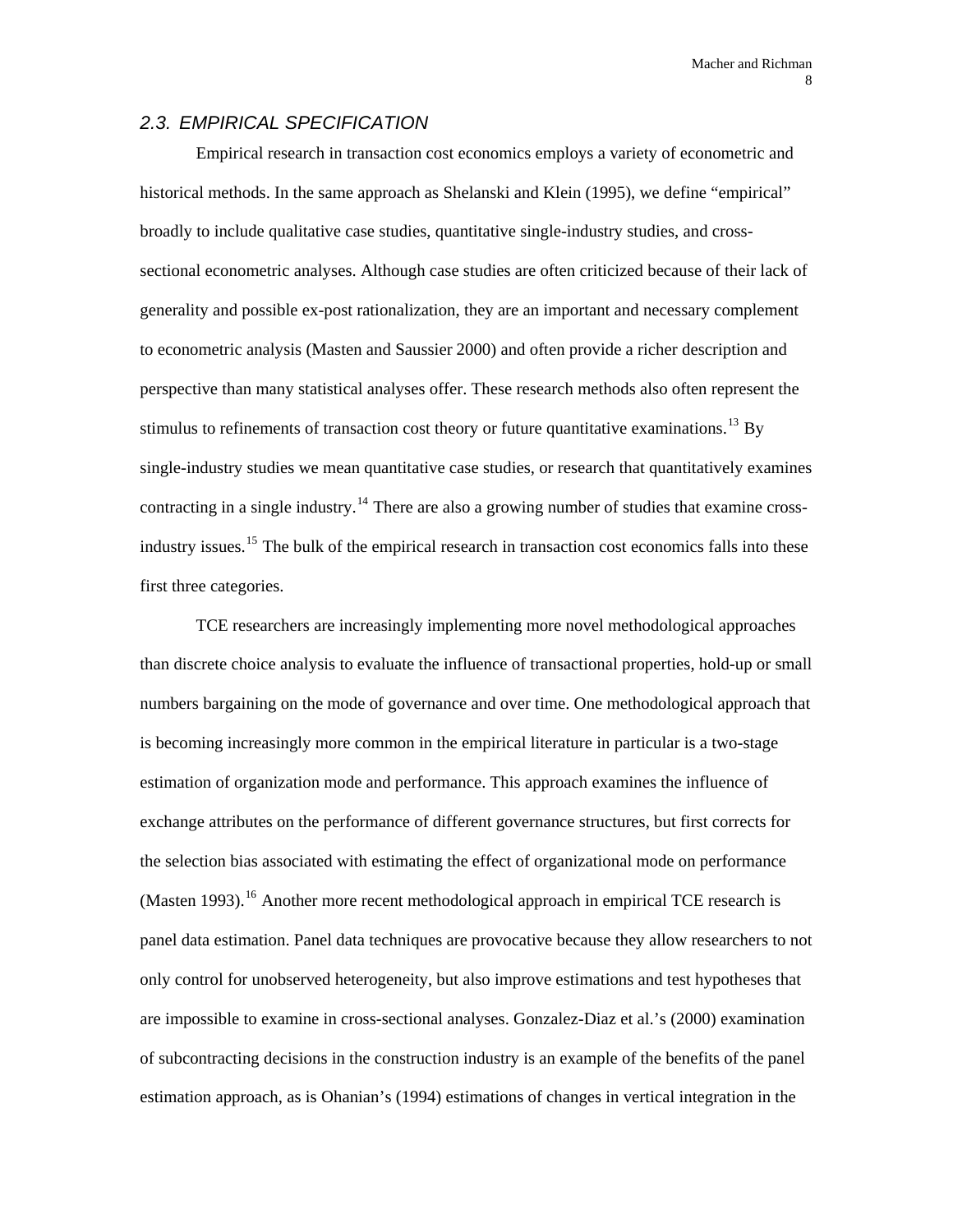U.S. pulp and paper industry over time. Other examples of novel methodological approaches include Park and Russo's (1996) event history analysis of joint venture failure in the electronics industry, Silverman et al.'s (1997) joint exponential hazard rate event-history and logistic regression analysis of transactional alignment and organizational mortality in the U.S. trucking industry and Ngwenyama and Bryson's (1999) simulation of the IT outsourcing decision.

### *2.4. DATA COLLECTION*

The most common means of primary data collection in empirical TCE research are mail surveys, interviews and firm visits. Researchers often use Likert scales, whereby survey participants rate transactional considerations, such as the degree to which an investment is specific to the relationship or to the level of demand or supply uncertainty present in the industry. These data are subject to the general limitations of survey data in that they are based on respondents' stated beliefs rather than non-subjective valuations. Definitional differences and potential subjectivity across survey respondents mean inter-industry comparisons, and sometimes even inter-firm comparisons, are difficult and therefore must be made with caution. Other researchers employ continuous measures of transactional considerations (Balakrishnan and Wernerfelt 1986), although limitations do exist. In particular, it is unlikely that continuous measures, such as research and development intensity or advertising intensity, can distinguish specific investments from durable or generic investments, or can differentiate contractual hazards from firm-specific capabilities, especially across industries (Henisz 2000). Although surveys are the principal and preferred data collection approach, a number of empirical studies utilize secondary data collection techniques. These techniques include published data from diverse sources such as industry trade publications (Lieberman 1991), government data (Levy 1985), newspapers (Osborn and Baughn 1990), or archival data (Anderson and Coughlan 1987). In comparison to survey or questionnaire data, secondary data may offer shorter collection times and larger sample sizes. Other secondary data sources outside of published data are contracts between exchange partners. Usually employed by economists, the examination of actual contracts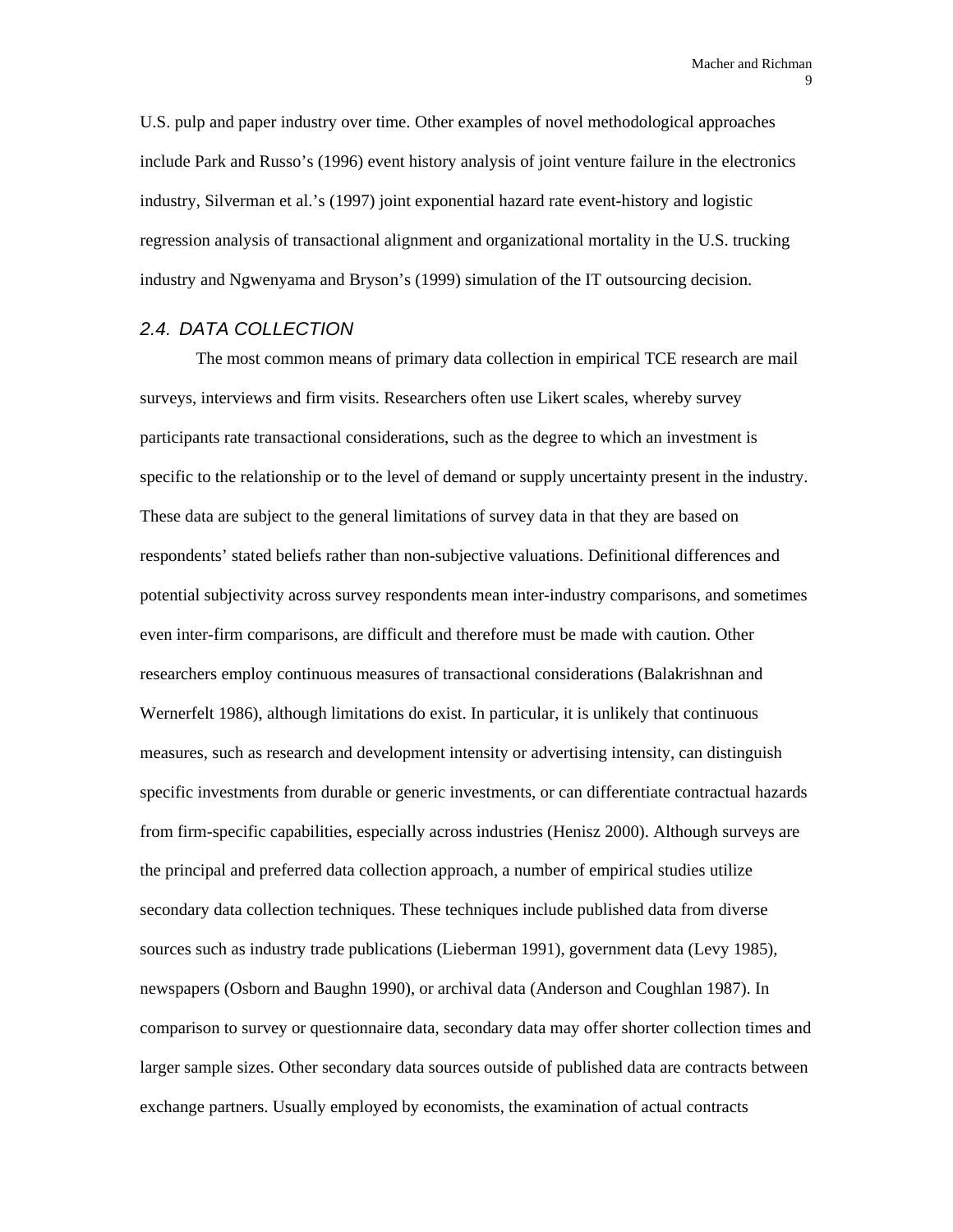represent an excellent data source for historical and empirical TCE-related research.<sup>[17](#page-91-1)</sup> TCE research using contract data is diverse and examines the decision to contract (Lyons 1996), to the length of contract duration (Joskow 1987) and contract design. $^{18}$  $^{18}$  $^{18}$ 

A more recent data collection approach employs experimental methods, whereby individuals are separated into control groups and manipulated groups and the impact of manipulated factors, in this case transactional measures typically under a role-playing scenario, on perceived transaction costs are examined. Dutta and John (1995) use student subjects to assess the degree to which licensing technology acts as a safeguard against opportunistic behavior between buyers and suppliers. Pilling et al. (1994) similarly use purchasing managers as subjects to examine the effects of different levels of asset specificity, uncertainty and frequency on transaction costs. Similarly, Sutcliffe and Zaheer (1998) make use of a written decision scenario using an experimental methodology in their examination of uncertainty in the transaction environment.

# **3. OVERVIEW OF EMPIRICAL RESEARCH**

Transaction cost economics examines a host of problems related to contracting and economic organization by drawing on its interdisciplinary origins in law, economics and organization. A review of citations, articles and abstracts obtained from a variety of on-line and hardbound sources produced approximately 900 empirical transaction cost economic-related articles and book chapters.<sup>[19](#page-91-1)</sup> Whereas a detailed review of all of these articles is beyond the scope of this paper, an examination of a subset of these articles categorized within several major areas finds, on the whole, strong support for transaction cost economic predictions.

Figure 1 displays the cumulative number and yearly number of empirical TCE-related articles and book chapters published since 1976, respectively. The first empirical paper is Williamson's (1976) analysis of franchise bidding for monopoly cable television franchises that provided a concrete example in which researchers could examine issues related to contracting.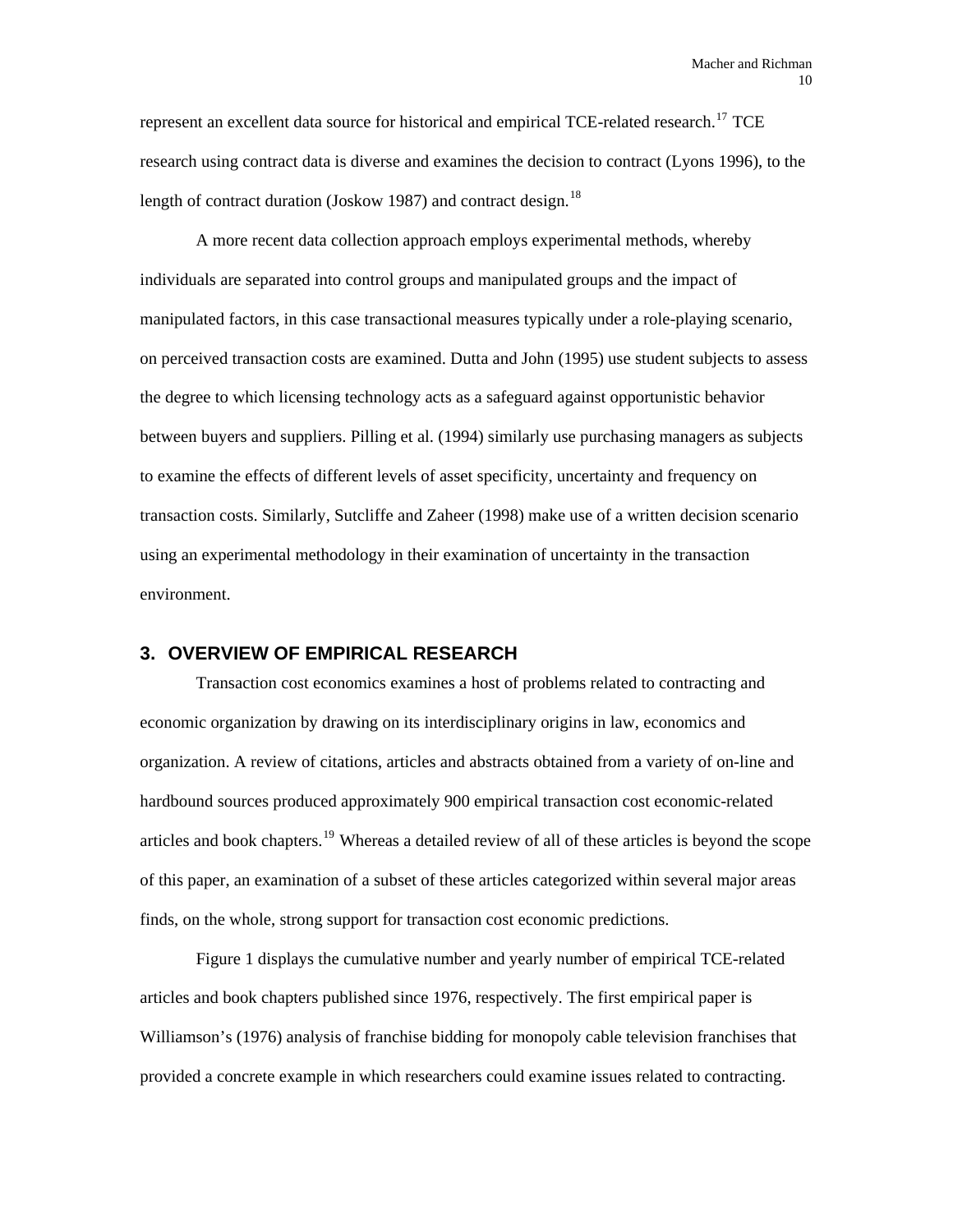Goldberg's (1976) follow-on theoretical analysis of relational contracting and public utility regulation, as well as Klein, Crawford and Alchian's (1978) examination of relationship-specific investments and incomplete contracts and Williamson's (1979) development of the transactional dimensions that influence cost-minimizing governance structures, provided researchers with the rudiments of a testable theory in which to make governance mode predictions. From these seminal articles, researchers went about finding and measuring variations in governance structure and then matching governance choice to different transactional properties, including asset specificity, uncertainty and complexity.

This is not to say that the theory was completely developed by the early 1980s. Joskow (1988) in particular notes that a rigorous mathematical foundation was missing at this time. Implicit, but underdeveloped, reliance was also placed upon internal organization over markets for resolving disputes. Joskow nevertheless observed that "this body of research had moved us from a general understanding of the importance of transaction costs in explaining the choice between firms and markets and issues associated with the internal organization of the firm, to a fairly specific theory for explaining the structure of vertical relationships based on variations in the importance of asset specificity, uncertainty, product complexity, and the constraints of repeat purchase activity" (p. 101). Monteverde and Teece (1982a) represents the first systematic effort to examine empirically the role of asset specificity in determining the structure of vertical relationships. Along with Masten (1984) and Anderson and Schmittlein (1985), this paper provided an important start to an empirical examination of the make-versus-buy decision and sparked a robust research tradition by providing a sensible empirical approach to hypothesis testing. Stuckey's (1983) case study and analysis of the aluminum industry also represented an important contribution to building a solid empirical foundation, as it explained the incidence of vertical integration and joint ventures in this industry to transactional factors such as the dedicated nature of the required investments and the small numbers conditions that prevailed in many primary and intermediate markets.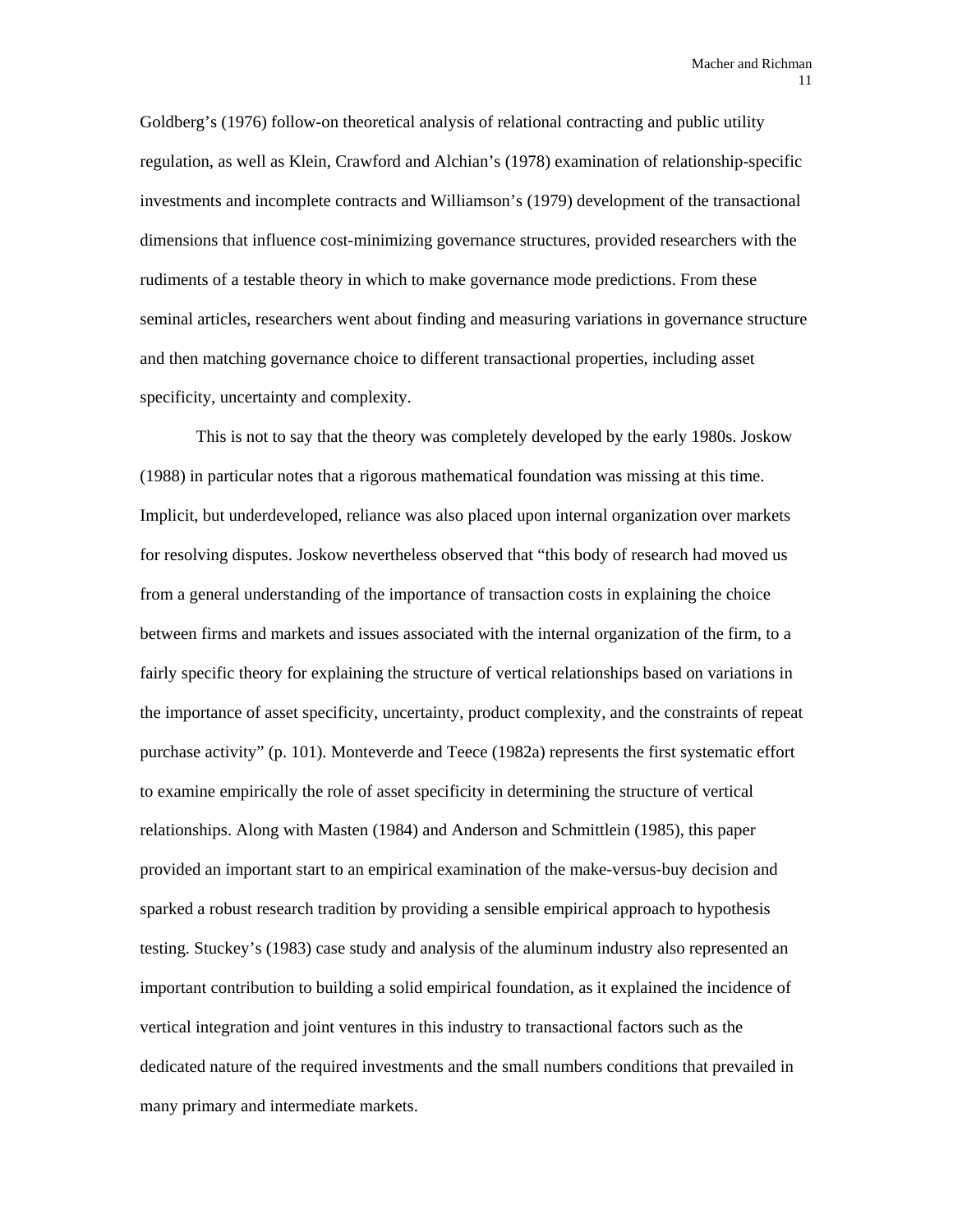------------------------------------- Figure 1 about here -------------------------------------

Figure 2 shows how the share of business-related and non-business-related articles and book chapters has grown over time according to several defined categories. Although empirical TCE research is still dominated by economics, other business-related areas, most notably marketing, international business and organizational behavior, are increasingly making use of transaction cost reasoning in examinations of empirical phenomena. In addition, researchers in fields farther removed from economics, such as law and policy, are also relying more extensively on transaction cost logic. We therefore examine the empirical research that utilizes TCE within economics, within business fields but outside of economics and outside of business, in more detail below.

> Figure 2 about here -------------------------------------

# **4. EMPIRICAL RESEARCH IN TRANSACTION COSTS ECONOMICS**

In this section, we consider how transaction cost economics has been "operationalized" in several distinct fields of two broad groupings. Sub-section 4.1 examines empirical TCE applications in several business-related fields, including economics, marketing, accounting, finance, organization theory, international business and strategy. Sub-section 4.2 then explores how transaction cost reasoning has been implemented in areas farther removed from business, including law and policy, health economics and policy, and agricultural economics and policy. Within each sub-section, we highlight several empirical papers that apply transaction cost reasoning to problems relevant to that area. Although we do not treat all of the areas in which TCE has been applied nor do we review all of the relevant articles in each area, we do emphasize the types of phenomena examined and the main findings that result.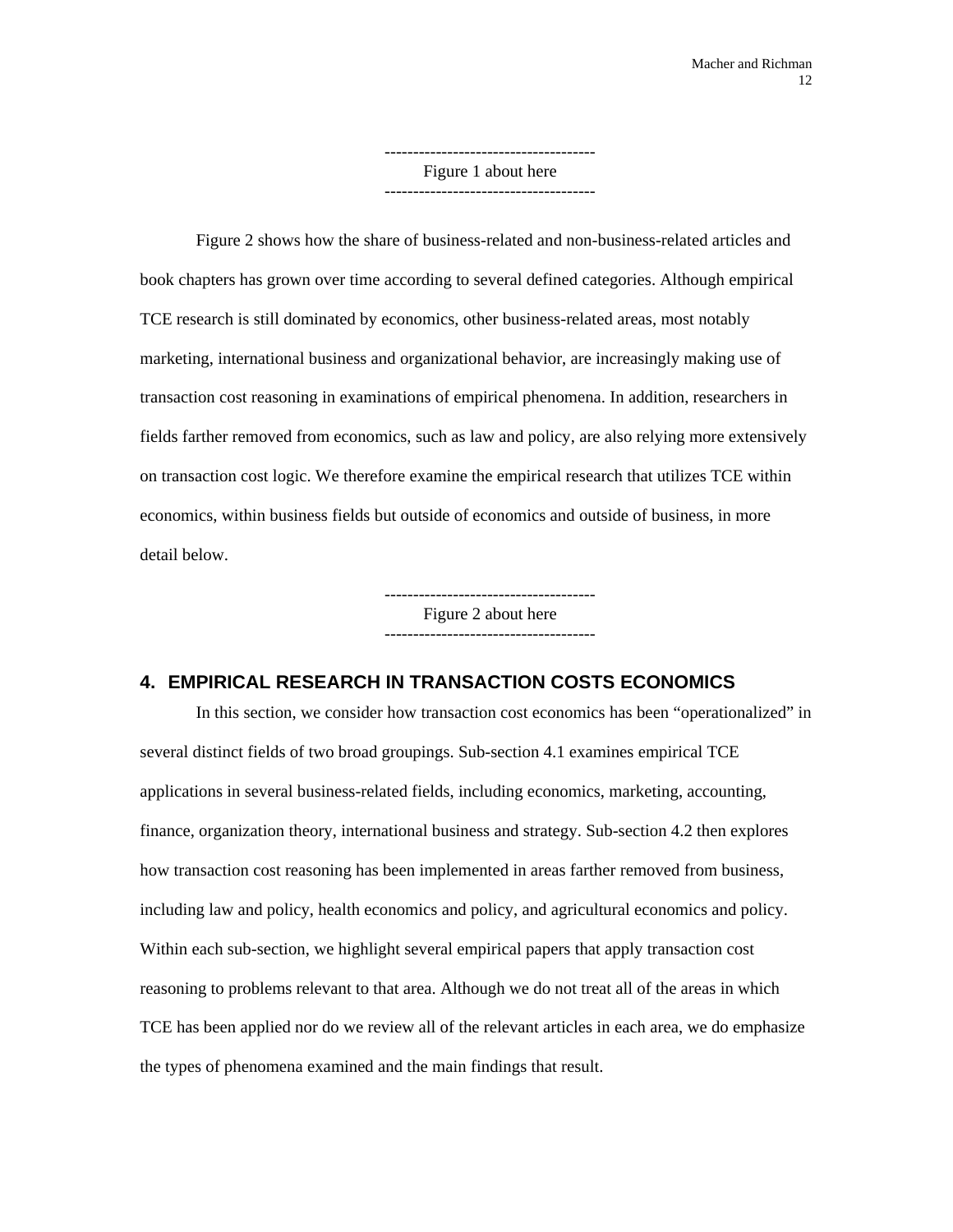### *4.1. ECONOMICS AND BUSINESS*

#### *4.1.1. Economics*

Empirical research that applies transaction cost theory in an economic setting examines whether and when particular contracting practices provide efficiency benefits. A large body of the early empirical work in this area was focused on two phenomena: vertical integration and longterm contracting. Since considerable attention is given to earlier empirical contributions in a number of reviews (Joskow 1988; Shelanski and Klein 1995; Masten and Saussier 2000), our discussion examines more recent research related to these phenomena.

Vertical integration, or the make-versus-buy decision, is regarded as the canonical problem. Central to TCE's explanation as to whether economic agents procure critical inputs and services through internal production or via market transactions is the role of asset specificity. The earliest empirical work focuses on the presence of relationship-specific investments as the critical determinant of the vertical integration decision (Monteverde and Teece 1982a; Anderson and Schmittlein 1984; Masten 1984; Joskow 1985). An important outcome of this research was an appreciation for the various types of specific investments that have organizational consequences. While not exhaustive, six distinct types of asset specificity are prominently featured in empirical TCE applications.<sup>[20](#page-91-1)</sup>

Regardless of type, asset specificity has the effect of placing contracting parties in a bilateral dependency relation, which introduce bargaining problems as contractual parties attempt to appropriate the quasi rents generated from relationship specific investments. Recent scholarship has introduced innovative contexts in which these contracting hazards occur. Cavanaugh (1998), for example, explores bargaining problems in the context of unionized labor, observing that unionized workers acquire property rights over jobs thus can appropriate a portion of the quasi-rents generated from their employer's relationship specific investments in physical plants and equipment. Consequently, Cavanaugh finds that as union density increases, firms exhibit lower profitability, investment, and employee growth. In addition, these deleterious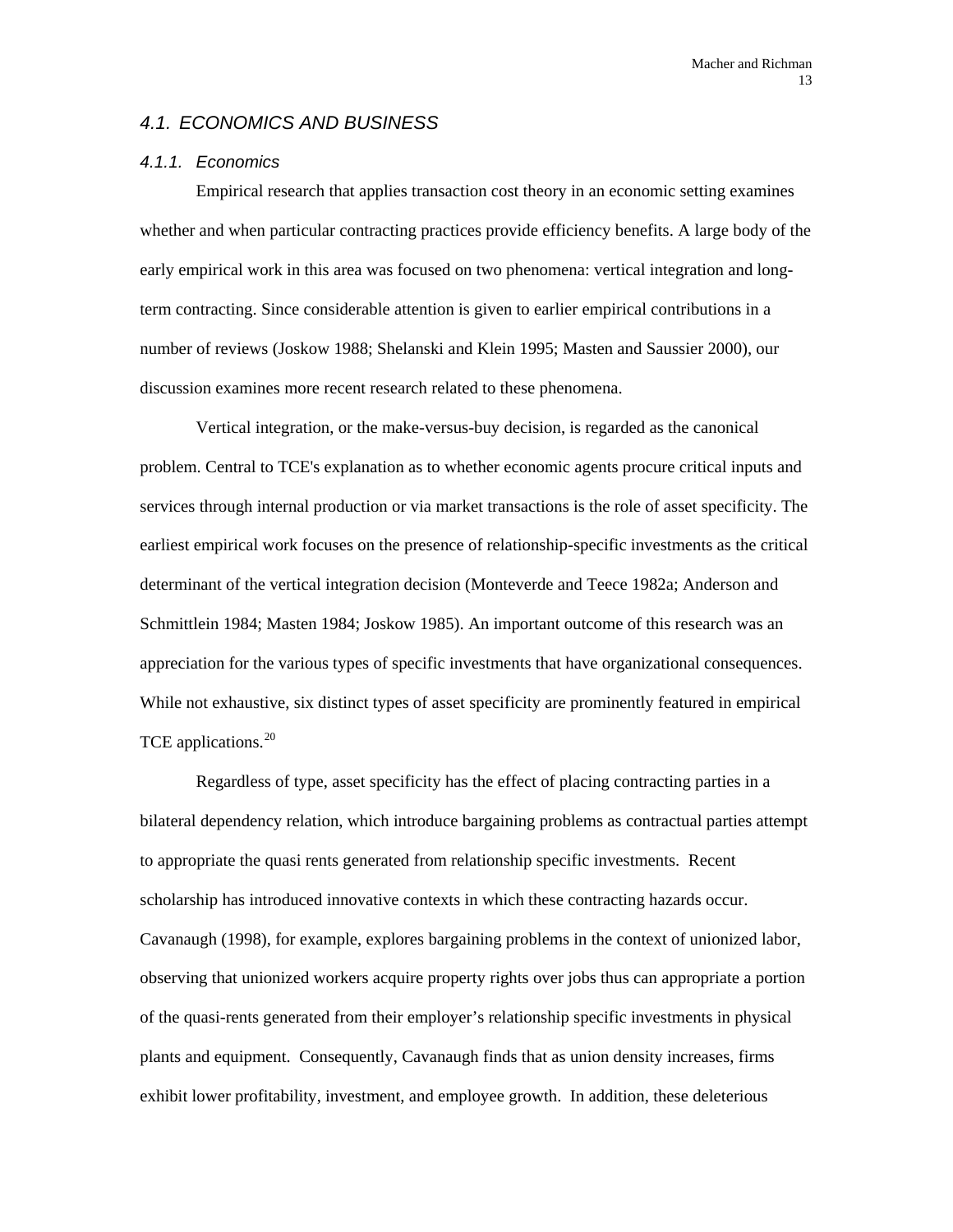effects increase as the degree of asset specificity becomes larger because the assets become more nonredeployable to another user or another use, thus increasing the captured quasi rents.<sup>[21](#page-91-1)</sup> Another creative application is Hamilton's (1999) examination of how human asset specificity affects prenuptial contracts, which finds that couples signing such contracts tend to choose joint ownership of property when wives are particularly important to the "household enterprise." And Coff (2003) examines quasi-rents created by investments in research and development, finding that as R&D intensity increases managers of a target firm are more likely to enter into lockup agreements with a preferred buyer.

Other recent papers examine the effects of various types of asset specificity on organization. Monteverde (1995), in an examination of the semiconductor industry, finds that the decision to integrate product design with manufacturing is systematically related to required investments in specific human capital. Ulset (1996) shows that asset specificity, proxied for by sunk costs, significantly affects the decision of Norwegian IT firms to integrate commercial research and development (R&D) projects. Lyons (1995) finds that specific investments are more influential than scale or scope economies for in-house production over market procurement for the purchasing of inputs in the United Kingdom motor vehicle, electronics and metal processing industries. Both Hubbard (2001) and Nickerson and Silverman (2003) observe that the incidence of relationship-specific investments, transaction costs, and other bargaining difficulties drive carrier ownership and complex contracting in the trucking industry. And Shelanski (2004) carries this analysis inside a multi-divisional firm, finding that where the firm's transaction-specific investment is high, corporate headquarters are more likely to centrally administer transfer pricing between divisions. Other applications include Aubert et al.'s (1996) analysis of outsourcing IT systems, Cameron and Collins' (1997) discussion of rock bands, and Regan's (1997) research on the influence of brand name capital investments on vertical integration in the insurance industry. And some authors explore the interaction of asset specificity with other transactional characteristics have been found to affect governance choice. Joshi and Stump (1999), for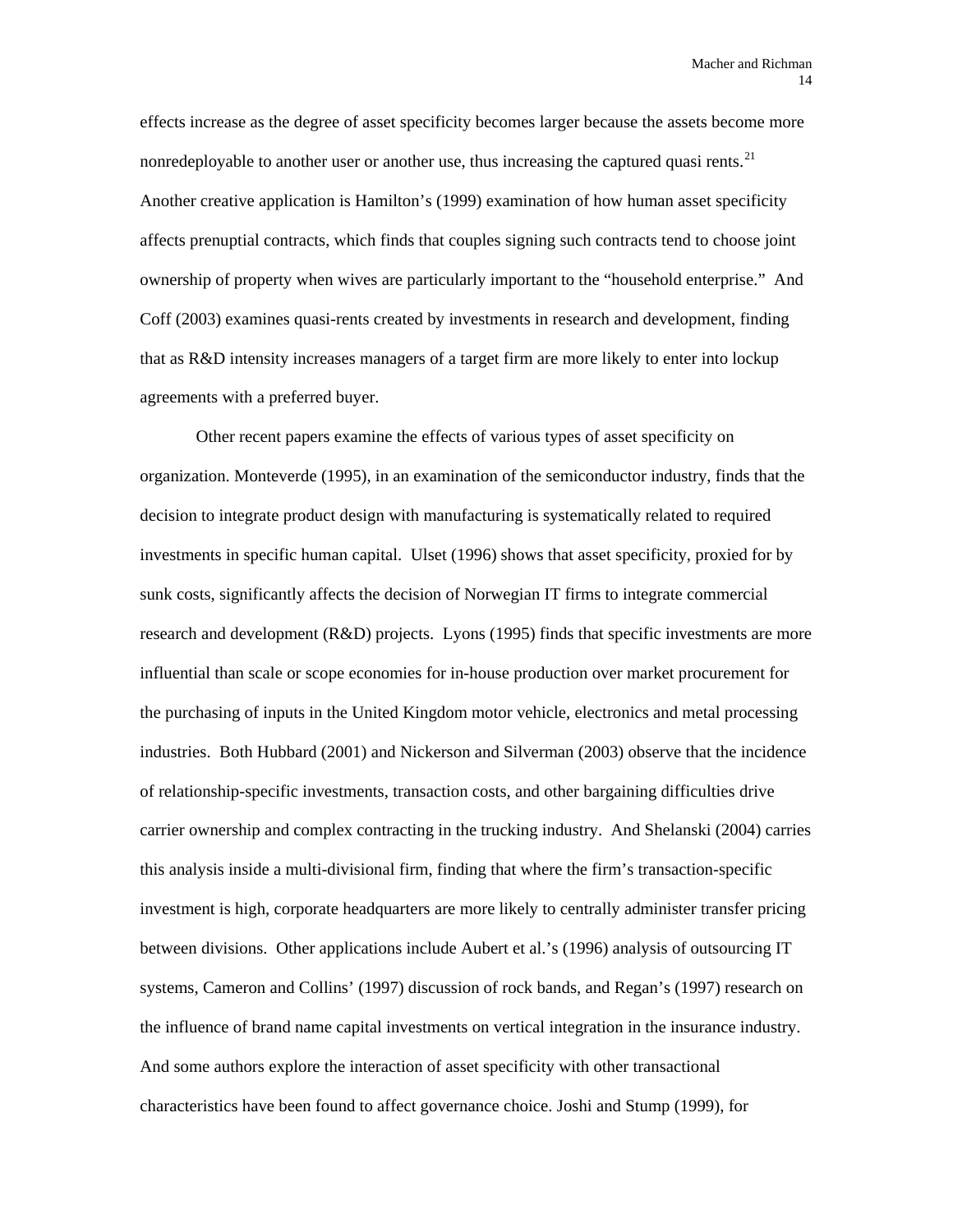example, show from a survey of firms in three SIC codes that transactional uncertainty and trust enhance the effect of manufacturer asset specificity on joint action.

One interesting historical examination of vertical integration and relationship-specific investment is Bindseil's (1997) analysis of the provision of physical assets to the London and New York Stock Exchanges. A stock exchange represents the contractual arrangement governing its members' self-regulation and the provision of the physical assets needed for efficient trade. For much of the history of the London and New York exchanges, these two functions were performed by separate organizations: a membership association of professional traders with the primary purpose of self-regulation; and an organization providing the building in which the centralized trade took place among members of the professional association. Bindseil explains the historical emergence of a vertically integrated exchange by noting the increasingly specific nature of the physical assets that were required to perform trades and argues that the vertical integration of the professional traders' association into the asset-providing firm became the optimal form of governance.

A large body of empirical TCE research examines long-term contracting, particularly the structure and duration of contractual relationships.<sup>[22](#page-91-1)</sup> A recent extension is Saussier's (2000) analysis of the duration of contracts between private firms and the French state-owned power utility (EDF) for the transportation and unloading of coal to EDF power plants. Using detailed contract data, Saussier finds that the amount of site, physical and human asset specificity associated with a given transaction, as well as the presence of dedicated assets, significantly increase the duration of EDF coal contracts while greater uncertainty significantly decreases the duration of these contracts. Adler and Scherer's (1999) examination of defense procurement contracts similarly suggests that transaction cost factors, including asset specificity, incompleteness and uncertainty, have a significant influence on the specific type of contract that is employed in a given instance. Dahl and Matson's (1998) analysis of the U.S. natural gas industry contracts and regulatory action presents similar findings between contract duration and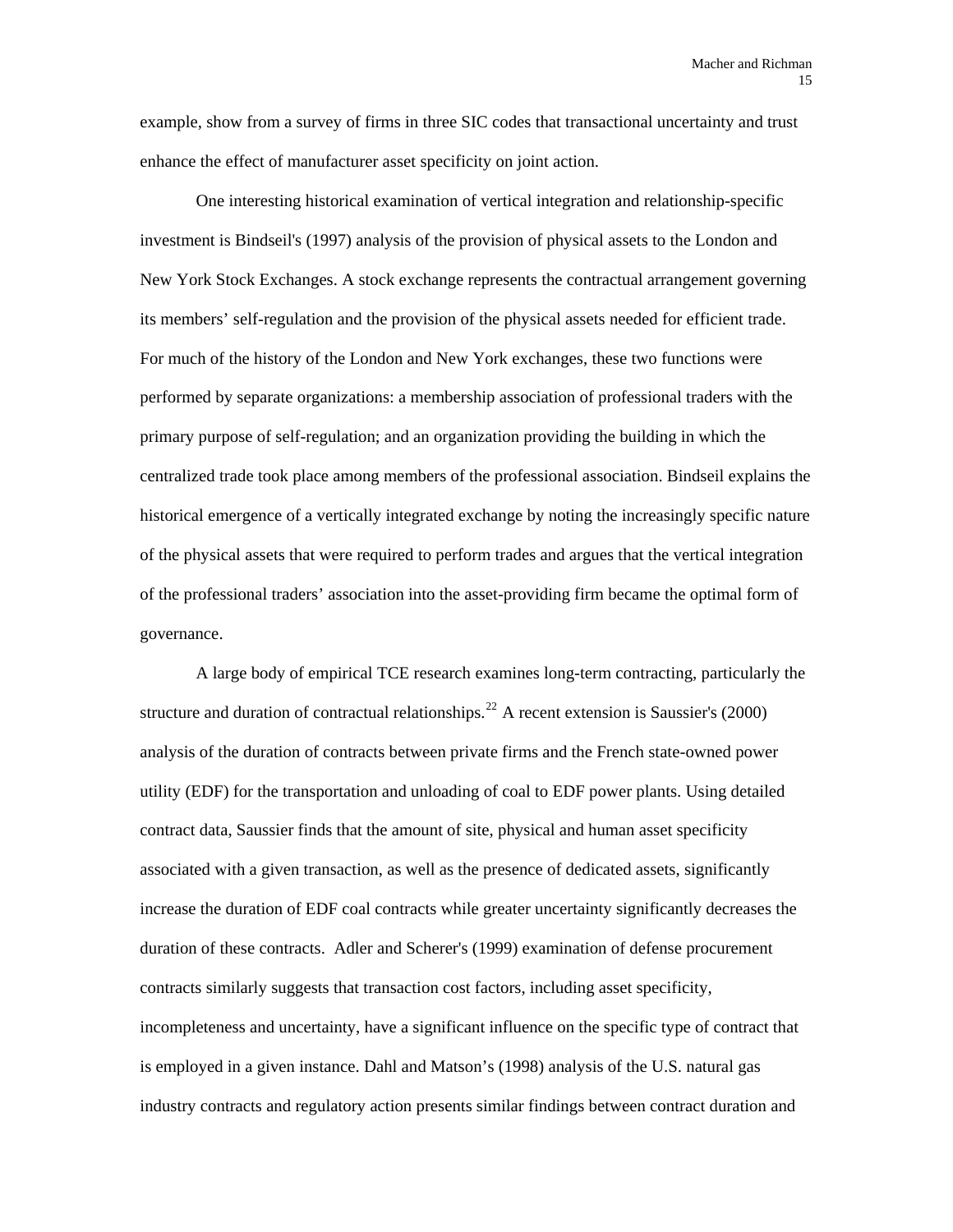specific transaction cost factors. Fisher (2004) studies sale and leaseback contracts and finds that the length of initial leasebacks is shorter when landlords make pursue noncontractible future investments. And Weiss and Kurland (1997) investigate interorganizational relationships, such as distribution channels, and find that the level of specialized investment made by downstream partners influences manufacturers' decisions to terminate these relationships.

Contractual completeness, in addition to contractual duration, is also an important feature of long-term contracts (Masten and Saussier 2000), and although TCE maintains that all contracts are necessarily incomplete, the degree of specified contingencies can vary significantly. When future events can be well predicted or identified through objective measures that do not involve significant disagreement, for example, parties may use contingent contracts that spell out performance guidelines and benchmarks for adjusting contractual provisions. Where such precision is not feasible but continuity is important, parties craft mechanisms for ex-post adaptation through formulas for administering rewards and punishments and through mechanisms that provide flexible responses to changing conditions. Because it is difficult to define performance standards with any precision due to uncertainty about the future, relational contracts tend to be far less specific and precise than contingent contracts.  $^{23}$  $^{23}$  $^{23}$ 

A good illustration of research in this area is Libecap and Smith's (1999) analysis of oil and gas operating agreements. A problem associated with the production of crude oil and natural gas stems from the common pool losses that result as firms compete to extract migratory oil and gas from subsurface reservoirs. Because property rights are assigned to subsurface hydrocarbons only upon extraction, firms have an incentive to competitively drill and drain a given field as rapidly as possible, even though such behavior reduces aggregate yield. To protect against these hazards, firms typically employ agreements under which a single firm is designated as the unit operator to develop a reservoir but all the firms share in the net returns. Because these agreements are normally long term, involve many parties, and possess considerable uncertainty about geological and economic conditions, they are subject to numerous contractual hazards. Libecap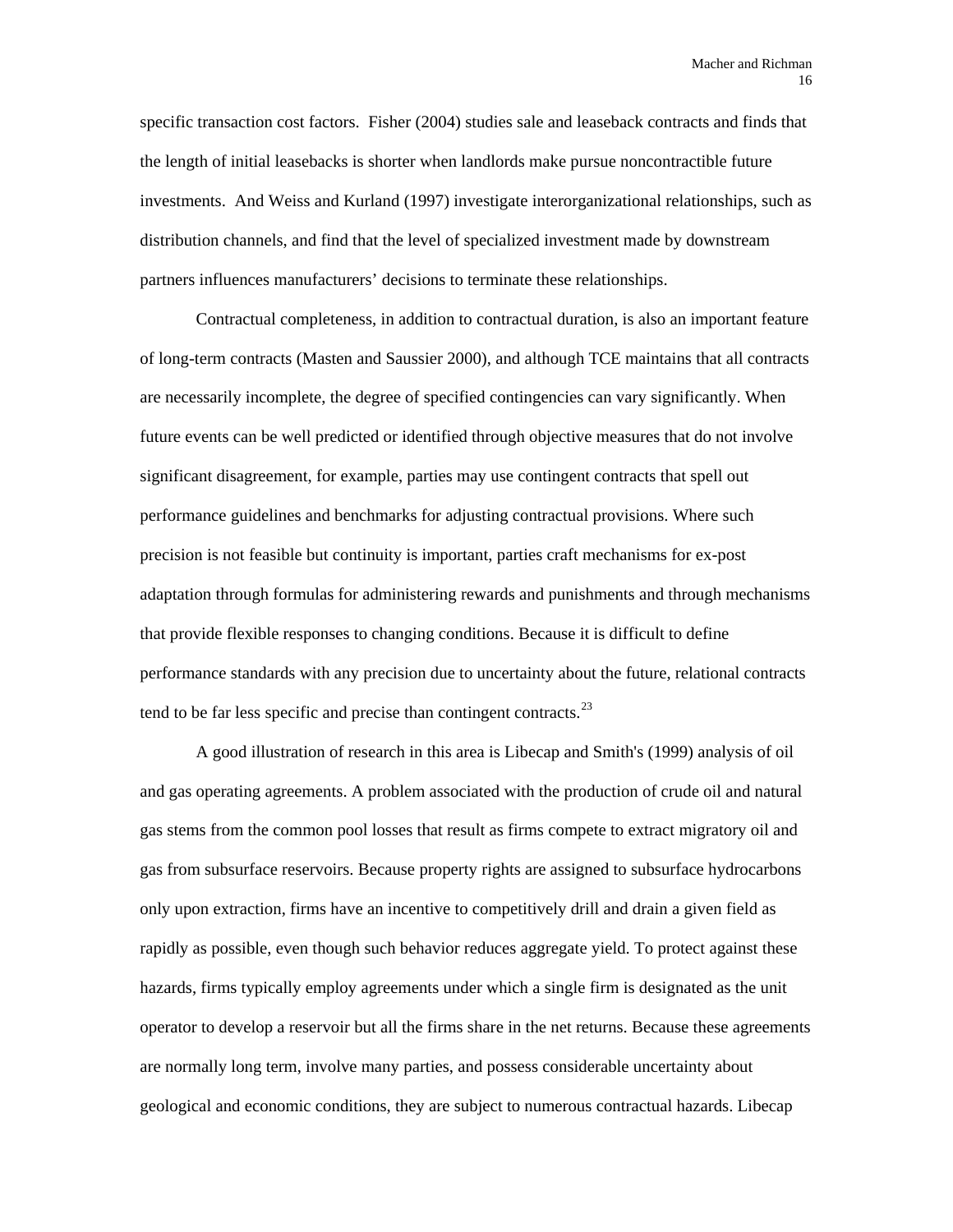and Smith (1999) find that firms that devise intertemporal incentives to relieve these contracting dilemmas, including single and proportional cost and revenue sharing formulas that cover all areas within the common pool and ensure that parties have no private incentives to vary individual production or investment patterns to the detriment of other firms.

Vertical integration and long-term contracting are but two of the generic forms of organization that are examined through a transaction cost economic lens. Other organizational arrangements, which have been labeled "hybrid" governance structures, occupy a location between the extremes of market exchange and vertical integration. Just as with vertical integration and long-term contracting, the empirical literature on these intermediate arrangements has grown significantly, and among the topics receiving considerable recent attention is the study of strategic alliances and equity joint ventures. Oxley (1997), for example, finds that more hierarchical alliance modes (e.g., joint ventures) are typically favored to market-like modes (e.g., cash prepayments) when appropriability hazards are high due to difficulty in specifying or limiting the scope of the technology underlying the alliance. Oxley (1999) adds institutional environment dimensions to her earlier examination and finds that both transaction-level characteristics and the institutional environment—most notably, the level of intellectual property protection—are also important drivers of governance choice. Other papers exploring the influence of transaction and institutional-level factors on alliance formation include Artz and Brush (2000), Elfenbein and Lerner (2003), Gulati and Singh (1998), Pisano (1990a), Robertson and Gatignon (1998) and Simonin (1999). Sampson (2004), using TCE-consistent governance as an explanatory variable and measuring the cost of "misaligned governance," finds in a sample of R&D alliances that alliance governance selected according to transaction cost arguments substantially improves collaborative benefits.

Complex contracting is another such hybrid governance mechanism, and one interesting cross-national analysis of the performance effects of using hybrid contracting is found in Dyer's (1996) comparison of how Japanese and U.S. automakers govern supplier relations. Dyer argues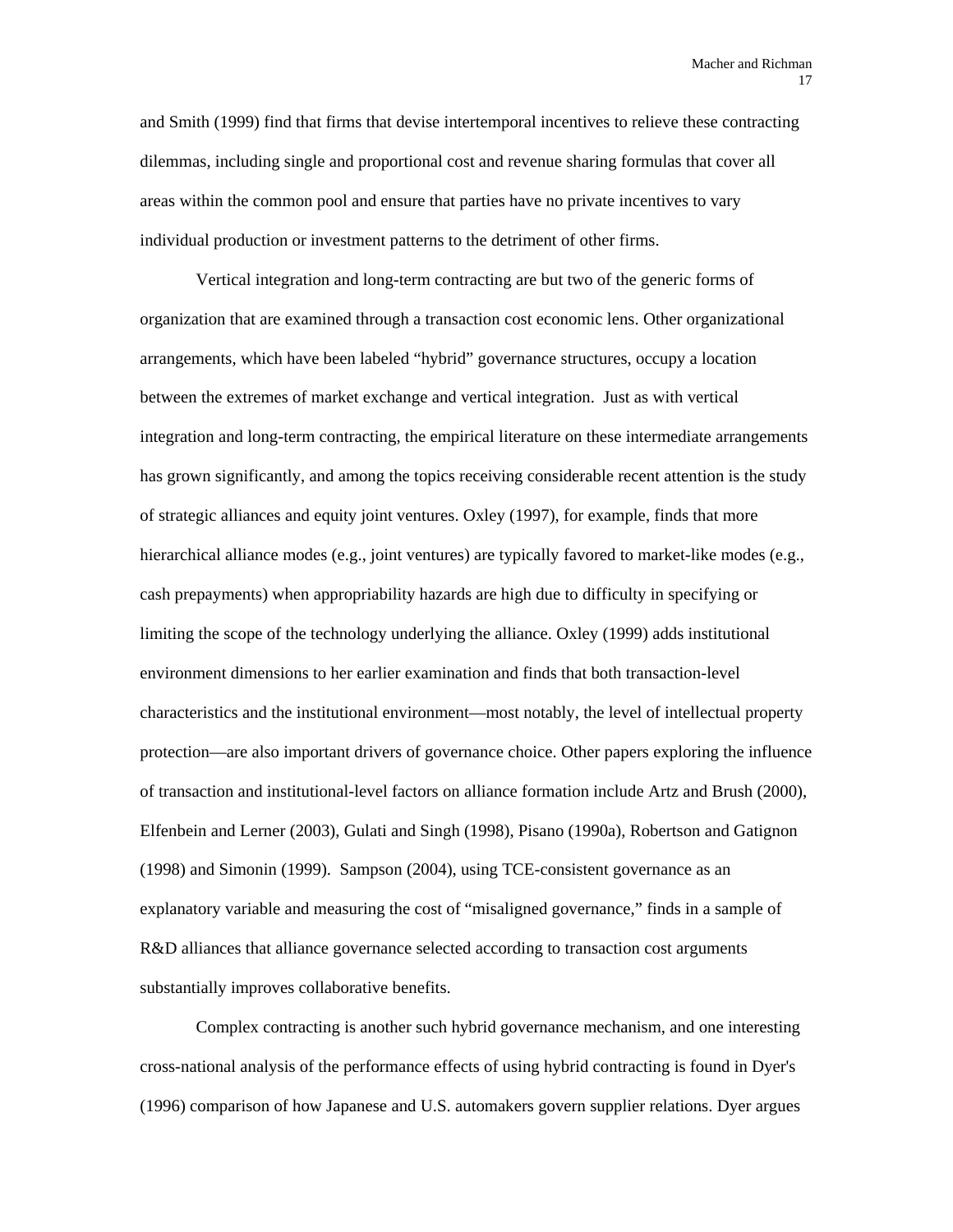that part of the explanation for cross-national performance differences in complex product industries relates to systematic differences in governance along the value chain.<sup>[24](#page-91-1)</sup> Whereas U.S. firms rely largely on market and hierarchical organizational arrangements in dealing with their suppliers, Japanese firms rely mainly on hybrid forms of governance to manage the high degree of co-specialization—particularly with respect to human assets—that exists between firms.<sup>[25](#page-91-1)</sup> Hybrid forms realize virtually all of the advantages of hierarchies (e.g., asset co-specialization) without some of the disadvantages (e.g., loss of market discipline and flexibility). Japanese automotive value chains use of hybrid organizational forms are argued to offer the benefits of decentralization and competition without sacrificing economies of scale, coordination and cospecialization of assets and therefore appear to incur lower transaction costs than U.S. automotive value chains. These findings are broadly consistent with TCE's prediction that effectively aligning governance structures with transactions result in efficiency benefits. But contrary to TCE's prediction that greater levels of uncertainty will push firms toward vertical integration, Dyer finds that in a world of increasing technological uncertainty the flexibility provided by hybrids is preferable. Other notable studies of complex contracts that function as hybrid governance include Heide, et al.'s (1998) study of exclusive dealing clauses, Kashlak, et al.'s (1998) examination of reciprocity, Menard's (1996) analysis of hybrid contracting in the French poultry industry, and a substantial body of literature on franchising (Zupan 1989; Kaufman and Lafontaine 1994; Minkler and Park 1994; Bercovitz 1999; Brickley 1999).

Recent scholarship has discovered many other hybrid arrangements, with examples include reciprocity agreements, joint ventures, equity linkages and the use of "hostages" to support exchange. Ahmadjian and Oxley (2006), for example, find that partial equity stakes and volume-based dependence serve to institute hostage exchanges that support Japanese automotive supply relationships, and that equity stakes is preferred to volume-based dependence  $-a$ comparatively "less robust" form of hostage exchange – when suppliers are particularly vulnerable to assembler opportunism. And Ziedonis (2004) examines the use of patent portfolios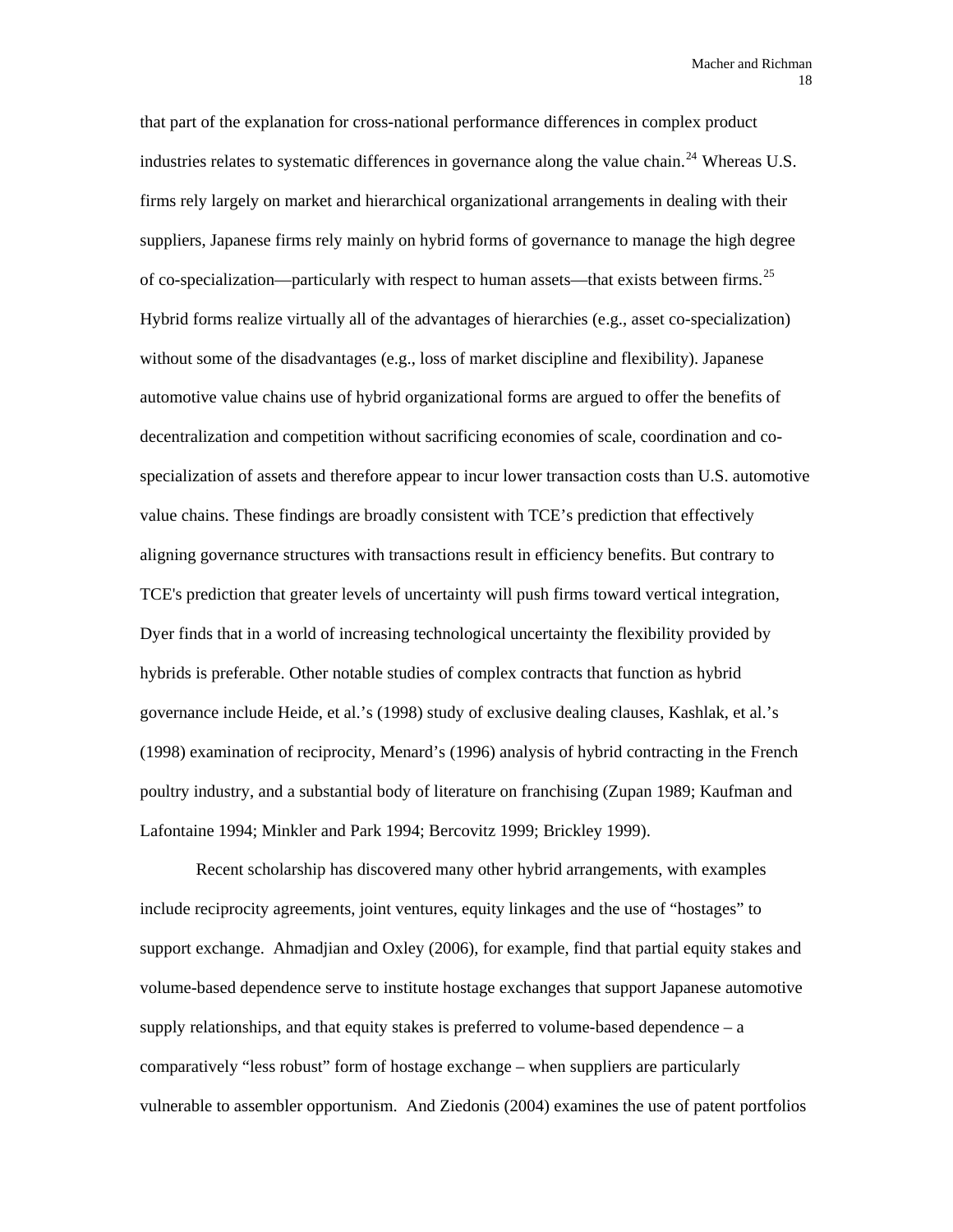as a response to potential hold-up problems in markets for innovation, finding that firms patent more aggressively when ownership rights to external technologies are widely distributed.

Although vertical integration, long-term contracting and hybrid forms of organization have been among the most extensively analyzed issues in the economics literature, TCE has been brought to bear on a host of other economics-related phenomena, including monitoring, informal agreements and franchise contracting. The existing empirical literature indicates that TCE analysis is both flexible and far-reaching. We explore highlights of that literature below.

#### *4.1.2. Marketing*

Behind IO economics, marketing represents the next largest area of business-related empirical TCE research. One reason for this interest in TCE among marketing researchers is its theoretical focus on contracting and exchange makes it relevant to a host of marketing phenomena (Rindfleisch and Heide 1997).<sup>[26](#page-91-1)</sup> An area in which marketing scholars exploit TCE reasoning extensively is in the analysis of distribution networks. Whereas a large segment of the economics literature examines the decision of manufacturing firms to integrate *backward* or *laterally* into the supply of key inputs and services, marketing scholars examine the decision to *forward* integrate into distribution. Anderson and Schmittlein (1984) and Anderson (1985) explore the decision of electronics firms to utilize a direct sales force versus manufacturer representatives, and in both examinations behavioral uncertainty and asset specificity have a statistically significant and positive effect on the use of an in-house sales force. John and Weitz's (1988) multi-industry study likewise finds that asset specificity and uncertainty are positively related to firms' degree of forward integration into distribution. Similar results by Weiss and Anderson (1992), Dutta, et al. (1995) and Murray and Kotabe (1999) strongly suggest that the transaction-level factors highlighted in TCE are relevant in the decision of firms to integrate into distribution.

These insights regarding forward integration are applied to foreign market entry decisions in Anderson and Coughlan's (1987) examination of foreign market entry ventures by U.S.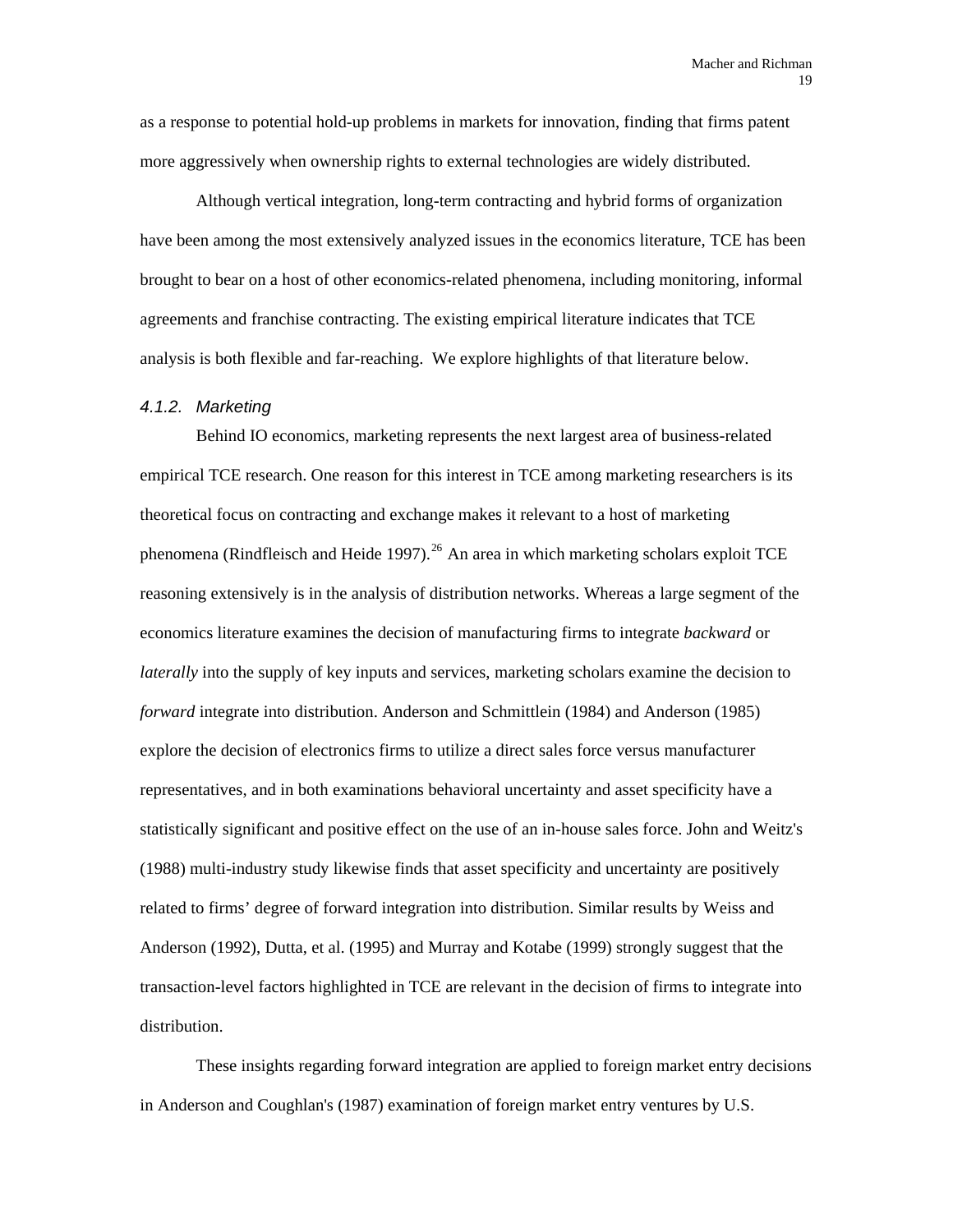semiconductor firms. The authors find that asset specificity is positively related to the use of an integrated channel. Similar results are found in Taylor, et al. (1998), Klein, et al. (1990) and Eramilli and Rao (1993), and Rialp, et al. (2002) arrives at analogous results from a large sample of Spanish exporters. An interesting application of transaction cost analysis in this area is Klein and Roth (1993), who find that the level of firm satisfaction with the marketing channel is related to the uncertainty and monitoring aspects of the associated transactions.

In addition to exploring forward integration into distribution and foreign entry mode issues, marketing scholars also examine how various intermediate forms of organization are employed to manage distribution channels. Fein and Anderson (1997) explore the use of geographic and brand restrictions in industrial distribution channels. At least on the surface, geographic limitations appear to contradict the basic logic for using distributors (i.e., to gain high coverage at low cost), while brand restrictions appear to contradict the rationale for customers patronizing distributors (i.e., access to an assortment of brands in one place). Using a transaction cost framework and survey data of manufacturer-distributor relationships, the authors find that brand and territory selectivity tend to appear in tandem, *ceteris paribus*, and suggest that by each reciprocating the pledge of selectivity, agreements are a means by which manufacturers and distributors can credibly commit to a trading relationship made by the other, helping to balance exposure to opportunism and alleviate sources of instability in the relationship. Buvik and John (2000) also examine intermediate organization forms and find that greater vertical coordination, or the purposive organization of activities and information flows between independent organizations, improves adaptation to high environmental uncertainty when relationship specific investments are modest, but has an opposite effect on adaptation when specific investments are significant. The upside to vertical coordination is better adaptation to environmental uncertainty, but the real downside is the additional opportunities that are presented by environmental uncertainty to haggle, exploit or renegotiate, which becomes increasingly likely when specific investments have been made or are at risk. For similar reasons, Murray (2001) found that rising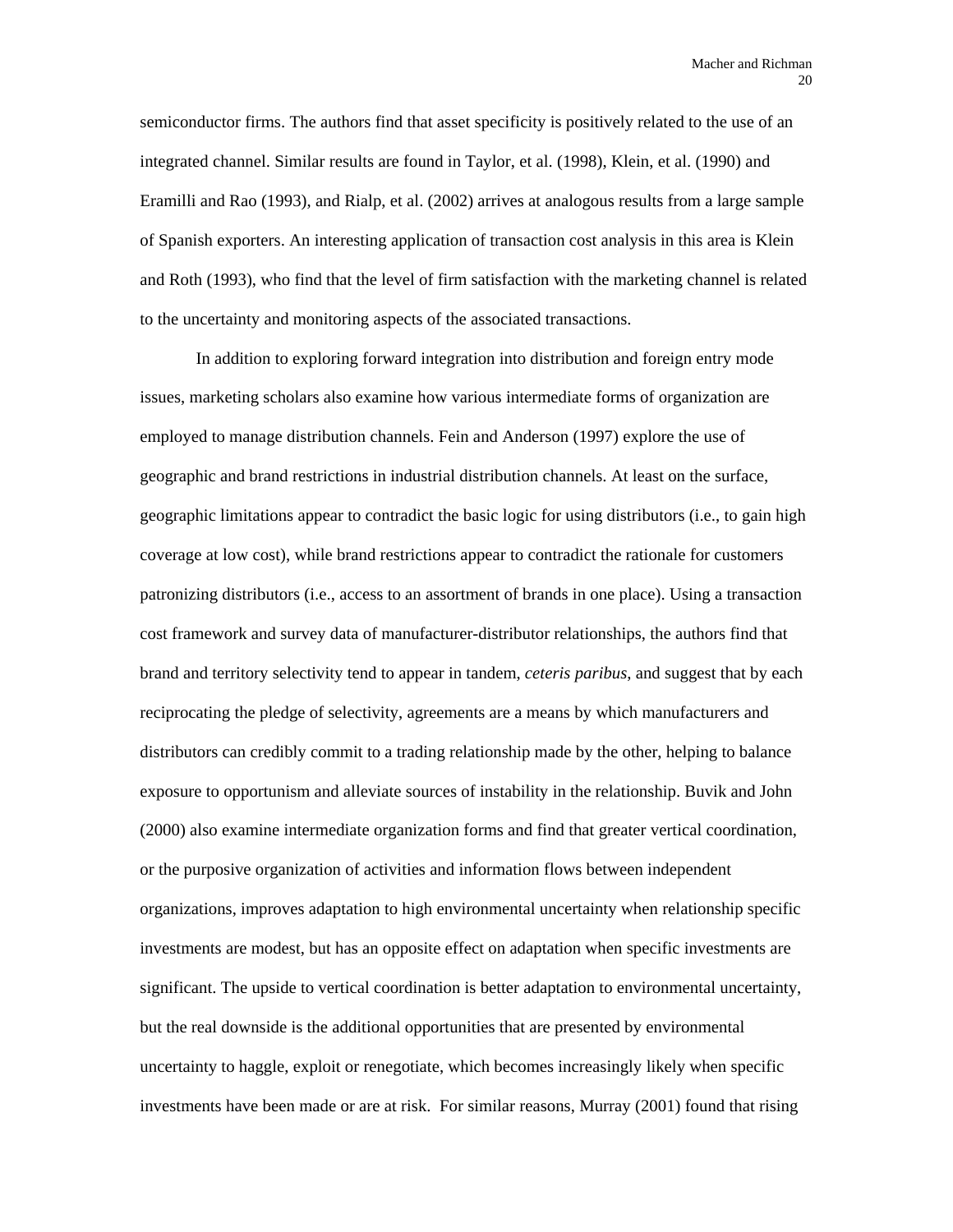globalization has increased firms' use of strategic alliances to organize global sourcing networks, even after investing in specific assets. And Buvik & Reve's (2001) examination of formal purchasing contracts in industrial purchasing relationships reached the interesting result that increased formalization was more highly associated with the specificity of assets employed by the seller than the buyer. The authors conclude that most industrial purchasing relationships are characterized by asymmetric dependence structures.

Several marketing scholars have also examined relational contracting using a TCE lens. Heide and John (1992) examine the effect of relational norms on the level of vertical control in buyer-supplier relations. Although traditional treatments of TCE generally predict a positive relationship between the presence of relationship specific assets and the presence of safeguards for the investing party, the authors instead suggest that the presence of relational norms, including flexibility, information exchange and solidarity, may instead allow one party to cede control and still be protected from relational abuses. This paper highlights a limitation of TCE that we noted above; namely the preoccupation of the theory with the economic conditions that motivate a firm to structure relationships in a particular way without considering other mechanisms and processes that influence these relationships. Joshi and Stump (1999) similarly combine transaction cost analysis and relational exchange theory to understand how various transaction and environmental factors affect the decision to employ joint action agreements, or nonequity arrangements in which manufacturers and suppliers agree to cooperate on certain activities that are of value to both parties, in manufacturer-supplier relationships. Consistent with TCE, their analysis of survey data from firms in three different SIC codes finds that manufacturer asset specificity increases the need for the contractual safeguards found in joint action agreements, but also support research on dependence balancing cited above, noting that when both manufacturers and suppliers commit specific assets the need for additional safeguards is attenuated. These authors further find that the level of decision-making uncertainty and manufacturer trust in the focal supplier—reflected in manufacturers' perceptions of the motives and intentions of their suppliers using a survey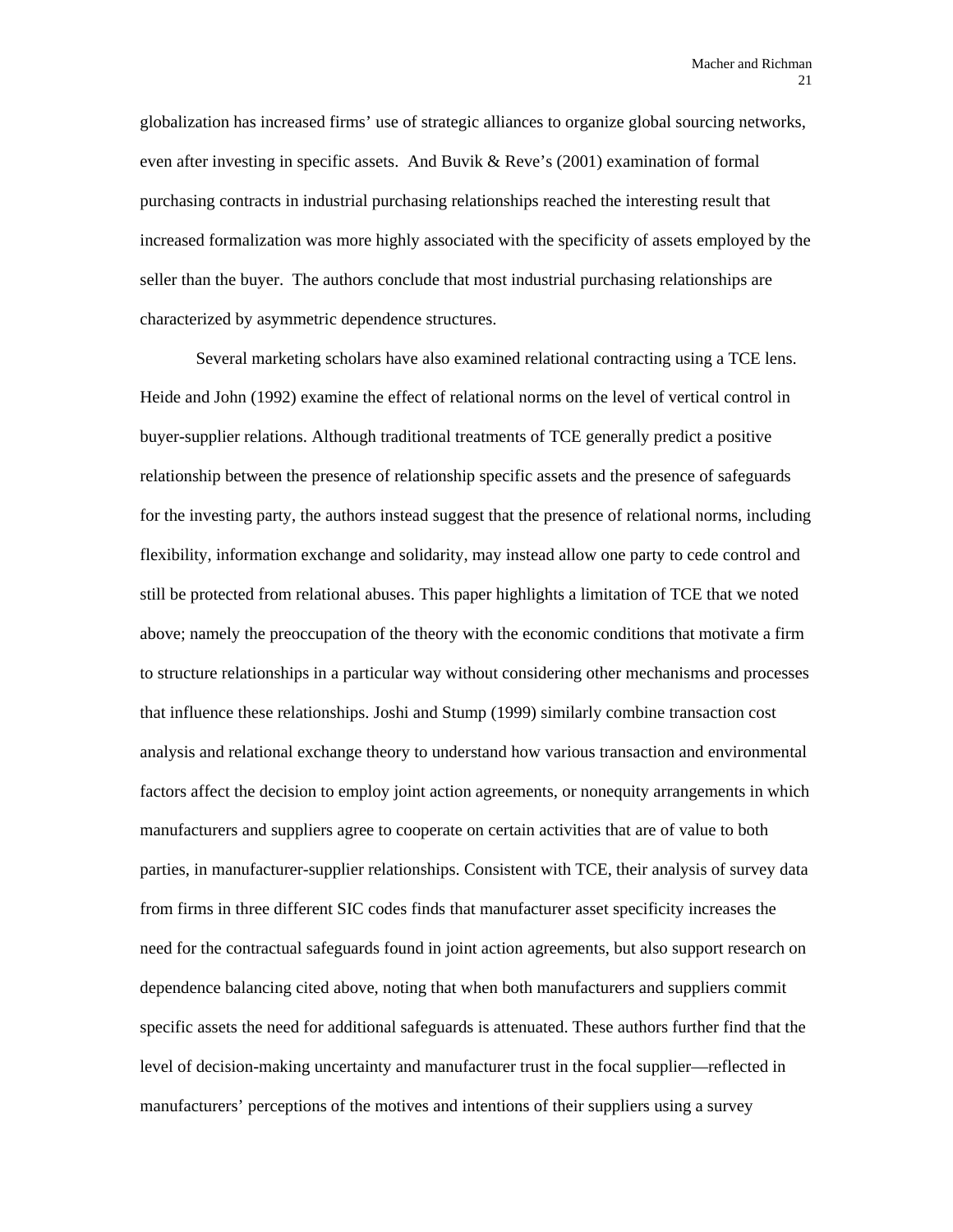instrument—influence the effect of manufacturer asset specificity on the use of joint action agreements. Their results suggest that the main effect of asset specificity is strengthened under conditions of high uncertainty. Likewise, whereas TCE would normally predict that high asset specificity transactions would be organized hierarchically, high levels of trust in the manufacturer-supplier relationship increase the use of joint action agreements. These latter two findings on the moderating effects of trust and uncertainty on asset specificity are quite interesting. Data limitations significantly limit the authors' ability to draw any definitive conclusions about the influence of these factors, however.<sup>[27](#page-91-1)</sup> Additional efforts to outline the use of relational contracting and hybrid governance modes to manage marketing relationships include Kim's (1999) analysis of joint action agreements, Stump and Heide's (1996) work on the interdependence of contractual provisions to control opportunism, Anderson and Weitz's (1992) research on pledges and Bucklin and Sengupta's (1993) analysis of marketing alliances. Brown et al. (2000) similarly find that norms of relational exchange, along with relationship specific investment and ownership and various combinations of these governance mechanisms, are effective at managing marketing channel opportunism. Governance modes can usefully be described as comprising specific clusters of features—where the particulars of the features vary especially within hybrid forms. The presence of alternative normative structures may enhance firms' abilities to structure relationships and therefore need to be considered in the contracting decision calculus.

Two other empirical phenomena that illustrate the applicability of TCE to marketing are sales force control and industrial purchasing strategies. In their analysis of industrial product manufacturers, John and Weitz (1989) find that the percentage of salesperson compensation that is paid in salary is positively related to behavioral and environmental uncertainty. Anderson's (1988) study of the electronics component industry finds that increasing asset specificity measured as the extent of salespersons' specialized knowledge and relationships acquired through experience—increases the frequency of opportunistic behavior. Noordewier, et al.'s (1990)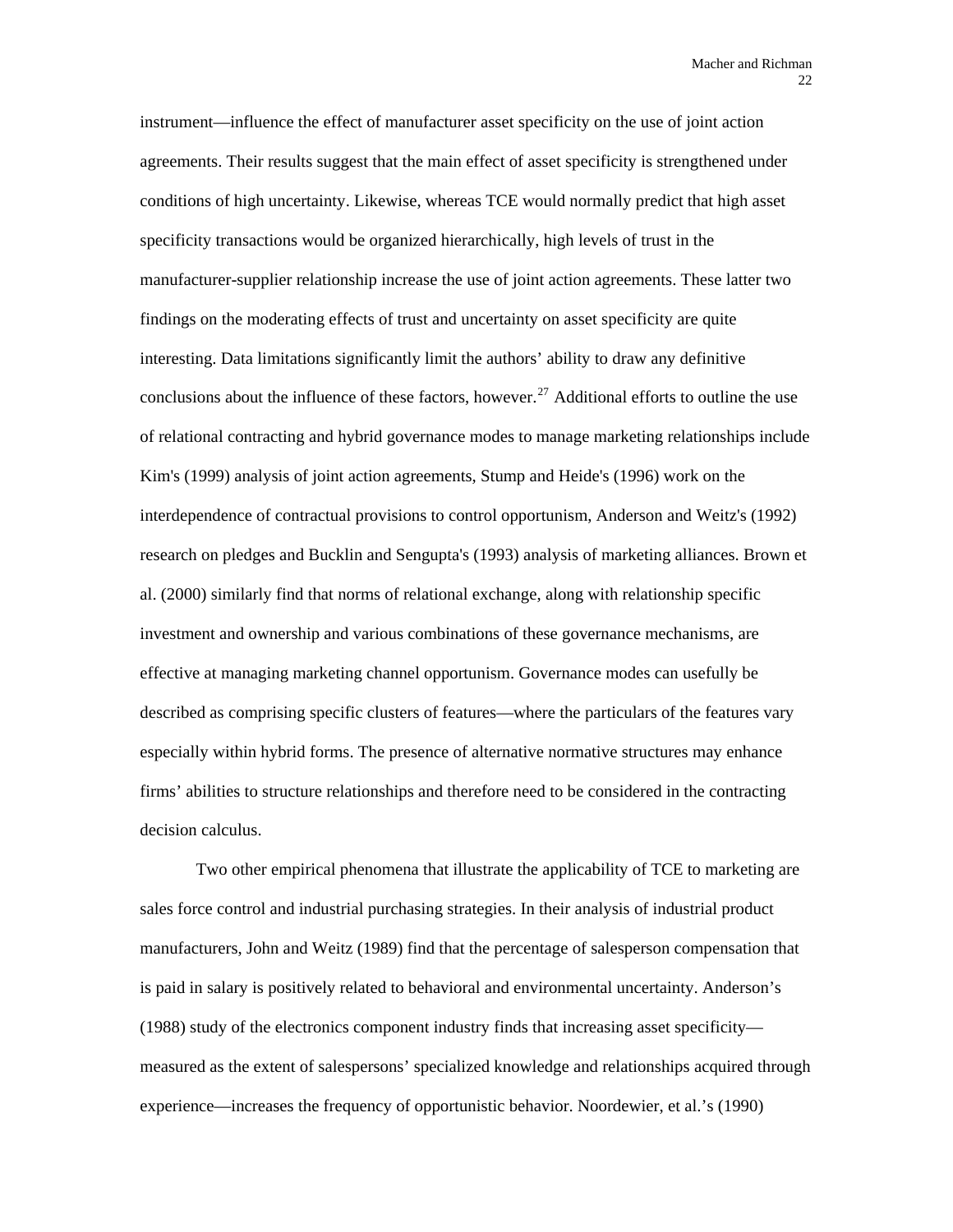analyze industrial purchasing strategies, with survey results suggesting that organizations that introduce more relational factors into their purchasing agreements experience lower acquisition costs in the face of uncertainty. Finally, Stump and Heide (1996) explore supplier opportunism in chemical manufacturers' industrial relationships, and find different control mechanisms, including partner selection and supplier-specific investments, vary with the attributes of the transaction.

### *4.1.3. Accounting*

Compared to the extensive work in economics and marketing outlined above, there are fewer direct applications of TCE reasoning to empirical problems in accounting.<sup>[28](#page-91-1)</sup> This relative dearth of TCE research is somewhat surprising given the apparent relevance of accounting phenomena to questions of economic organization and performance. Coase (1990), in particular, suggests that accounting issues are important in explaining why the cost of organizing particular activities differs across firms, and notes that when accounting measures are difficult to specify precisely because of the nature of firms' activities, the costs of organizing are likely to be greater as either more mistakes will be made or additional costs will be incurred to avoid these mistakes. As a result, the activities with which firms undertake are, at least in part, influenced by their effect on the efficiency with which the accounting system operates.<sup>[29](#page-91-1)</sup> If the hypothesis put forth by Coase (1990) is correct, TCE factors are clearly relevant to a range of issues with which accounting scholars are concerned.

The direct application of TCE in accounting is relatively scarce, but it has appeared in some important recent work. For example, Cooper & Slagmulder (2004) examine the effects of strategic alliances on cost containment. Characterizing strategic alliances as hybrid relational contracts, the authors observe that these intermediate organizational structures enable contracting parties to collaborate to enact interorganizational cost management. Harris & Livingstone (2002) observe that tax rules can also affect a firm's transaction costs. In observing the effect of new tax legislation that imposed caps on certain CEO compensation, the authors argue that the law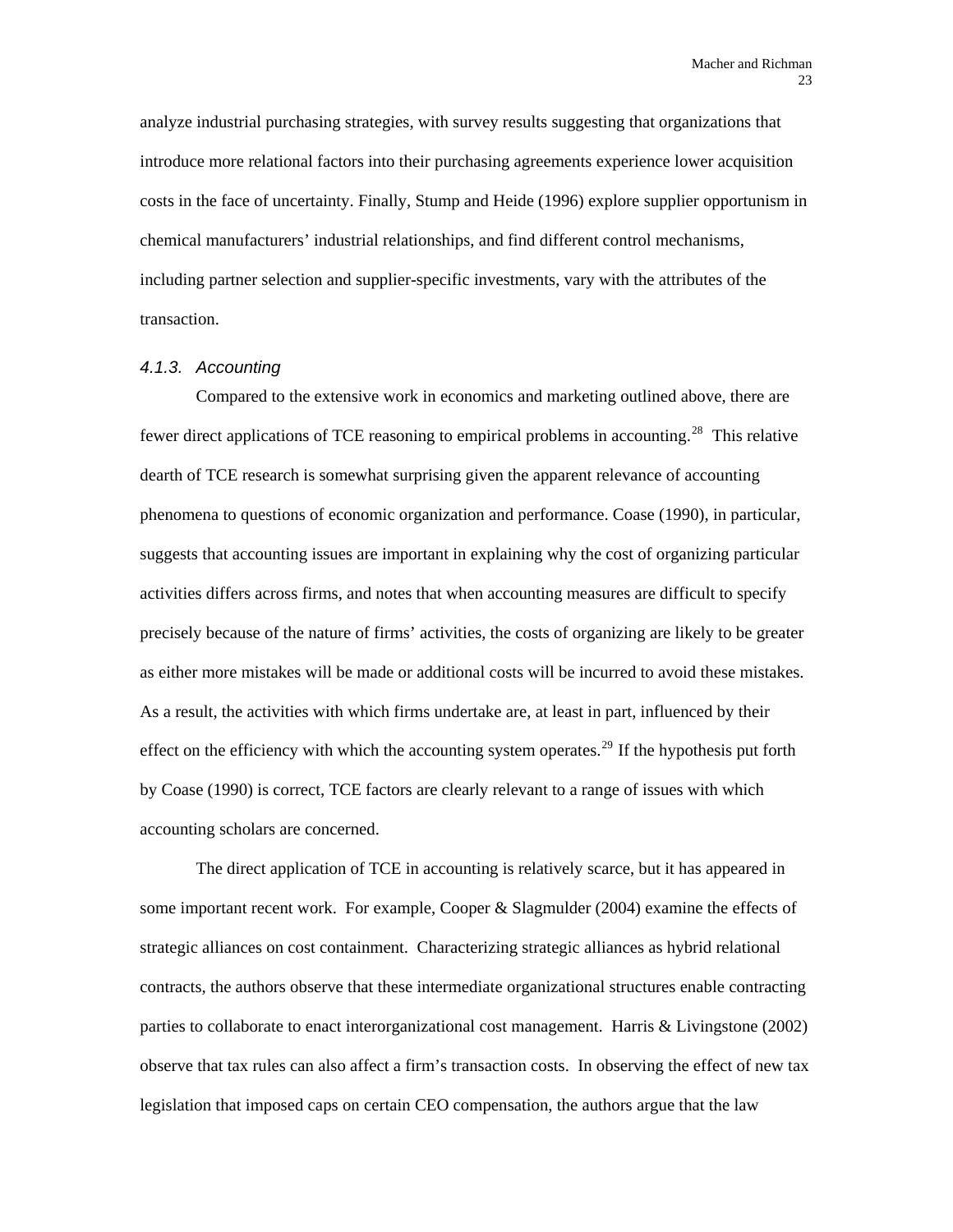reduced the implicit contracting costs to negotiate compensation, which ironically (and contrary to legislative intent) led to an increase in CEO compensation for many firms. Together, these studies reveal the interaction between organizational form and the accounting of costs. While Harris & Livingstone (2002) establishes that exogenous accounting rule changes affect a firm's governance costs, Cooper & Slagmulder (2004) illustrates that innovative organizational forms bear upon a firms ability to employ accounting strategies to reduce production costs.

Efforts to examine the relationship between accounting policies and contracting behavior have recently appeared in the accounting literature, although only a few of these studies explicitly take a TCE approach. For example, research on debt covenants highlights how contracting parties incorporate and treat potential changes in accounting regulations. The debt covenant hypothesis maintains that firms select accounting methods so as to introduce slack into debt covenant constraints. Lacking this slack, firms may find themselves in violation of their debt covenants if regulatory changes require the use of new accounting methods. Mohrman (1992; 1996) suggests that firms may in fact anticipate the possibility of such regulatory changes, however, and protect themselves by more completely specifying the accounting methods that will be used to determine covenant compliance, regardless of subsequent changes to generally accepted accounting principles. Mohrman's discussion of debt covenants is extended in Warfield et al.'s (1995) examination of managerial ownership and the choice of accounting procedures. Drawing on work by Williamson (1964) and Jensen and Meckling (1976), among others, these authors explore how the separation of corporate ownership and control affects both the informativeness of accounting earnings and the accounting choices of managers. The authors hypothesize that contracts are written to constrain managers from pursuing non-value maximizing actions, among other things, when ownership and control are distinct. Since these contracts contain accounting-based constraints on managers' actions (e.g., debt covenants and corporate charters), corporate management adjusts reported accounting numbers to relieve these constraints. The authors' analysis of 1,600 corporate accounting reports finds that management discretion with respect to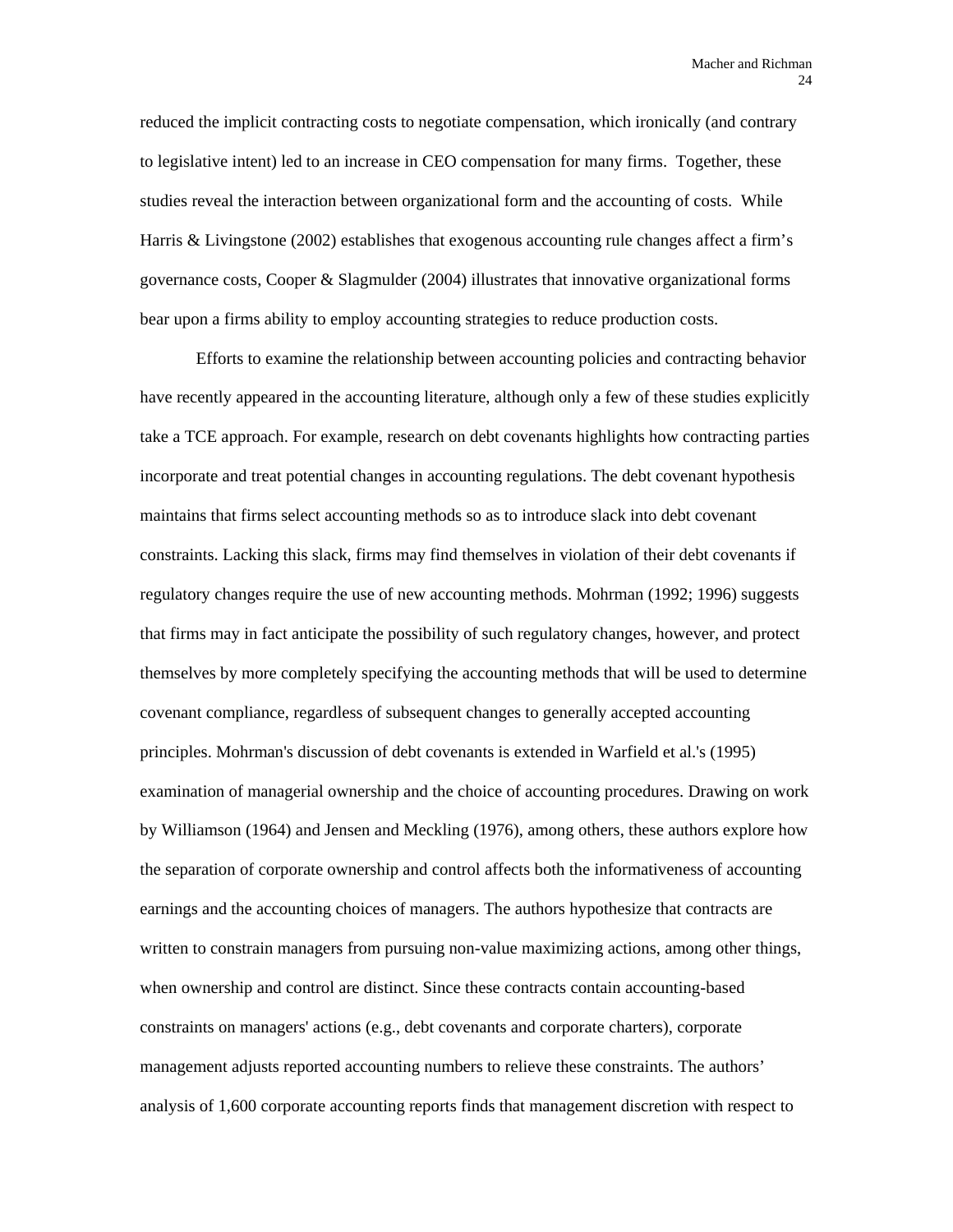accounting choices is inversely related to managerial ownership and the informativeness of accounting earnings in explaining stock returns increases with managerial ownership. Beatty et al. (2002) find a similar premium for accounting flexibility in discovering that borrowers are willing to pay as much as an additional 84 basis points on a loan to exclude accounting changes from covenant compliance determinations.

Although much of the work cited above does not directly test TCE predictions, it does speak to important aspects of TCE theory. Warfield et al.'s (1995) work recognizes the use of employment contracts to mitigate managers' opportunistic behavior, and Beatty et al. (2002) recognizes the same for debt contracts. The results from both studies suggest that accountingbased contractual constraints encourage managers to exploit the latitude available in accepted accounting procedures to alleviate constraints or engage in other non-value maximizing behavior. The suggestion that greater managerial ownership is a mechanism to control these opportunistic tendencies is entirely consistent with Williamson's (1964; 1985) discussion of the organization of labor. Mohrman's work is similarly consistent with farsighted contracting laid out by Williamson (1996). The usefulness of transaction cost economics to accounting, as well as other business- and non-business-related fields, depends on a determination of where the comparative institutional action resides. If it is the case that accounting policies are manipulated more so under markets than hierarchy, for example, then the benefits of applying TCE are readily evident. If there is no difference in manipulation from these distinct organizational forms, then TCE is less useful.

#### *4.1.4. Finance*

Relative to accounting, the use of TCE reasoning in finance is more established, with at least two active research streams. The first explores the role of governance structures in diversifying or reducing financial risk. Woodward (1988), for example, explains the use of deposit insurance in transaction cost economizing terms by arguing that banks are essentially institutions that collect and assess financial information and write loan contracts. Because these loan contracts entail various levels of risk, banks attempt to diversify their loan portfolios by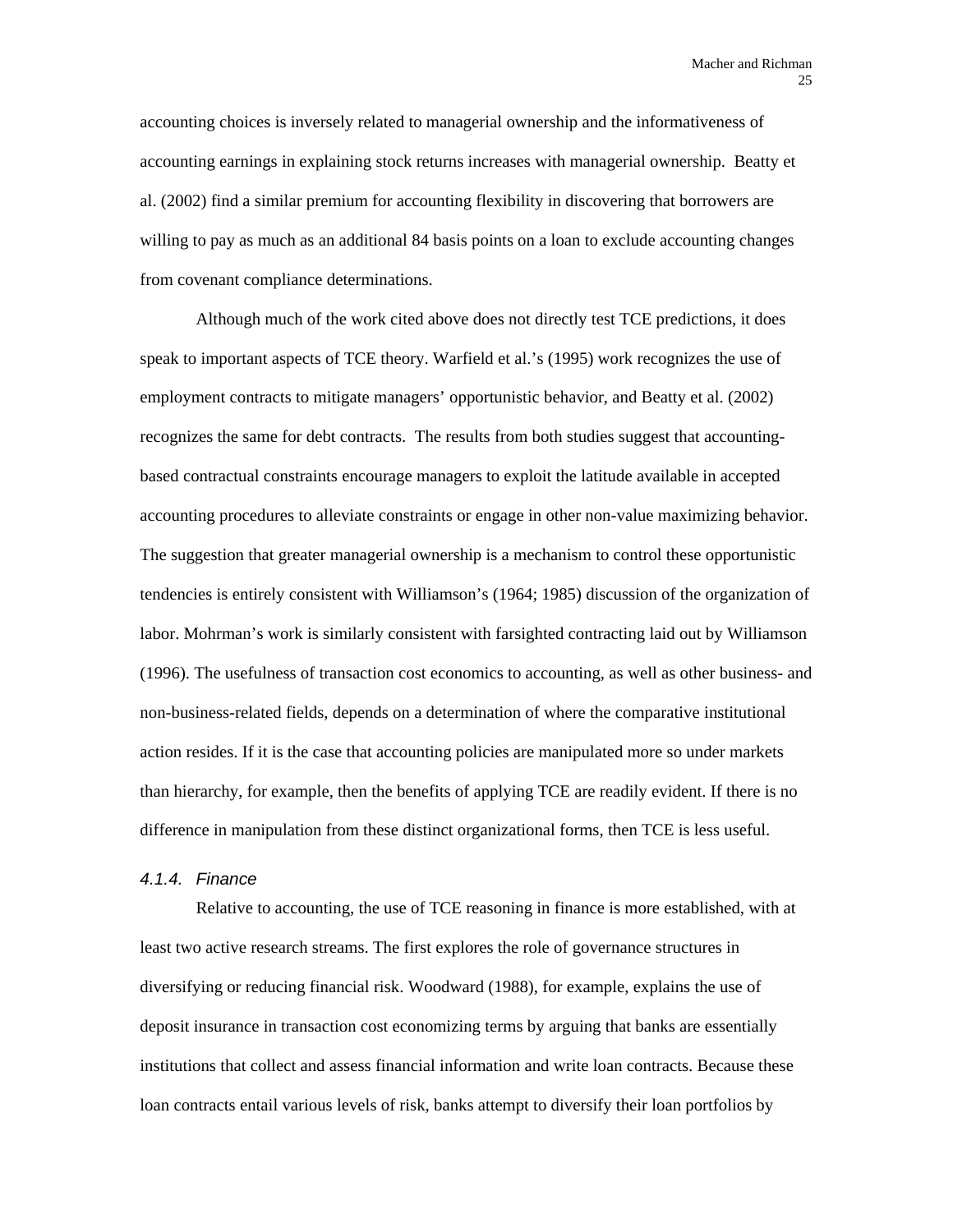selling or trading loans with other banks.<sup>[30](#page-91-1)</sup> While many loans are "marketable," loans involving highly idiosyncratic investments or for which information is "impacted" may in fact be untradable. Given the non-fungibility of such bank-specific assets, Woodward (1988) argues that alternative mechanisms for reducing financial risk, such as government-sponsored deposit insurance, may be more socially efficient.

While Woodward (1988) employs TCE reasoning to fuel policy reform, most finance scholarship explores how private institutions employ alternative governance structures to reduce the cost of financial risk. Helfat and Teece (1987), for example, examine the relationship between vertical integration and uncertainty and hypothesize that the information sharing and incentive alignment properties of hierarchy reduce firms' exposure to uncertainty.<sup>[31](#page-91-1)</sup> If vertical integration can reduce firms' uncertainty exposure and the risk that investors face in holding the firm's securities, then its cost of capital should be lower than otherwise. The authors examine U.S. firms involved in vertical mergers between 1948 and 1979 and find that vertical integration is associated with a reduction in systematic risk, suggesting that integrated firms have cost advantages in raising equity capital. Spiller (1985) finds similar results in a comparison of market power and TCE explanations of the risk reduction associated with vertical mergers. In particular, vertical mergers between firms with geographically proximate, vertically-related facilities (one measure of site specificity) shows the largest stock gains from merger, as well as a larger risk reduction in systematic risk, when compared to the effect of the industry concentration ratio. These results support the asset specificity explanation for mergers over the market power explanation, highlight the risk reduction characteristics of integration, and bring doubt to whether vertical integration creates financial barriers to entry. Villalonga and McGahan (2001) employ stock valuation, rather than the cost of debt, as an indicator of optimal risk allocation and test whether financial markets react differently to transactions—proxied for by acquisitions and alliances—by alternative forms of governance. Using an event study analysis of stock market reactions to more than 9,000 deals announced by Fortune 100 members between 1990 and 2000,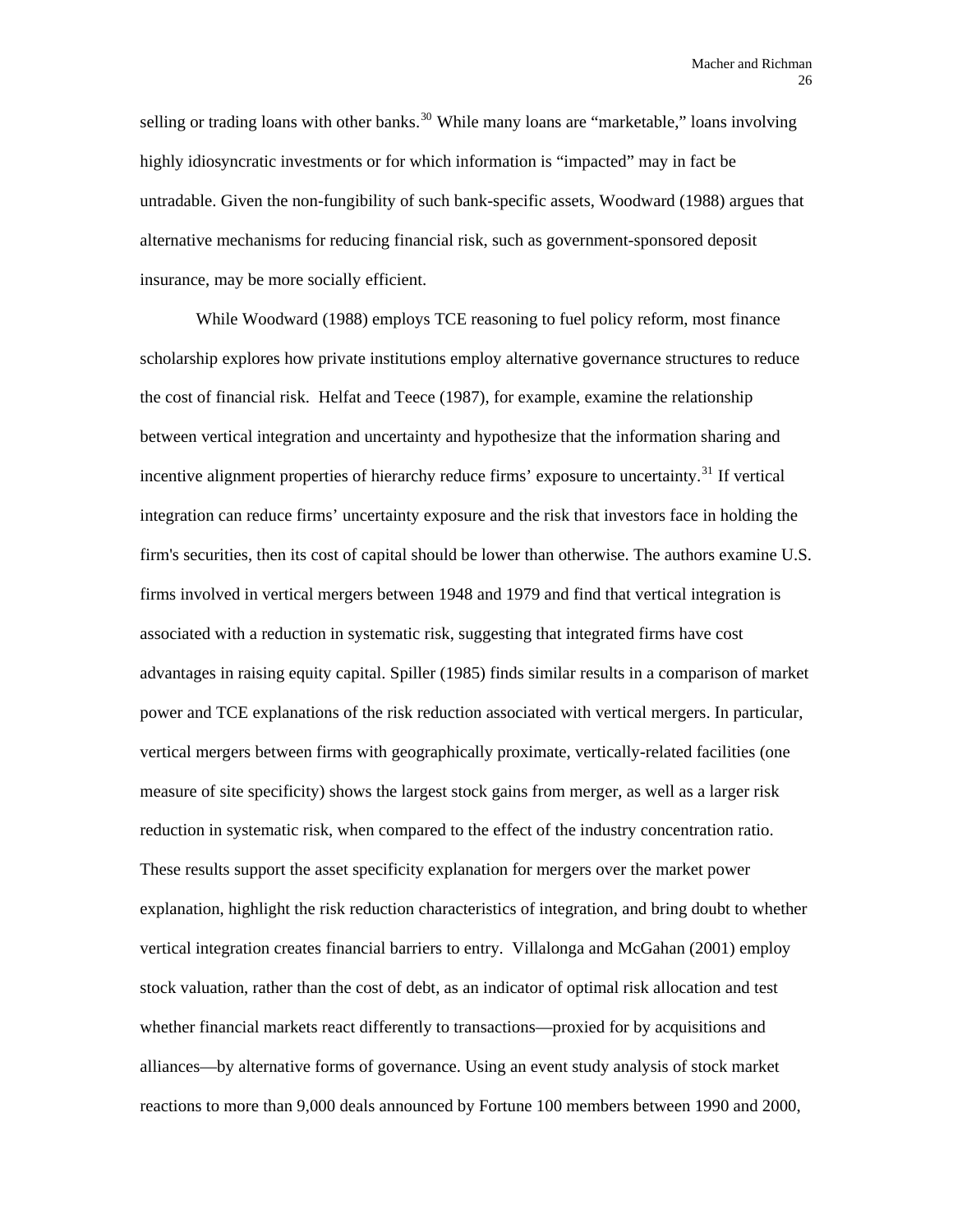the authors find no single governance form is optimal for all deal types and conclude that firms self-select governance structures optimally to reflect the idiosyncratic contingencies of each deal.

The second TCE-related research stream in the finance literature relates to the choice of debt versus equity financing. Williamson (1985; 1988) argues that debt and equity are alternative forms of governance and that the optimal financing approach depends on the characteristics of the assets—particularly the redeployability of these assets—in a given instance. Debt, which represents a market mode of organization, is favored when asset specificity is low whereas equity, the equivalent of internal organization, is favored when relationship-specific investments are more prominent. Balakrishnan and Fox (1993) explicitly test this proposition in their examination of financing data of single business firms across 30 industries and find strong support for the hypothesis that firms' use of debt is positively related to the redeployability of existing assets and for the hypothesis that firms that invest heavily in R&D (which potentially creates intangible and firm-specific know-how) are less likely to finance such investments with debt. Inderst & Muller (2003) employs similar logic to examine when firms use "centralized" contracts to finance multiple projects through a headquarters and when firms use "decentralized" contracts in which projects separately raise funds in the external capital market.

Other more focused applications of TCE to finance include Perry and Robertson's (1998) research on the effects of uncertainty on bond markets, Bergh and Lawless' (1998) analysis of portfolio restructuring, Bjuggren's (1995) research on capital structure, Erridge, et al.'s (1999) discussion of competitive tendering, and Baranoff and Sager's (2003, 2004) examinations of life insurers. Transaction cost logic has broad applicability to empirically researchable issues of concern to finance scholars, and the work mentioned here suggests strong and growing support for transaction cost predictions.

#### *4.1.5. Organization Theory*

An area in which transaction cost economics makes an important contribution and has had considerable empirical influence is organization theory. Although its economic origins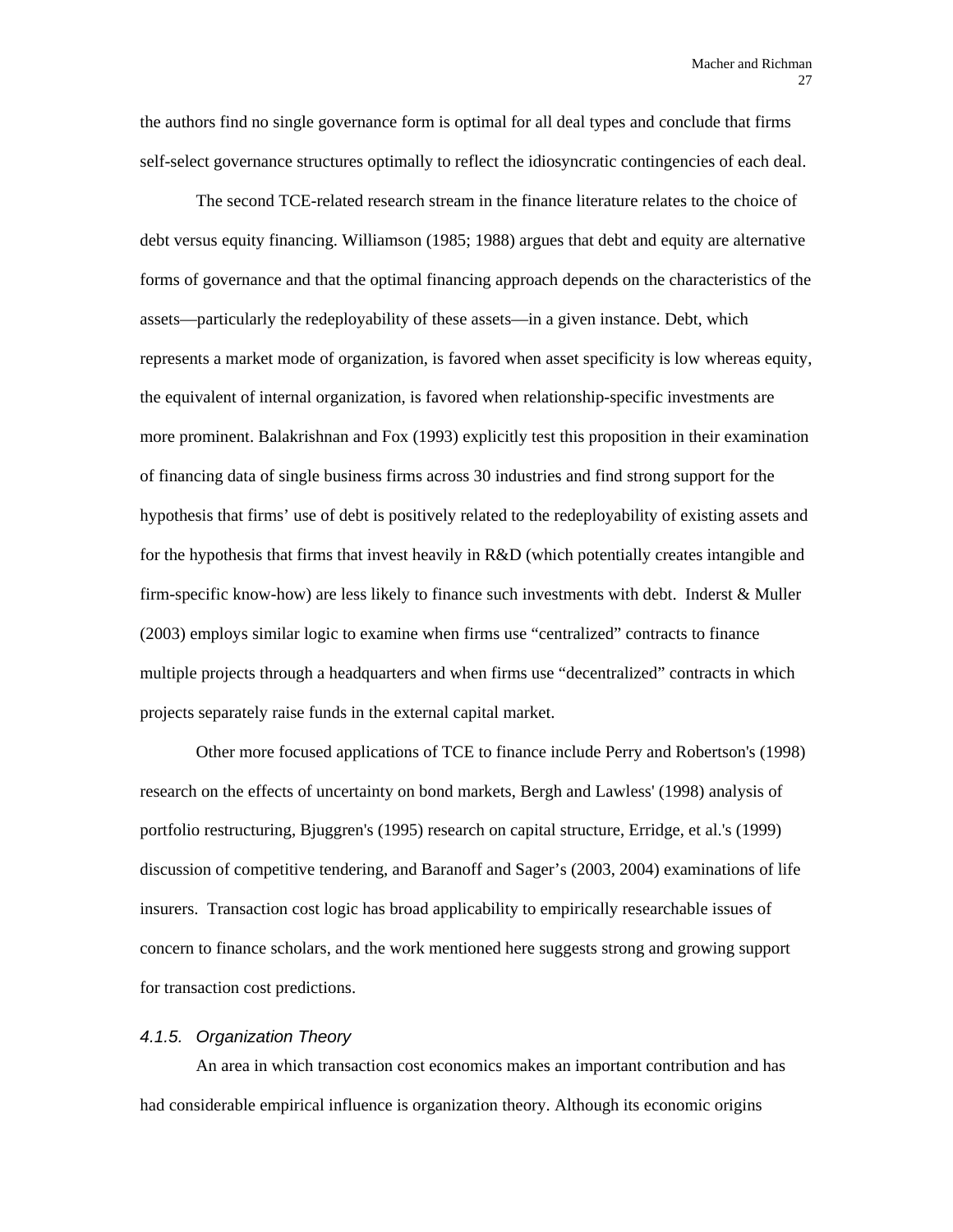distinguish it from other organization theory perspectives, most notably sociology, psychology, and political science, TCE's serious analysis and comparative approach has seen broad interest among organization theorists. Chief among TCE's contribution to research in organization theory has been to heighten awareness of efficiency considerations (Carroll, Spiller et al. 1999). This awareness has prompted organization theory scholars to reexamine many long-standing research problems in a new light, which has led to a substantial collection of published empirical work. We identify more than 30 articles that explicitly bring together and test insights from organization theory and transaction cost economics, while many other empirical papers that are not included in our review have important implications for, or are in the spirit of, TCE theory.<sup>[32](#page-91-1)</sup> These TCEoriented approaches examine a broad range of issues and relate to a number of different perspectives in the organization theory literature.

Among the perspectives in which TCE has had a notable impact on empirical work is institutional theory.<sup>[33](#page-91-1)</sup> Institutional theorists claim that organizational structures arise and are adopted because there is normative consensus about which modes of organization are most appropriate for a given activity. While institutional theory typically eschews efficiency motivations and in this respect is clearly at odds with TCE, a number of scholars have explored the intersection between TCE thinking and institutional theory's emphasis on trust and social norms of exchange. Many of the more recent studies explore the relative explanatory powers of the two approaches. Hughes et al. (1997), for example, examines organizational change in the Welsh National Health Services (NHS) from both a transaction cost and institutional theory perspective. The authors find that the NHS's contracting practices are highly influenced by regulatory policy intervention. Periods of relative stability and incremental development of contracting practices are punctuated by major shifts in policies that impose changes in contracting behavior and monitoring practices. They conclude that in such an environment organizational change is better understood as resulting from mimetic and coercive isomorphism than from efficiency calculations. Zaheer and Venkatraman (1995) similarly emphasize the role of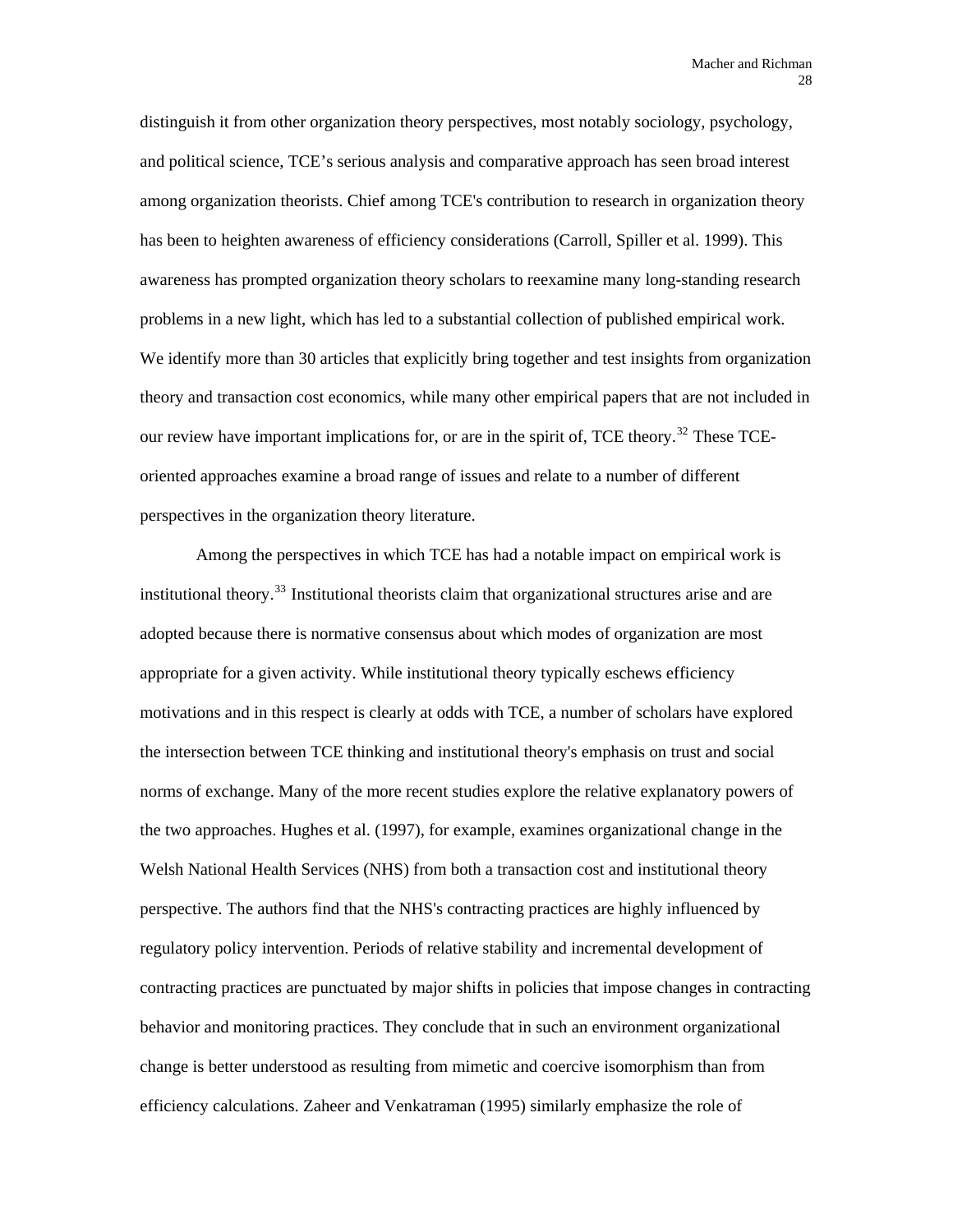normative pressures and trust in exchange relationships. Combining traditional TCE reasoning with institutional theory's notion of trust, the authors develop and test a model of relational governance on survey data collected from 329 independent insurance agencies. Consistent with TCE predictions, the authors find that the presence of asset specificity is positively associated with more hierarchical modes of governance, and that the inclusion of various proxies for the level of trust that exists in these contractual relationships yields a statistically significant increase in the predictive power of the model. Lee, et al. (2003) applies this theoretical template to examine succession in family-controlled businesses and, in contrast to the conventional presumption of nepotism, proposes a transaction-cost economic rationale to argue that family succession is a solution to common agency hazards and the appropriation risk in human capital investments. Richman (2006) offers a similar explanation in a microanalytic examination of family-run diamond firms.

Many studies have used both TCE and organizational theory to understand strategic alliances between firms. Most of this work models interorganizational trust and relational exchange as governance mechanisms, in which trust can replace hierarchical devices. Gulati and Singh (1998), for example, find that trust plays an important role in alliance formation and suggest that firms with repeated ties—their proxy for interorganizational trust—are less likely than first-time alliances to be organized as joint ventures or minority equity investments than as contractual alliances. The interplay of transactional features and social norms is also emphasized in Arrighetti et al. (1997) and Zaheer et al. (1998) and work in relational exchange theory, including Pilling et al (1994) and Heide and John (1990; 1992). Dyer and Chu (2003) obtained similar results in an international sample of supplier-automaker exchange relationships. And some studies use organizational theory to bring greater clarity to the transactional challenges that confront strategic partners. Artz and Brush (2000) found that relational norms directly reduced exchange costs by altering the behavioral orientation of strategic alliances, and Casciaro (2003) observed that uncertainty surrounding the market environment and commercial objectives, not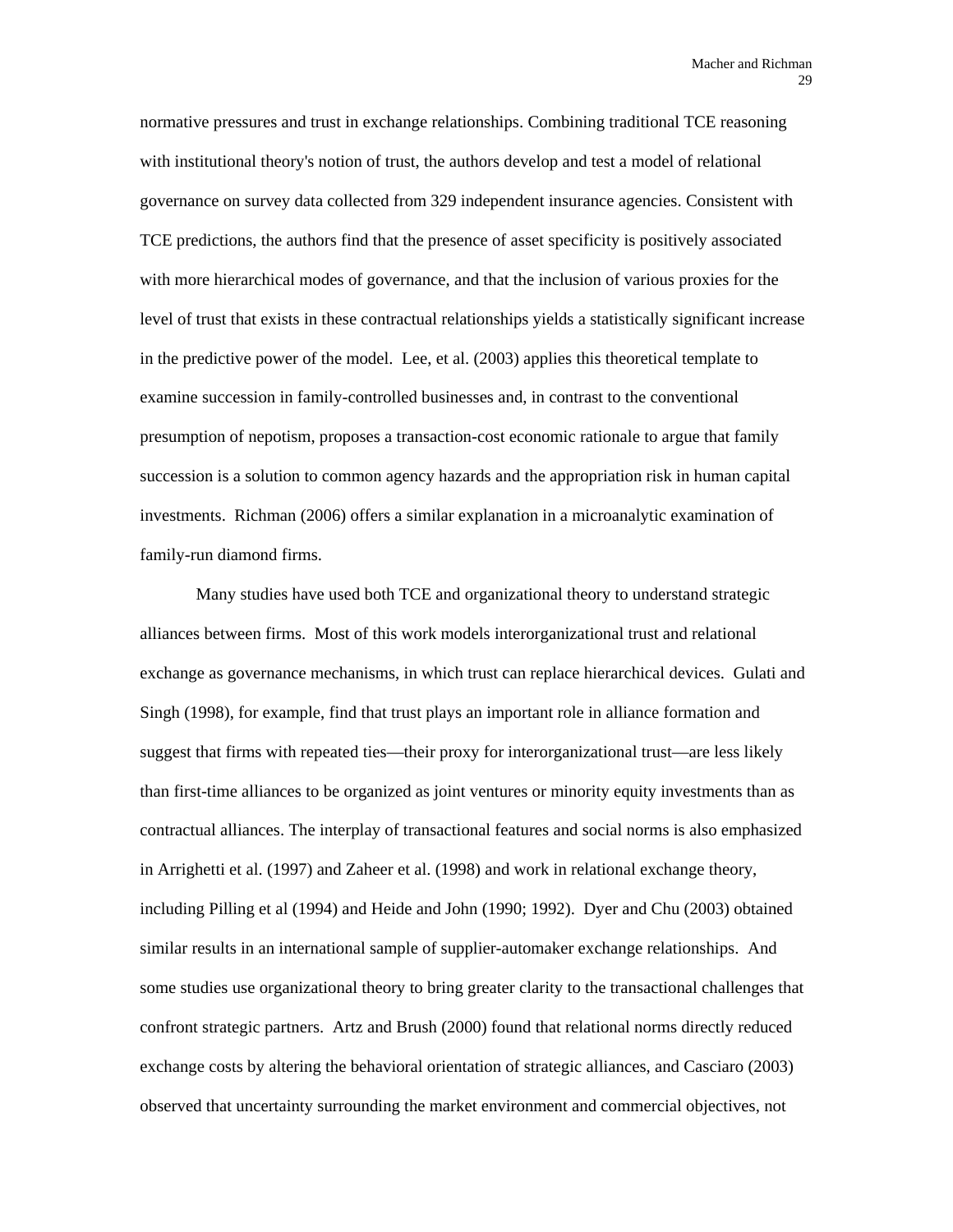just the level of trust between cooperating firms, determines the governance structure of strategic alliances.

Organizational ecology represents a second organization theory perspective in which TCE logic is frequently employed. Organizational ecologists view organizational structures as highly inertial and resistant to change, and as a result, organizational change is portrayed as occurring through selective replacement rather than individual adaptation. The main empirical emphasis in this perspective is on examining populations of organizations over long periods of time and identifying the environmental factors that affect founding (i.e., organizational legitimacy) and organizational failure rates. Although TCE and organization ecology have a different orientation and disagree about how quickly organizations change, efforts are being made to empirically link these two perspectives. For example, Park and Russo (1996) employ logic from organizational ecology and TCE to explain the failure of joint ventures in the electronics industry. The foundation of their approach is that a joint venture is an intermediate form of governance that exhibits some properties of both markets and hierarchies, and as a result, is subject to analogous hybrid forms of transaction hazards attributable to both ends of the governance continuum. Drawing on earlier work by Freeman et al. (1983), Park and Russo (1996) analyze 204 joint ventures and find strong support that organization failure rates decline according to both transaction and age dependence hypotheses. Osborn and Baughn's (1990) also bring together aspects of TCE and organization ecology in their analysis of inter-firm alliances with similar results. Zylbersztajn and Lazzarini (2005) illustrate that these principles are not limited to measuring the life spans of organizations but can also model the duration of certain contractual relationships.

One interesting and promising approach to integrating organization ecology and transaction cost theory is explored in Silverman et al.'s (1997) analysis of the mortality of large motor carriers in the American for-hire interstate trucking industry following deregulation. The authors find that, consistent with population ecology, density effects of both large and small truck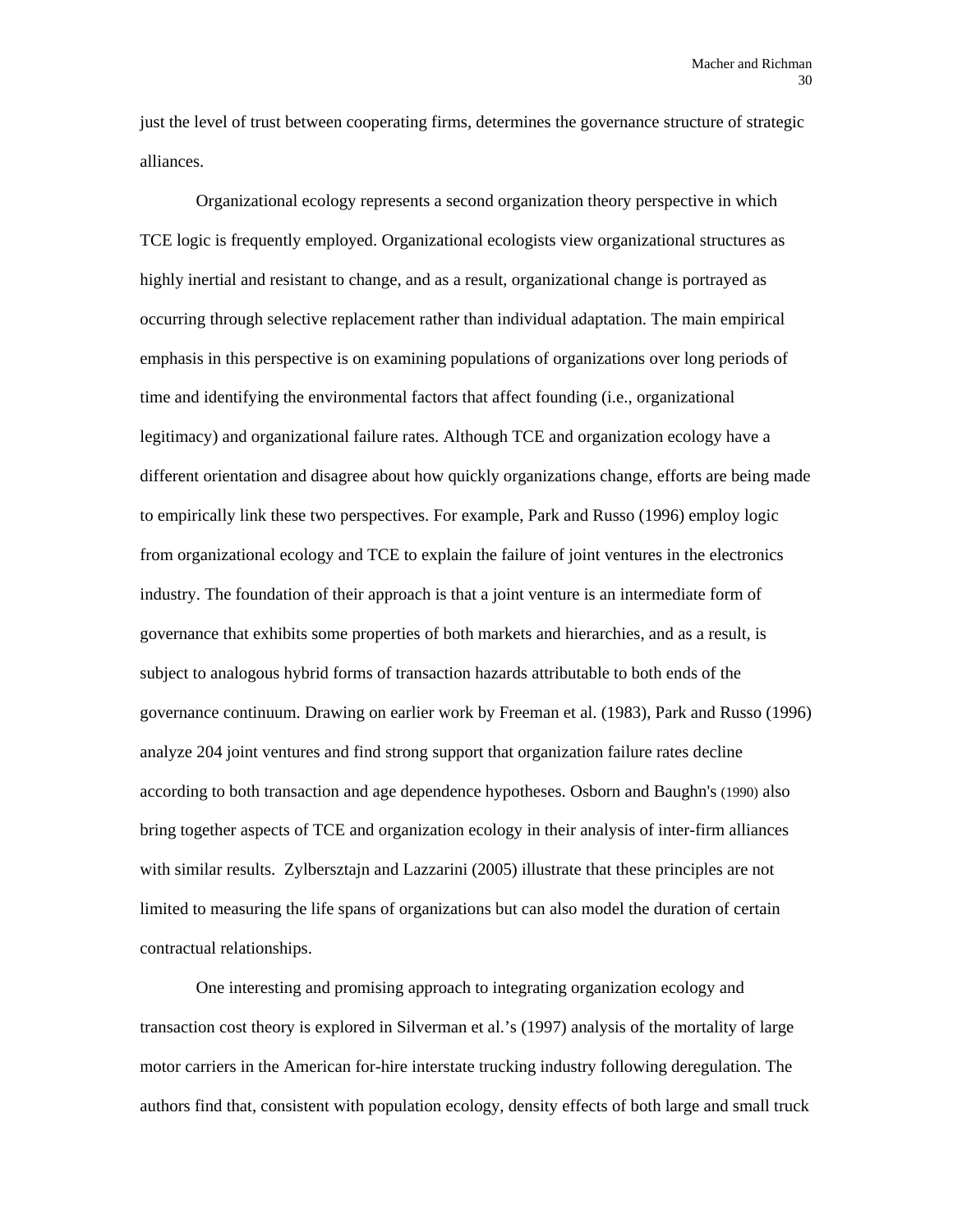carriers generate competitive pressures on large truck carriers and decrease their survival chances. However, carriers that align their capital structure according to TCE reasoning are less likely to fail. Most important, the authors find that while both organization ecology and TCE provided insights into truck carrier mortality, the inclusion of predictors derived from both disciplines significantly increases the explanatory power over either theory evaluated independently. An important advantage of this interdisciplinary research approach is that it not only allows for the testing and comparison of predictions from different research approaches, but also examines the more general mechanisms of organizational change, selection and adaptation.

A number of other attempts to link predictions from transaction cost theory and organization theory has been employed in the literature. These include Freeland's (1996) and Hill's (1988) examinations of the M-form of organization, DeBruin and Dupuis's (1999) analysis of networks, and Eccles and White's (1988) examination of authority. The support for TCE predictions across these various studies is generally positive, but in a number of cases TCE logic is portrayed as either ill-suited to analyze the issues at hand or having limited predictive power when compared with insights derived from other perspectives. Reconciling these contradictory findings awaits further research.<sup>[34](#page-91-1)</sup> In part, differing empirical results such as these reflect different orientations and methodological approaches. While most organization theorists are sympathetic to efficiency considerations, they nevertheless hold that institutional and political considerations predominate (Hannan and Freeman 1984). It therefore stands to reason that a healthy tension should both exist and persist between TCE and organization theory. Notwithstanding these points of departure, our own review supports Carroll et al.'s (1999) assertion that organization theory is an "interesting and fertile area for cross-discipline exchange and debate [with TCE]."

#### *4.1.6. International Business*

International business is an area where the influence of transaction cost economic on empirical work is increasingly evident. A major research strand in international business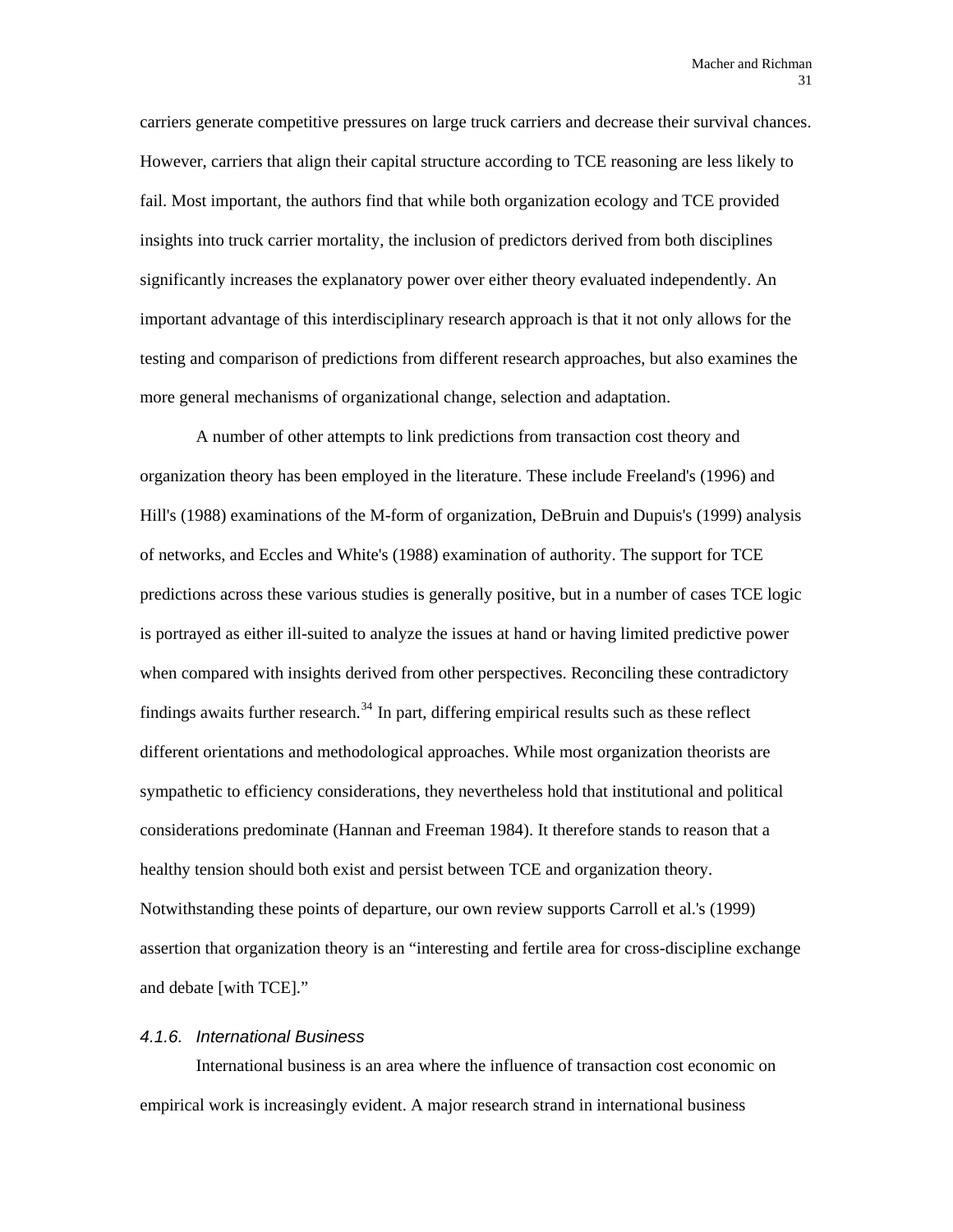examines how firms organize their entry into new international markets. Among the first empirical TCE examinations in this area is Gatignon and Anderson's (1988) analysis of how integrative U.S. multinational firms' international manufacturing operations are and should be. Utilizing 1,267 foreign subsidiaries that were launched between 1960 and 1975 by the 180 largest U.S. multinational corporations (MNC), the authors examine the use of four governance structures that progress from high control to low control: wholly-owned subsidiaries, MNC majority equity, balanced partnerships, and MNC minority equity. In addition to standard transaction level factors, the authors hypothesize that various cultural and political characteristics (e.g., country risk) and firm-level characteristics (e.g., foreign experience, advertising intensity and cultural similarity) also influence the organization of international operations. Employing a multinomial logit model, the authors find that country risk, experience and asset specificity (as measured by R&D intensity) are important determinants of whether or not firms chose to vertically integrate with the subsidiary.<sup>[35](#page-91-1)</sup> Although the authors are able to predict the extremes of the governance choice (i.e., high versus low control modes), they are unable to explain lowercontrol entry modes (i.e., majority, balanced or minority stakes for the MNC). The model's relatively poor fit with respect to these intermediate forms is partially explained by omitted variables and measurement problems related to the proxies used for asset specificity and country risk. $36$ 

Several papers have attempted to develop and extend Gatignon and Anderson's early work. Hu and Chen (1993) employ a similar methodological approach but focus solely on foreign ownership in Chinese joint ventures. They find that socio-cultural and political risk factors have a significant impact on the percent ownership of foreign partners in joint ventures with Chinese companies. Specifically, investors sharing the same ancestral roots as mainland Chinese businesses tend to be more familiar with Chinese business practices, and are thus able to exercise control over their business partnerships by means other than equity. In contrast, the risk embedded in a venture as measured by the duration of the commitment and the amount of foreign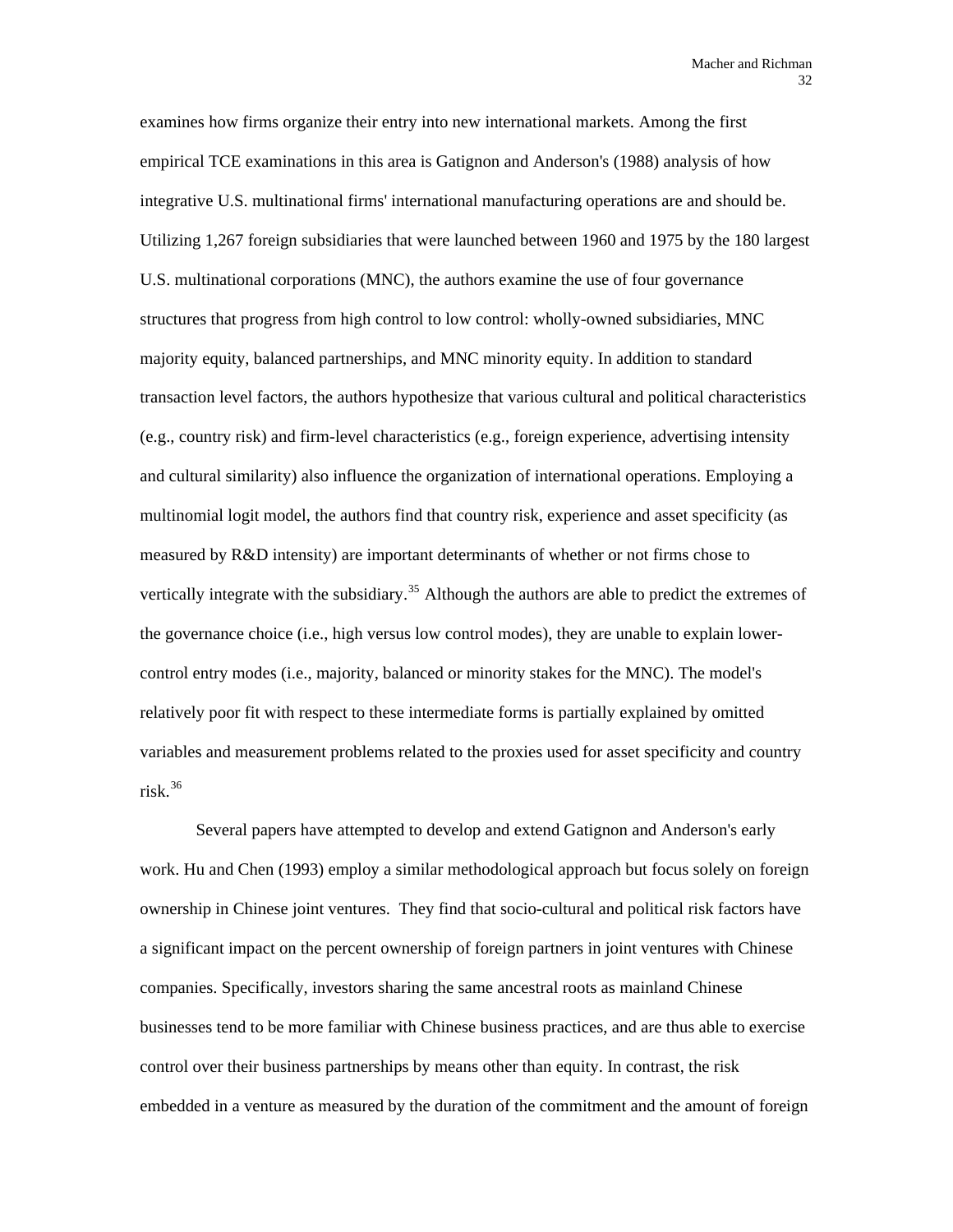investment is positively related to greater foreign equity in joint venture arrangements, which implies that foreign firms facing greater risk to their investments will attempt to safeguard these investments with greater equity control over the joint venture. Gomes-Casseres (1989), Cooke (1997), and Murtha (1993) also prominently feature the importance of transactional, political and socio-cultural factors in their analyses, and find overall that TCE provides an insightful context within which to understand foreign market entry decisions.

Research examining how MNCs enter into foreign markets has exhibited significant growth of late, and consequently, Gatignon and Anderson's initial findings have enjoyed some refinement. For example, Doh, et al. (2004) examined newly consummated telecommunications infrastructure projects in various host states and discovered an inverted U-shaped relationship between investment policy hazards and private ownership. The authors explain that private owbnership is most fruitful at intermediate levels of uncertainty, whereas low levels of political hazards induce investors to proceed with governance alternatives to vertical integration and high levels of uncertainty scare away investors altogether. Reuer and Arino (2002) employ transaction cost logic to predict "misalignments" of chosen governance structures for international strategic alliamces, and they gather data on the incidence of contractual renegotiations and the restructuring of alliances for their empirical test. Lastly, Zhao, et al. (2004) surveys a number of different empirical examinations on MNC entry strategies and conducts a meta-analysis on the assorted studies. The meta-analysis confirms the accuracy of transaction cost predictions.

Until recently, the international business literature has been plagued by two critical concerns. First, efforts to capture the net effect of political hazards on multinational strategy have suffered from inadequate definition of an independent variable or variables corresponding to country risk. A number of studies equate countries' political hazards with managers' perceptions of political risk in those countries. Such subjective measures introduce endogeneity problems, however, as multinational managers choose not to invest in areas they perceive as hazardous, *ceteris paribus*. Other studies attempt to correlate political hazard to countries' existing political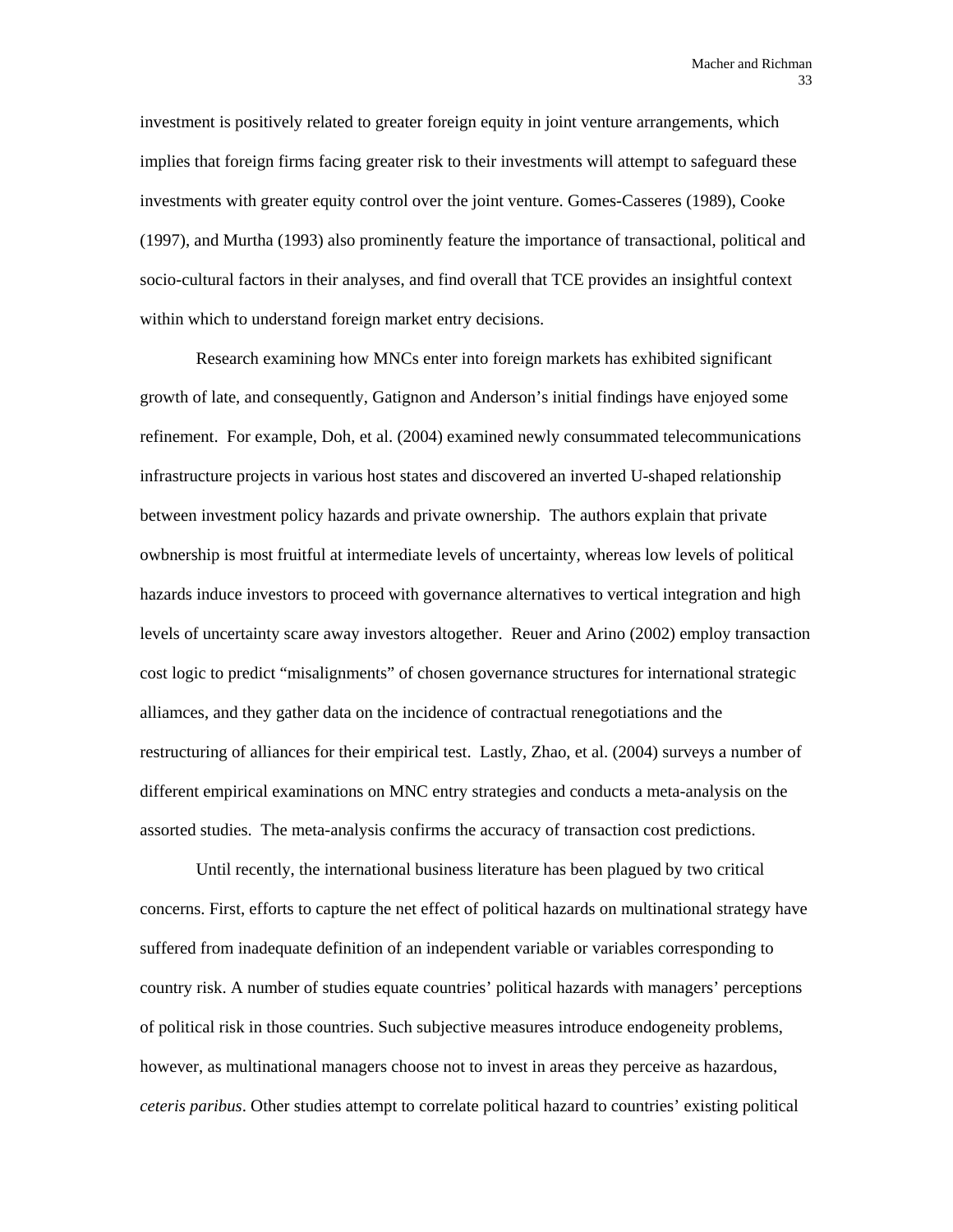institutions and preferences (e.g., democracy versus autocracy or regime stability). Yet, whether an unstable democracy or a stable autocracy is more preferable to foreign investors is not obvious. Instead, it is likely that what matters most to multinational mangers is the extent to which future policies (e.g., taxation and regulation) can be forecast and how sensitive these policies are to changes in the current political environment. Recent work by Henisz (1998, 2002), Henisz and Zelner (2001), and Delios and Henisz (2000) begins to rectify these problems by employing a more objective measure of the feasibility of policy change and comparing its effectiveness in predicting market entry modes. This measure is derived from a formal model of political interaction incorporating data on the institutional structure and distribution of preferences both across and within different branches of government for 160 countries. Henisz (1998, 2002) employs this political risk calculation along with transaction level factors in analyzing the choice of joint venture versus majority owned plants. He finds that the probability of choosing a majority-owned plant is declining in independent political hazards (consistent with the observation that where political hazards are high, multinationals rely more heavily on hostcountry partners to provide them with safeguards against state-sector opportunism), political hazards magnify the expected impact of contractual hazards (suggesting that majority-owned plants are favored relative to joint ventures due to the concern of opportunistic use of the state by host-country partners), and a weak link exists between transaction level factors (i.e. asset specificity as proxied by R&D intensity and advertising intensity) and market entry mode.

This last finding reflects a second concern associated with applying TCE in the international business arena. Most of the empirical TCE-related articles in international business employ advertising and R&D intensity as measures of asset specificity. Unfortunately, the use of such high-level accounting proxies likely confounds multiple influences on governance choice, and the results obtained are difficult to interpret. The lack of support for traditional TCE variables in explaining multinational governance choice could reflect a misspecification of key variables rather than a lack of fit between data and transaction cost theory. Notwithstanding these two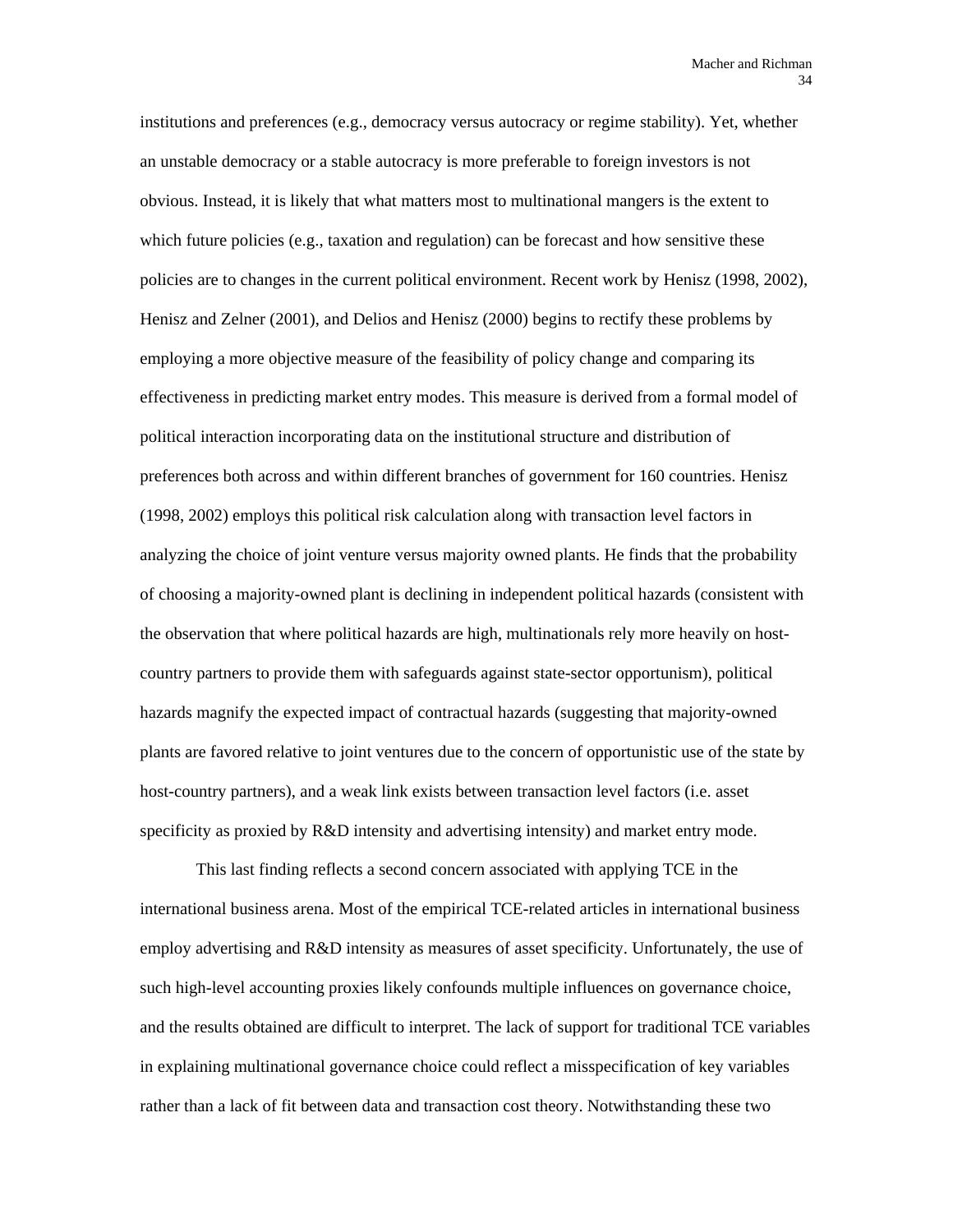concerns, TCE logic has yielded important insights into the process by which firms organize multinational transactions. Particularly noteworthy has been the use of TCE in articulating the impact of political factors on contractual hazards and the governance modes employed for multinational ventures.

#### *4.1.7. Strategy*

Assessing the empirical influence of TCE on business strategy is a difficult exercise due to the nebulous boundaries of the strategy field. Broadly defined, virtually all of the articles discussed in the previous sections could be considered as relating to strategy or strategic business decisions. A more narrow definition of strategy, one confining itself to relating a firm's resource allocation decisions to its performance, produces a considerably smaller number of articles that speak directly to this area. Nevertheless, the opportunities for TCE to contribute to an understanding of strategic management are considerable (Williamson 1999).

Among the areas in which TCE has begun making important contributions to strategy is in understanding the performance implications of relationship-specific investments and organizational form. Bensaou and Anderson (1999), for example, explore the motivation of firms to make relationship specific investments. Using data from a sample of 388 supply relationships involving all automakers in the U.S. and Japan, the authors examine features of the supply task, the supplier, and the supply environment—all of which bear on the incentives of firms to make supplier-specific investments—and explore potential factors which facilitate the posting of specific assets as "credible commitments" to attenuate supplier opportunism. Their results suggest that specific assets by buyers serve as a mechanism to increase coordination when the manufacturing task is complex; buffer the buyer against technological uncertainty; and build close relationships when supply markets are thin. Relationship specific investments in industrial suppliers appears to be a mechanism to absorb unpredictability stemming from a fast pace of technological change in the component market as well as a means to cope with component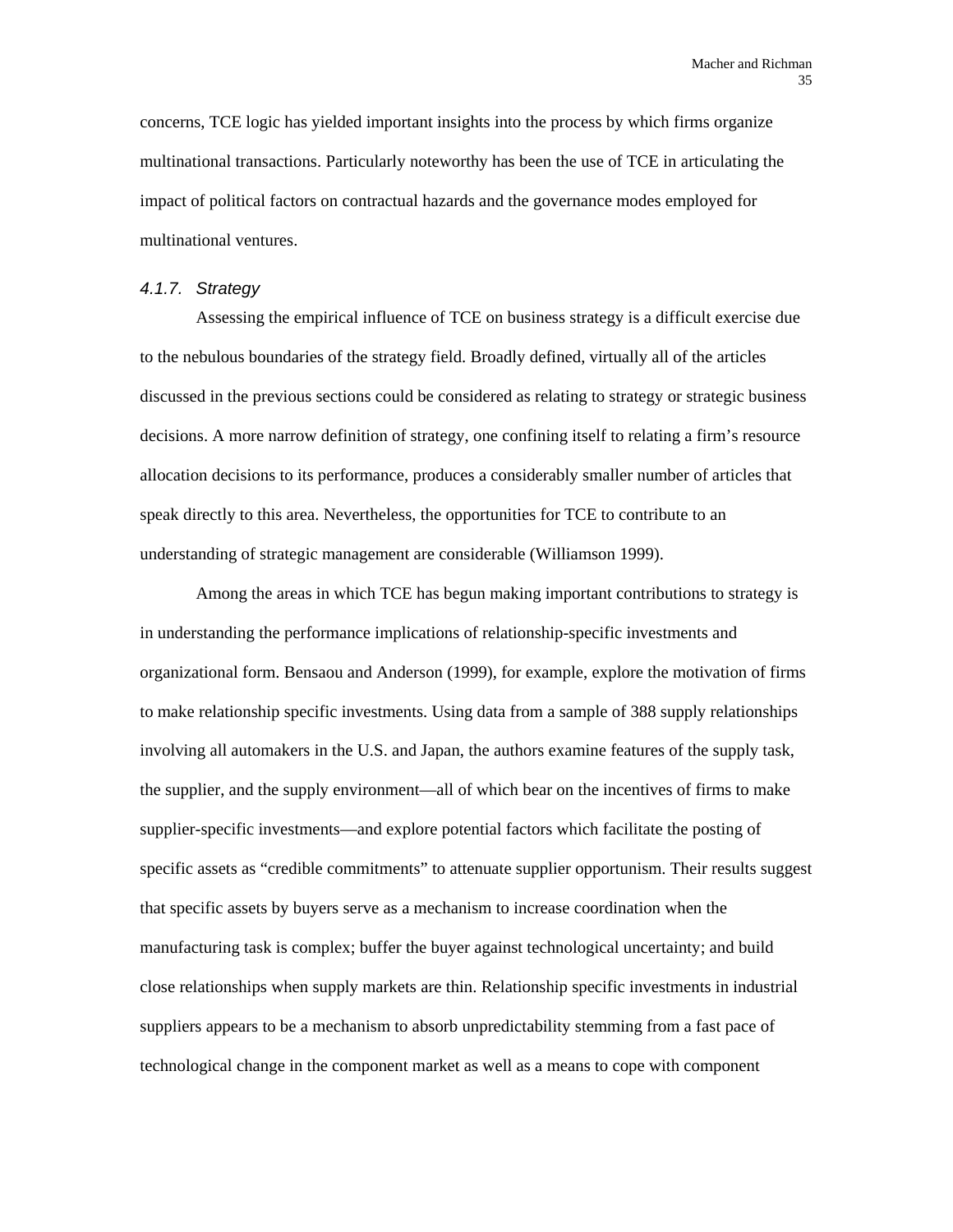complexity. Firms therefore strike a balance between the performance advantages of cospecialization and the hazards of unprotected exchange around these assets. $37$ 

In an emerging body of research, scholars are moving beyond looking just at the performance effects of relationship specific investments to consider the performance implications of organizational form. For example, Bigelow (2001) and Silverman et al. (1997) both examine the performance effects of transactional misalignment and organizational form, and Allen and Phillips (2003) find that long-term block ownership between collaborating firms increases equity prices, investment, and operating profitability.

In addition to work on performance, TCE is increasingly being linked to other strategic perspectives of the firm. Silverman (1999) examines how contractual hazards affect the likelihood of corporate diversification from joint TCE and resource-based view (RBV) perspectives. According to early work in the resource-based view, firms grow primarily as managers find new uses for resources that are currently going unused (Penrose 1959). Firms are therefore more likely to enter new markets as resources become available, but less likely to divest. In contrast, TCE suggests that there are multiple ways in which excess assets may be utilized, including contracting these assets to outside parties and/or spinning them off into standalone enterprises (Teece 1980). The added incentive intensity associated with exploiting excess resources through markets rather than internally provides a rationale for utilizing various contracting approaches. Silverman (1999) argues that the relevant empirical question with respect to diversification is therefore, under what circumstances are excess resources more suitably exploited through internal diversification than through outside contracting. Drawing on work by Teece (1986), Silverman finds that the contractual exploitation of technological knowledge resources (e.g., licensing) is a feasible alternative to diversification except for cases where the knowledge is highly tacit or easily transferred but weakly protected.<sup>[38](#page-91-0)</sup> Bethel and Liebeskind (1998) and Brouthers and Brouthers (2000) apply similar transaction cost reasoning to diversification, and de Figueiredo and Kim (2004) apply it to firms' political lobbying strategies.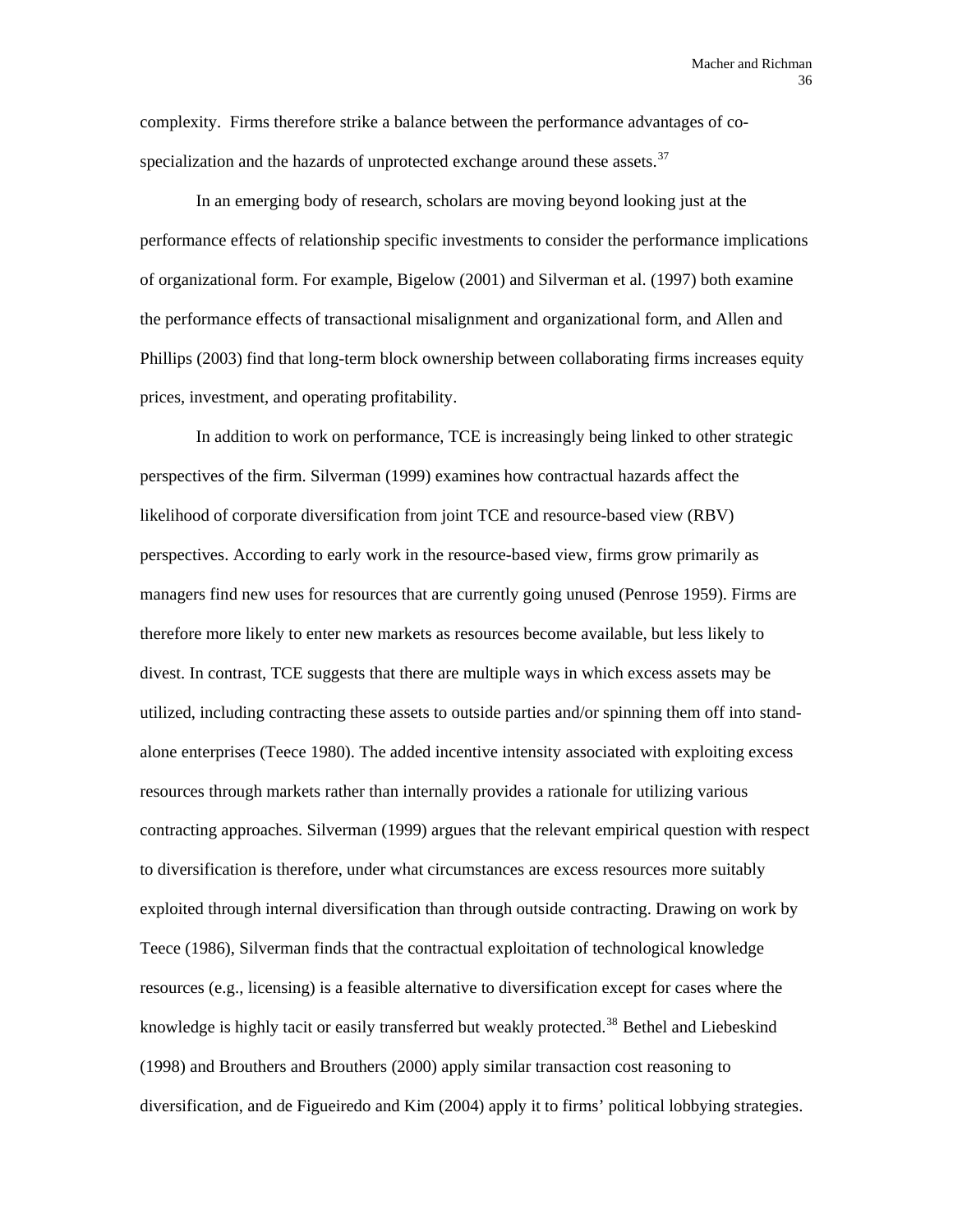In a similar interdisciplinary approach as Silverman (1999), Nickerson et al. (2000) link transaction cost economics to Michael Porter's strategic positioning framework (SPF) in an examination of the international courier and small package services industry in Japan. The authors contend that SPF and TCE, if examined in isolation, lead to inferior statistical performance as compared with a joint positioning-economizing lens which better predicts firms' choices around market position, resource profile and organization. Hoetker (2005) extends this multi-theoretical template even further by incorporating TCE, relational contracts theory, and the capabilities literature in a single integrated model that predicts supplier relationships for innovative components. Other efforts to utilize TCE to explore issues relating to strategy include Nickerson and Vanden Bergh (2001), Argyres (1996), and Kim (1999).

# *4.1.8 Summary*

The evidence explored in the previous seven subsections of this paper on the applicability of transaction cost analysis to empirical problems across several business-related phenomena is impressive. With the exception of accounting, there has been a significant growth in the use of TCE reasoning across the various business-related fields that we examine. The articles reviewed suggest overall that transaction level factors have an important influence not only on contracting and governance choice, but also on organizational performance and survival. While a number of theoretical concerns and oversights are also identified (some of which are discussed in greater detail below) there is considerable empirical support for the basic transaction cost framework. Decisions regarding how best to organize transactions in a host of different business fields appear to be shaped by concerns over the comparative costs of planning, adopting, and monitoring task completion under alternative governance structures. Most important, the application of TCE reasoning in areas outside of mainstream IO has led to important extensions of the theory. As the discussion of the accounting and strategy literatures suggests, however, there are clearly areas in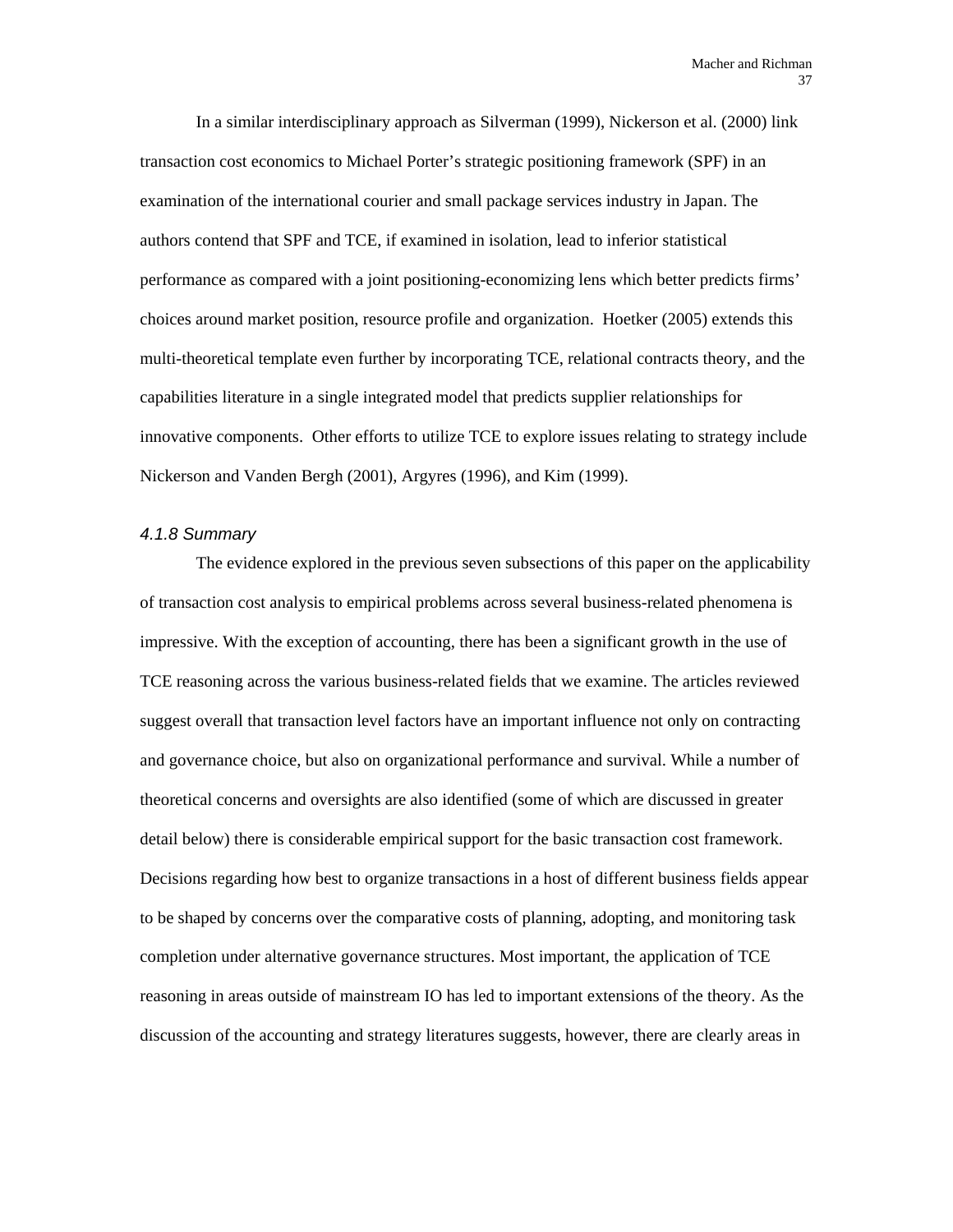which transaction cost logic has not been applied—possibly because of underutilization or because it has less application.

#### *4.2. NON-BUSINESS AREAS*

The previous section examined the use of TCE theory in several business-related fields, but transaction cost analysis has important theoretical and empirical implications for a host of other areas as well. In particular, TCE has been influential in the areas of law, public policy, as well as health economics and policy and agricultural economics and policy. It is to these areas that our analysis now turns.

#### *4.2.1. Law and Public Policy*

While the earliest applications of TCE theory examined public policy issues such as antitrust and regulation,<sup>[39](#page-91-0)</sup> TCE reasoning is increasingly used to examine a wider variety of legal and public policy-related issues. Three areas are particularly evident in the collection of the 150 articles we identify as being mainly law- or policy-oriented for this survey: regulation, political institutions, and development and reform.

Much of the earliest empirical TCE work in law and policy centered on providing a response to natural monopoly rationales for regulation, particularly with respect to public utilities. This literature, which has been reviewed elsewhere (Crocker and Masten 1996), provides early critiques of the natural monopoly approach to utility regulation noting that, while technological conditions may require one supplier, whether that supplier should be regulated by the state or market-like mechanisms is a separate question. Williamson (1976) sets out the comparative TCE logic of this choice and explores the implications with a case study of alternative governance mechanisms to allocating cable TV services rights in general and with reference to the experience in Oakland, California. Williamson suggests that the choice between market control and regulation hinges fundamentally on the presence of contractual hazards. Complex or uncertain environments in which contractual parties are asked to make relationship-specific investments require more hierarchical mechanisms of control; in this case, mechanisms that look very much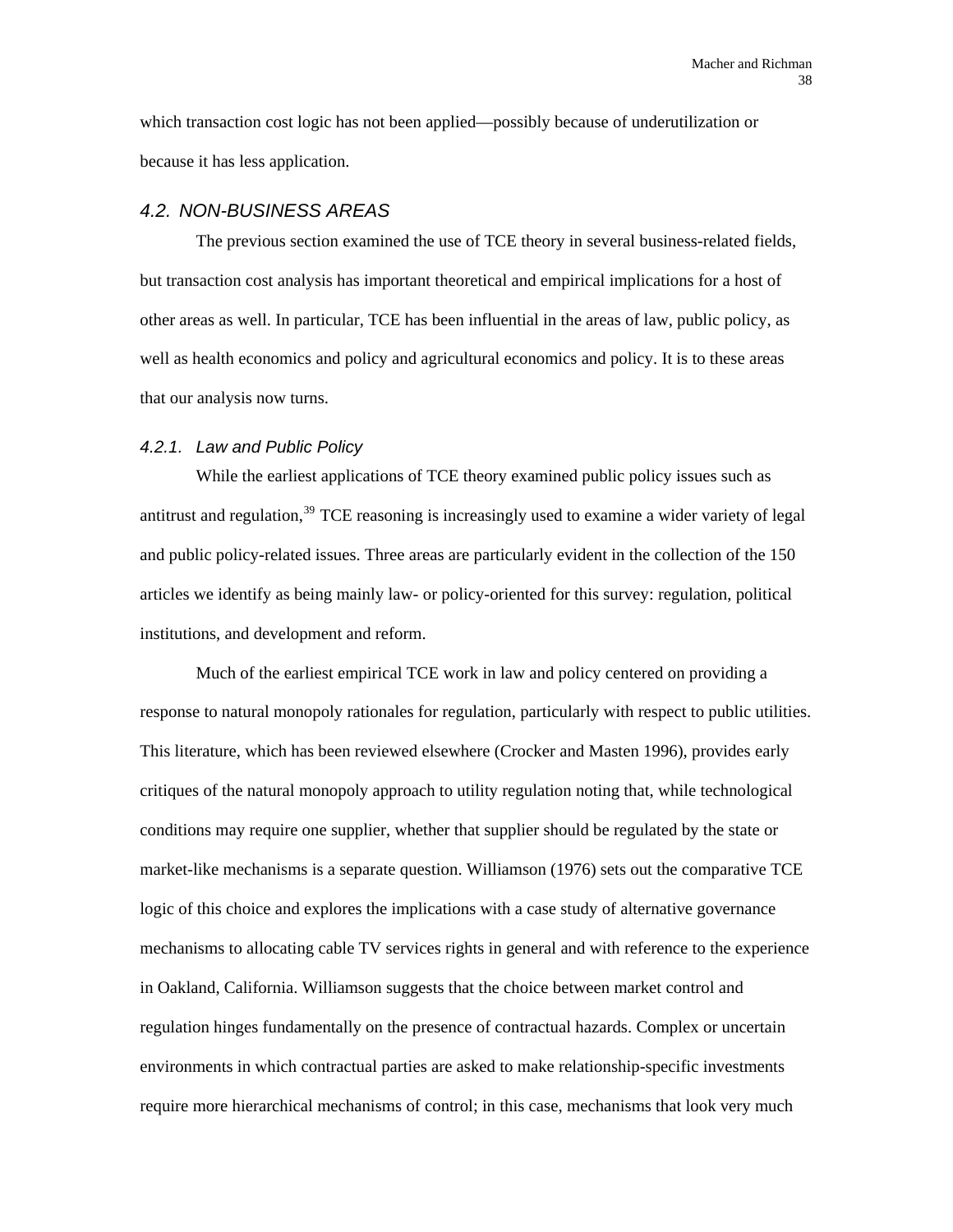like government regulation. Subsequent work by Prager (1989; 1990) and Zupan (1989) provide extensions of these basic insights. Transaction cost analysis has also been employed in examining private contracting under alternative regulatory regimes (Palay 1984; 1985; Baker and Chapman 1989; Alger and Toman 1990; Phillips 1991; Jensen and Rothwell 1998).

Joskow (1996) more recently employs a comparative governance approach in his analysis of efforts to introduce competition into regulated electricity markets. According to Joskow, the evolution of the governance structures of the electric power sectors around the world (which rely extensively on multilateral agreements and vertical and horizontal integration) can be explained as potentially efficient organizational arrangements for dealing with vertical coordination and network externality problems that are intrinsic to modern electricity networks. As a result, the electricity sector evolved with regulated or government-owned monopolies and limited opportunities for competition. Because these monopolies create their own costs, however, a tradeoff is posed between the costs associated with regulated monopolies and the benefits of operational and investment coordination within integrated industrial hierarchies. In recent years, countries have concluded that the costs of monopoly governance modes in this sector outweigh the benefits, and are therefore implementing structural reforms to promote competition in the supply of generation services and are creating new governance structures to maintain efficient short-term coordination relationships between generators and the network, to manage network constraints, and to internalize network externalities. Joskow suggests that this process poses serious institutional design problems, and counsels that reforms (including deregulation) should focus on finding new governance structures that are good substitutes for the pre-reform vertical and horizontal hierarchical and contractual structures that are being broken down to promote competition at certain horizontal levels. Drawing on TCE reasoning, Joskow outlines the various nuances of this design problem and highlights the long-term performance implications for the electricity sector.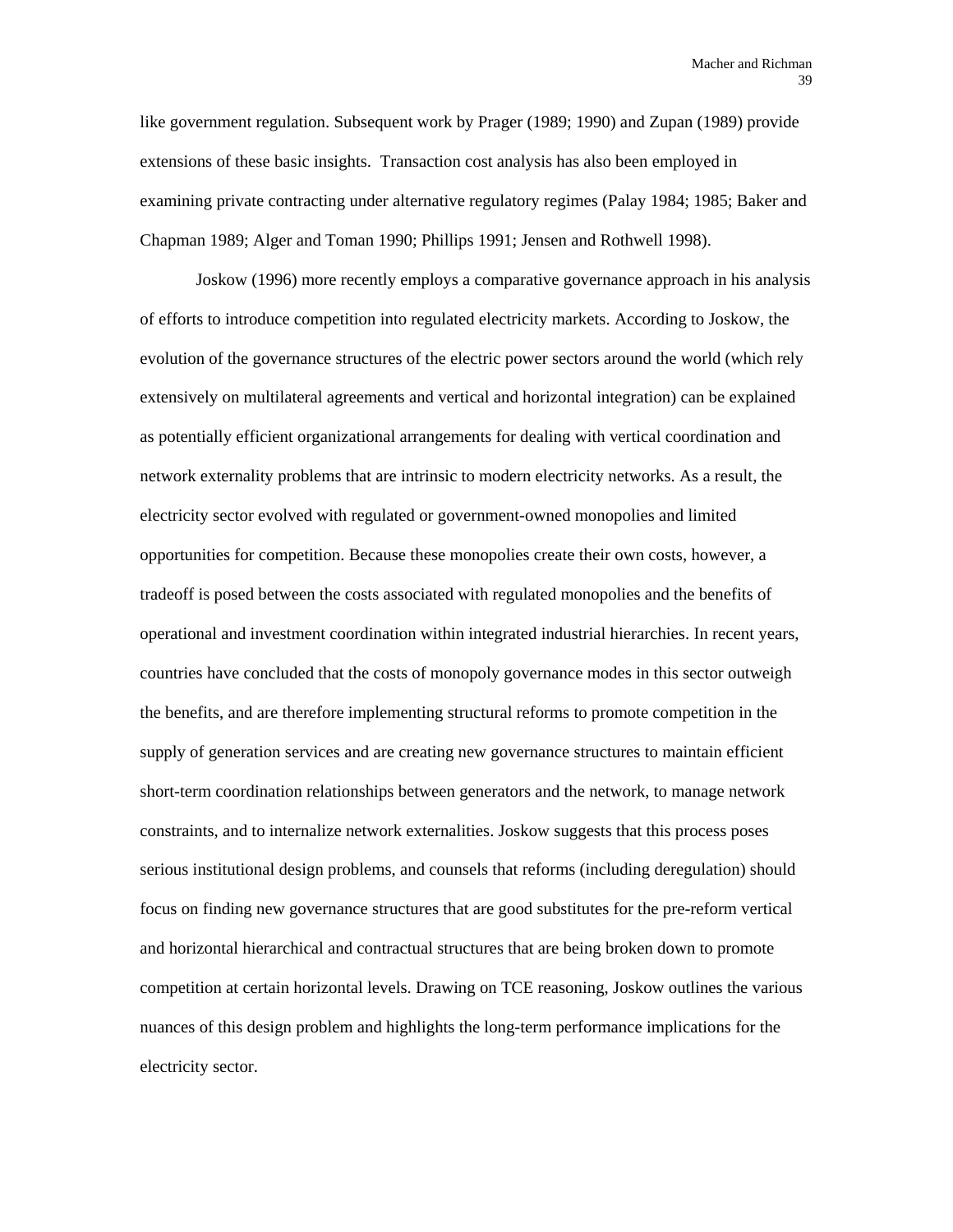One important contribution coming out of the comparative institutional approach is to highlight the efficiency rationales for governance arrangements that have historically been viewed as anticompetitive by academics, regulators, and courts. A recent illustration of this sort of analysis is Heide et al.'s (1998) work on exclusive dealing clauses. A central issue in the public debate over exclusive dealing arrangements has been the relationship between these arrangements and efficiency. Using survey data collected from manufacturers in the industrial machinery/equipment and electronics industries, the authors find that business efficiency factors play a significant role in firms' decisions regarding exclusive dealings. In particular, firms are more likely to use exclusive dealing when there is a potential that other firms can free ride on the services they provide. The authors also find that difficulties with evaluating distributors' adherence to assigned restrictions decrease the likelihood of using exclusive dealings in the first place. These results indicate that TCE considerations play an important role in highlighting the utility, and thus endorsing the legality, of vertical restraints. A more sweeping conclusion is reached in Joskow (2002), which after examining the TCE implications for antitrust law pronounces that "[m]odern imperfect competition theory that fails to take TCE principles into account is likely to lead to poor legal rules and remedies."

In addition to the empirical work that examines regulation, TCE theory is used to examine the various political and legal institutions that safeguard transactions against statesponsored opportunism. This empirical research approach more generally explores the rationale for and efficiency implications of various modes of organizing government agencies and legislatures. Levy and Spiller (1994) suggest that a prerequisite for private investment is the ability of regulators to credibly commit to not pursue arbitrary administrative actions. Comparing the experiences of several countries with respect to the governance of telecommunications transactions, the authors identify three institutional factors that contribute to a society's ability to constrain government discretion.<sup>[40](#page-91-0)</sup> In countries where these institutional factors are lacking, licensing arrangements appear to be the best mechanism to induce investment. Countries with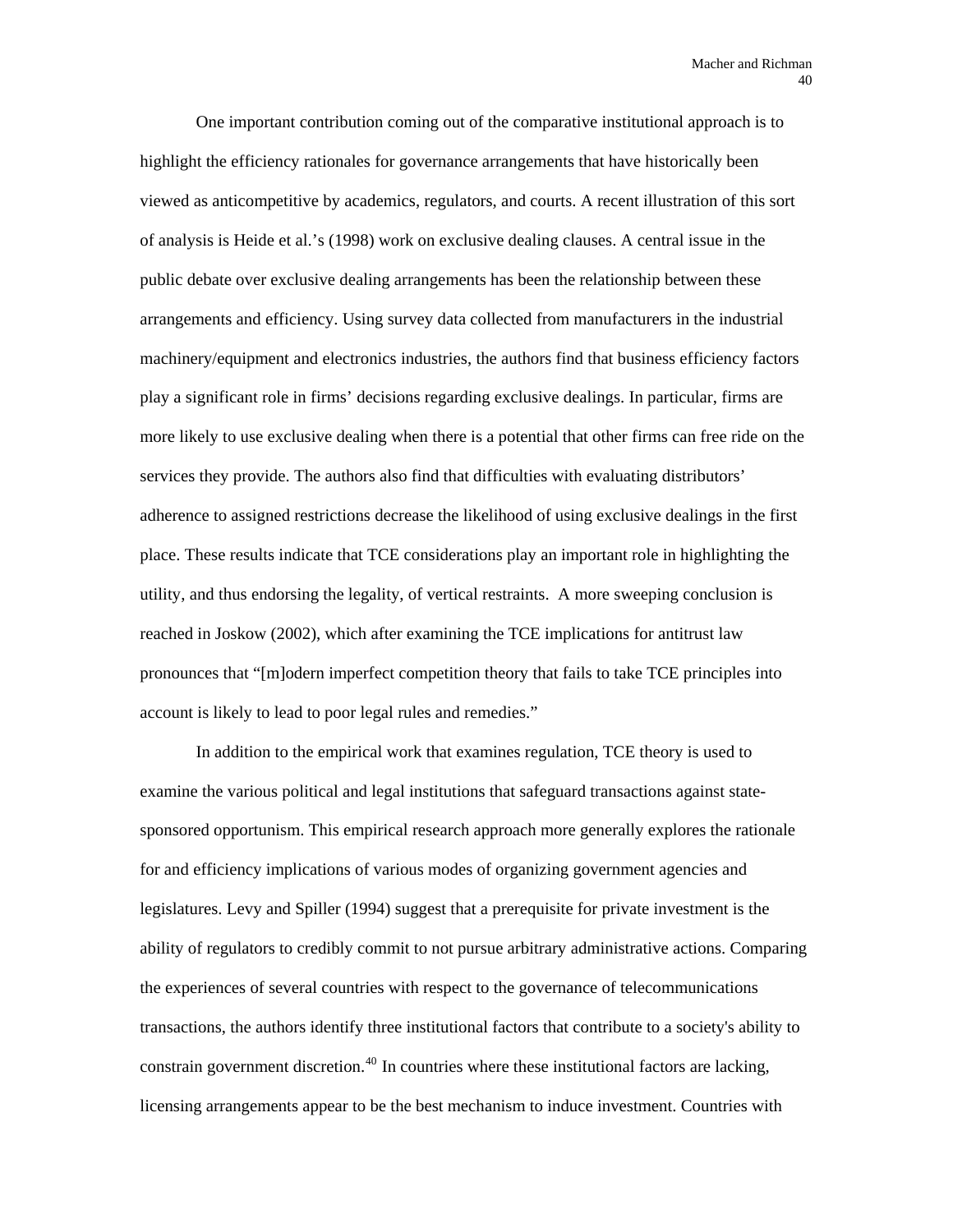severe institutional weaknesses rely on nationalization to procure the required investments. Alternatively, in countries where these criteria are met, other more balanced approaches that combine flexibility and commitment, such as commission regulation, are utilized. A more detailed analysis of these conditions and, more generally, how countries build and communicate credible commitments is found in Spiller and Vogelsang's (1994) examination of the British telecommunications sector. A number of subsequent studies provide additional empirical validation to the importance of political institutions to firm investment decisions. Among these are Henisz and Zelner's (2001) and Bergara et al.'s (1998) analyses of international utility sector infrastructure investments. Other papers that explore the importance of credibility in supporting nonredeployable investments include Grandy (1989), Montignola et. al (1993), Troesken (1997) and Che and Qian (1998). Among the important conclusions that emerge from this literature are, first, that the regulatory regime and the political environment jointly contribute to the level of credibility that exist in a given setting, and second, different governance mechanisms can create regime stability and credibility.

Much of the research cited above has been instrumental in the application of transaction cost economics to a third area of law and policy: development and reform. The political changes taking place in Eastern Europe and parts of Asia created significant opportunities for scholars to explore transaction cost analysis in understanding market transitions. Janet Landa's (1981, 1988, 1994; Carr & Landa 1983) extensive work on ethnic networks, including her "ethnically homogeneous middleman group" theory, uses transaction cost logic to explain the success of certain groups in countries without developed legal institutions or reliable contract enforcement. McMillan and Woodruff (1999) examine contracting and dispute resolution mechanisms that make use of community sanctions and other specialized governance structures to compensate for the inadequacy of the courts in the economic reform currently underway in Vietnam. And Delios and Henisz (2000) examine how organizational capabilities and public and private expropriation hazards influence the level of equity investments in foreign subsidiaries in emerging markets.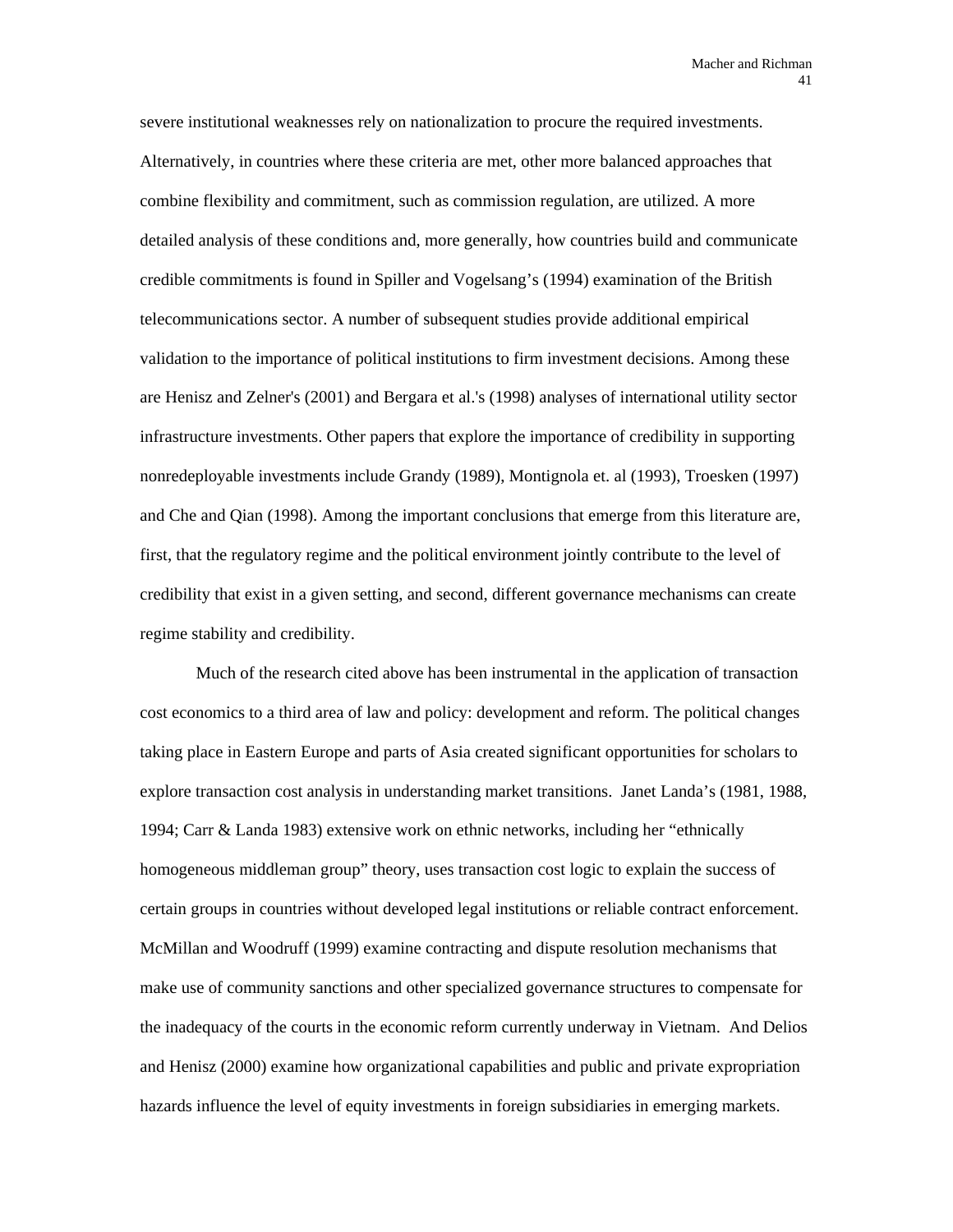Their results suggest that a firm's prior experience enhances hazard-mitigating capabilities and thus reduces sensitivity to public and private expropriation hazards, leading to increases in equity ownership in foreign subsidiaries. Governance arrangements that mitigate contractual hazards in emerging economies are similarly examined in Choi, et al. (1999).

The focus on governance modes and commitment that permeates the previously mentioned empirical studies is also found in Shirley and Xu's (1998) examination of incentive contracts between developing country governments and the managers of state owned enterprises (SOEs). One of the key problems in developing countries is improving the performance of SOEs, and incentive contracts that are similar to the contracts between management and owners of private firms have been suggested as a potentially effective tool. Drawing on TCE reasoning, the authors suggest that contractual problems stemming from information asymmetry, incentive misalignment and a lack of state commitment undermine the use of incentive contracts in this setting. Their analysis of contracts from the largest SOEs in 32 developing countries finds no evidence that incentive contracts improved SOE performance because the governments in their sample chose to pledge actions that they were not motivated or able to implement.

The influence of governance on transaction costs is likewise seen in Nee's (1992) analysis of the emergence of various hybrid forms of organization as part of reform efforts in China. To explain the evolution of these hybrid modes, Nee argues that the Chinese political environment and the nature of market reforms give these organizational forms an economizing advantage over alternative governance arrangements. In particular, these arrangements are comparatively more adept at managing the institutional uncertainty and weak property rights that exist in China relative to either hierarchical state-owned enterprises or smaller family-owned peasant farms. He also notes that these forms may be transitional. In particular, as the Chinese economy continues to move from state socialism to a market orientation, these hybrid forms will increasingly give way to private forms of organization. Additional applications of transaction cost economics to development issues are found in Menard and Shirley (2000)**,** Che and Qian (1998)**,**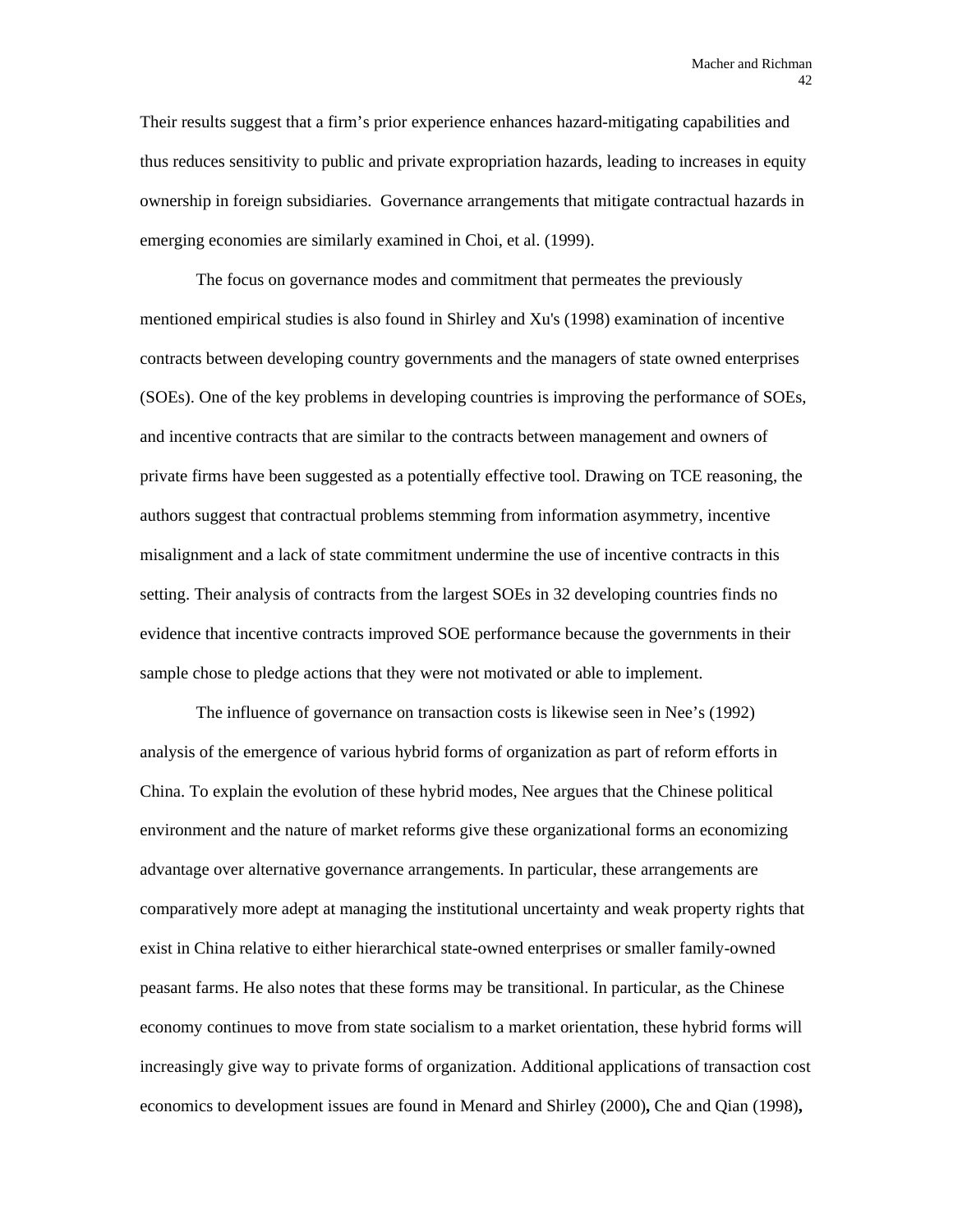Husted (1994) and Bertero (1997).<sup>[41](#page-91-0)</sup> The policy implications of this work are difficult to understate as developing countries consider implementing a host of new and unproven approaches. The papers mentioned above, as well as related works, provide much needed empirical and theoretical perspective on many of these reforms.

Importantly, the study of political institutions using a TCE framework has not been limited to examining the ability of systems to create and communicate credible commitments. To the contrary, important expansions of transaction cost analysis have extended into understanding the operation of public institutions themselves. For example, TCE-motivated contract theory has examined how government agencies subcontract with private firms (Ciccotello et al. 2004), whether agencies externalize certain functions (Nelson 1997; Kavanagh and Parker 1999), and how agencies construct governance structures to monitor firms (Delmas and Marcus 2004). In addition, TCE has proved fruitful in applying institutional analysis to political institutions just as it does to firms and private institutions. Notable examples include examinations into the internal organization of legislatures (Weingast and Marshall 1988) and bureaucracies (Moe 1990), the institutional arrangements between different branches of governments (Weingast 1995; Saalfeld 2000), the mobilization of political parties (Wielhouwer 1994; Jones and Hudson 1998), the engagement in political lobbying (Alt, Carlsen et al. 1999), the political facilitation of private agreements (Richman & Boerner 2006), and the making of public policy (Dixit 1996; Spiller and Tommasi 2003). These applications into political institutions might be one of the more important recent developments in TCE research.

#### *4.2.2. Health Economics and Policy*

A social science area that is increasingly using transaction cost economic logic is public health. One of the main impetuses for this recent interest appears to be the dramatic organizational changes affecting the health care industry. These changes, many of which are driven by regulatory measures and advances in medical technology, have led to reorganization in almost every phase of the healthcare industry, most notably the delivery of medical services to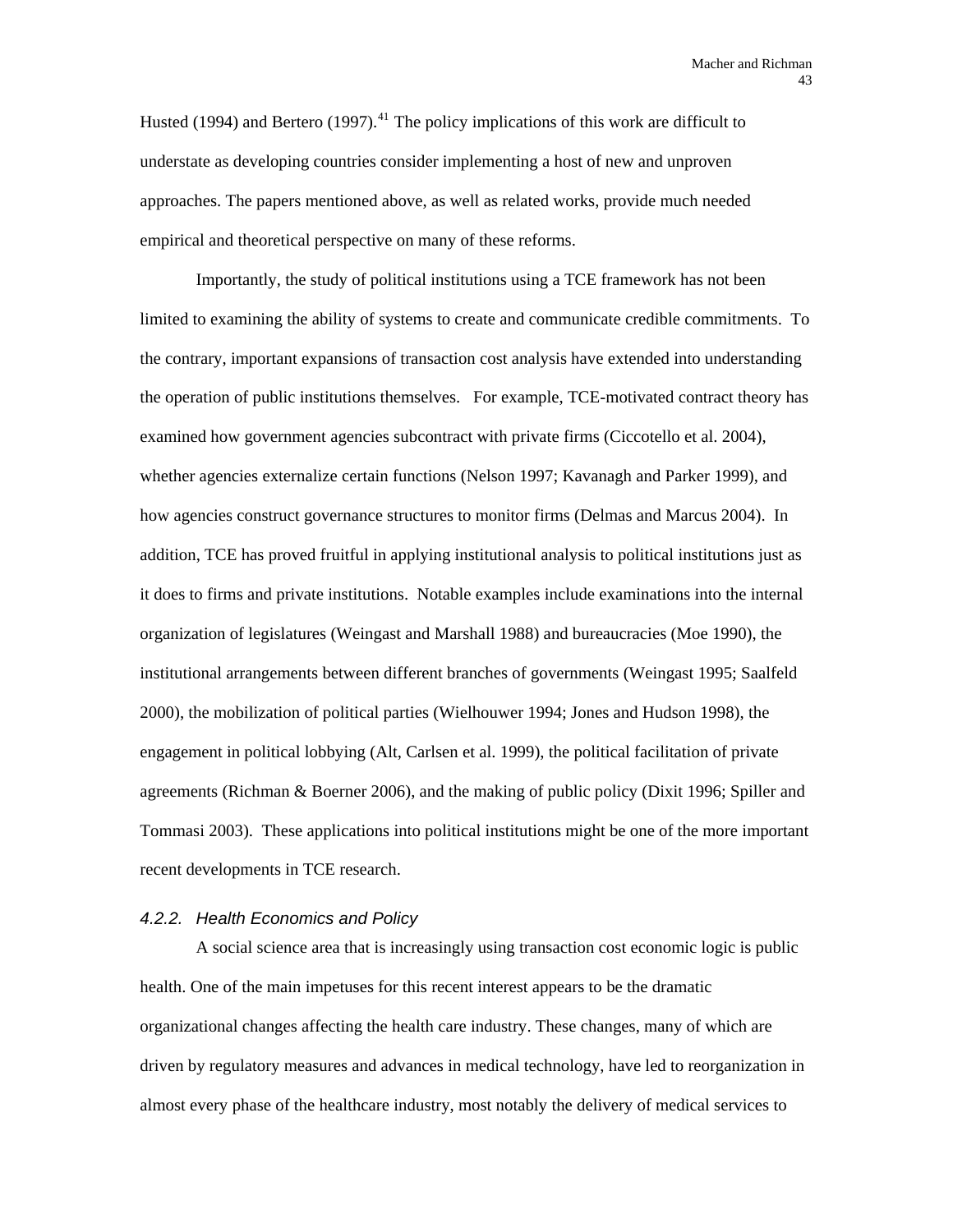patients and payment mechanisms by governments and private insurers. Robinson and Casalino (1996), for example, explore the growing linkages between primary care-centered medical groups and specialists and between physicians and hospitals under managed care in California. The authors evaluate two alternative forms of organization: vertical integration based on ownership; and "virtual" integration based on a network of contracts. The choice of which organization mode is preferable is determined by excess capacity and the need for investment capital in the shortterm, and economies of scale, risk-bearing ability, transaction costs and the capacity for innovation in the long term.

Coles and Hesterly (1998) examine patterns of vertical integration in public and private hospitals and evaluate the impact on institutional form of uncertainty and its interaction with relationship-specific investments. In addition to examining organizational realignment in the healthcare industry, the paper makes two more general empirical contributions. First, it explores how uncertainty moderates or accentuates the effect of asset specificity on the vertical integration decision. Prior empirical studies in TCE have found mixed effects for the role of uncertainty in the make or buy decision, so exploring interaction effects may provide additional insights into the role of uncertainty in key organizational decisions. Second, the paper explores the vertical integration decision in a context consisting of both public and private firms. It has been suggested that public entities are much less sensitive to efficiency pressures than are private firms, so analyzing key organizational decisions in a setting in which both types of firms compete should elucidate these differences. Coles and Hesterly (1998) examine individually the integration of specific services and find that increased uncertainty induces firms to integrate at lower levels of asset specificity,<sup>[42](#page-91-0)</sup> and that the effect of asset specificity is less pronounced and consistent than the effect of uncertainty when interacted with asset specificity. Interestingly, the authors find that these results are driven primarily by the private hospitals in their sample while integration decisions in public hospitals do not appear to be influenced by TCE variables. This likely reveals that public institutions have different incentives than private hospitals even though they operate in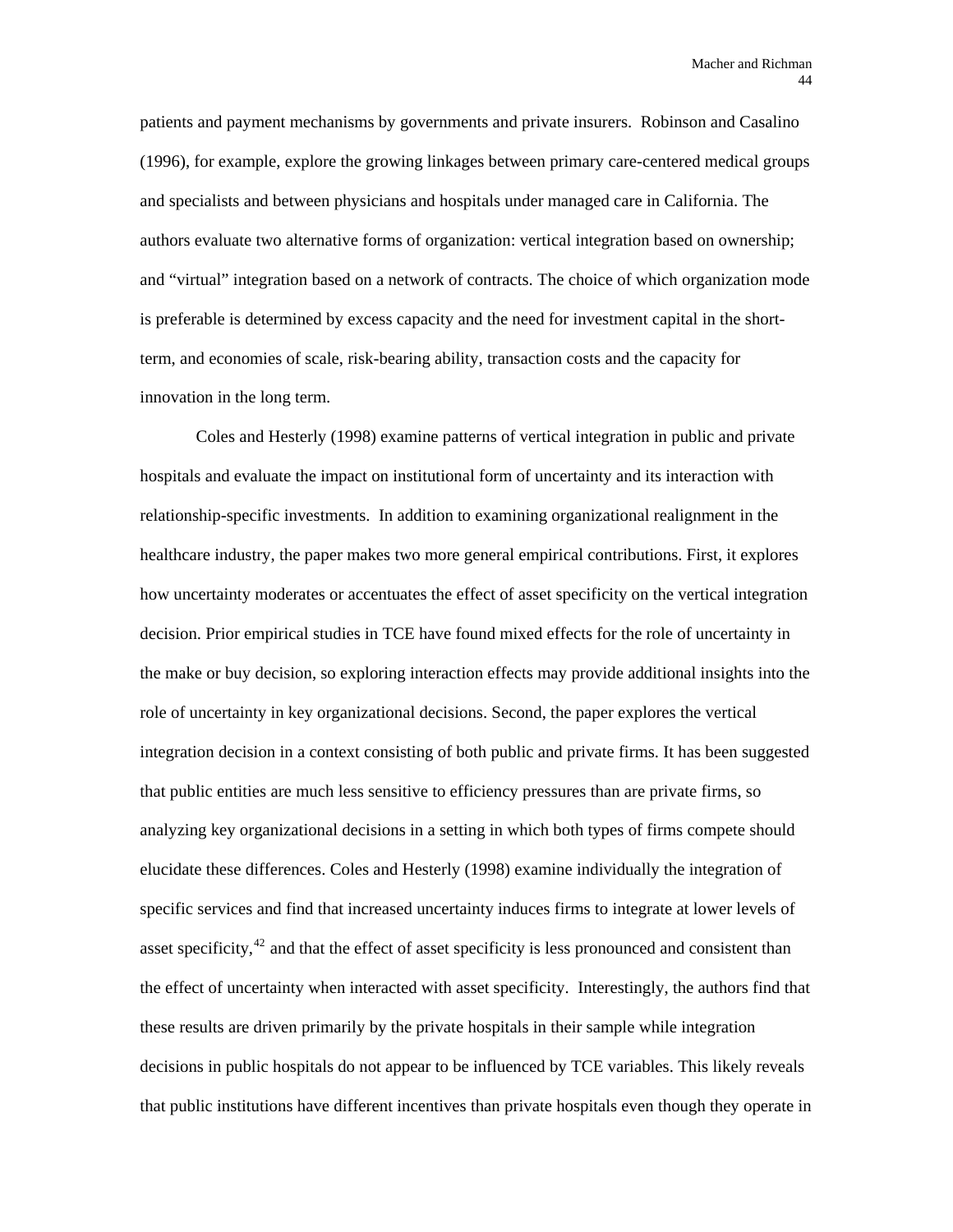the same competitive space, and that other incentives (e.g. political factors) have a greater impact than do transaction costs.

In a similar study, Ashton (1998) examines four types of contract health services—rest homes, primary care clinics, surgical services and acute mental health services—in New Zealand. Using interviews with purchasers and providers, the costs of contracting for these health services correlate with measures of asset specificity, uncertainty, frequency and measurement. Contracting for acute mental health services is found to be most costly, and this form of organization was also found to score "high" on asset specificity, "medium/high" on uncertainty, "recurrent" on frequency and "high" on measurability problems. Rest homes score low on asset specificity, uncertainty and measurability and "occasional" on frequency, and appear to have the lowest cost of contracting. The other two types of contract health services fell in between with respect to both the attributes listed above and the cost of contracting. A similar study by Zinn, et al. (2003) evaluated examined decisions by skilled nursing facilities to provide rehabilitation therapy by contracted services, by employed staff, or by a mix of the two. Consistent with TCE theory, the authors found that greater vertical integration was associated with increased uncertainty and complexity. Additionally, similar to the findings in Coles and Hesterly (1998), for-profit providers exhibited greater vertical integration. Perhaps the authors' most significant finding, however, follows from their longitudinal examination of how nursing facilities responded to the institution of Medicare's Prospective Payment System, which led to greater use of employment over subcontracting. The authors suspect that the PPS's financial incentives increased the transaction costs of contractual relationships.

Zinn, et al. (2003) also offers a window in to differences between health facilities that operate independently versus those associated with a network or chain. Zinn, et al. (2003) found that chain affiliation was associated with greater vertical integration. This finding relates to a multi-theoretical study of hospitals and health systems by Bazzoli, et al. (2000). The authors found that hospitals in health systems that operated under unified ownership generally had better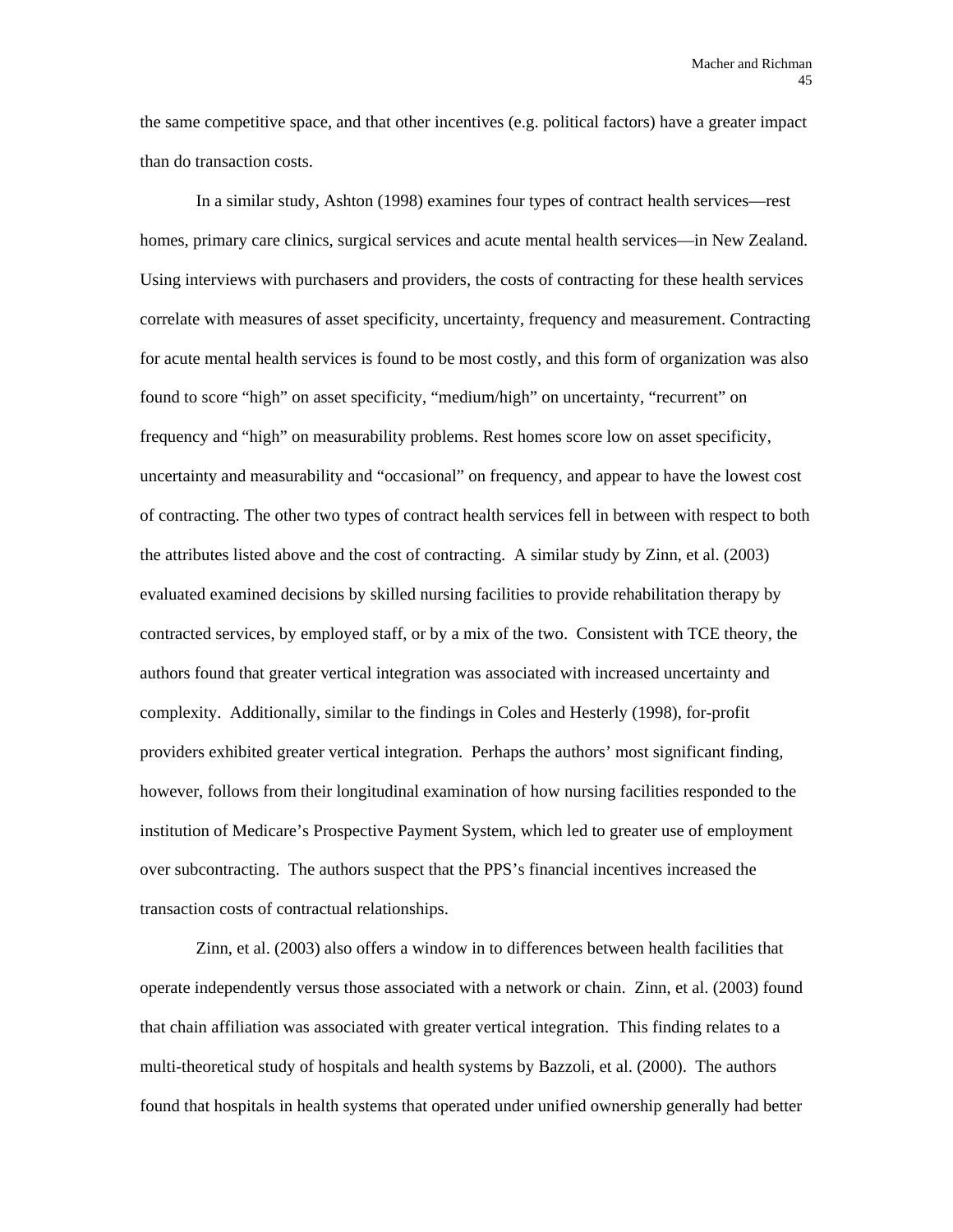financial performance than hospitals in contractually based health networks, and hospitals in highly-concentrated health networks tended to outperform those belonging to decentralized networks. Although the authors concede that their findings are consistent with multiple theories, they suggest the TCE offers insights into how vertical integration might control costs and monitor quality in multi-facility health systems.

Other empirical TCE applications to the public health area include Lehrman and Shore's (1998) analysis of the integration of hospitals and skilled nursing services, Pelletier-Fleury, et al.'s (1997) work on telemedicine, Hodgkin et al.'s (1997) analysis of HMO contracting, Dansky, et al.'s (1996) work on hospital referrals to home health agencies, and Bariletti and France's (1996) examination of competitive strategies in health care.

#### *4.2.3. Agricultural Economics and Policy*

There has been little systematic statistical analysis of agriculture or the organization of agriculture transactions from a transaction cost perspective. Masten (2000) notes, however, that agricultural transactions display a broad range of governance structures, including the locationspecific nature of the investments required and the temporal specificities associated with the perishability of agricultural products.<sup>[43](#page-91-0)</sup> Empirical applications of TCE to agricultural transactions examine issues related to both agricultural economics (more so) and policy (less so).

Masten (2000) indicates that the nature of agricultural products and production means physical and human asset specificities likely play a less important role in agricultural transactions in comparison to the temporal and locational specificities associated with production, processing and distribution of foodstuffs. Food perishability tends to exacerbate contracting hazards between contracting parties, while geographic and process disparities between contracting parties tend to impede the administration and coordination of activities. A number of case studies bear out the connection between hold-up problems and temporal and locational specificities, including Knoeber's (1983) examination of the governance of fruits and vegetable processing and dairy processing, Read's (1983) description of the evolution of organizational arrangements in the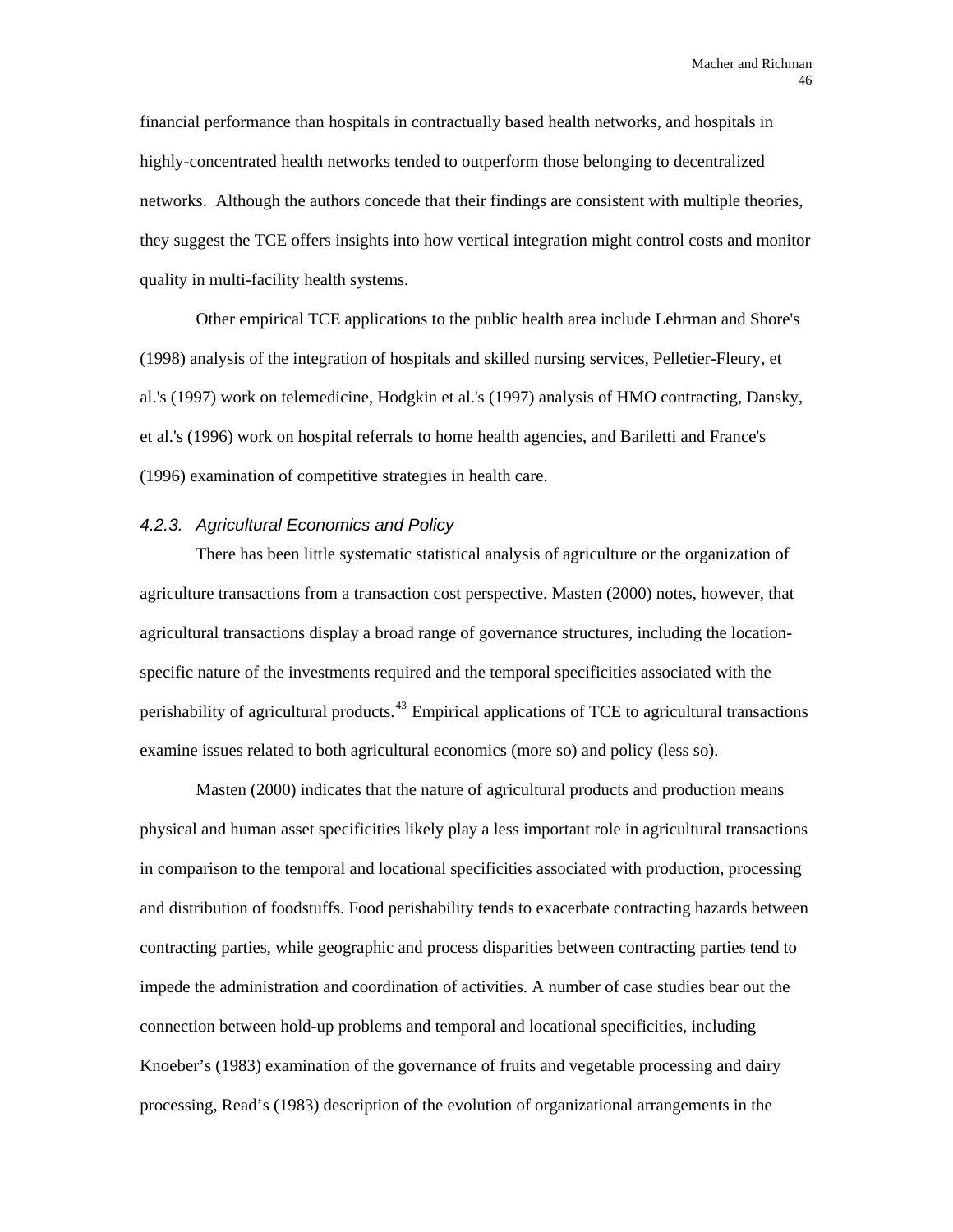U.S.-Caribbean banana trade, Gallick's (1996) analysis of the relations between tuna harvesters and processors, and Larue, et al.'s (2004) study of Quebec's hog and pork producers and their single downstream processor. Hobbs (2001) similarly uses transaction cost economics to understand how institutions arise in the agri-food industry to send credible quality signals to consumers.

A number of other empirical studies examine the extent and use of long-term contracting in agriculture. Allen and Lueck (1992a; 1992b) study the use of relatively simple short-term contracts in farming and argue that the simplicity of these agreements reflects the comparative advantage of enforcing farmland contracts through the market and common law. The authors suggest that the character of the farming economy – good information about reputations, the immobility of farmers and landowners, relatively low transaction costs and the desire to maintain long-term relationships – lends itself to the pervasive use of informal, simple contracting. Purcell (1990) and Purcell and Hudson (2004) examine the growth of long-term contracting, the rise of vertical alliances, and the prevalence of integration between feedlots and beef processors brought on by the site specificity that exists. Other agriculture-related contracting issues include Lajili et al. (1997), Alston and Higgs (1982), Datta et al. (1986), Allen and Lueck (1993; 1996), and Vernimmen, et al. (2000).

Another empirical research tradition within agriculture that makes use of TCE reasoning is agriculture policy. This work is broad and diverse and includes examinations of such phenomena as downstream food markets (Frank and Henderson 1992), forestry (Globerman and Schwindt 1986; Goedecke and Ortmann 1993) and environmental taxes (Vatn 1998). The most ambitious effort in this area is the Van Huylenbroeck, et al. (eds.) (2004) anthology of twentyeight papers, emerging out of a recent seminar of the European Association of Agricultural Economists, designed to bring conceptual and empirical applications of New Institutional Economics to address Europe's agri-food industry.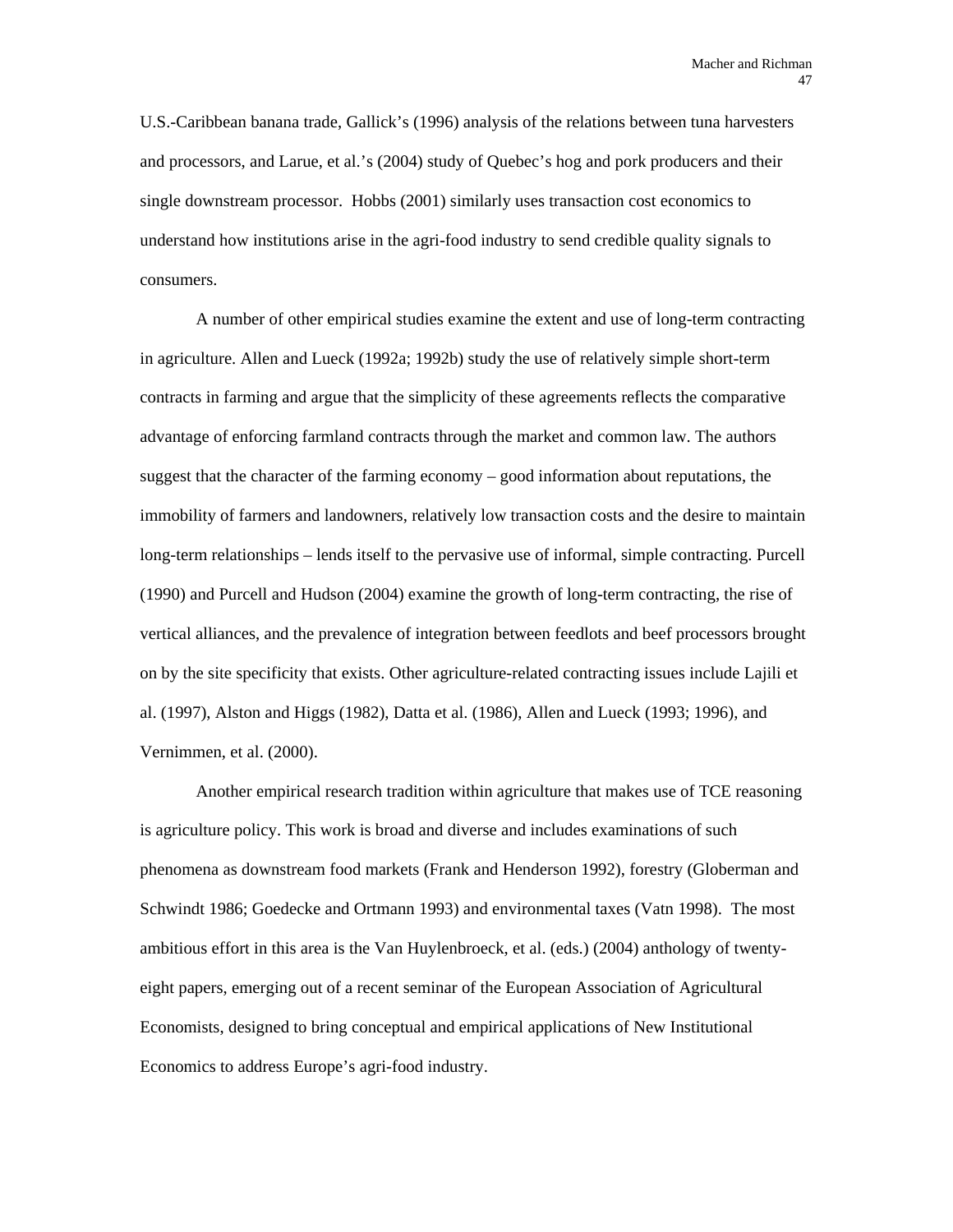As Masten (2000) notes, "agricultural transactions provide a rich and largely unexplored area for application and refinement of transaction-cost theory" [p. 190]. That might soon change, for as Allen & Lueck (2000) state, "[a]gricultural economists, with their knowledge of farming, are well positioned to take advantage of the fertile ground of economic organization." [p.643]. As is true of the health economics and policy area discussed above, empirical research within agriculture will not only benefit from a transaction cost economic approach, but also help to broaden and advance the theory itself.

#### *4.2.4. Summary*

The purpose of the previous section is to provide an overview of how TCE has been applied in areas outside of business and especially IO economics. TCE theory has provided scholars with a useful framework to examine phenomena in a variety of different areas, and the results of these efforts have had important strategic and policy implications. In the law and policy discipline, for example, the application of TCE to various forms of regulation has demonstrated that many non-standard forms of contract and organization—once thought to be noncompetitive—may in fact have efficiency explanations. Similarly, the use of transaction cost reasoning to address development and reform issues has provided insights that are of paramount importance to policymakers in developing and former socialist countries. As with the empirical research examined in Section 4.1, however, many of the phenomena examined in Section 4.2 illustrate limits or oversights of transaction cost economic theory. It is to an examination of these issues that we now turn.

# **5. ASSESSMENT OF EMPIRICAL TCE RESEARCH**

### *5.1. Significant Progress Has Been Made*

Taken together, the papers surveyed provide considerable support for the main propositions derived from transaction cost economic theory. The central hypothesis that governance choice is largely determined by the cost of transacting and that these costs are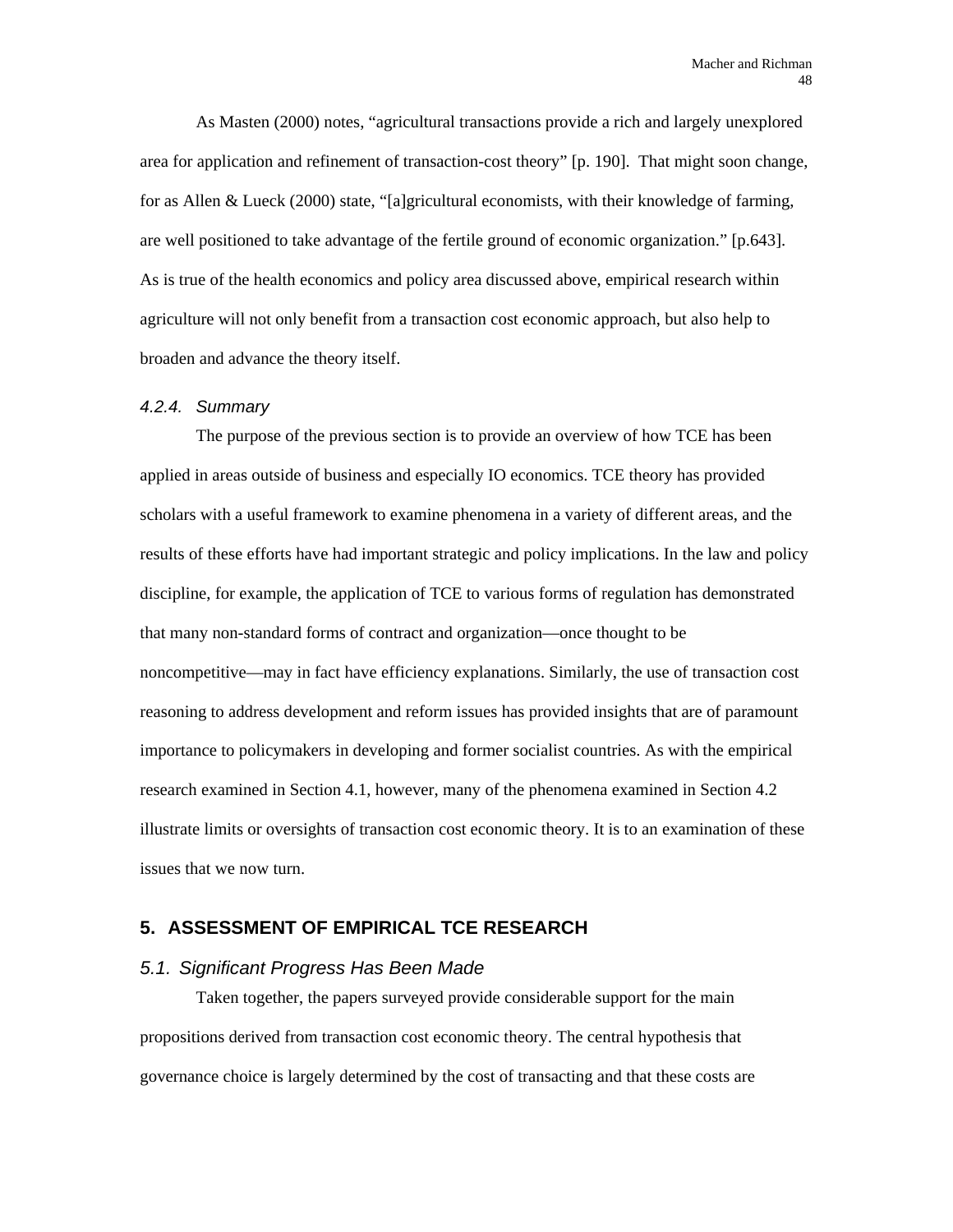influenced by observable characteristics of the underlying transactions receives overwhelming support in our assessment. There is also considerable support for many of the specific transactionlevel factors identified in the theory as influencing contracting costs. Specifically, the centrality and importance of relationship specific investments, in their multiple forms, is highlighted in many of the empirical articles cited above. The critical dimensions along which governance structures differ are also elucidated in the empirical literature surveyed. The importance of incentives and coordination mechanisms in various governance modes are examined in a host of empirical pieces. How these characteristics differ across different forms of organization is central to this literature, and again, the variation is largely as predicted in the theory. Our survey of the articles finds a remarkable convergence between the theoretical predictions of TCE and the results of empirical applications within several fields of many social science arenas.

Two particularly important conclusions warrant greater discussion however. First, our survey highlights the tremendous range of empirical phenomena that have been explored through the lens of transaction cost economics. Beyond its initial focus on the make-versus-buy decision, TCE has provided a framework for examining the organization of labor, dominant firms, contracting for natural monopoly, non-standard contracting (including franchising, exchange relations and take-or pay agreements), corporate governance, pubic bureaus, and reputation. More recently, researchers have utilized TCE theory in exploring the organization of firm innovation, economic and political reform, privatization, and the performance effects of organizational choice. The theory also provides a useful framework for understanding the ramifications of the empirical phenomena listed above for public policy. The impressive breadth of issues that have successfully been examined using TCE theory is striking compared to other work in Industrial Organization (Joskow 1991; Masten and Saussier 2000). Our findings also appear to validate Williamson's (1985) contention that any problem that can be framed as a contracting problem can be usefully examined through the lens of transaction cost economics.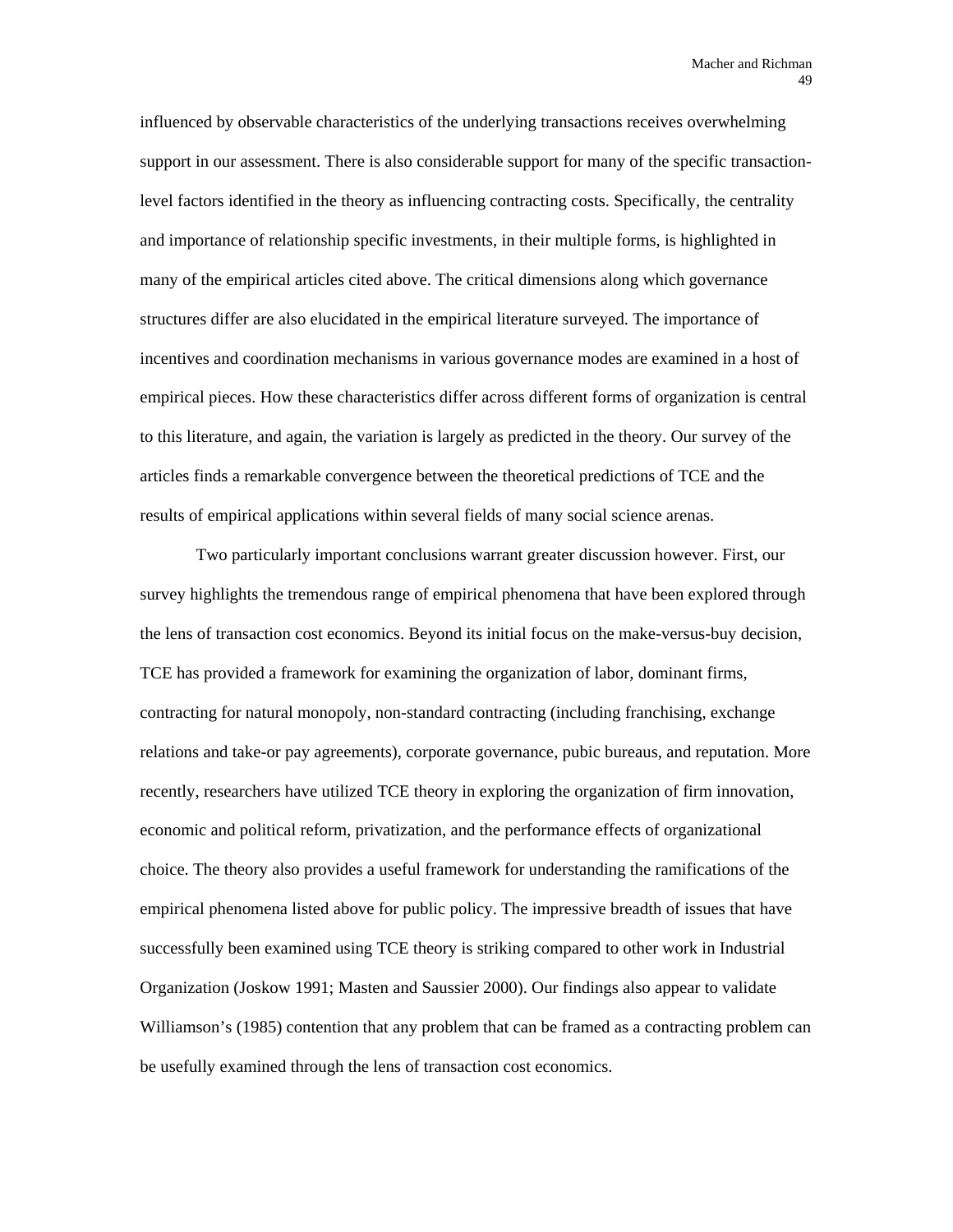A second conclusion of this survey concerns the interest in TCE outside of traditional economic circles. Over the past 15 years, empirical research in TCE has become increasingly multidisciplinary. Although the bulk of empirical TCE articles continue to appear in IO-related economics journals, scholars in other business-related fields and a host of other social science disciplines are successfully and usefully making use of this theoretical approach. TCE is an important theoretical perspective and provides a better understanding of important phenomena in marketing, finance, organization theory, law, policy and a variety of other business-related and non-business-related fields. In many ways, the growing multidisciplinary approach of empirical research reflects TCE's origins as a joinder of economics, law and organization theory.

Interestingly, in addition to being *multi*disciplinary, TCE is also becoming more *inter*disciplinary. Scholars are increasingly combining the predictions of transaction cost theory with those of other theoretical perspectives to explain various empirical phenomena. The inclusion of alternative perspectives into received transaction cost theory allows researchers to resolve many of the early critiques of the theory. A number of authors combine neoclassical economics with transaction cost economics in their empirical research. MacDonald (1985) incorporates elements of TCE and Stigler's vertical "life-cycle" of the firm theory in an examination of vertical integration. Spiller (1985) compares asset specificity and market-power explanations of vertical mergers under different competitive conditions. Brown and Partridge (1998) use TCE and monopsony power explanations in an examination of the Demise of 19th Century Crude Oil Exchanges. Likewise, a number of recent papers incorporate TCE theory with organizational theory, competitive strategy, or innovation. Included in this growing list of articles are Silverman et al.'s (1997) analysis of mortality rates for large motor carriers in the U.S. trucking industry, Poppo and Zenger's (1998) comparison of transaction cost, knowledge based, and measurement cost approaches in explaining boundary choice for nine information services companies and Bigelow's (2001) integration of transaction cost economics and organizational ecology to address questions related to the evolution of firm sourcing arrangements in the U.S.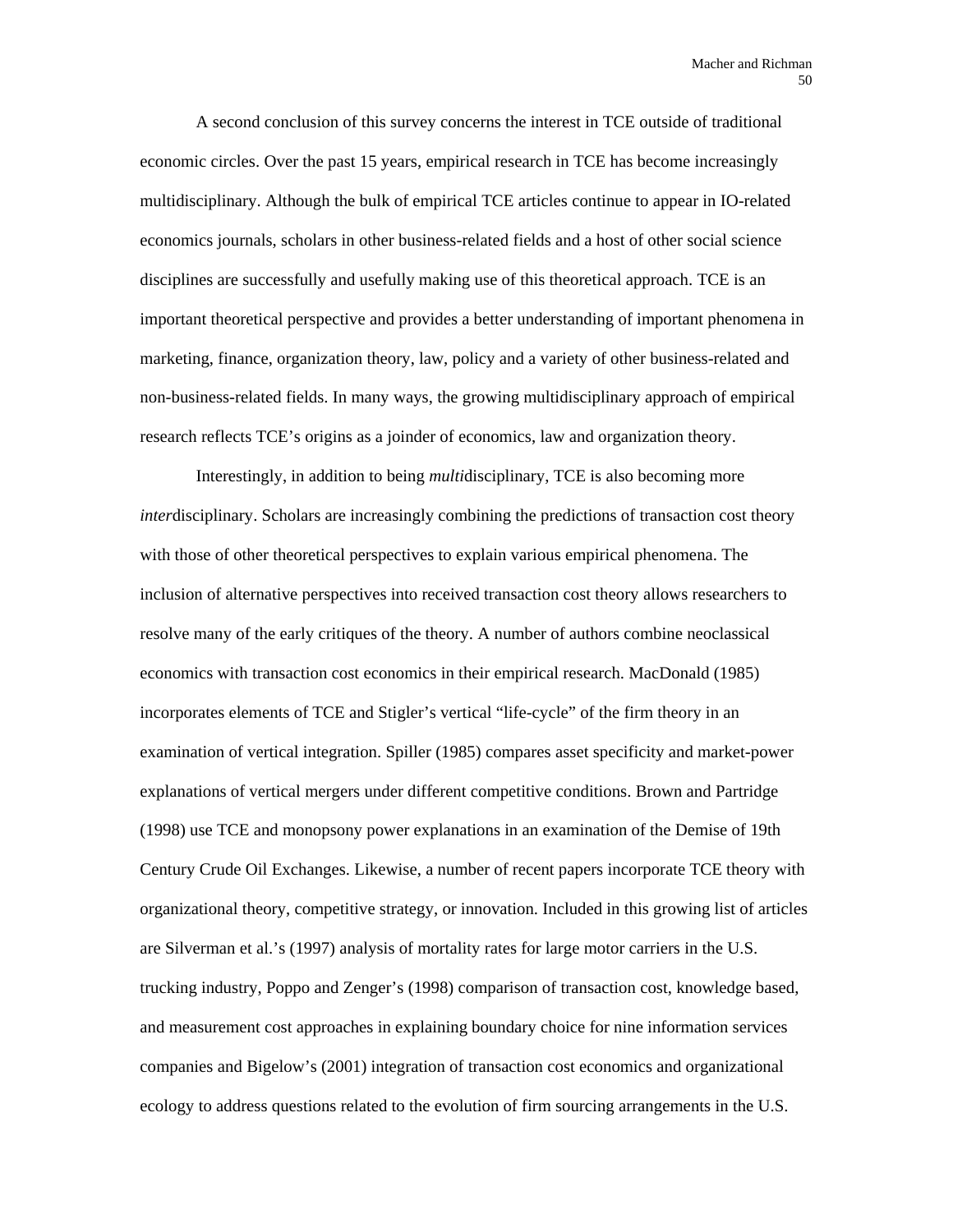automobile industry. Others who integrate TCE with alternative theories of the firm include Argyres (1996), Spiller and Zelner (1997) and Delios and Henisz (2000). These interdisciplinary exercises are useful in the effort to better understand complex economic phenomena and build a coherent science of organization.

### *5.2. Lingering Issues*

Despite TCE's growing application, the literature surveyed also highlight a number of theoretical and empirical gaps, which warrant additional discussion. First, considerable work remains to more precisely measure and test for the effects of key transaction cost variables. Measurement issues are particularly evident with respect to the variables used to proxy for asset specificity. These variables are frequently constructed using secondary sources (e.g., accounting data) and, as a result, are often very rough approximations for the underlying concept of interest. For example, some researchers make use of R&D or advertising intensity as proxies of asset specificity in examining firms' international market entry mode or integration decision, despite its shortcomings and the fact that more microanalytic measures exist (Murtha 1991; Oxley 1997). The problem with such constructs is that they make interpreting empirical results extraordinarily difficult. Assuming these constructs are found to significantly affect a given outcome, it is virtually impossible to discern if the observed effect results from transaction cost considerations or other confounding factors. Although the constraints of secondary data may thwart efforts to develop more exact measures of asset specificity, efforts in this regard are warranted. For instance, researchers may wish to employ multi-measurement approaches to establish the validity of particular constructs prior to testing their main hypotheses. At the very least, a more explicit recognition of the limits of these proxies would be useful. On the other hand, one of the salutary effects of transaction cost economics has been to encourage empirical researchers to collect microanalytic, primary data. This lesson should not be lost as empirical research in TCE continues to progress.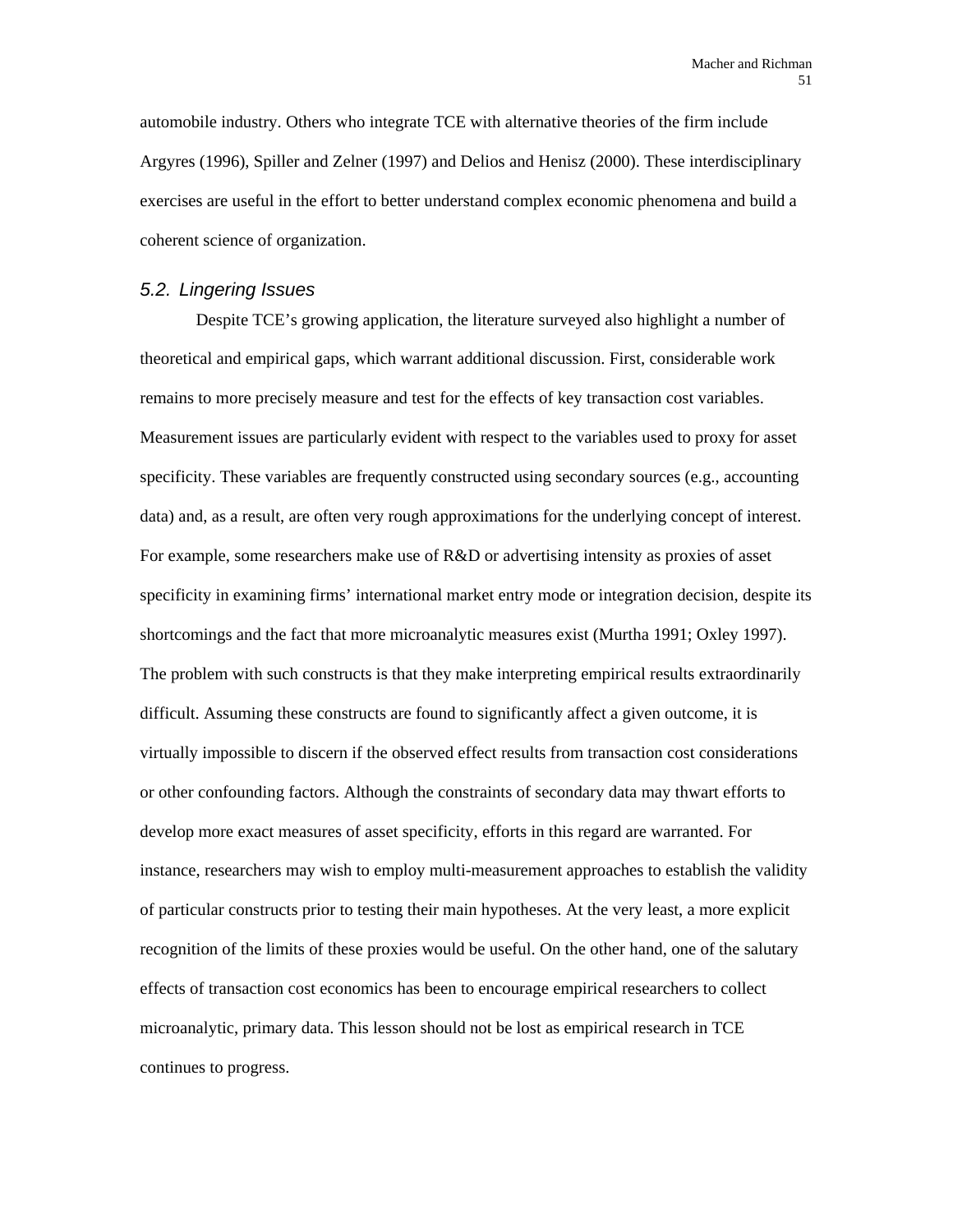A second transaction cost construct that has suffered from measurement concerns is opportunism. Although much of the empirical literature employs the general concept of opportunism, and emphasis in TCE has correctly focused on mitigating the hazards of opportunism, the complexity of opportunism has not been fully explored (Wathne and Heide 2000) nor have many studies attempted to measure opportunism directly. TCE expressly adopts the view that economic agents are prone to opportunism, defined as "self-interest seeking with guile" (Williamson 1996). Absent opportunism, transaction cost theory maintains that there is no contractual reason to supplant market with hierarchy (Williamson 1985). Given its theoretical centrality, it is somewhat surprising that the empirical literature is largely devoid of efforts to measure opportunism or examine its prevalence in different contexts. Some sociologists have been particularly critical of this omission, arguing that the concrete relations and social structures that exist in a given institutional setting affect the propensity for opportunistic behavior and, thus, have organizational consequences (Granovetter 1985; Shapiro 1987). While Williamson (1996) appears sympathetic to these arguments, few scholars to-date have attempted to explore empirically how institutional features affect the degree of opportunism that exists in different settings and the organizational ramifications that result. Furthermore, critics of opportunism have generally failed to offer refutable predictions about the implications of a deviance from opportunism (Heide and John 1992). Nevertheless, given the increasing number of cross-national studies employing transaction cost economic arguments, developing the analytical tools to explicitly recognize institutional differences and their effect on the prevalence of opportunism is likely to assume heightened importance.

An issue closely related to the measurement of transaction cost variables is how these variables are utilized in empirical tests. In particular, we found surprisingly few studies that explore the interaction effects among transaction cost variables and between these variables and other potentially relevant factors. This omission is most obvious in TCE contracting studies where researchers frequently code a dummy variable according to whether contracts contain a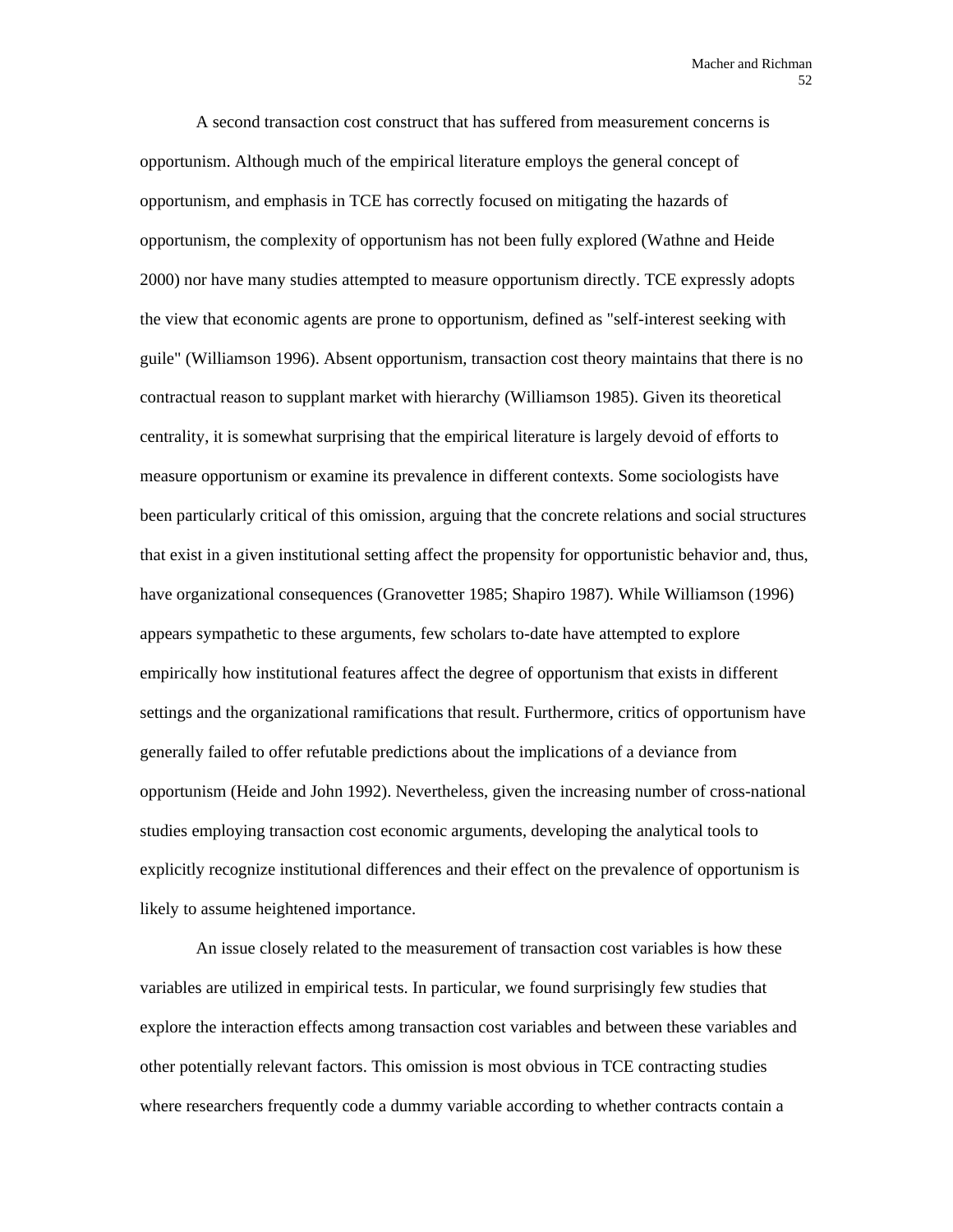particular provision and then analyze the effect of this variable separate from other contractual provisions. As Masten and Saussier (2000) note, however, this approach may simplify the econometrics but it does so at the expense of ignoring potentially important interactions with other aspects of the contract. Contract provisions are most often chosen simultaneously and, as such, can be expected to interact with one another in sometimes subtle and unpredictable ways (Goldberg and Erickson 1987). Indeed, one contract provision can substantially qualify or even negate the meaning of another. Thus, greater effort to explore these interaction effects in empirical work is warranted. In many cases, limitations on the size and quality of data may prohibit the explicit inclusion of interaction effects in econometric analyses. In these instances, researchers should consider complementing their econometric analyses with case studies. Case studies, while lacking in generality, provide the depth necessary to allow researchers to determine what interaction effects are potentially relevant in a given instance and the importance of these effects on organizational outcomes (Masten and Saussier 2000).

In addition to the problems associated with the use and measurement of transaction cost proxies, a second important gap in the existing empirical literature concerns the endogeneity of transaction cost variables, most notably asset specificity. Virtually all of the studies examined in this paper treat the specificity of assets and the level of a firm's investment in those assets as exogenous. However, these are, in fact, choice variables (Riordan and Williamson 1985). Firm managers make decisions regarding whether or not to invest in specialized assets and the scale of those investments. Strictly speaking, these variables should therefore be treated as endogenous. Only a handful of studies, however, have made efforts in this regard (Lyons 1995; Saussier 2000).

A third important oversight in the existing empirical literature centers on the performance implications of organizational choice. Although much of the literature examined above supports the assertion that transaction cost considerations are important drivers of organizational choice, there are only a handful of studies that explicate the costs associated with failing to align transactions and governance forms. Researchers have tended to skirt this issue by assuming that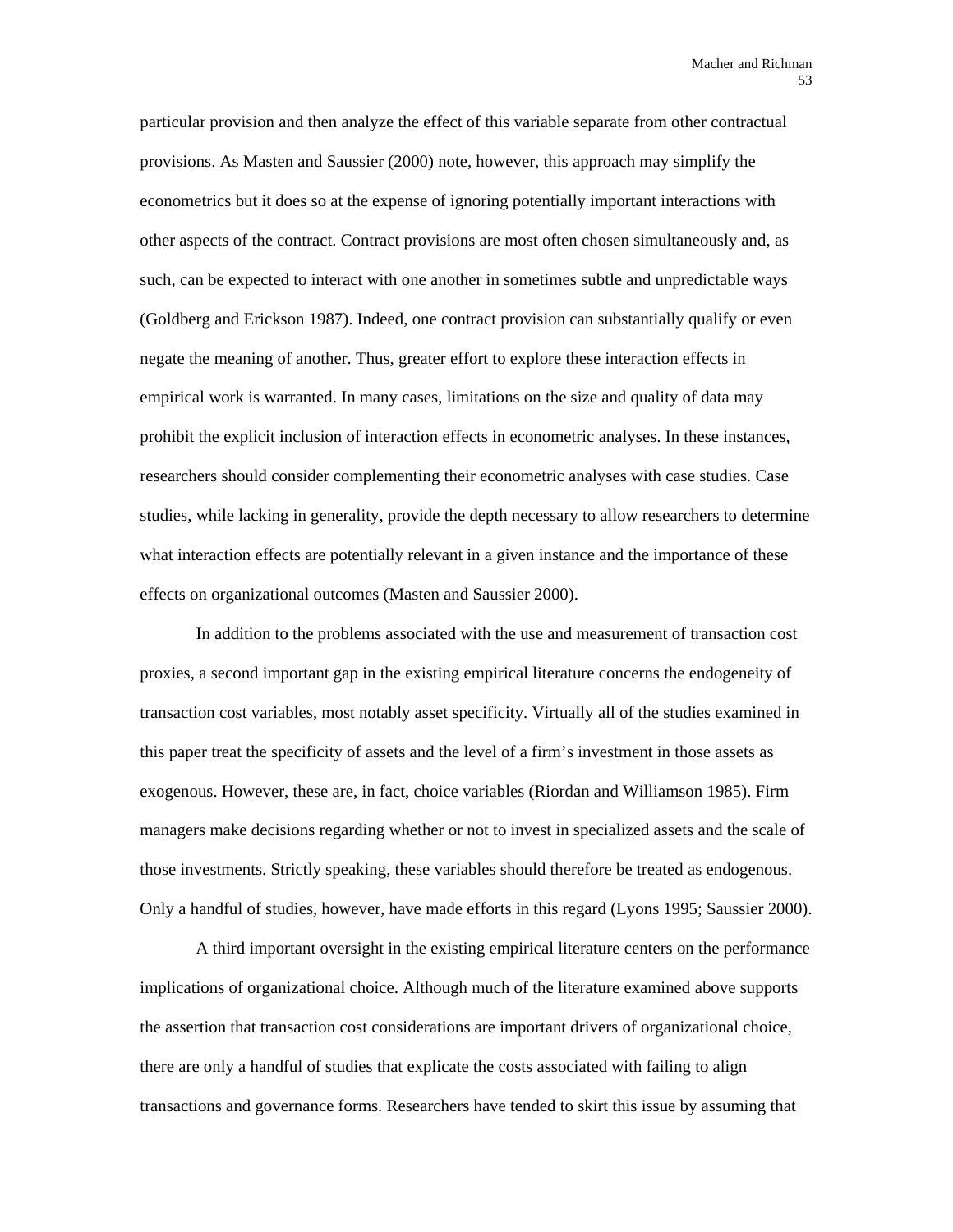organizations adjust to new environmental conditions fairly quickly. However, misalignment between transactions and governance does occur, and is relevant in a variety of contexts. The relatively few studies that explore the performance implications of organizational choice, notably Silverman et al. (1997), Nickerson and Silverman (1999) and Masten et al. (1991), find that the effects of misalignment can be substantial, entailing lower profitability and higher failure rates. Greater effort in the empirical literature to understand the influence of organizational choice on performance is warranted. Specifically, identifying the organizational factors that are relevant for performance in particular contexts, articulating the factors that affect the speed with which organizations change, and empirically testing for the effects of organizational misalignment are issues that need further explication. One important consequence of efforts in this regard will be to increase the intellectual exchange between TCE and the management and strategy literatures, which have as one of their central foci issues of firm performance.

Finally, empirical work in transaction cost economics would benefit greatly from additional efforts to formalize its theoretical foundation. For the most part, TCE continues to lack the rigorous mathematical foundation first noted by Joskow (1988). As Williamson notes, "[a] continuing challenge to transaction cost economics is to move beyond semiformal analysis of a reduced-form kind to do fully-formal analysis—in the spirit of the work by Grossman and Hart (1986), but to place greater emphasis on plausible constructions" (1998: 50). Among the principle advantages of a more formal theory is that it forces researchers to define with greater precision the concepts that are central to the empirical analysis. Currently, a handful of core ideas in TCE suffer from multiple and, at times, competing definitions. For example, uncertainty is frequently defined as either environmental uncertainty, which references state-dependent changes in the circumstances surrounding exchange, or behavioral uncertainty, which references the strategic nondisclosure, disguise or distortion of relevant information. Unfortunately, transaction cost studies to date have yet to fully work out exactly how these two types of uncertainty affect organizational choice. Some researchers, for instance, have found that environmental uncertainty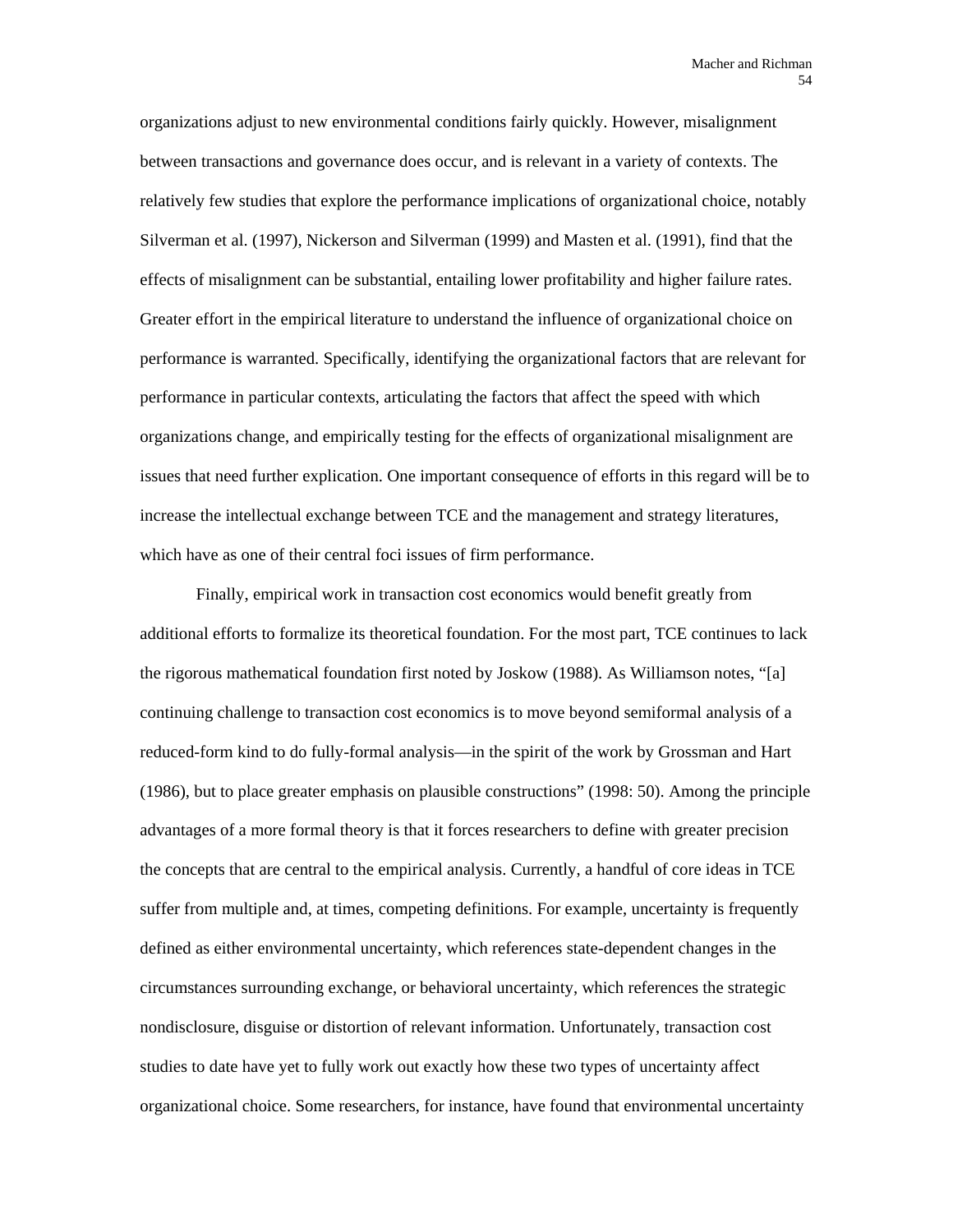has a positive and significant effect on the vertical integration decision (Walker and Weber 1984; Anderson 1985; 1987; Anderson 1988). Other findings, however, cast doubt on this relationship (Anderson and Schmittlein 1984; Maltz 1994). Efforts to operationalize and define behavioral uncertainty have, likewise, encountered multiple, competing formulations. While a more complete formalization will not alleviate all definitional ambiguities, it should provide researchers with greater precision regarding the key concepts that are hypothesized to have organizational outcomes.

One added benefit of a more formal transaction cost economic theory is that is may allow researchers to fine tune the theory's existing predictions as well as develop and test new empirical implications. Perhaps TCE's greatest contribution to industrial organization has been a better understanding of the strong association between asset specificity and vertical integration. Further modeling of organizational choice within the TCE tradition may illuminate other factors that inform the vertical integration decision and governance choice more generally. To the extent that formalization allows scholars to generate more detailed and demanding empirical tests, it may also uncover evidence that is inconsistent with or directly contradictory to received TCE theory, thereby leading to further theoretical refinements (Whinston 2001). The formalization of transaction cost economics should provide a more thorough and precise understanding of how and why economic agents organize as they do.

## **6. CONCLUSION**

This paper provides an extensive review and assessment of empirical work based in transaction cost economics (TCE) across a host of business- and non-business-related areas. The main goals of this paper are first, to provide a comprehensive review and assessment of empirical research in transaction cost economics across a variety of social sciences disciplines; and second, to examine the influence that transaction cost reasoning has had outside of the field of IO economics. A review of citations, articles and abstracts obtained from a variety of on-line and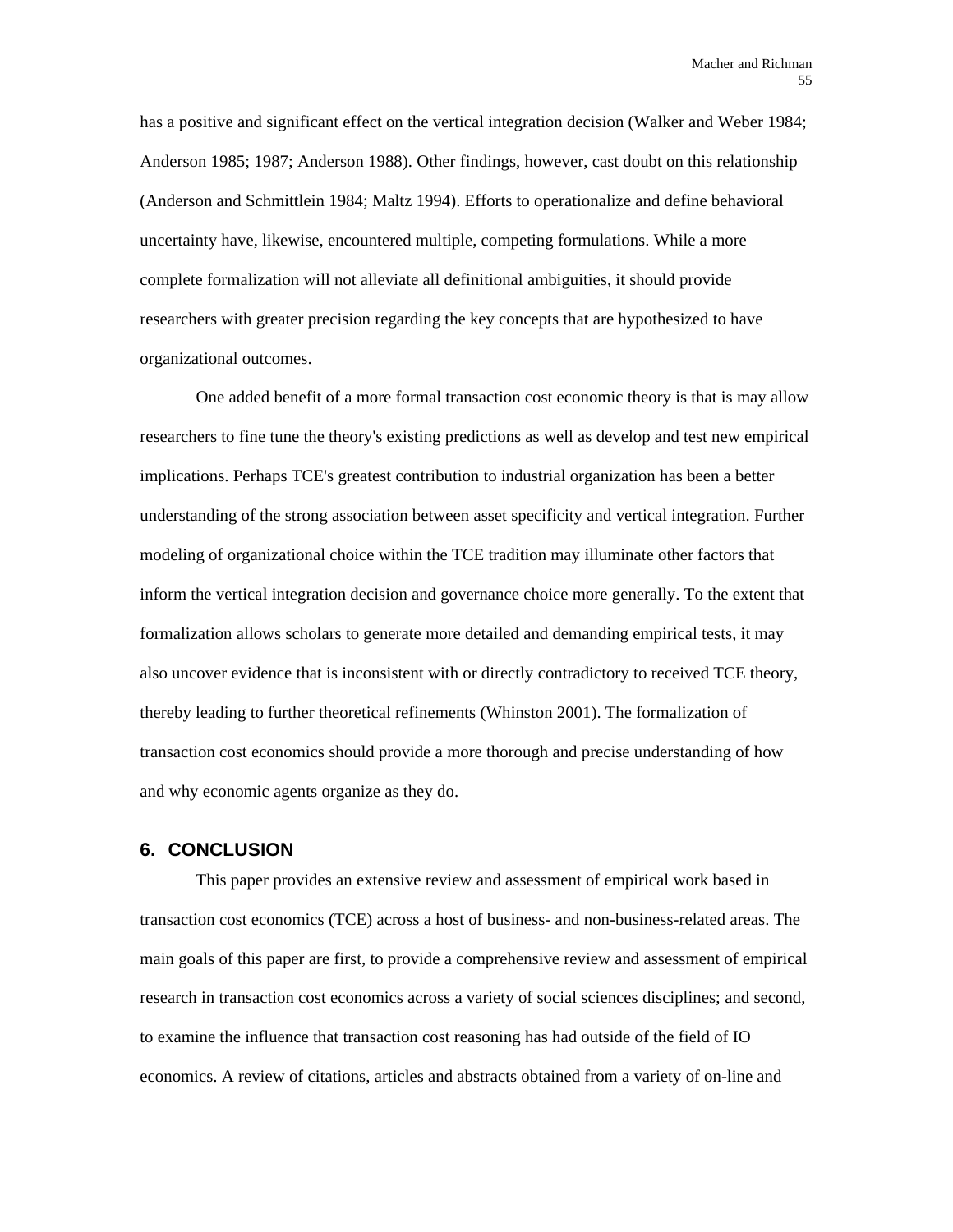hardbound sources provided more than 600 articles that employ and empirically test some aspect of transaction cost economic theory.

We find considerable support overall in these articles for the main predictions of TCE. The empirical framework and insights of TCE have been utilized successfully by scholars to understand a variety of business-related phenomena in areas such as marketing, finance, international management, organizational behavior, strategy and innovation. More notable still is the extent to which transaction cost logic has been usefully applied in other social science disciplines, including law, political science, health economics and policy and agricultural economics and policy. Indeed, the shear breadth and volume of empirical work positions TCE as among the most influential intellectual perspectives emerging from the IO economics literature. To be sure, one must guard against overplaying the importance of the *volume* of extant empirical work utilizing a TCE framework. In fact, the *quality* of the existing empirical literature examined in this paper is variable, as are the strength of the conclusions of these papers. Moreover, the articles examined in this survey suggest that considerable work remains to more accurately assess and extend the core insights of TCE theory. We also find numerous theoretical gaps in the literature that still await empirical investigation. This survey nevertheless suggests that, relative to other major theoretical perspectives, there is little questioning the success of transaction cost economics not only in generating predictions that attempt to explain important organizational issues, but also in spawning tremendous interest among scholars and practitioners in a host of other disciplines outside of economics.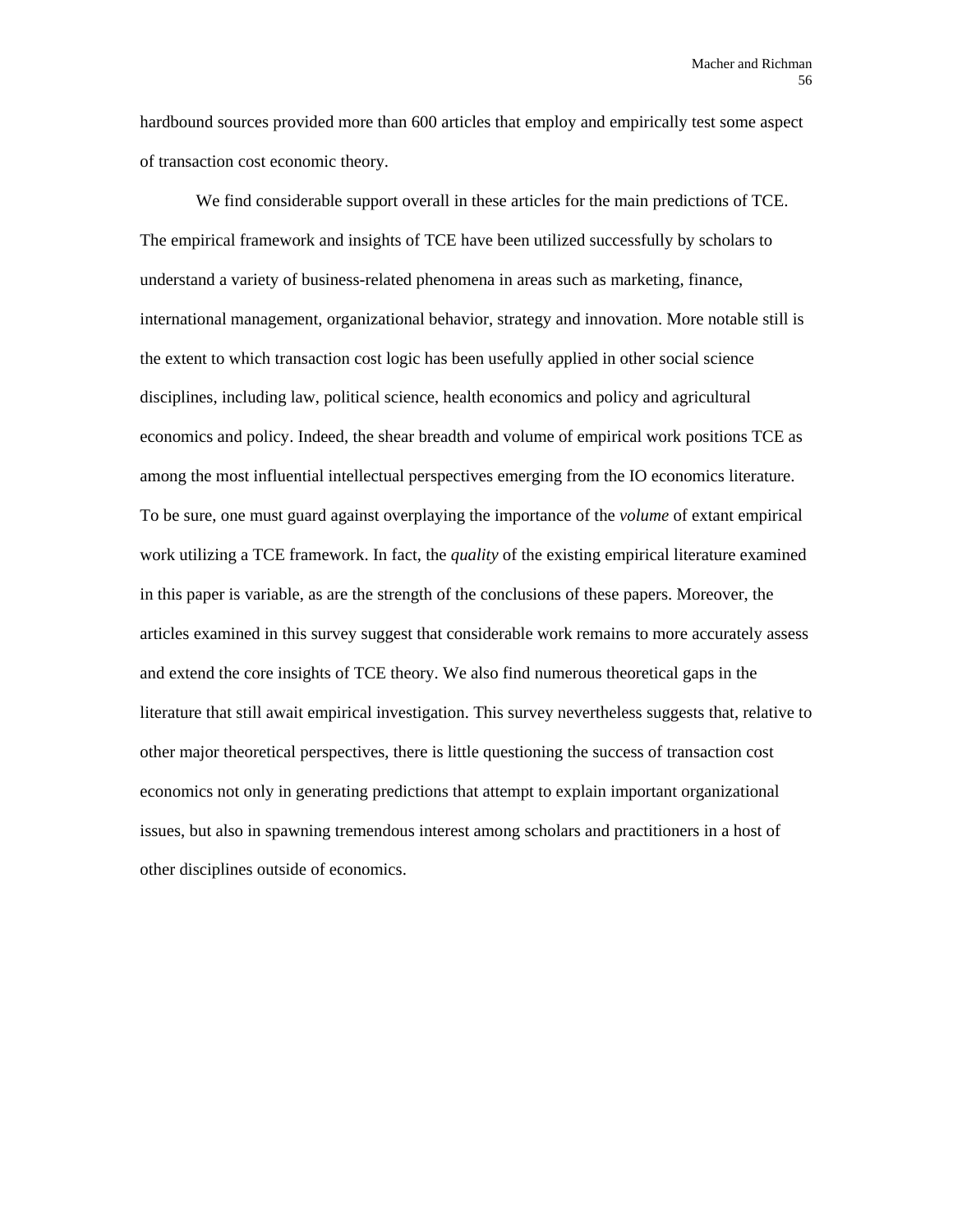$\overline{a}$ 1 Transaction cost economics (TCE) is sometimes described as the "governance" branch of the New Institutional Economics (NIE), as opposed to the measurement cost branch (Barzel 1982), agency-based branch (Grossman and Hart 1986; Hart and Moore 1990) or institutional environment branch (North 1990).

2 Other notable reviews include Lyons (1996), Masten and Saussier (2000) and Rindfleisch and Heide (1997). The number of empirical articles applying TCE arguments is a particularly noteworthy success story in the Industrial Organization (IO) economics literature; a field that is perhaps best known for the gulf that exists between theoretical and empirical work (Peltzman 1991). Paul Joskow (1991) echoes this sentiment, noting that work in TCE is "in much better shape than much of the empirical work in industrial organization generally."

3 Shelanski and Klein's (1995) review is rather limited, with close to half of the authors' citations coming from just three economic journals: *The Journal of Law and Economics*, The *Journal of Law, Economics and Organization* and The *Journal of Economic Behavior and Organization*. Outside of marketing (Rindfleisch and Heide 1997), there have been limited systematic efforts to explore the extent to which TCE analysis has been incorporated in areas such as accounting, finance, organizational theory and business strategy.

4 The precise definition of what constitutes an "empirical test" of transaction cost economics is discussed in sub-section 2.3.

5 See Simon (1957), Coase (1937), and Williamson (1996) for a more detailed treatment of bounded rationality.

6 Simple spot market transactions are said to be at one extreme, vertical integration at the other extreme, and a variety of hybrid forms are found in between (Williamson 1991).

7 Transaction cost economics further recognizes that different governance modes are supported by different legal regimes, ranging from contract law for market governance to employment law for hierarchy (Masten 1988; Williamson 1991). Market-based disputes between parties are either costlessly resolved by exiting the relationship or resolved with deference to classical contract law (MacNeil 1978). Hybrid forms of organization rely instead on neoclassical contract law and excuse doctrine, while hierarchies rely on forbearance (fiat), rather than legal recourse, to resolve disputes between and among parties.

8 We examine this exact issue in the section immediately below.

9 Although some studies incorporate continuous measures of the market and hierarchy continuum, including Balakrishnan and Wernerfelt (1993), Gatignon and Anderson (1988), Hu and Chen (1993), John and Weitz (1988), Klein (1989), Maltz (1993; 1994) and Masten, Meehan and Snyder (1989).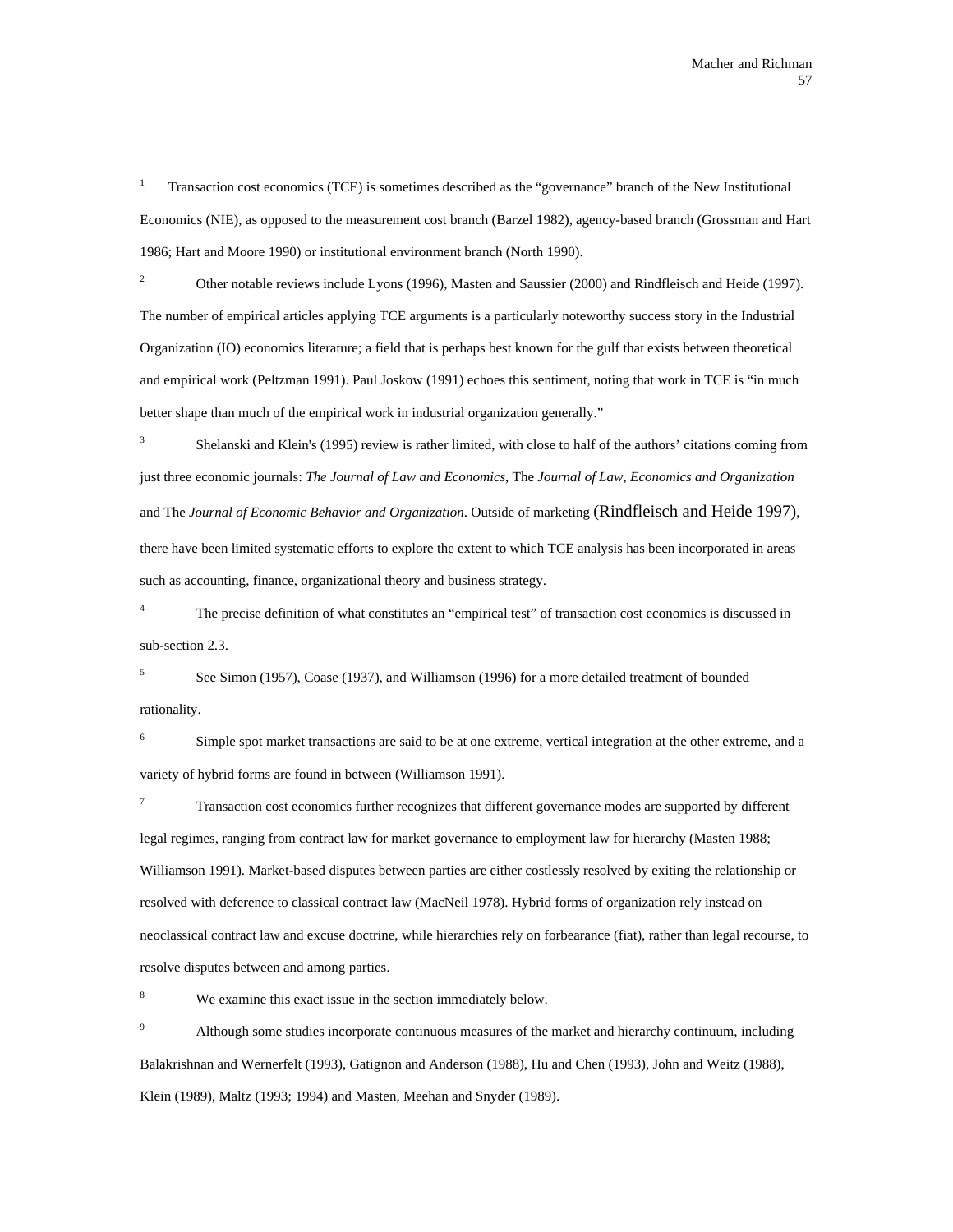$10<sup>10</sup>$ 10 Oliver Williamson (1996) identifies six types of asset specificity: (1) site, (2) physical asset, (3) human asset, (4) dedicated assets, (5) brand name capital, and (6) temporal.

<sup>11</sup> Rindfleisch and Heide (1997) note that other variations of the human asset specificity measure include Anderson and Schmittlein (1984); Heide and John (1988; 1990; 1992)**;** John and Weitz (1988); Klein (1989)**;** Klein and Roth (1990); Klein, Frazier and Roth (1990)**;** Maltz (1993; 1994); Stumpe and Heide (1996)**;** and Weiss and Anderson (1992).

<sup>12</sup> Uncertainty related to environmental turbulence—including but not limited to complexity and volatility—is associated with more integrated governance structures, whilst uncertainty related to unpredictability—such as new technologies and volume—is associated with more market-like governance structures (Klein 1989)

<sup>13</sup> The empirical TCE literature contains a number of excellent case studies. These include analyses of cable television franchising (Williamson 1976); organizational arrangements in the aluminum industry (Stuckey 1983), between rail operators and freight (Palay 1984), between tuna harvesters and processors (Gallick 1984), and between coal mines and electric utilities (Joskow 1985); contracts in the petroleum coke (Goldberg and Erickson 1987) and shoe (Masten and Snyder 1993) industries. Other case studies examine variations in ocean shipping contracts (Pirrong 1993), organizational arrangements in the French poultry industry (Menard 1996), the interaction of political institutions, regulatory processes and economic conditions for telecommunications regulation (Levy and Spiller 1994); divisional coordination problems created by technological interdependence (Argyres 1995), and the acquisition of Fisher Body by General Motors (Coase 2000; Klein 2000).

<sup>14</sup> Examples in this category include Allen and Lueck's (1998) analysis of farming; Galunic and Anderson's (2000) examination of firm-specific versus generalized investments in human capital in the North American insurance industry; Hubbard's (2001) examination of hold-up in the U.S. for-hire trucking industry; and Pisano's (1990a; 1990b) analysis of small-numbers bargaining hazards and appropriability concerns between in-house and external sources of R&D in the biotechnology industry.

<sup>15</sup> Examples in this category include Levy's (1985), MacDonald's (1985) and Caves and Bardburd's (1988) examinations of vertical integration; Chi and Roehl's (1997) analysis of the structuring of interfirm exchanges for business know-how; Henisz (2000) examination of the choice of market entry and entry mode by multinational firms, Maher's (1997) examination of contractual relations between customers and suppliers; Murray and Kotabe's (1999) analysis of sourcing strategies by Fortune 500 U.S. service firms and their major affiliates; and Taylor, Zou and Osland's (1998) examination of multinational firms foreign market entry strategies.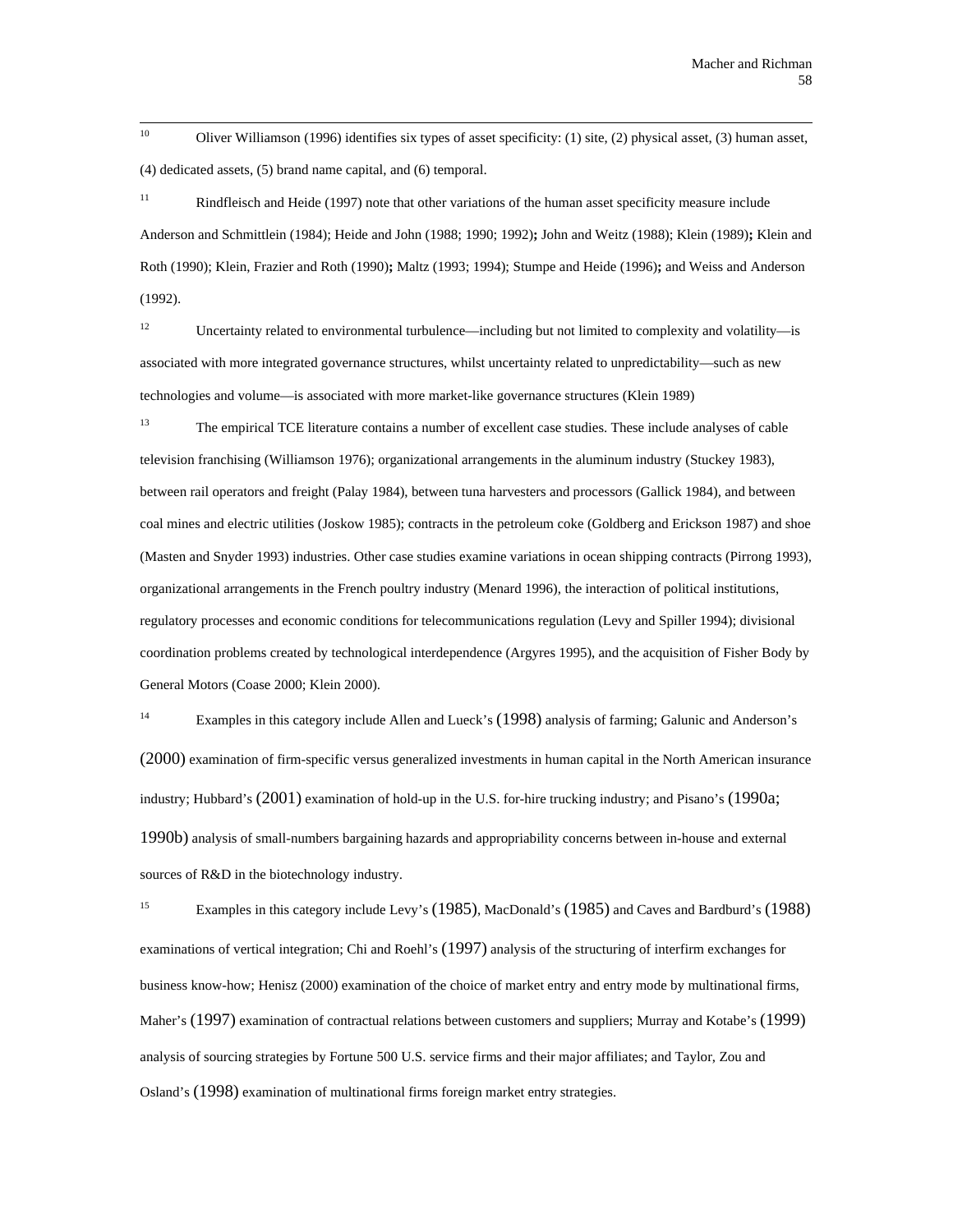16 16 Examples of empirical TCE research that employs sample selection correction techniques includes Macher (2000), Masten et al. (1991), Nickerson et. al (2000), Poppo and Zenger (1998), Sampson (2006) and Saussier (2000). 17 The Contracting and Organizations Research Initiative (CORI) at the University of Missouri seeks to improve

our understanding of how the economic system works by facilitating and enabling interdisciplinary empirical research on contracting and organizational structure. CORI is an interdisciplinary research group of faculty from such diverse backgrounds as economics, agriculture, finance, law, political science, and sociology. Information on the research activities at CORI can be found on http://cori.missouri.edu/.

<sup>18</sup> Empirical work that examines contract design includes, but is not limited to, contract term issues such as price (Joskow 1988), royalty rates and franchise fees (Lafontaine 1992; Bercovitz 1999), take-or-pay provisions (Masten and Crocker 1985), price adjustment benefits (Crocker and Masten 1991; Crocker and Reynolds 1993), fixed versus variable payment schedules (Leffler and Rucker 1991; Masten and Snyder 1993), and dispute resolution (e.g., arbitration) mechanisms (McMillan and Woodruff 1999).

<sup>19</sup> The actual number of published pieces is likely larger than that reported here since we are limited to published papers that are indexed in one of several on-line and hardbound sources. However, we caution readers that here, as elsewhere, these articles differ widely in quality. The stated amount is presented here *only* as an indicator of the continuing growth in empirical research in transaction cost economics, including its reach into and across social science disciplines.

<sup>20</sup> These types are: physical asset, site, human asset, temporal specificity, brand name capital, and dedicated assets. For a more thorough discussion, see Williamson (1996: 58-60).

<sup>21</sup> Similarly, a firm with high union density but no or limited relationship specific investments does not face this bargaining problem because the firm can opt to sell off the assets in the event of excess union wage demands.

<sup>22</sup> See Lyons (1996) and Masten and Saussier (2000) for more thorough treatments of TCE-related empirical work in contracts.

<sup>23</sup> Early examples of this type of analysis include Goldberg and Erickson's (1987) examination of the petroleum industry, Joskow's (1985; 1987; 1988; 1988; 1990) analyses on the duration of contracts between coal suppliers and electrical plants, Crocker and Masten's (1988; 1991) analyses of the design and duration of natural gas contracts, and Crocker and Reynold's (1993) examination of government procurement contracts for Air Force jet engines.

 $24$  Complex product industries are those industries in which production processes involve a large number of components, functions and process steps. Examples include machine tools, robotics and consumer electronics, among others.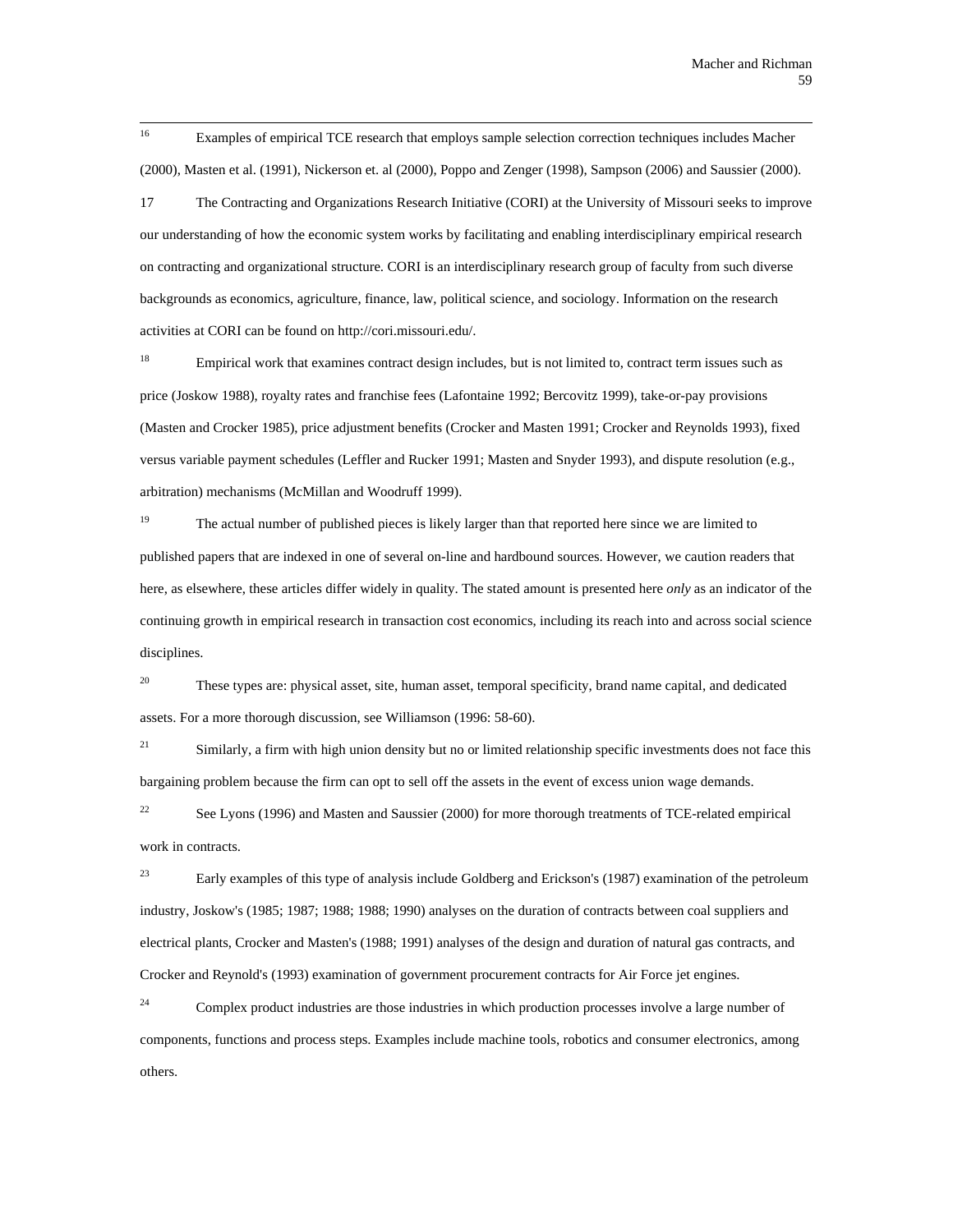$25$ See Liker et al. (1996), however, where alternative conclusions regarding differences in human cospecialization between the U.S. and Japan are found.

<sup>26</sup> For an additional discussion of TCE empirical work in the marketing area, see Rindfleisch and Heide (1997) and Anderson (1996). Rindfleisch and Heide (1997) suggest that the large number of TCE-related empirical articles in marketing is also related to marketing's tradition in construct measurement and survey research techniques. These empirical approaches lend themselves to the operationalization and testing of important parts of the TCE framework.

<sup>27</sup> Joshi and Stump (1999) recognize that their survey data suffer from two main problems. First, the data only include responses from one partner in the manufacturer-supplier dyad. Second, the study is cross-sectional in nature, but is used to make causal arguments.

 $28$  It appears, however, that empirical activity in this area has accelerated in recent years, with thirteen empirical articles appearing in accounting journals since 2001.

 $29$  Coase notes "[i]n understanding how in a competitive society the choice is made between these alternative but interrelated means of organization, we must take into account the role of the accounting system. The theory of the accounting system is part of the theory of the firm. It is not my belief that the secret to the determination of the institutional structure of production will alone be found in the accounting system, but it certainly contains part of the secret" (Coase 1990: 12).

<sup>30</sup> Another means of diversification is geographic expansion or national banking. Geographic expansion may diversify risk since a large component of lending risk, especially real estate and agriculture, is regional in nature.

<sup>31</sup> Of particular interest in this regard are secondary and behavioral uncertainty. Secondary uncertainty arises from a general lack of communication between contracting parties and the inability of the parties to accurately assess each other's plans. Williamson (1975; 1979; 1981) points out that uncertainty may also arise from more strategic behavior on the part of actors. He refers to efforts by economic agents to disguise and distort information as "behavioral" uncertainty.

 $32$  See Barton, et al. (1999), Hannan, et al. (1999), and Carroll and Teo (1999) as excellent examples of organizational theory research that makes use of transaction cost economic theory.

33 See, for example, DiMaggio and Powell (1991) and Meyer and Rowan (1994).

<sup>34</sup> The debate between the explanatory power of TCE and organization theory runs both ways. Shelanski (2004), for example, argues that Eccles and White (1988) have a truncated understanding of transaction cost economics in terms of transfer pricing. A healthy and ongoing dialogue should therefore prove beneficial to both theories.

<sup>35</sup> The interaction of country risk and asset specificity provided no explanatory power to their model, and was thus not included in their analysis. Sociocultural distance did not have a significant impact on governance choice.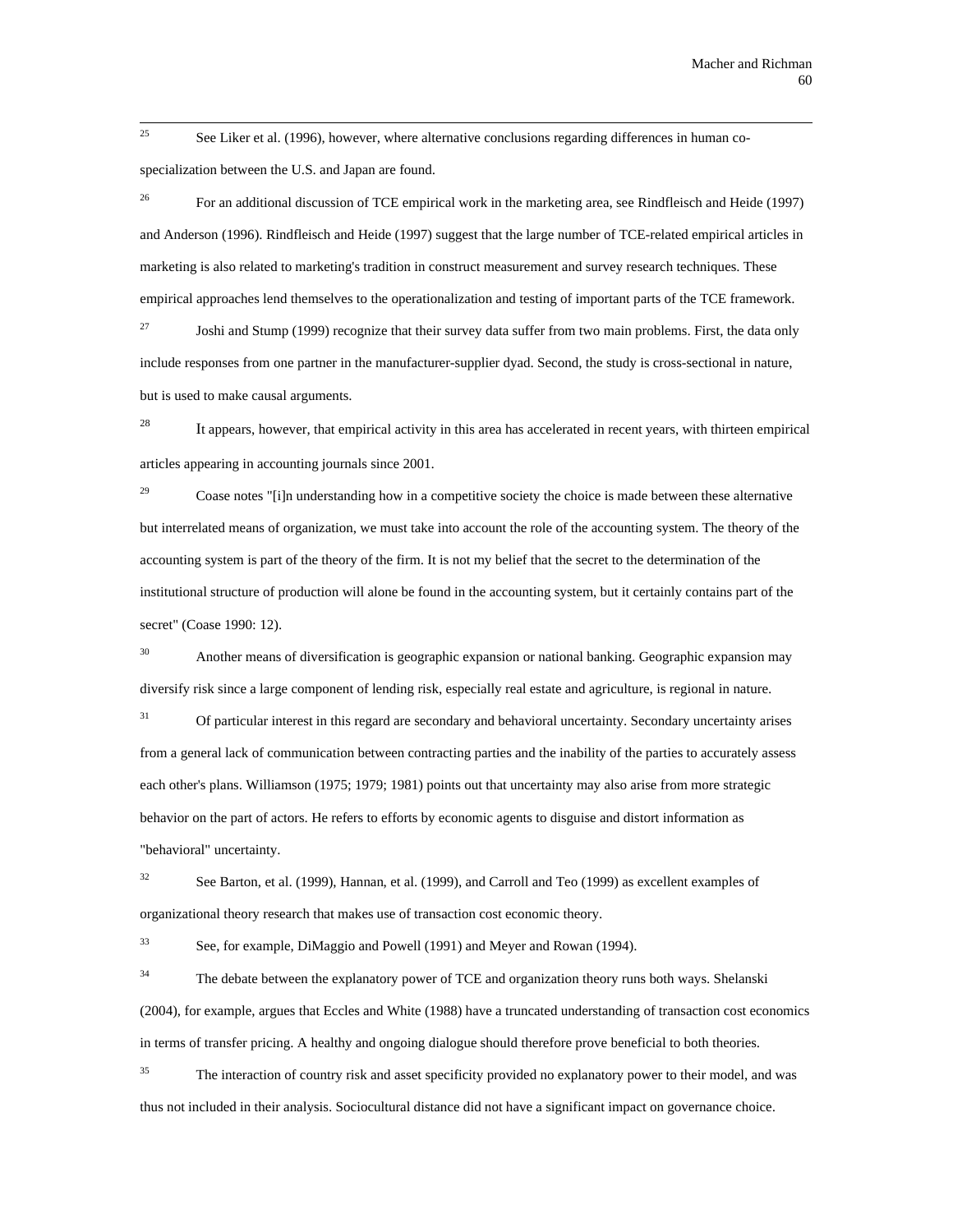$36$ It may be that intermediate levels involve complex adjustments and safeguard mechanisms to make sure that the subsidiary runs smoothly and that the interests of the involved parties are protected. These factors are likely not being captured in this relatively simple model.

<sup>37</sup> The performance implications of relationship specific investment and performance is further explored in Anderson, et al. (1998).

<sup>38</sup> In the former case, licensing contracts are difficult to write and enforce due to the tacit nature of the resource being contracted for. In the latter case, attempts to negotiate a licensing contract are plagued by problems of appropriating the returns to technology.

<sup>39</sup> See especially Crocker and Masten (1996) and Joskow (1988) for a partial review of this literature.

<sup>40</sup> First, the regulatory system places restraints on regulators. Second, political and judicial systems place restraints on the regulatory system. Third, there exist institutions for enforcing restraints on regulators and policing efforts to change the structure of the system.

 $^{41}$  In pulling together articles for this review, many more unpublished pieces applying transaction cost reasoning were discovered. Casual observation suggests that this is an increasingly important forum for the empirical application of transaction cost reasoning.

<sup>42</sup> This study is broadly consistent with Walker and Weber's  $(1987)$  earlier examination of integration in the supply of component parts to the automobile industry, where product uncertainty, when coupled with "thin" supply markets, is found to increase the probability that a component will be made in-house.

<sup>43</sup> Masten (2000) provides a thorough review of the logic, hypotheses, empirical methods and principal findings of the transaction cost approach to economic organization as it applies to agricultural transactions. This section borrows from his survey.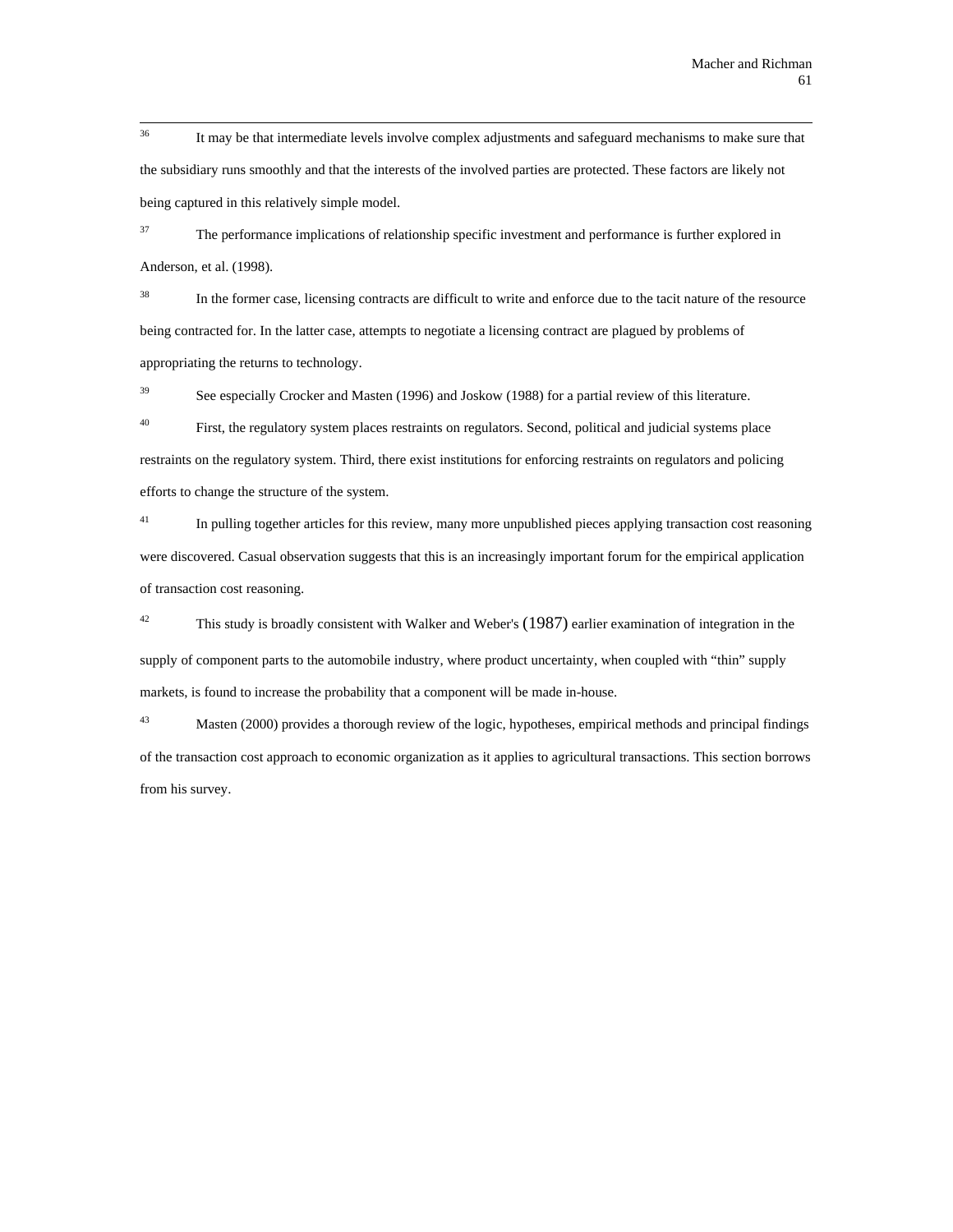# **REFERENCES**

- Adler, T. R., R. F. Scherer, S. L. Barton and R. Katerberg (1999). "An Empirical Test of Transaction Cost Theory: Validating Contract Typology." *Journal of Applied Management Studies* **7**(2): 185-200.
- Ahmadjian, C.L. and J.E. Oxley (2006). "Using Hostanges to Support Exchange: Dependence Balancing and Partial Equity Stakes in Japanese Automotive Supply Relationships." *Journal of Law, Economics, and Organization* **22**(1): 213-233.
- Alger, D. and M. Toman (1990). "Market-Based Regulation of Natural Gas Pipelines." *Journal of Regulatory Economics* **2**: 263-280.
- Allen, D. W. and D. Lueck (1992a). "The "Back Forty" on a Handshake: Specific Assets, Reputation and the Structure of Farmland." *Journal of Law, Economics and Organization* **8**(2): 366-76.
- Allen, D. W. and D. Lueck (1992b). "Contract Choice in Modern Agriculture: Cash Rent Versus Cropshare." *Journal of Law and Economics* **35**(2): 397-426.
- Allen, D. W. and D. Lueck (1993). "Transaction Costs and the Design of Cropshare Contracts." *RAND Journal of Economics* **21**(1): 78-100.
- Allen, D. W. and D. Lueck (1996). The Transaction Cost Approach to Agricultural Contracts. Agricultural Markets: Mechanisms, Failures and Regulations. D. Martimort. Amsterdam, Elsevier Science.
- Allen, D. W. and D. Lueck (1998). "The Nature of the Farm." *Journal of Law, Economics and Organization* **41**: 343-386.
- Allen, D.W. and D. Lueck (2000). "A Transaction Cost Primer on Farm Organization." *Canadian Journal of Agricultural Economics* **48**(4): 643-52.
- Allen, J. and G. Phillips (2000). "Corporate Equity Ownership, Strategic Alliances, and Product Market Relationships." *Journal of Finance* **55**(6): 2791-2815.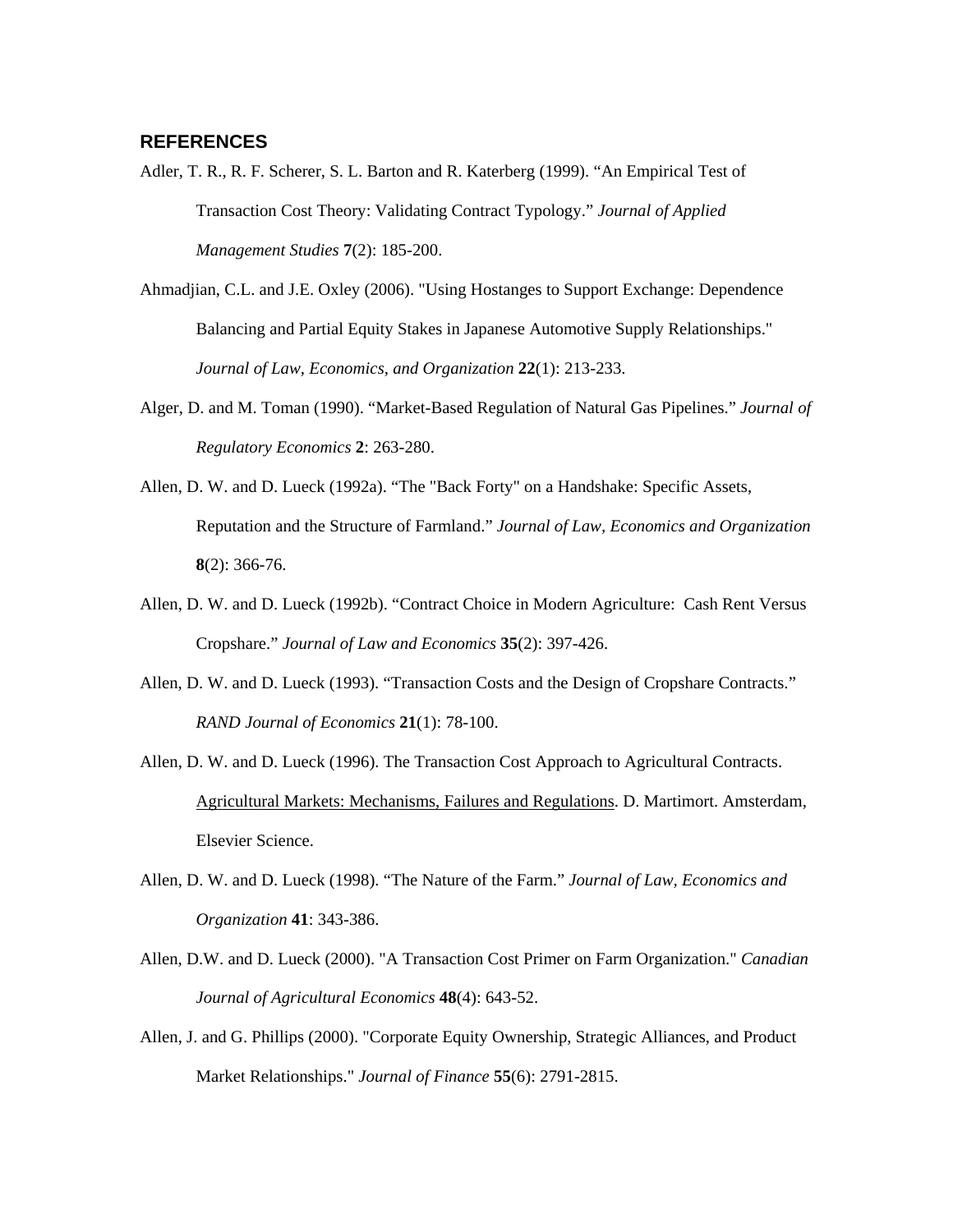- Alston, L. J. and R. Higgs (1982). "Contractual Mix in Southern Agriculture Since the Civil War: Hypotheses and Tests." *Journal of Economic History* **42**.
- Alt, J. E., F. Carlsen, P. Heum and K. Johansen (1999). "Asset Specificity and the Political Behavior of Firms: Lobbying for Subsidies in Norway." *International Organization* **53**(1): 99-116.
- Anderson, E. (1985). "The Salesperson as Outside Agent or Employee: A Transaction Cost Analysis." *Marketing Science* **4**: 234-254.
- Anderson, E. (1988). "Transaction Costs as Determinants of Opportunism in Integrated and Independent Sales Forces." *Journal of Economic Behavior and Organization* **9**: 247-264.
- Anderson, E. (1996). Transaction Cost Analysis and Marketing. Transaction Cost Economics and Beyond. J. Groenewegen. Boston, Kluwer Academic Press.
- Anderson, E. and A. T. Coughlan (1987). "International Market Entry and Expansion Via Independent or Integrated Channels of Distribution." *Journal of Marketing* **51**: 71-82.
- Anderson, E., W. T. Ross and B. Weitz (1998). "Commitment and its Consequences in the American Agency System of Selling Insurance." *Journal of Risk and Insurance* **65**(4): 637-69.
- Anderson, E. and D. C. Schmittlein (1984). "Integration of the Sales Force: an Empirical Examination." *RAND Journal of Economics* **15**(3): 385-395.
- Anderson, E. and B. A. Weitz (1992). "The Use of Pledges to Build and Sustain Commitment in Distribution Channels." *Journal of Marketing Research* **29**(February): 18-34.
- Argyres, N. S. (1995). "Technology Strategy, Governance Structure and Interdivisional Coordination." *Journal of Economic Behavior and Organization* **28**: 337-358.
- Argyres, N. S. (1996). "Capabilities, Technological Diversification and Divisionalization." *Strategic Management Journal* **17**: 395-410.
- Arrighetti, A., R. Bachmann and S. Deakin (1997). "Contract Law, Social Norms and Inter-firm Cooperation." *Cambridge Journal of Economics* **21**(2): 171-95.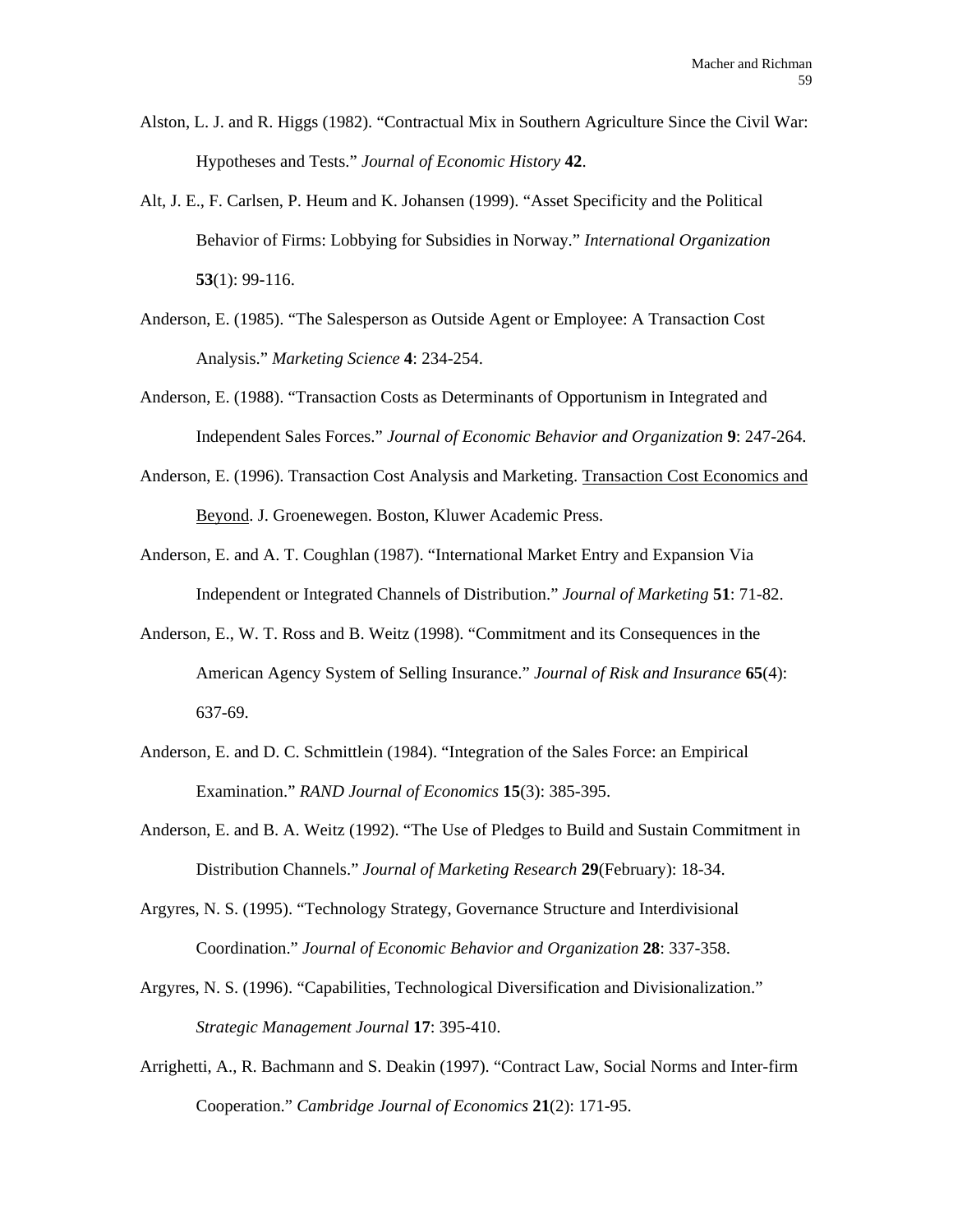- Artz, K. W. and T. H. Brush (2000). "Asset specificity, uncertainty and relational norms: an examination of coordination costs in collaborative strategic alliances." *Journal of Economic Behavior and Organization* **42**(4): 337-362.
- Ashton, T. (1998). "Contracting for Health Services in New Zealand: A Transaction Cost Analysis." *Social Science Medicine* **46**(3): 357-367.
- Aubert, B. A., S. Rivard and M. Patry (1996). "A Transaction Cost Approach to Outsourcing Behavior: Some Empirical Evidence." *Information and Management* **30**(2): 51-64.
- Baker, G. R. and R. B. Chapman (1989). "Evaluating Labor Market Contracting and Regulation: A Transaction Costs Perspective with Particular Reference to New Zealand." *Journal of Institutional and Theoretical Economics* **145**: 317-42.
- Balakrishnan, S. and I. Fox (1993). "Asset Specificity, Firm Heterogeneity, and Capital Structure." *Strategic Management Journal* **14**: 3-16.
- Balakrishnan, S. and B. Wernerfelt (1986). "Technical Change, Competition and Vertical Integration." *Strategic Management Journal* **7**: 347-359.
- Baranoff. E. and Thomas Sager (2002). "The Relations among Asset Risk, Product Risk, and Capital in the Life Insurance Industry." *Journal of Banking & Finance* 26(6): 1181-1197.
- Baranoff E. and Thomas Sager (2003). "The Relations among Organizational and Distributional Forms an Capital and Asset Risk Structures in the Life Insurance Industry." *Journal of Risk and Insurance* 70: 375-400.
- Bariletti, A. and G. France (1996). "Transaction Cost Economics and Efficiency in Health Reform: The Case of Italy." *Dipartmento di Scienze Economiche, Studi e Discussioni: Universita di Fireze* **103**.
- Barton, J. N., M. D. Burton and M. T. Hannan (1999). The Road Taken: Origins and Evolution of Employment Systems in Emerging Companies. Firms, Markets and Hierarchies. G. R. Carroll and D. J. Teece. New York, Oxford University Press.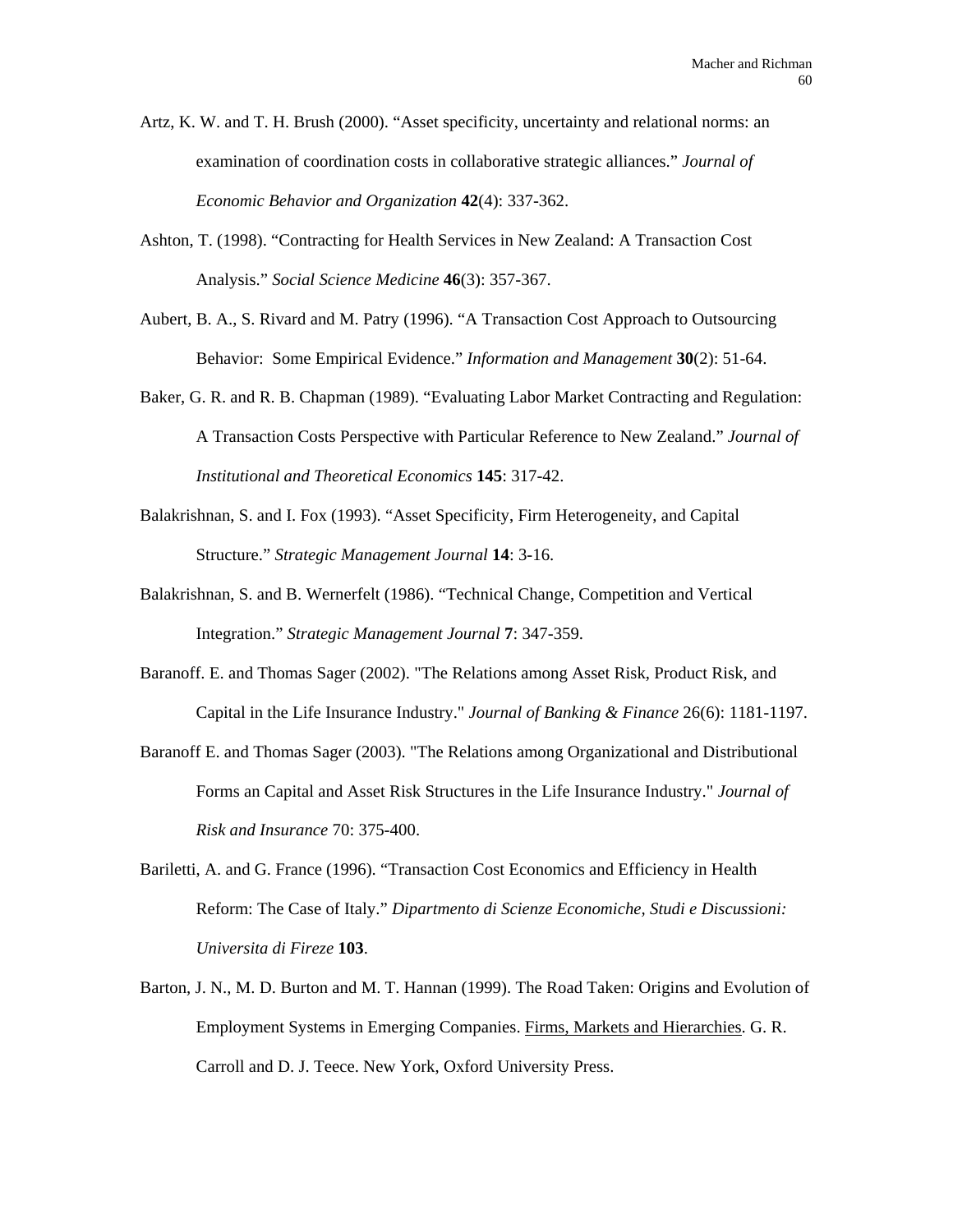- Barzel, Y. (1982). "Measurement Cost and the Organization of Markets." *Journal of Law and Economics* **25**(April): 27-48.
- Bazzoli, G.J., B. Chan, S.M. Shortell, and T. D'Aunno (2000). "The Financial Performance of Hospitals Belonging to Health Networks and Systems." *Inquiry: The Journal of Health Care Organization, Provision and Financing* **37**(3): 234-52.
- Beatty, A., K. Ramesh and J. Weber (2002). "The Importance of Accounting Changes in Debt Contracts." *Journal of Accounting & Economics* **33**: 205-227.
- Bensaou, B. M. and E. Anderson (1999). "Buyer-Supplier Relations in Industrial Markets: When Do Buyers Enter the Trap of Making Idiosyncratic Investments?" *Organization Science* **10**(4): 460-481.
- Bercovitz, J. E. L. (1999). A Refined Empirical Test of the Choice of Ownership Mode in Business-Format Franchising. Haas School of Business. Berkeley, University of California, Berkeley.
- Bergara, M. E., W. J. Henisz and P. T. Spiller (1998). "Political Institutions and Electric Utility Investment: A Cross-National Analysis." *California Management Review* **40**(2): 18-35.
- Bergh, D. and M. Lawless (1998). "Portfolio Restructuring and Limits to Hierarchical Governance: Effects of Environmental Uncertainty and Diversification Strategy." *Organization Science* **9**(1): 87-102.
- Bertero, E. (1997). "Restructuring Financial Systems in Transition and Developing Economies: An Approach Based on the French Financial System." *Economics of Transition* **5**(2): 367-393.
- Bethel, J. E. and J. P. Liebeskind (1998). "Diversification and the Legal Organization of the Firm." *Organization Science* **9**(1): 49-67.
- Bigelow, L. (2001). Efficient Alignment and Survival in the U.S. Automobile Industry. St. Louis, MO, Washington University Olin School of Business.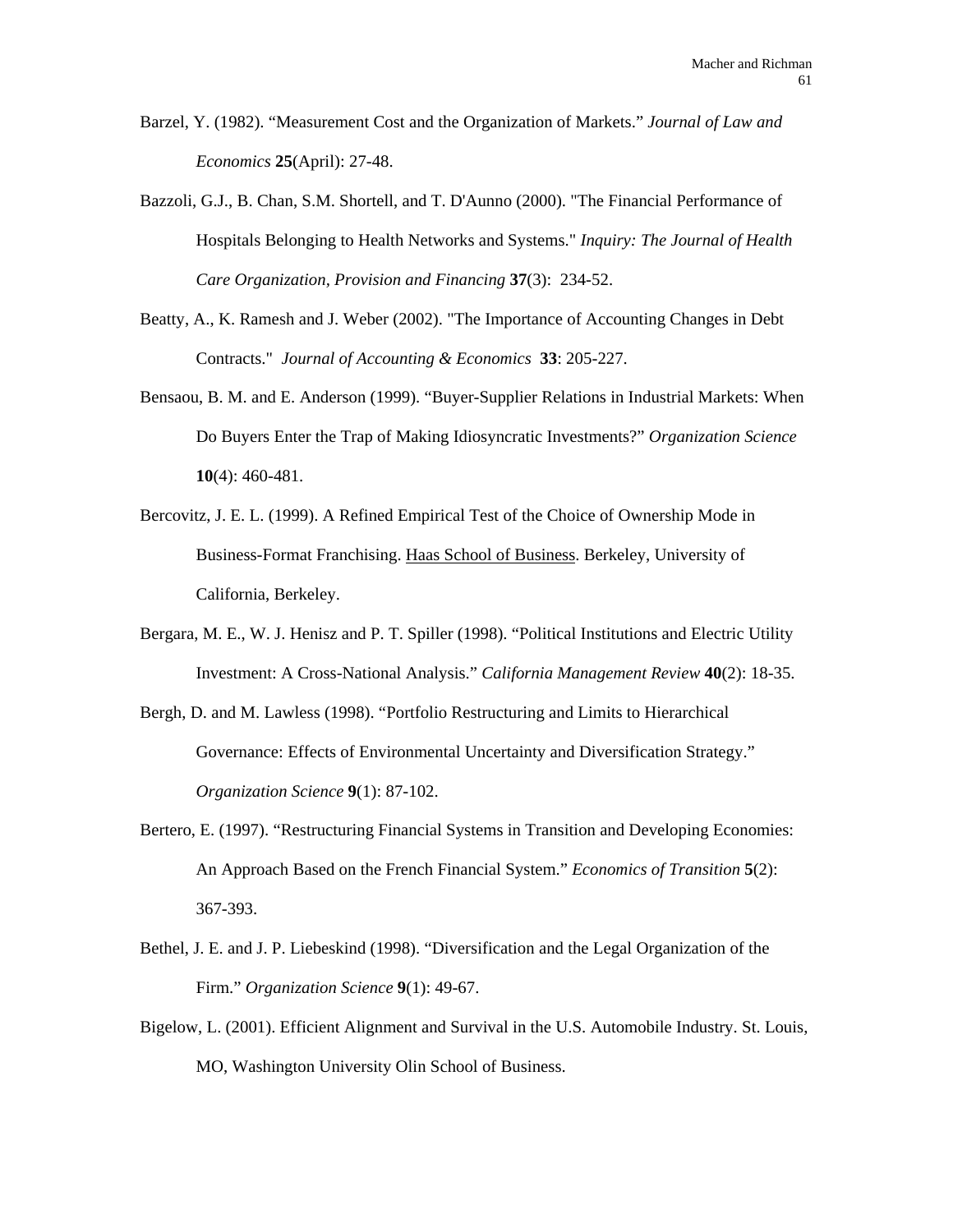- Bindseil, U. (1997). "Vertical Integration in the Long Run: The Provision of Physical Assets to the London and New York Stock Exchanges." *Journal of Institutional and Theoretical Economics* **153**: 641-56.
- Bjuggren, P. O. (1995). "A Transaction Cost Perspective on Financial Distress and Capital Structure." *International Review of Law and Economics* **15**(4): 395-404.
- Brickley, J. A. (1999). "Incentives, Conflicts and Contractual Restraints: Evidence from Franchising." *Journal of Law and Economics* **42**(2): 745-74.
- Brouthers, K. D. and L. E. Brouthers (2000). "Acquisition or Greenfield Start-up? Institutional, Cultural and Transaction Cost Influences." *Strategic Management Journal* **21**(1): 89-97.
- Brown, J. H. and M. Partridge (1998). "The Death of a Market: Standard Oil and the Demise of the 19th Century Crude Oil Exchanges." *Review of Industrial Organization* **13**(5).
- Brown, J. R. and C. S. D. a. D. J. Lee (2000). "Managing Marketing Channel Opportunism: The Efficacy of Alternative Governance Mechanisms." *Journal of Marketing* **64**(2): 51-65.
- Bucklin, L. P. and S. Sengupta (1993). "Organizing Successful Co-Marketing Alliances." *Journal of Marketing* **57**(April): 32-46.
- Buvik, A. and G. John (2000). "When Does Vertical Coordination Improve Industrial Purchasing Relationships?" *Journal of Marketing* **64**: 52-64.
- Buvik, A. and T. Reve (2001). "Assymmetrical Deployment of Specific Assets and Contractual Safeguarding in Industrial Purchasing Relationships." *Journal of Business Research* **51**: 101-113.
- Cameron, S. and A. Collins (1997). "Transaction Costs and Partnerships: The Case of Rock Bands." *Journal of Economic Behavior and Organization* **32**: 171-183.
- Carr, J. and J. T. Landa (1983). "The Economics of Symbols, Clan Names, and Religion" *Journal of Legal Studies* **12**(1).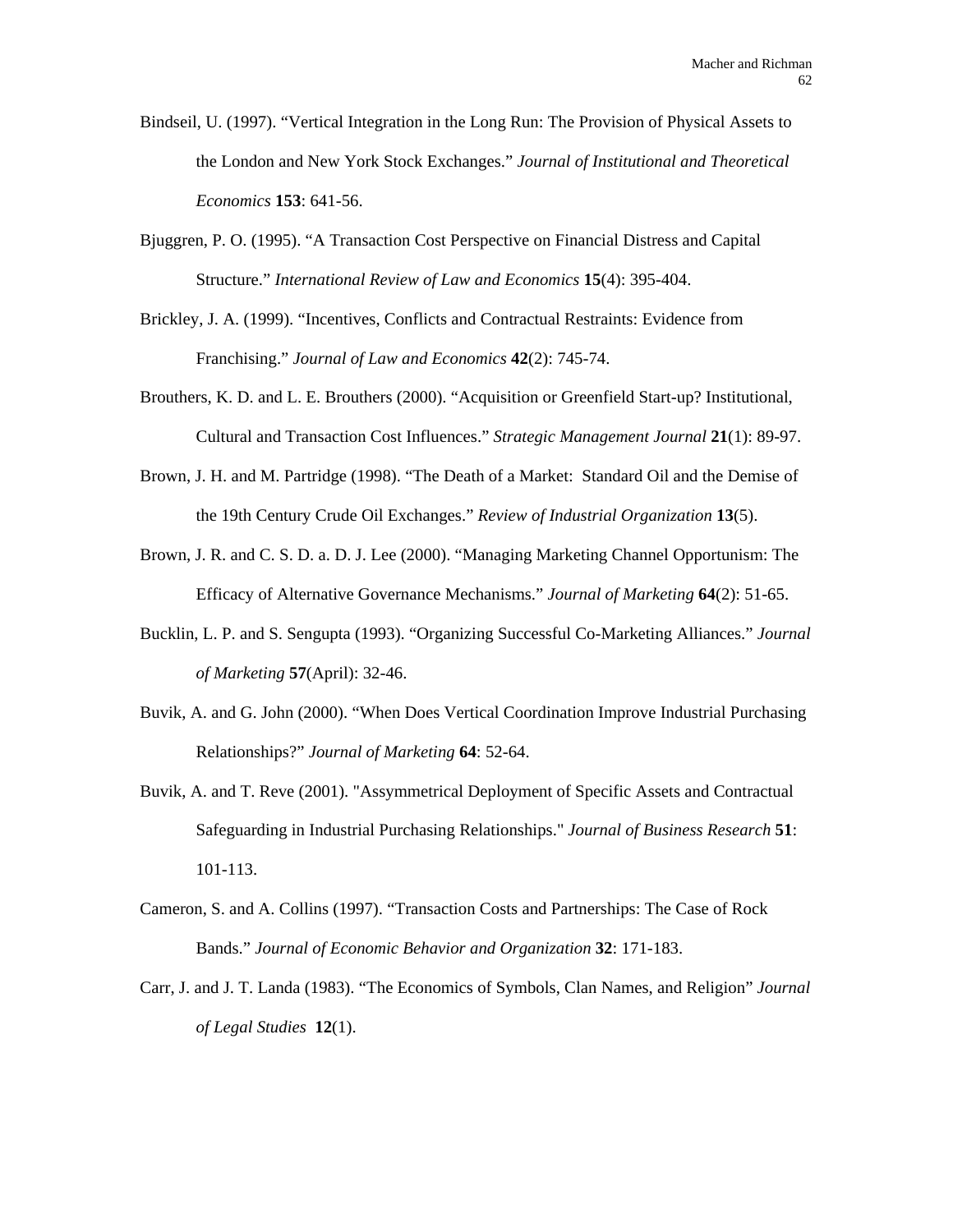- Carroll, G. R., P. T. Spiller and D. J. Teece (1999). Transaction Cost Economics: Its Influence on Organizational Theory, Strategic Management, and Political Economy. Firms, Markets and Hierarchies. G. R. Carroll and D. J. Teece. New York, Oxford University Press.
- Carroll, G. R. and A. C. Y. Teo (1999). Creative Self-Destruction Among Organizations. Firms, Markets and Hierarchies. G. R. Carroll and D. J. Teece. New York, Oxford University Press.
- Casciaro, T. (2003). "Determinants of Governance Structure in Alliances: the Role of Strategic, Task, and Partner Uncertainties." *Industrial and Corporate Change* 12(6): 1223.
- Cavanaugh, J. K. (1998). "Asset-Specific Investment and Unionized Labor." *Industrial Relations* **37**(1): 35-50.
- Caves, R. E. and R. E. Bradburd (1988). "The Empirical Determinants of Vertical Integration." *Journal of Economic Behavior and Organization* **9**: 265-279.
- Che, J. and Y. Qian (1998). "Institutional Environment, Community Government, and Corporate Governance: Understanding China's Township-Village Enterprises." *Journal of Law, Economics and Organization* **14**(1): 1-23.
- Chi, T. and T. W. Roehl (1997). "The Structuring of Interfirm Exchanges in Business Know-How: Evidence from International Collaborative Ventures." *Managerial and Decision Economics* **18**: 279-294.
- Choi, C. J., S. H. Lee and J. B. Kim (1999). "A Note on Countertrade: Contractual Uncertainty and Transaction Governance in Emerging Economies." *Journal of International Business Studies* **30**(1): 189-202.
- Ciccotello, C. S., M. J. Hornyak, and M. S. Piwowar. "Research and Development Alliances: Evidence from a Federal Contracts Repository." *Journal of Law and Economics* **47**(1): 123-166.

Coase, R. H. (1937). "The Nature of the Firm." *Econometrica*(November).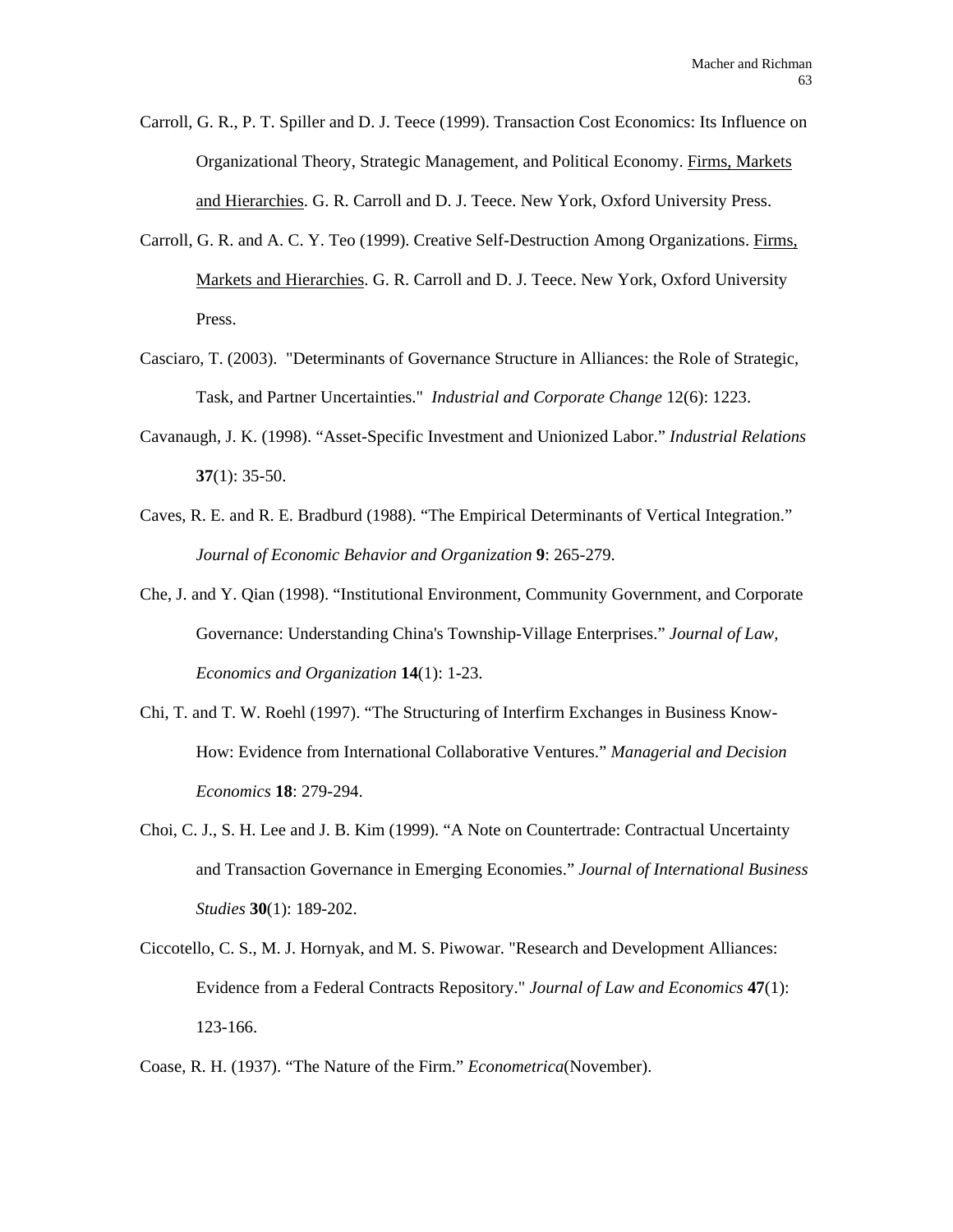- Coase, R. H. (1990). "Accounting and the Theory of the Firm." *Journal of Accounting and Economics* **12**: 3-13.
- Coase, R. H. (2000). "The Acquisition of Fisher Body By General Motors." *Journal of Law and Economics* **43**: 15-30.
- Coff, R. (2003). "Bidding Wars Over R&D-Intensive Firms: Knowledge, Opportunism, and the Market for Corporate Control." *Academy of Management Journal* **46**(1): 74-85.
- Coles, J. and W. S. Hesterly (1998). "The Impact of Firm-Specific Assets and the Interaction of Uncertainty: An Examination of Make or Buy Decisions in Public and Private Hospitals." *Journal of Economic Behavior and Organization* **36**: 383-409.
- Cooke, W. (1997). "The Influence of Industrial Relations Factors on U.S. Foreign Direct Investment Abroad." *Industrial and Labor Relations Review* **50**(1): 3-17.
- Cooper, R. and R. Slagmulder (2004). "Interorganizational Cost Management and Relational Context." *Accounting Organizations and Society* **29**: 1-26.
- Crocker, K. J. and S. E. Masten (1988). "Mitigating Contractual Hazards: Unilateral Options and Contract Length." *RAND Journal of Economics* **19**: 327-343.
- Crocker, K. J. and S. E. Masten (1991). "Pretia Ex Machina? Prices and Process in Long-Term Contracts." *Journal of Law and Economics* **23**: 69-99.
- Crocker, K. J. and S. E. Masten (1996). "Regulation and Administered Contracts Revisited: Lessons from Transaction-Cost Economics for Public Utility Regulation." *Journal of Regulatory Economics* **9**: 5-39.
- Crocker, K. J. and K. J. Reynolds (1993). "The Efficiency of Incomplete Contracts: An Empirical Analysis of Air Force Engine Procurement." *RAND Journal of Economics* **24**: 126-146.
- Dahl, C. A. and T. K. Matson (1998). "Evolution of the US Natural Gas Industry in Response to Changes in Transaction Costs." *Land Economics* **74**(3): 390-408.
- Dansky, K. (1996). "Understanding Hospital Referrals to Home Health Agencies." *Hospital & Health Services Administration* **41**(3): 331-342.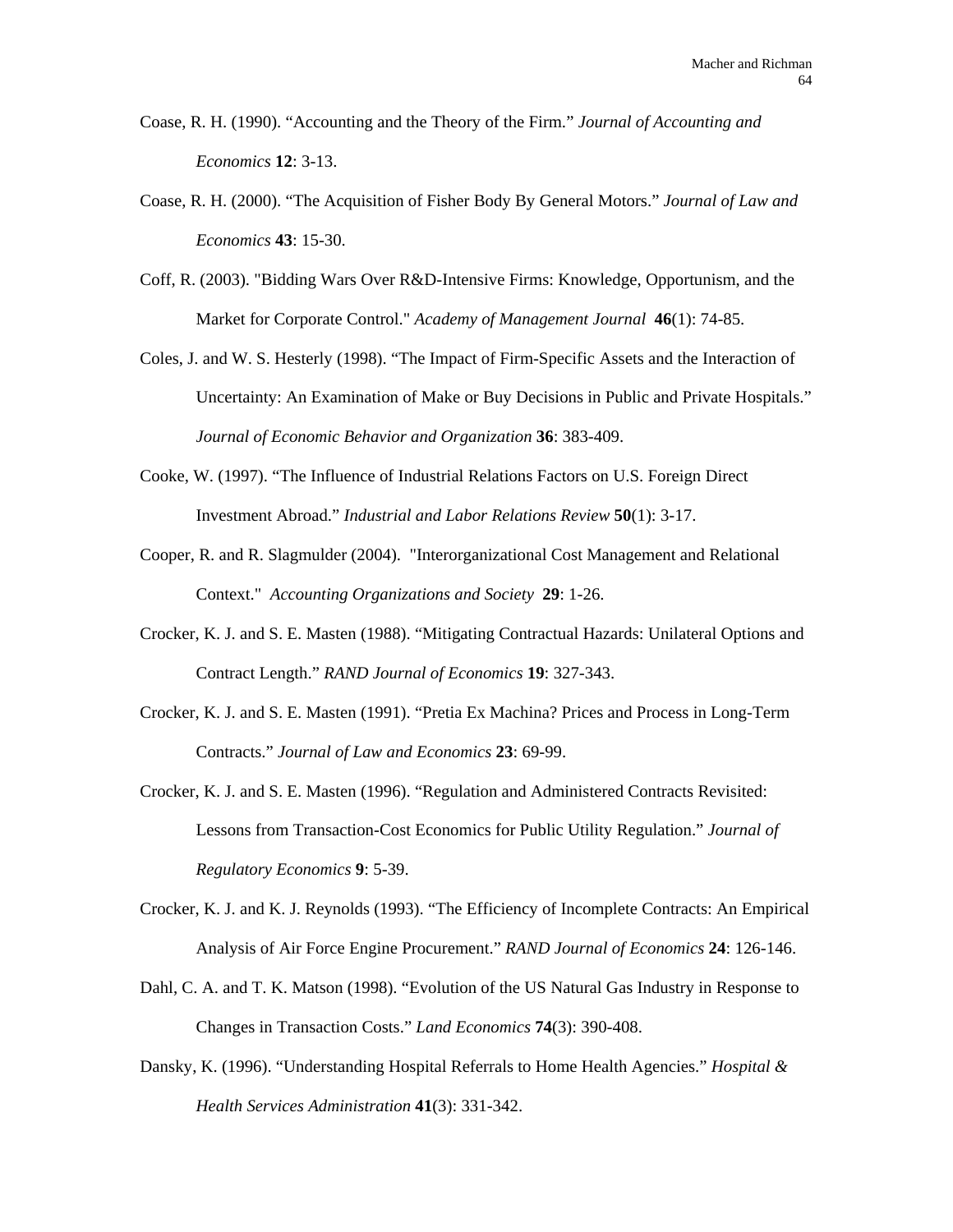- Datta, S. and J. O. H. K. Donald, and J. Nugent (1986). "Choice of Agricultural Tenancy." *Land Economics* **62**.
- DeBruin, A. and A. Dupuis (1999). "Toward a Synthesis of Transaction Cost Economics and a Feminist Oriented Network Analysis: An Application to Women's Street Commerce." *American Journal of Economics and Sociology* **58**(4).
- de Figueiredo, J.M. and J.J. Kim (2004). "Why Do Firms Hire Lobbyists? The Organization of Lobbying at the Federal Communications Commission." *Industrial and Corporate Change* **13**(6): 883-900.
- Delmas, M. and A. Marcus (2004). " Firms' Choice of Regulatory Instruments to Reduce Pollution: A Transaction Cost Approach." *Business and Politics* **6**(3): 1-20.
- Delois, A. and W. J. Henisz (2000). "Japanese Firms' Investment Strategies in Emerging Economies." *Academy of Management Journal* **43**(3): 305-323.
- DiMaggio, P. J. and W. W. Powell (1991). The New Institutionalism in Organizational Analysis. Chicago, University of Chicago Press.
- Dixit, A. K. (1996). The Making of Economic Policy: A Transaction-Cost Politics Perspective. Boston, MA, MIT Press.
- Doh, J.P., H. Teegen, and R. Mudambi. "Balancing Private and State Ownership in Emerging Markets' Telecommunications Infrastructure." *Journal of International Business Studies*  35(3): 233-250.
- Dutta, S. and G. John (1995). "Combining Lab Experiments and Industry Data in Transaction Cost Analysis: The Case of Competition as a Safeguard." *Journal of Law, Economics and Organization* **11**(1): 87-111.
- Dyer, J. H. (1996). "Does Governance Matter? Keiretsu Alliances and Asset Specificity as Sources of Japanese Competitive Advantage." *Organization Science* **7**.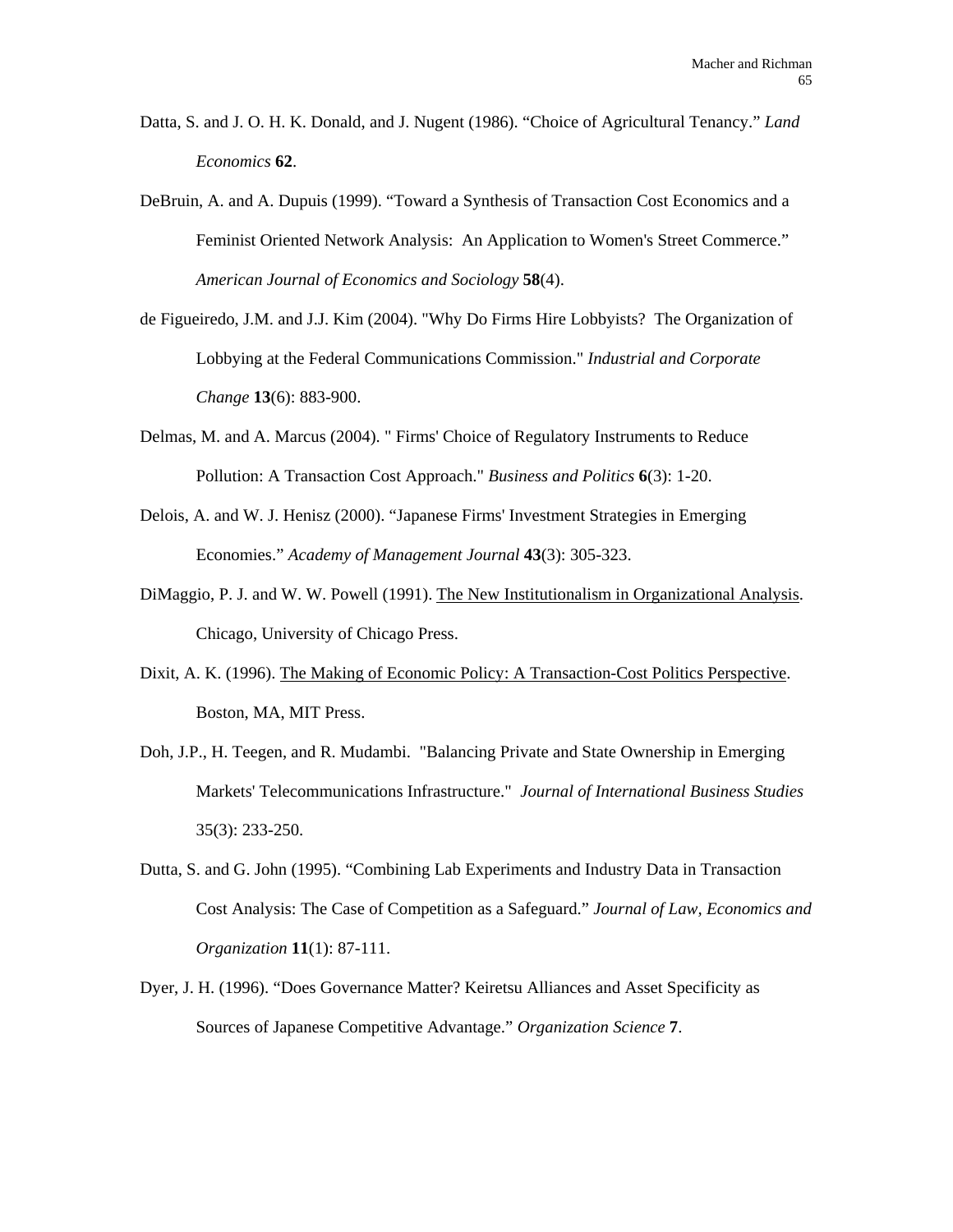- Dyer, J.H. and W.J. Chu. (2003). "The Role of Trustworthiness in Reducing Transaction Costs and Improving Performance: Empirical Evidence from the United States, Japan, and Korea." *Organization Science* 14(1): 57-68.
- Eccles, R. G. and H. C. White (1988). "Price and Authority in Inter-Profit Center Transactions." *American Journal of Sociology* **94**: S17-S51.
- Elfenbein, D.W. and J. Lerner (2003). "Ownership and Control Rights in Internet Portal Alliances." *Rand Journal of Economics* **34**(2): 356-369.
- Erramilli, M. and C. P. Rao (1993). "Service Firms' International Entry Mode Choice: A Modified Transaction Cost Approach." *Journal of Marketing* **57**(July): 19-38.
- Erridge, A., R. Fee and J. Mcilroy (1999). "An Assessment of Competitive Tendering Using Transaction Cost Analysis." *Public Money and Management* **19**(3): 37-42.
- Fisher, L.M. (2004). "The Wealth Effects of Sale and Leasebacks: New Evidence." *Real Estate Economics* **32**(4): 619-643.
- Fein, A. J. and E. Anderson (1997). "Patterns of Credible Commitments: Territory and Brand Selectivity in Industrial Distribution Channels." *Journal of Marketing* **61**(2): 19-34.
- Frank, S. D. and D. R. Henderson (1992). "Transaction Costs as Determinants of Vertical Coordination in the U.S. Food Industries." *American Journal of Agricultural Economics* **74**: 941-950.
- Freeland, R. F. (1996). "The Myth of the M-Form? Governance, Consent, and Organizational Change." *American Journal of Sociology* **102**(2): 483-526.

Freeman, J., G. R. Carroll and M. T. Hannan (1983). "The Liability of Newness: Age Dependence in Organizational Death Rates." *American Sociological Review* **48**: 692-710.

Gallick, E. (1996). Exclusive Dealing and Vertical Integration: The Efficiency of Contracts in the Tuna Industry. Case Studies in Contracting and Organization. S. Masten. New York, Oxford.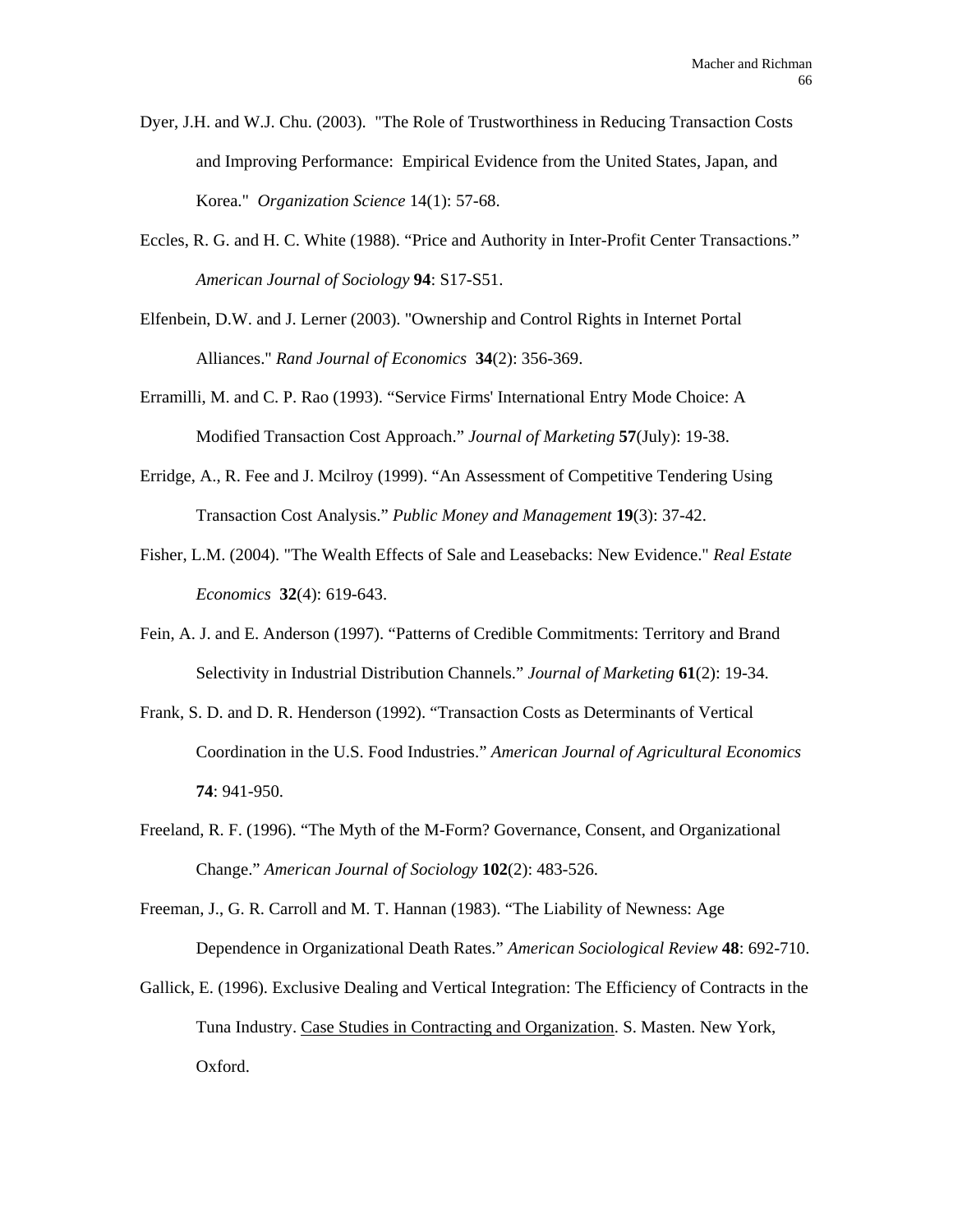- Gallick, E. C. (1984). Exclusive Dealing and Vertical Integration: The Efficiency of Contracts in the Tuna Industry. Washington, DC., Federal Trade Commission, Bureau of Economics.
- Galunic, D. C. and E. Anderson (2000). "From Security to Mobility: Generalized Investments in Human Capital and Agent Commitment." *Organization Science* **11**(1): 1-20.
- Gatignon, H. and E. Anderson (1988). "The Multinational Corporation's Degree of Control Over Foreign Subsidiaries: An Empirical Test of a Transaction Cost Explanation." *Journal of Law, Economics, and Organization* **4**: 305-336.
- Globerman, S. and R. Schwindt (1986). "The Organization of Vertically Related Transactions in the Canadian Forest Products Industries." *Journal of Economic Behavior & Organization* **7**(2).
- Goedecke, E. J. and G. F. Ortmann (1993). "Transaction Costs and Labour Contracting in the South African Forestry Industry." *South African Journal of Economics* **61**(1): 67-83.
- Goldberg, V. B. (1976). "Regulation and Administered Contracts." *Bell Journal of Economics* **7**(2): 426-448.
- Goldberg, V. P. and J. R. Erickson (1987). "Quantity and Price Adjustment in Long-Term Contracts: A Case Study of Petroleum Coke." *Journal of Law and Economics* **30**(October): 369-98.
- Gomes-Casseres, B. (1989). "Ownership Structures of Foreign Subsidiaries: Theory and Evidence." *Journal of Economic Behavior and Organization* **11**: 1-25.
- Gonzalez-Diaz, M., B. Arrunada and A. Fernandez (2000). "Causes of Subcontracting: Evidence from Panel Data on Construction Firms." *Journal of Economic Behavior and Organization* **42**(2): 167-187.
- Grandy, C. (1989). "Can Government Be Trusted to Keep Its Part of a Social Contract? New Jersey and the Railroads, 1825-1888." *Journal of Law, Economics and Organization* **5**: 249-69.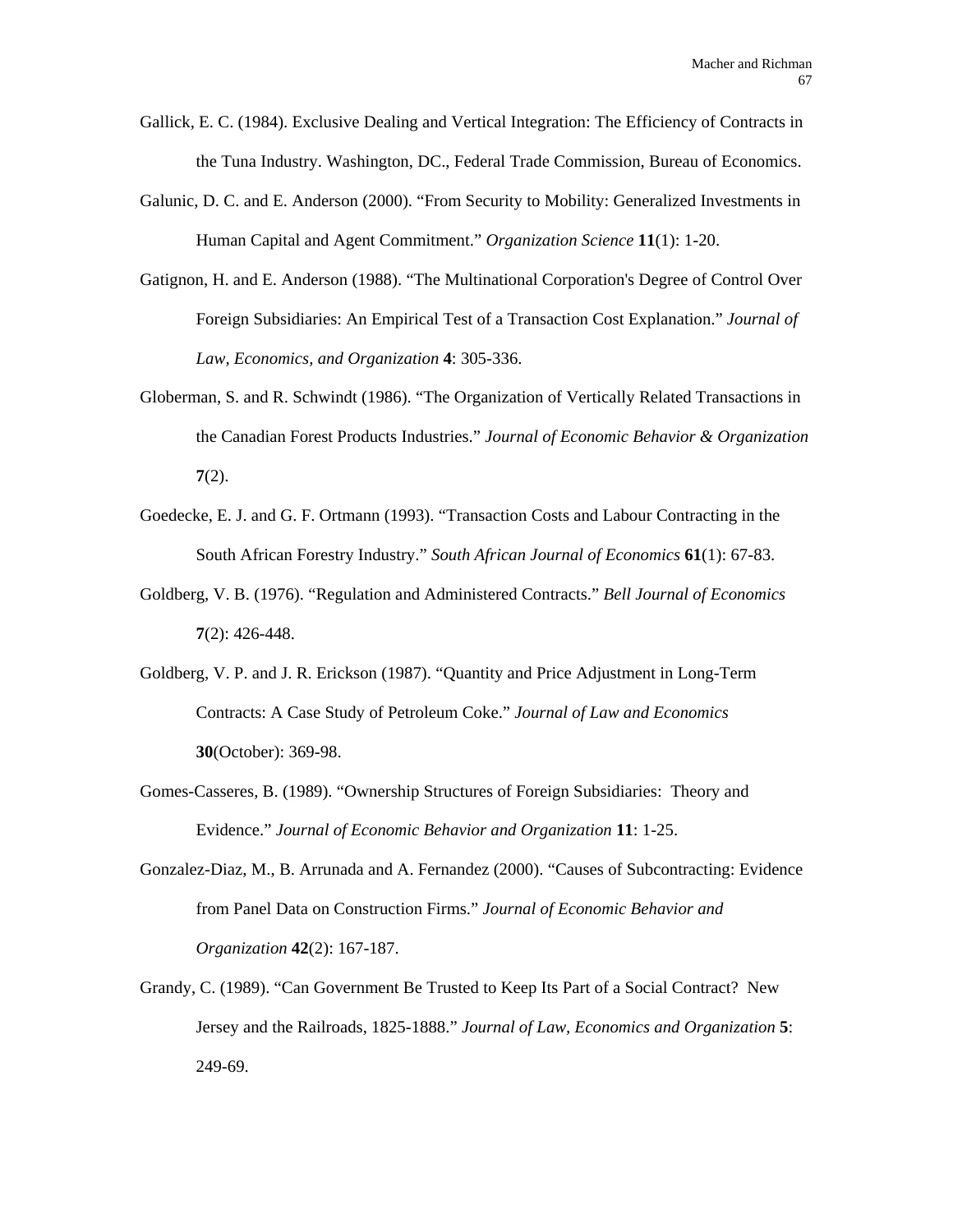Granovetter, M. (1985). "Economic Action and Social Structure: The Problem of Embeddedness." *American Journal of Sociology* **91**(November): 481-510.

- Grossman, S. J. and O. D. Hart (1986). "The Costs and Benefits of Ownership: A Theory of Vertical and Lateral Integration." *Journal of Political Economy* **94**(August): 691-719.
- Gulati, R. and H. Singh (1998). "The Architecture of Cooperation: Managing Coordination Costs and Appropriation Concerns in Strategic Alliances." *Administrative Science Quarterly* **43**(4): 781-814.
- Hamilton, H. (1999). "Property Rights and Transaction Costs in Marriage: Evidence from Prenuptial Contracts." *The Journal of Economic History* **59**(1): 68-103.
- Hannan, M. T., M. D. Buron and J. N. Baron (1999). Inertia and Change in the early Years. Firms, Markets and Hierarchies. G. R. Carroll and D. J. Teece. New York, Oxford University.
- Hannan, M. T. and J. Freeman (1984). Organization Ecology. Cambridge, MA, Harvard University Press.
- Harrigan, K. R. (1986). "Matching Vertical Integration Strategies to Competitive Conditions." *Strategic Management Journal* **7**: 535-555.
- Harris, D.G. and J.R. Livingstone (2002). "Federal Tax Legislation as an Implicit Contracting Cost Benchmark." *Accounting Review* **77**: 997-1018.
- Hart, O. (1995). Firms Contracts and Financial Structure. Oxford, UK, Clarendon Press.
- Hart, O. D. and J. Moore (1990). "Property Rights and the Nature of the Firm." *The Journal of Political Economy* **98**(6): 1119-1158.
- Heide, J. B., S. Dutta and M. Bergen (1998). "Exclusive Dealing and Business Efficiency: Evidence From Industry Practice." *Journal of Law and Economics* **41**(2): 387-407.
- Heide, J. B. and G. John (1988). "The Role of Dependence Balancing in Safeguarding Transaction-Specific Assets." *Journal of Marketing* **52**: 20-35.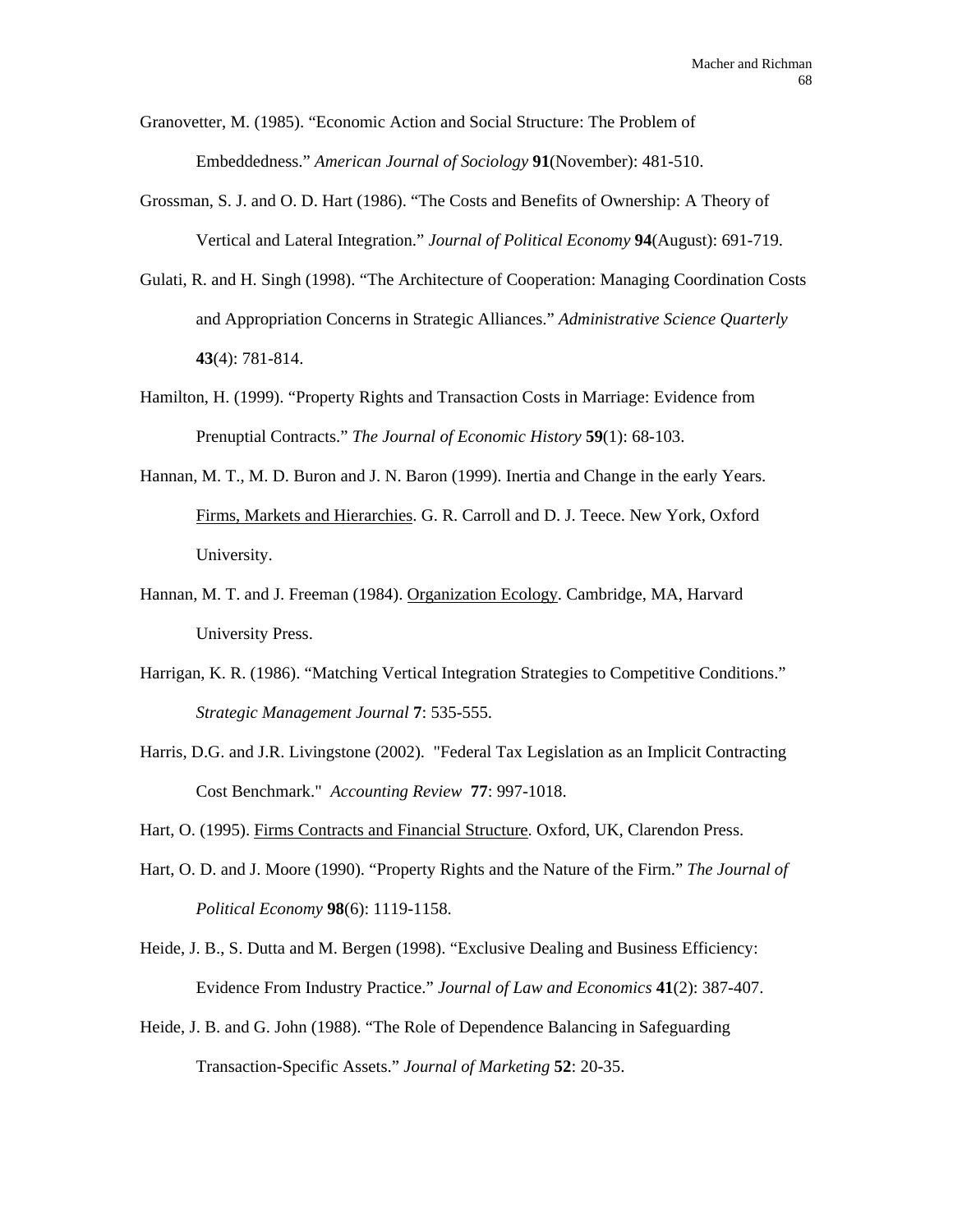- Heide, J. B. and G. John (1990). "Alliances in Industrial Purchasing: The Determinants of Joint Action in Buyer-Supplier Relationships." *Journal of Marketing Research* **27**(1): 24-36.
- Heide, J. B. and G. John (1992). "Do Norms Matter in Relationship Marketing." *Journal of Marketing* **56**(2): 32-45.
- Helfat, C. and D. J. Teece (1987). "Vertical Integration and Risk Reduction." *Journal of Law, Economics and Organization* **3**: 47-67.
- Henisz, W. J. (1998). The Institutional Environment for International Investment: Safeguarding Against State Sector Opportunism and Opportunistic Use of the State. Walter A. Haas School of Business. Berkeley, CA, UC Berkeley.
- Henisz, W. J. (2000). "The Institutional Environment for Multinational Investment." *Journal of Law, Economics, and Organization* **16**(2): 334-364.
- Henisz, W.J. (2002). *Politics and International Investment* (Elgar Publishing: London).
- Henisz, W. J. and B. A. Zelner (2001). "The Institutional Environment for Telecommunications Investment." *Journal of Economics and Management Strategy* **10**(1).
- Hill, C. W. (1988). "Internal Capital Market Controls and Financial Performance in Multidivisional Firms." *Journal of Industrial Economics* **37**(1): 67-83.
- Hobbs, J. (2003). "Information, Incentives and Institutions in the Agri-Food Sector." *Canadian Journal of Agricultural Economics* **51**(3):413-30.
- Hodgkin, D., Constance M. Horgan and D. W. Garnick (1997). "Make or Buy: HMOs' Contracting Arrangement for Mental Health Care." *Administration and Policy in Mental Health* **24**(4): 359-376.
- Hoetker, G. (2005). "How Much You Know versus How Well I Know You: Selecting a Supplier for a Technically Innovative Component." *Strategic Management Journal* **26**(1): 75-96.
- Hu, M. and H. Chen (1993). "Foreign Ownership in Chinese Joint Ventures." *Journal of Business Research* **26**(2): 500-513.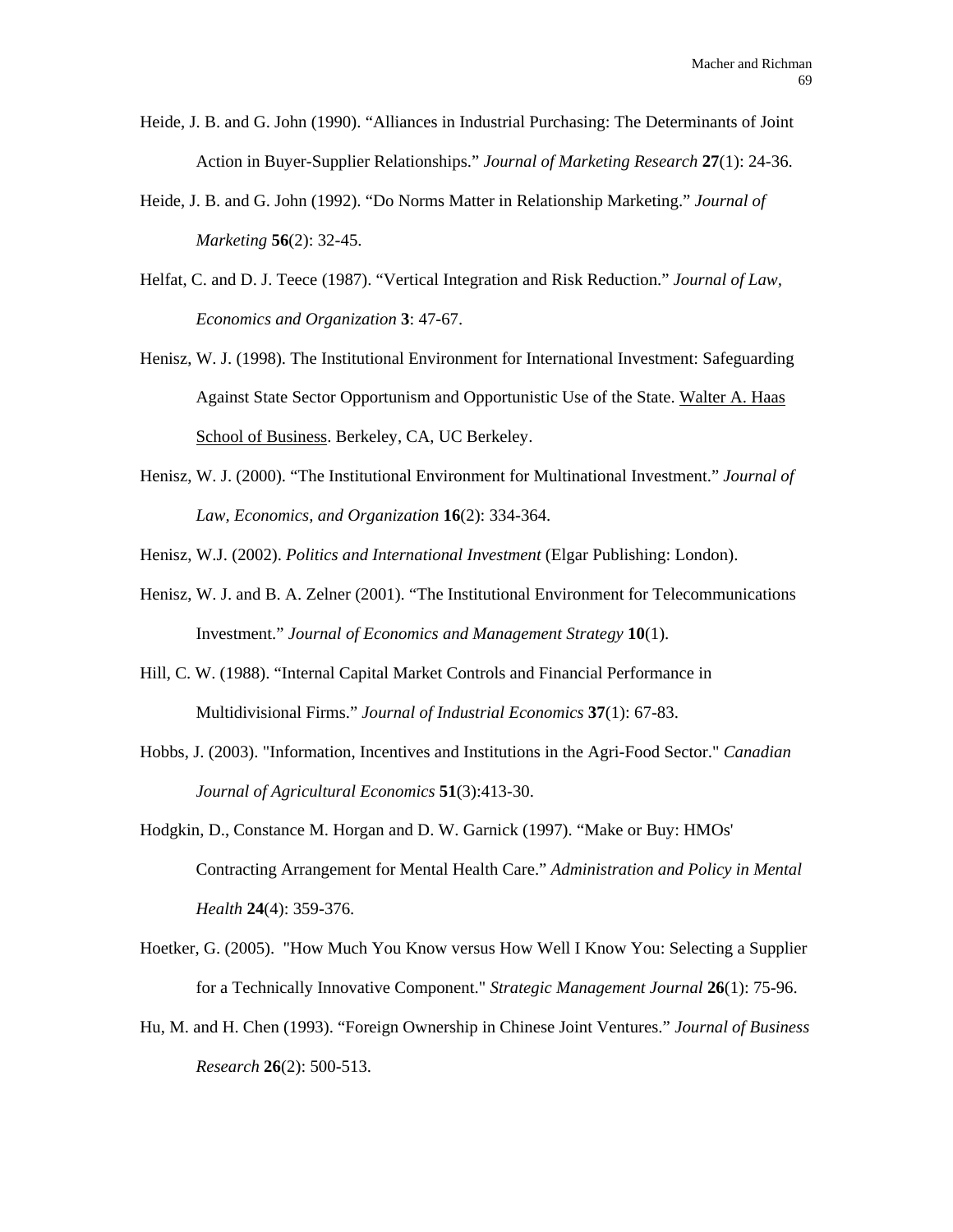- Hubbard, T. N. (2001). "Contractual Form and Market Thickness in Trucking." *Rand Journal of Economics* **32**(2): 369-386.
- Hughes, D., Lesley Griffiths and J. V. McHale (1997). "Do Quasi-Markets Evolve? Institutional Analysis and the NHS." *Cambridge Journal of Economics* **21**: 259-276.
- Husted, B. W. (1994). "Transaction costs, norms and social networks." *Business & Society* **33**(1 (Apr)): 30-57.
- Inderst, R. and H.M. Muller (2003). "Internal Versus External Financing: An Optimal Contracting Approach." *Journal of Finance* 58: 1033-1062.
- Jensen, J. B. and G. S. Rothwell (1998). "Transaction Costs, Regulation, and Subcontracting at Nuclear Power Plants." *Journal of Economic Behavior and Organization* **36**: 369-381.
- Jensen, M. and W. Meckling (1976). "Rights and Production Functions." *Journal of Business* **52**(October): 496-506.
- John, G. and B. A. Weitz (1988). "Forward Integration into Distribution: An Empirical Test of Transaction Cost Analysis." *Journal of Law, Economics and Organization* **4**: 337-355.
- John, G. and B. A. Weitz (1989). "Salesforce Compensation: An Empirical Investigation of Factors Related to Use of Salary Versus Incentive Compensation." *Journal of Marketing Research* **26**(February): 1-14.
- Jones, P. and J. Hudson (1998). "The Role of Political Parties: An Analysis Based on Transaction Costs." *Public Choice* **94**: 175-189.
- Joshi, A. W. and R. L. Stump (1999). "The contingent effect of specific asset investments on joint action in manufacturer-supplier relationships: An empirical test of the moderating role of reciprocal asset investments, uncertainty, and trust." *Academy of Marketing Science* **27**(3): 291-305.
- Joskow, P. (1985). "Vertical Integration and Long-Term Contracts: The Case of Coal-Burning Electric Generating Plants." *Journal of Law, Economics, and Organization* **1**(Spring): 33- 80.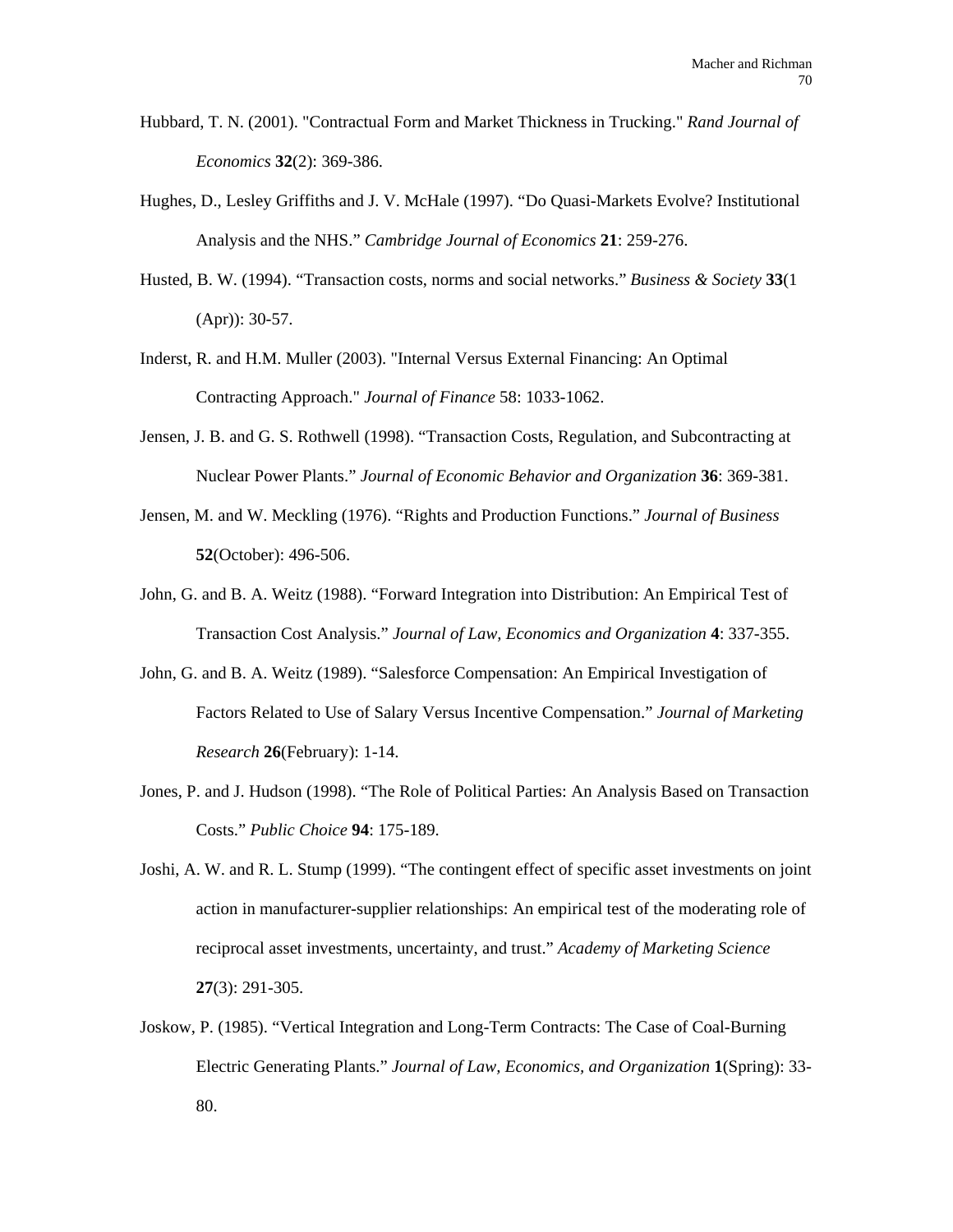- Joskow, P. (1987). "Contract Duration and Relation Specific Investments: Empirical Evidence from Coal Markets." *American Economic Review* **17**(March): 168-85.
- Joskow, P. (1991). "The Role of Transaction Cost Economics in Antitrust and Public Utility Regulatory Policies." *Journal of Law, Economics and Organization* **7**(Special Issue): 53- 83.
- Joskow, P. (1996). "Introducing Competition into Regulated Network Industries: From Hierarchies to Markets in Electricity." *Industrial and Corporate Change* **5**(2): 341-382.
- Joskow, P. L. (1988). "Asset Specificity and the Structure of Vertical Relationships: Empirical Evidence." *Journal of Law, Economics, and Organization* **4**(1): 95-117.
- Joskow, P. L. (1988). "Price Adjustment in Long-Term Contracts: The Case of Coal." *Journal of Law and Economics* **31**: 47-83.
- Joskow, P. L. (1990). "The Performance of Long-Term Contracts: Further Evidence from the Coal Markets." *RAND Journal of Economics* **21**: 251-274.
- Joskow, P.L. (2002). "Transaction Cost Economics, Antitrust Rules, and Remedies." *Journal of Law, Economics, and Organization* **18**(1): 95-116.
- Kashlak, R., R. Cahandran and C. A. Di Benedetto (1998). "Reciprocity in International Business: A Study of Telecommunications Alliances and Contracts." *Journal of International Business Studies* **29**(2): 281-304.
- Kaufman, P. and F. Lafontaine (1994). "Costs of Control: The Source of Economic Rents for McDonalds Franchisees." *Journal of Law and Economics* **37**: 417-453.
- Kavanagh, I. and D. Parker (1999). "Managing the Contract: A Transaction Cost Analysis of Externalization." *Local Government Studies* **26** (4): 1–22.
- Kim, K. (1999). "On Determinants of Joint Action in Industrial Distributor-Supplier Relationships: Beyond Economic Efficiency." *International Journal of Research in Marketing* **16**(3): 217-236.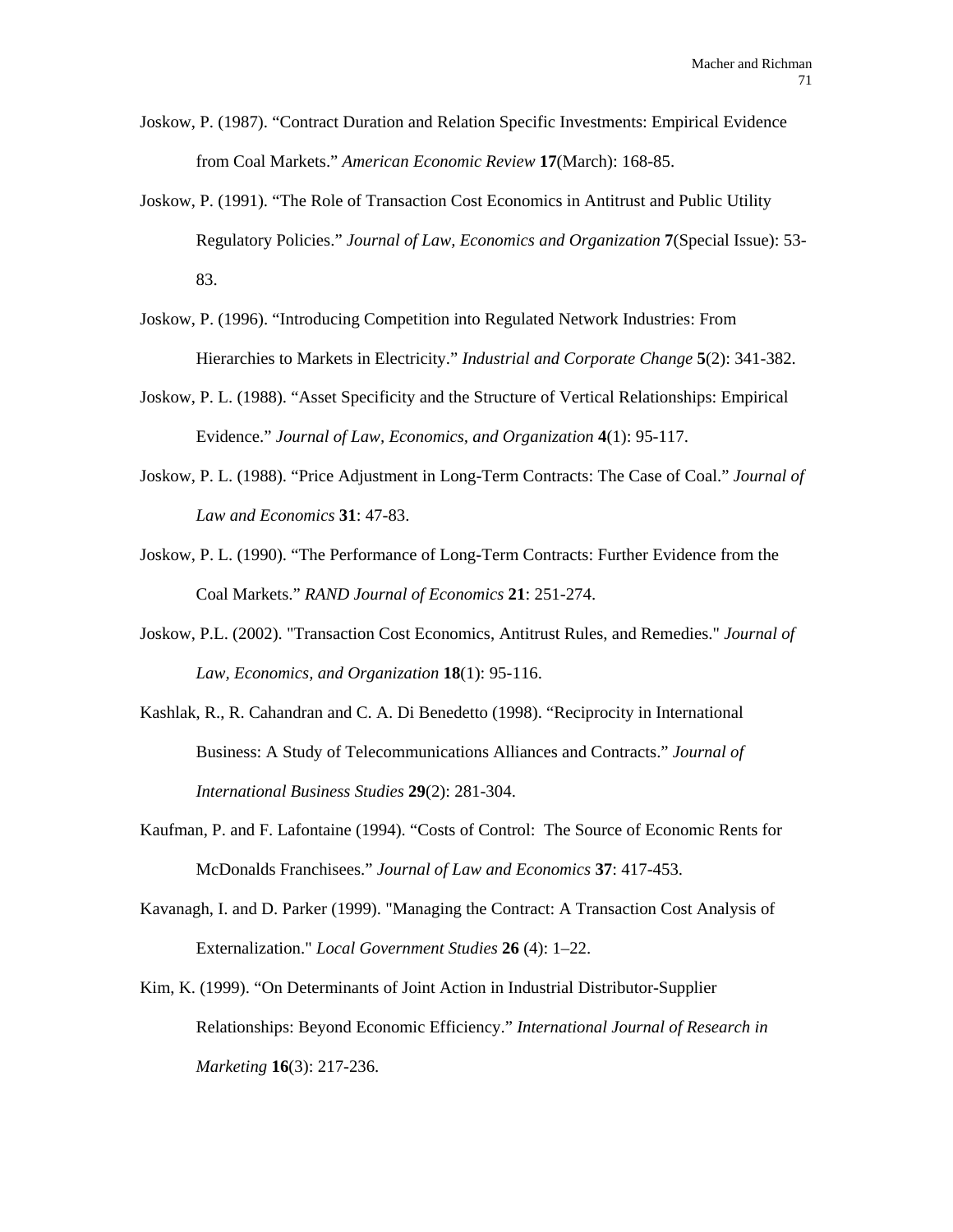- Klein, B. (2000). "Fisher-General Motors and the Nature of the Firm." *Journal of Law and Economics* **43**: 105-141.
- Klein, B., R. G. Crawford and A. A. Alchian (1978). "Vertical Integration, Appropriable Rents, and the Competitive Contracting Process." *Journal of Law and Economics* **21**(October): 297-326.
- Klein, S. (1989). "A Transaction Cost Explanation of Vertical Control in International Markets." *Journal of the Academy of Marketing Science* **17**: 530-560.
- Klein, S., G. L. Frazer and V. J. Roth (1990). "A Transaction Cost Analysis Model of Channel Integration in International Markets." *Journal of Marketing Research* **27**: 196-208.
- Klein, S. and V. J. Roth (1990). "Determinants of Export Channel Structure: The Effects of Experience and Psychic Distance Reconsidered." *International Marketing Review* **7**(5): 27-38.
- Klein, S. and V. J. Roth (1993). "Satisfaction With International Marketing Channels." *Journal of the Academy of Marketing Science* **29**(Winter): 39-44.
- Knoeber, C. (1983). "An Alternative Mechanism to Assure Contractual Reliability." *Journal of Legal Studies* **12**: 333-343.
- Lafontaine, F. (1992). "Agency Theory and Franchising: Some Empirical Results." *RAND Journal of Economics* **23**: 263-283.
- Lajili, K., Peter J. Barry, Steven T. Sonka and J. T. Mahoney (1997). "Farmers' Preferences for Crop Contracts." *Journal of Agricultural and Resource Economics* **22**(2): 264-280.
- Landa, J. T. (1981). "A Theory of the Ethnically Homogenous Middleman Group: An Institutional Alternative to Contract Law" *Journal of Legal Studies* **10**(2).
- Landa, J. T. (1988). "Underground Economies: Generic or Sui Generis?" in Jerry Jenkins (ed.) BEYOND THE INFORMAL SECTOR: INCLUDING THE EXCLUDED IN DEVELOPING ECONOMIES (ICS Press).

Landa, J. T. (1994). *Trust, Ethnicity, and Identity* (Univ. of Michigan Press).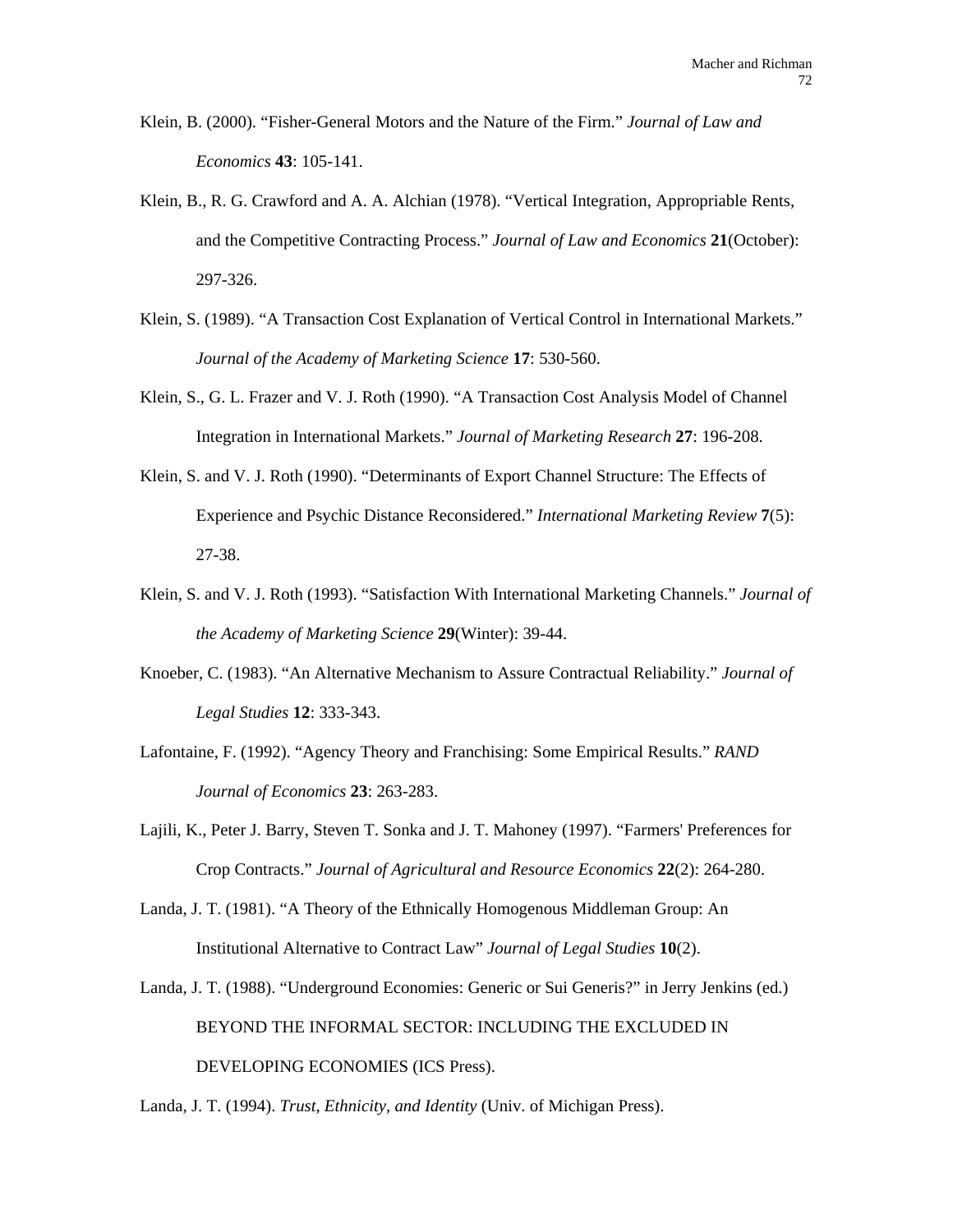- Larue, B., J. Gervais, and H.E. Lapan. (2004). "Low-Price Low-Capacity Traps and Government Intervention in the Quebec Hog Market." *Canadian Journal of Agricultural Economics*  **52**(3): 237-56.
- Lee, K.S., G.H. Lim and W.S. Lim (2003). "Family Business Succession: Appropriation Risk and Choice of Successor." *Academy of Management Review* **28**(4): 657-666.
- Leffler, K. and R. Rucker (1991). "Transaction Costs and the Efficient Organization of Production: A Study of Timber-Harvesting Contracts." *Journal of Political Economy* **99**(October): 1060-1087.
- Lehrman, S. and K. K. Shore (1998). "Hospitals' Vertical Integration into Skilled Nursing: A Rational Approach to Controlling Transaction Costs." *Inquiry* **35**: 303-314.
- Levy, B. and P. T. Spiller (1994). "The Institutional Foundations of Regulatory Commitment: A Comparative Analysis of Telecommunications Regulation." *Journal of Law, Economics and Organization* **10**(2): 201-246.
- Levy, D. (1985). "The Transaction Cost Approach to Vertical Integration: An Empirical Examination." *Review of Economics and Statistics* **67**: 438-445.
- Libecap, G. D. and J. L. Smith (1999). "The Self Enforcing Provision of Oil and Gas Unit Operating Agreements: Theory and Evidence." *Journal of Law, Economics, and Organization* **15**(2): 526-548.
- Lieberman, M. B. (1991). "Determinants of Vertical Integration: An Empirical Test." *Journal of Industrial Economics* **39**: 451-466.
- Liker, J. K., R. R. Kamath, S. N. Wasti and M. Nagamachi (1996). "Supplier Involvement in Automotive Component Design: Are There Really Large US Japan Differences?" *Research Policy* **25**(1): 59-89.
- Lyons, B. R. (1995). "Specific Investment, Economies of Scale, and the Make-or-Buy Decision: A Test of Transaction Cost Theory." *Journal of Economic Behavior and Organization* **26**: 431-433.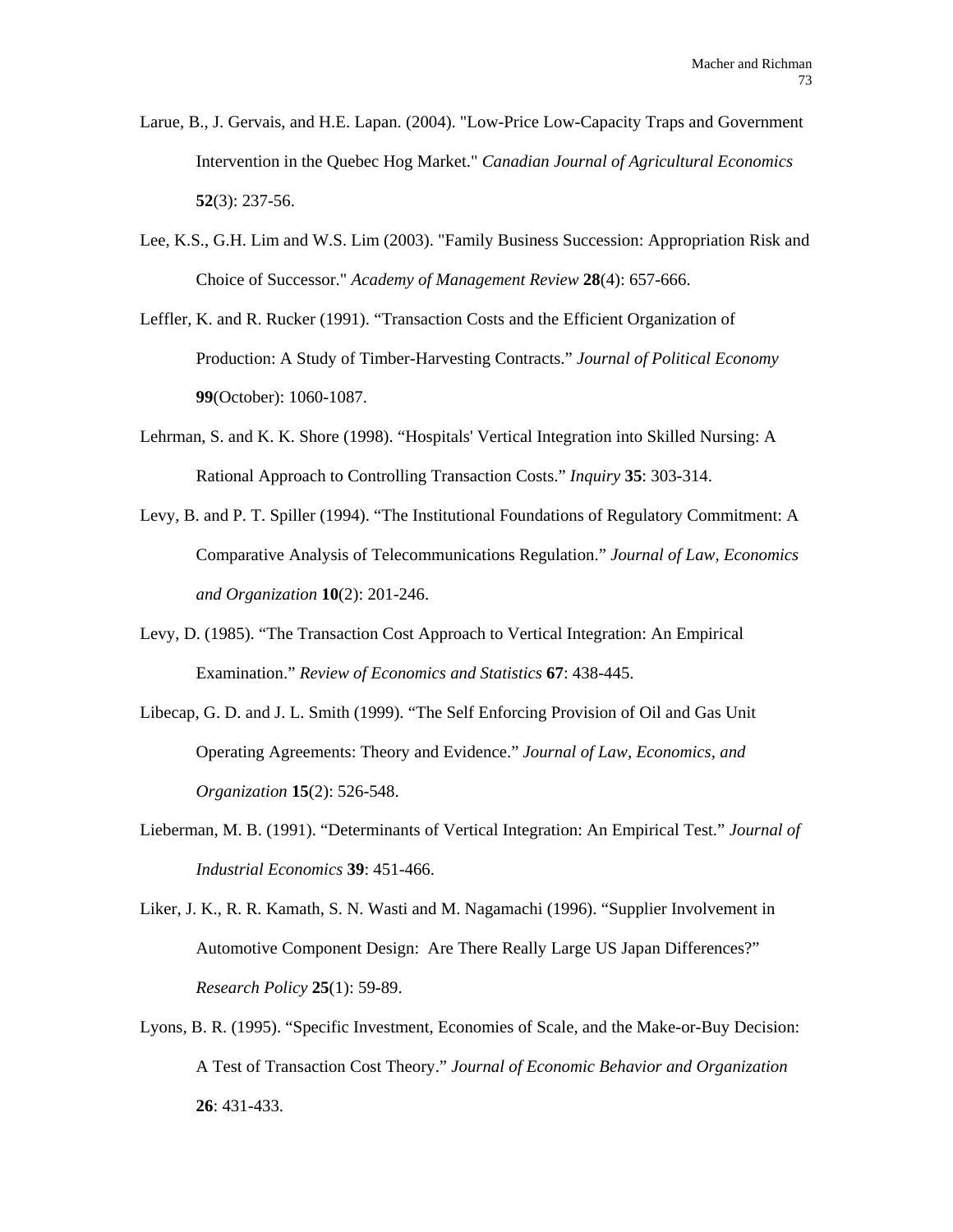- Lyons, B. R. (1996). "Empirical Relevance of Efficient Contract Theory: Inter-Firm Contracts." *Oxford Review of Economic Policy* **12**(4): 27-52.
- MacDonald, J. M. (1985). "Market Exchange or Vertical Integration: An Empirical Analysis." *Review of Economics and Statistics* **67**: 327-331.
- Macher, J. T. (2000). Vertical Disintegration and Process Innovation in Semiconductor Manufacturing: Foundries vs. Integrated Producers. McDonough School of Business Working Paper, Georgetown University.
- MacNeil, I. R. (1978). "Contracts: Adjustments of Long-Term Economic Relations Under Classical, Neoclassical and Relational Contract Law." *Northwestern University Law Review* **72**: 854-906.
- Maher, M. E. (1997). "Transaction Cost Economics and Contractual Relations." *Cambridge Journal of Economics* **21**: 147-170.
- Maltz, A. (1993). "Private Fleet Use: A TC Approach." *Transportation Journal* **32**: 46-53.
- Maltz, A. (1994). "Outsourcing the Warehousing Function." *Logistics and Transportation Review* **30**: 245-65.
- Masten, S. E. (1984). "The Organization of Production: Evidence from the Aerospace Industry." *Journal of Law and Economics* **27**: 403-417.
- Masten, S. E. (1988). "A Legal Basis for the Firm." *Journal of Law, Economics and Organization* **4**(Spring): 181-98.
- Masten, S. E. (1993). "Transaction Costs, Mistakes, and Performance: Assessing the Importance of Governance." *Managerial and Decision Economics* **14**: 119-129.
- Masten, S. E. (2000). "Transaction-Cost Economics and the Organization of Agricultural Transactions." *Industrial Organization* **9**: 173-195.
- Masten, S. E. and K. J. Crocker (1985). "Efficient Adaptation in Long-Term Contracts: Take-or-Pay Provisions for Natural Gas." *American Economic Review* **75**: 1083-1093.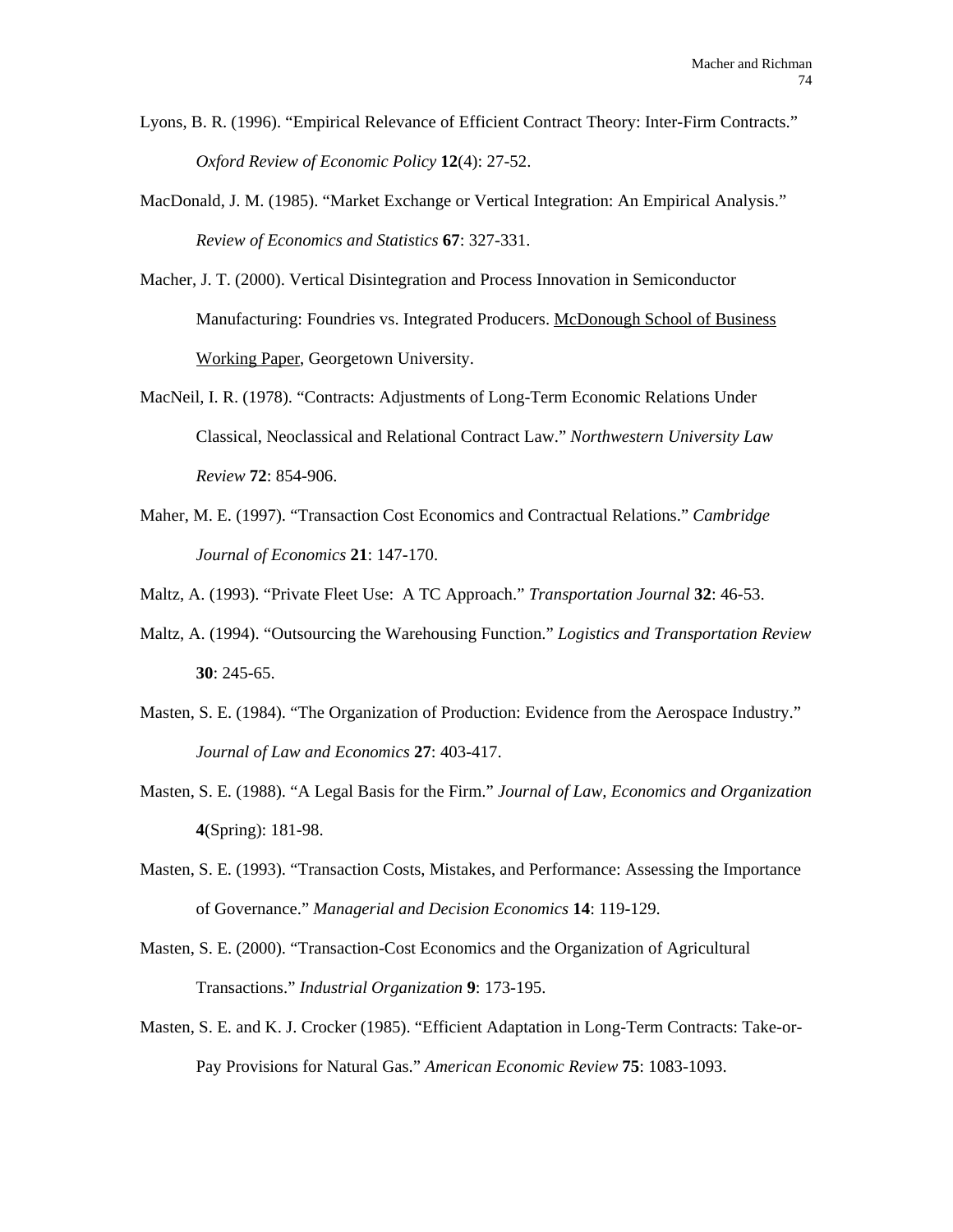- Masten, S. E., J. Meehan and E. Snyder (1991). "The Costs of Organization." *Journal of Law, Economics and Organization* **7**(1-25).
- Masten, S. E., J. W. Meehan and E. A. Snyder (1989). "Vertical Integration in the U.S. Auto Industry: A Note on the Influence of Specific Assets." *Journal of Economic Behavior and Organization* **12**: 265-273.
- Masten, S. E. and S. Saussier (2000). "Econometrics of Contracts: An Assessment of Developments in the Empirical Literature on Contracting." *Revue d'Economie Industrielle* **0**(92): 215-36.
- Masten, S. E. and E. A. Snyder (1993). "United States Versus United Shoe Machinery Corporation: On the Merits." *Journal of Law and Economics* **36**(33-70).
- Matthews, R. C. O. (1986). "The Economics of Institutions and the Sources of Economic Growth." *Economic Journal* **96**(December): 903-18.
- McMillan, J. and C. Woodruff (1999). "Dispute Prevention Without Courts in Vietnam." *Journal of Law, Economics and Organization* **15**(3): 637-658.
- Menard, C. (1996). "On Clusters, Hybrids and Other Strange Forms: The Case of the French Poultry Industry." *Journal of Institutional and Theoretical Economics* **152**.
- Menard, C. and M. Shirley (2000). Reforming Urban Water Systems Within Different Institutional Environments.
- Meyer, J. and B. Rowan (1994). "Institutional Organizations: Formal Structure as Myth and Ceremony.".
- Minkler, A. and T. Park (1994). "Asset Specificity and Vertical Integration in Franchising." *Review of Industrial Organization* **9**(4).
- Moe, T. M. (1990). The Politics of Structural Choice: Toward a Theory of Public Bureaucracy. Organization Theory: From Chester Barnard to the Present and Beyond. O. E. Williamson.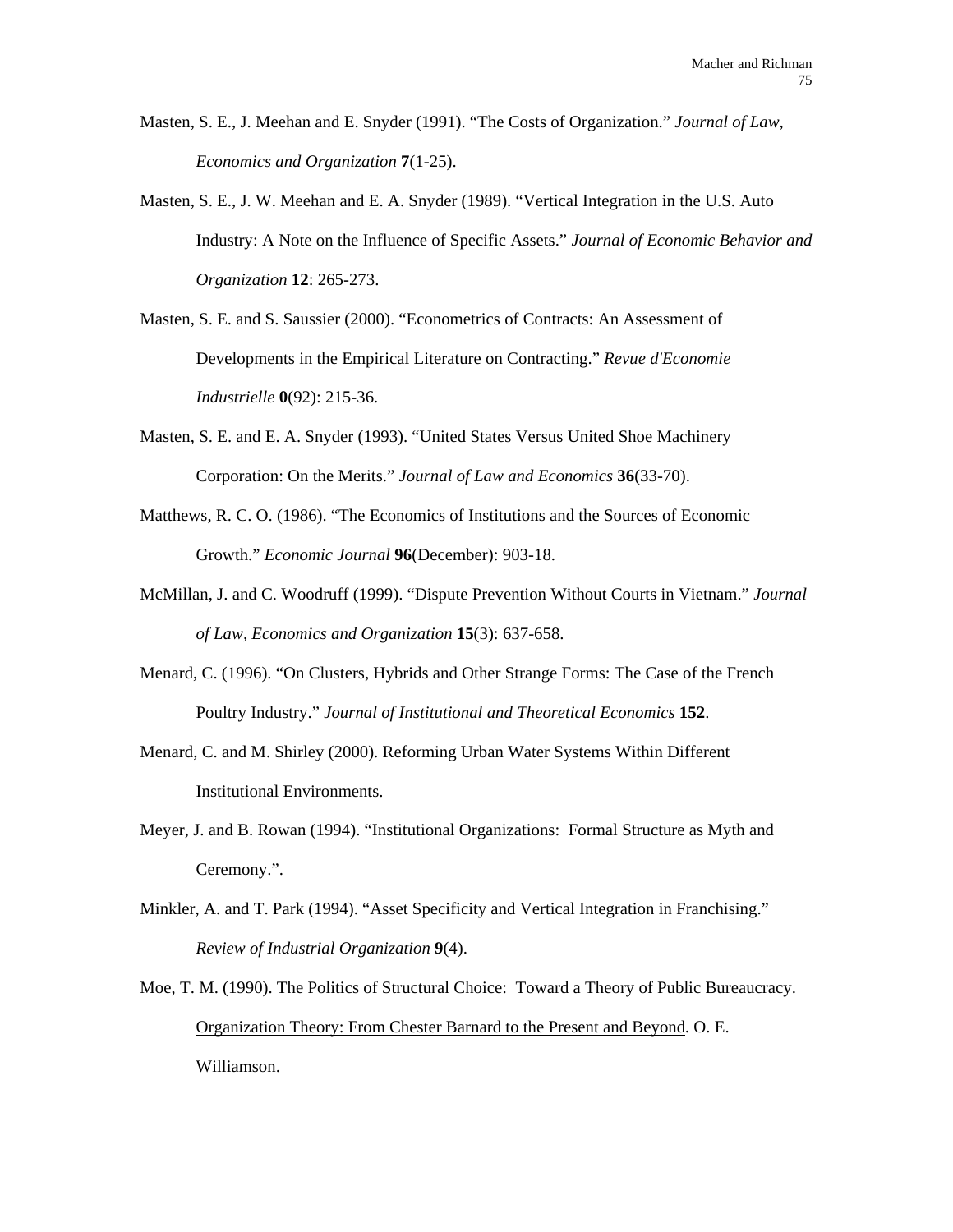- Mohrman, M. B. (1992). Debt Contracts and FAS 19: A Test of the Debt Covenant Hypothesis. St. Louis, Missouri, University of Missouri-St. Louis.
- Mohrman, M. B. (1996). "The Use of Fixed GAAP Provisions in Debt Contracts." *Accounting Horizons* **10**(3): 78-91.
- Monteverde, K. (1995). "Technological Dialog as an Incentive for Vertical Integration in the Semiconductor Industry." *Management Science* **41**(10): 1624-1638.
- Monteverde, K. and D. J. Teece (1982a). "Supplier Switching Costs and Vertical Integration in the Automobile Industry." *Bell Journal of Economics* **13**: 206-213.
- Monteverde, K. and D. J. Teece (1982b). "Appropriable Rents and Quasi-Vertical Integration." *Journal of Law and Economics* **25**(321-28).
- Montignola, G., Y. Qian and B. Weingast (1993). Federalism Chinese Style.
- Murray, J. Y. (2001). "Strategic Alliance-Based Global Sourcing Strategy for Competitive Advantage." *Journal of International Marketing* **9**(4): 30-58.
- Murray, J. Y. and M. Kotabe (1999). "Sourcing Strategies of U.S. Service Companies: A Modified Transaction-Cost Analysis." *Strategic Management Journal* **20**: 791-809.
- Murtha, T. P. (1991). "Surviving Industrial Targeting: State Credibility and Public Policy Competencies in Multinational Subcontracting." *Journal of Law, Economics and Organization* **7**: 117-143.
- Murtha, T. P. (1993). "Credible Enticements: Can Host Governments Tailor Multinational Firms' Organizations to Suit National Objectives?" *Journal of Economic Behavior and Organization* **20**: 171-86.
- Nee, V. (1992). "Organizational Dynamics of Market Transition: Hybrid Forms, Property Rights, and Mixed Economy in China." *Administrative Science Quarterly* **37**: 1-27.
- Nelson, M. (1997). "Municipal Government Approaches to Service Delivery: An Analysis From a Transactions Cost Perspective." *Economic Inquiry* **35**(1): 82-96.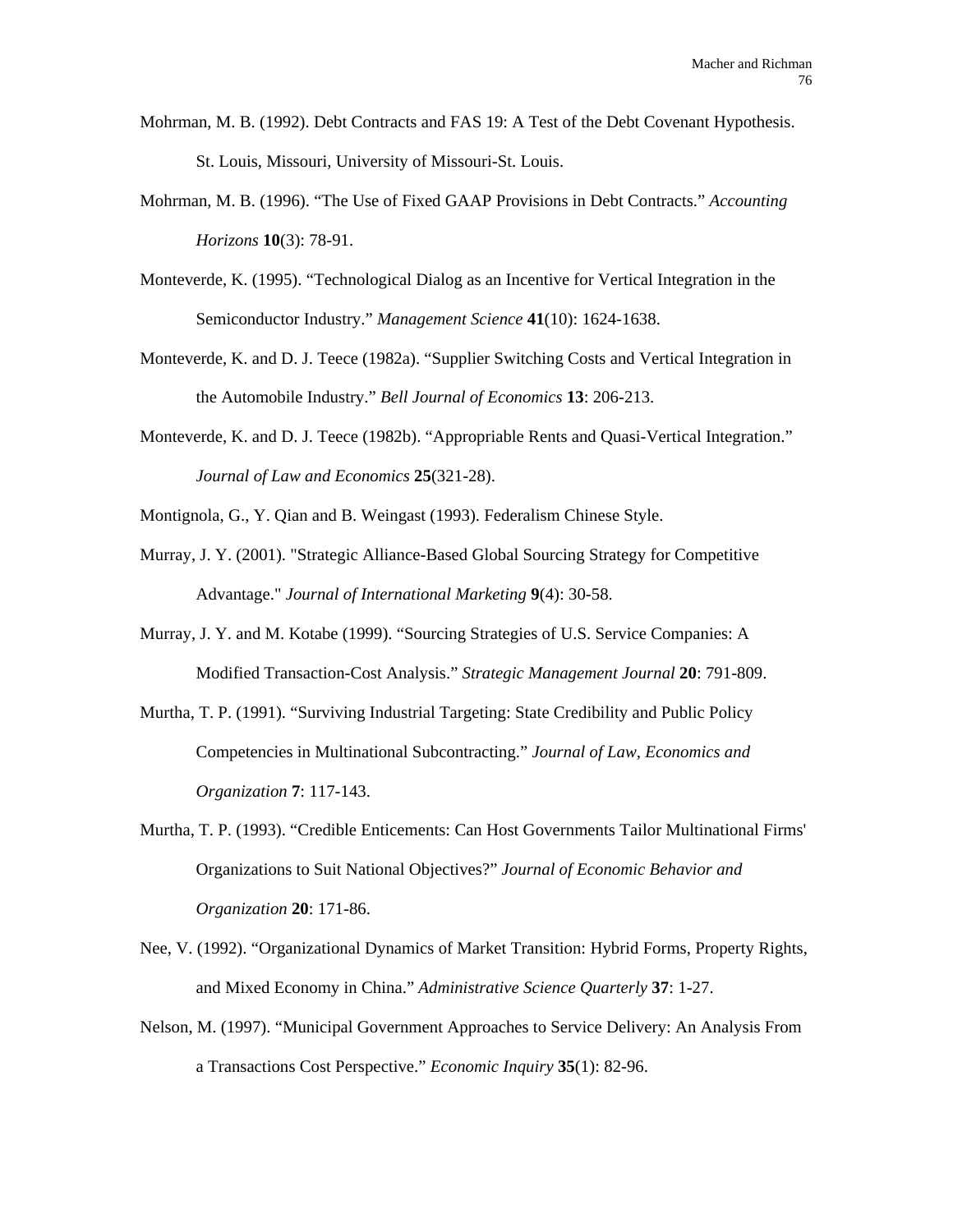Ngwenyama, O. K. and N. Bryson (1999). "Making the Information Systems Outsourcing Decision: A Transaction Cost Approach to Analyzing Outsourcing Decision Problems." *European Journal of Operational Research* **115**(351-367).

- Nickerson, J. A., B. H. Hamilton and T. Wada (2001). "Market Position, Resource Profile and Governance: Integrating Porter and Williamson in the Context of International Courier and Small Package Services in Japan." *Strategic Management Journal* **22**(3).
- Nickerson, J. A. and B. Silverman (1999). "Why Aren't All Truck Drivers Owner-Operators? Asset Ownership and the Employment Relation in Interstate For-Hire Trucking." *Journal of Economics and Management Strategy* **12**(1): 91-118.
- Nickerson, J. A. and R. Vanden Bergh (2001). "Economizing in the Context of Strategizing: Governance Mode Choice in Cournot Competition." *Journal of Economic Behavior and Organization* **40**: 1-15.
- Noordewier, T. G., G. John and J. R. Nevin (1990). "Performance Outcomes of Purchasing Arrangement in Industrial Buy-Vendor Relationships." *Journal of Marketing* **54**: 80-93.
- North, D. (1990). Institutions, Institutional Change, and Economic Performance. New York, Cambridge University Press.
- Ohanian, N. K. (1994). "Vertical Integration in the U.S. Pulp and Paper Industry 1900-1940." *Review of Economics and Statistics* **76**(1): 202-207.
- Osborn, R. N. and C. C. Baughn (1990). "Forms of Interorganizational Governance for Multinational Alliances." *Academy of Management Journal* **33**(3): 503-19.
- Oxley, J. E. (1997). "Appropriability Hazards and Governance in Strategic Alliances: A Transaction Cost Approach." *Journal of Law, Economics and Organization* **13**(2): 387- 409.
- Oxley, J. E. (1999). "Institutional Environment and the Mechanisms of Governance: The Impact of Intellectual Property Protection on the Structure of Inter-Firm Alliances." *Journal of Economic Behavior and Organization* **28**: 283-309.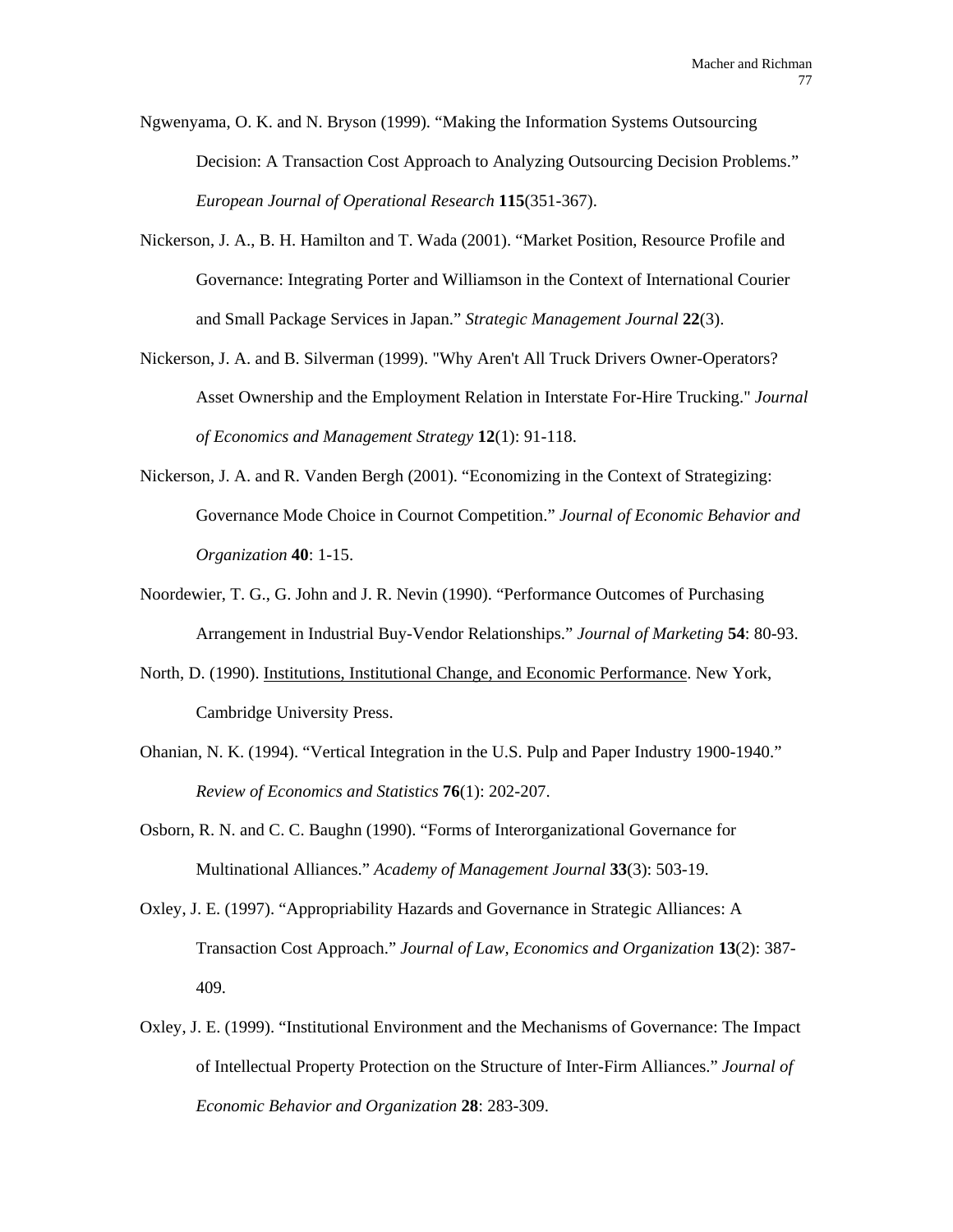- Palay, T. (1984). "Comparative Institutional Economics: The Governance of Rail Freight Contracting." *Journal of Legal Studies* **13**((June)): 265-88.
- Palay, T. M. (1985). "Avoiding Regulatory Constraints: Contracting Safeguards and the Role of Informal Agreements." *Journal of Law, Economics and Organization* **1**: 155-76.
- Park, S. H. and M. V. Russo (1996). "When Competition Eclipses Cooperation: An Event History Analysis of Joint Venture Failure." *Management Science* **42**(6): 875-890.
- Pelletier-Fleury, N., Valerie Fargeon, Jean-Luis Lanoe and M. Fardeau (1997). "Transaction Costs Economics as a Conceptual Framework for the Analysis of Barriers to the Diffusion of Telemedicine." *Health Policy* **42**: 1-14.
- Peltzman, S. (1991). "The Handbook of Industrial Organization: A Review Article." *Journal of Political Economy* **99**: 201-217.
- Penrose, E. T. (1959). The Theory of the Growth of the Firm. Oxford, Basil Blackwell.
- Perry, R. L. and J. D. Robertson (1998). "Political Markets, Bond Markets and the Effects of Uncertainty: A Cross National Analysis." *International Studies Quarterly* **42**: 131-160.
- Phillips, L. T. (1991). "Contractual Relationships in the Deregulated Transportation Marketplace." *Journal of Law and Economics* **34**(2): 535-64.
- Pilling, B. K., L. A. Crosby and D. W. Jackson (1994). "Relational Bonds in Industrial Exchange: An Experimental Test of the Transaction Cost Economics Framework." *Journal of Business Research* **30**(July): 237-51.
- Pirrong, S. C. (1993). "Contracting Practices in Bulk Shipping Markets: A Transaction Cost Explanation." *Journal of Law and Economics* **36**(937-76).
- Pisano, G. (1990a). "The Governance of Innovation: Vertical Integration and Collaborative Arrangements in the Biotechnology Industry." *Research Policy* **20**: 237-249.
- Pisano, G. (1990b). "The R&D Boundaries of the Firm: An Empirical Analysis." *Administrative Science Quarterly* **35**(1): 153-176.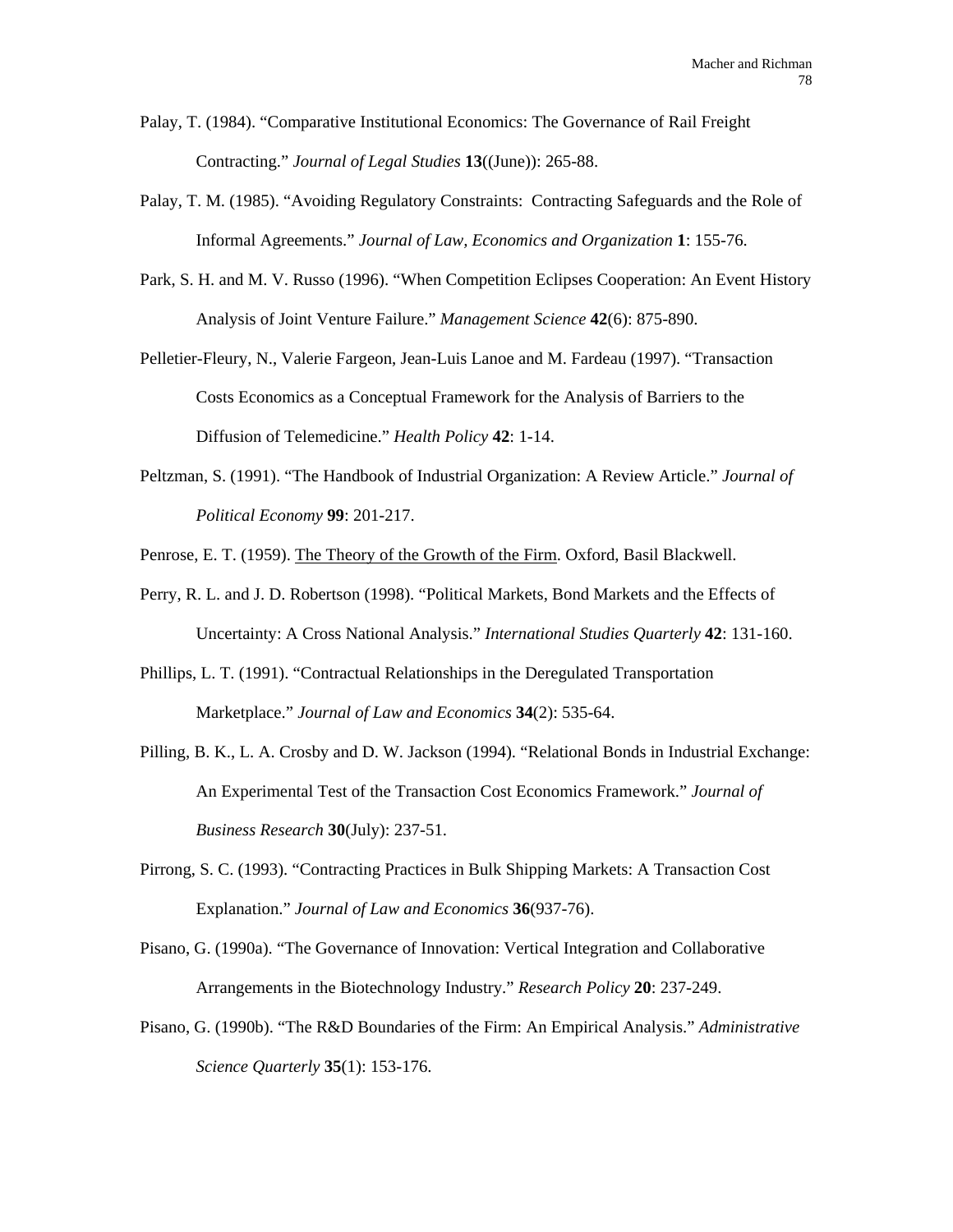Poppo, L. and T. Zenger (1998). "Testing Alternative Theories of the Firm: Transaction Cost, Knowledge-Based, and Measurement Explanations for Make-or-Buy Decisions in Information Services." *Strategic Management Journal* **19**: 853-877.

- Prager, R. A. (1989). "Franchise Bidding for Natural Monopolies: The Case of Cable Television in Massachusetts." *Journal of Regulatory Economics* **1**(2): 115-32.
- Prager, R. A. (1990). "Firm Behavior in Franchise Monopoly Markets." *RAND Journal of Economics* **21**: 211-225.
- Purcell, W. D. (1990). "Economics of Consolidation in the Beef Sector: Research Challenges." *American Journal of Agricultural Economics* **72**: 1210-1218.
- Purcell, W.D. and W.T. Hudson (2004). "Risk Sharing and Compensation Guides for Managers and Members of Vertical Beef Alliances." *Review of Agricultural Economics* **25**(1): 44- 65.
- Read, R. A. (1983). The Growth and Structure of Multinationals in the Banana Export Trade. The Growth of International Business. M. C. Casson**:** 180-213.
- Regan, L. (1997). "Vertical Integration in the Property-Liability Insurance Industry: A Transaction Cost Approach." *The Journal of Risk and Insurance* **64**(1): 41-62.
- Reuer, J.J. and A. Arino (2002). "Contractual Renegotiations in Strategic Alliances." *Journal of Management* 28(1): 47-68.
- Rialp, A., C. Axinn and S. Thach. "Exploring Channel Internationalization Among Spanish Exporters." *International Marketing Review* **19**(2): 133-155.
- Richman, B. D. (2006). "How Communities Create Economic Advantage: Jewish Diamond Merchants in New York." *Law and Social Inquiry* 31(2).
- Richman, B. D. and C. Boerner (2006). "A Transaction Cost Economizing Approach to Regulation: Understanding the NIMBY Problem and Improving Regulatory Responses." *Yale Journal on Regulation* **23**(1): 29-76.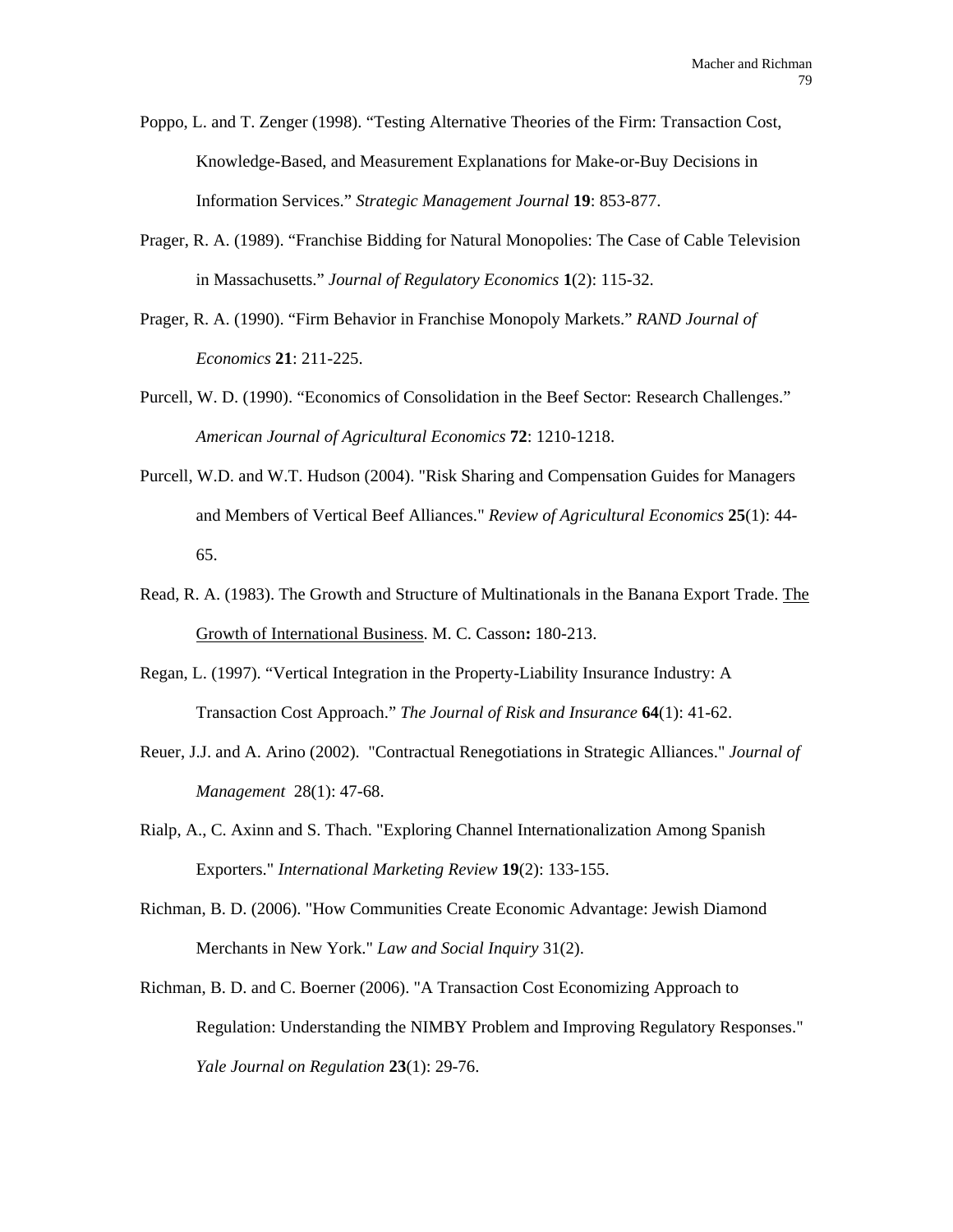- Rindfleisch, A. and J. B. Heide (1997). "Transaction Cost Analysis: Past, Present and Future Applications." *Journal of Marketing* **61**(4): 30-55.
- Riordan, M. H. and O. E. Williamson (1985). "Asset Specificity and Economic Organization." *International Journal of Industrial Organization* **3**: 365-378.
- Robertson, T. S. and H. Gatignon (1998). "Technology Development Mode: A Transaction Cost Conceptualization." *Strategic Management Journal* **19**(6): 515-531.
- Robinson, J. and L. Casalino (1996). "Vertical Integration and Organizational Networks in California Medical Care." *Health Affairs* **15**: 7-22.
- Saalfeld, T. (2000). "Members of Parliament and Government in Western Europe: Agency Relations and Problems of Oversight." *European Journal of Political Research* **37**(3): 353-376.
- Sampson, R.C. (2004). "The Cost of Misaligned Governance in R&D Alliances." *Journal of Law, Economics, and Organization* **20**(2): 484-526.
- Sampson, R. C. (2006). "R&D Alliances & Firm Performance: The Impact of Technological Diversity and Alliance Organization on Innovation." *Academy of Management Journal*.
- Saussier, S. (2000). "Transaction Costs and Contractual Incompleteness: The Case of Electricite de France." *Journal of Economic Behavior and Organization* **42**: 189-206.
- Shapiro, S. P. (1987). "The Social Control of Impersonal Trust." *American Journal of Sociology* **93**(November): 623-658.
- Shelanski, H. A. (2004). "Transaction-Level Determinants of Transfer Pricing Policy: Evidence from the High-Technology Sector." *Industrial and Corporate Change* **13**(6): 953-966.
- Shelanski, H. A. and P. G. Klein (1995). "Empirical Research in Transaction Cost Economics." *Journal of Law, Economics, and Organization* **11**.
- Shirley, M. and C. Xu (1998). "Information, incentives, and commitment: An Empirical Analysis of contracts between Government and State Enterprises." *Journal of Law, Economics and Organization* **14**(12): 358-378.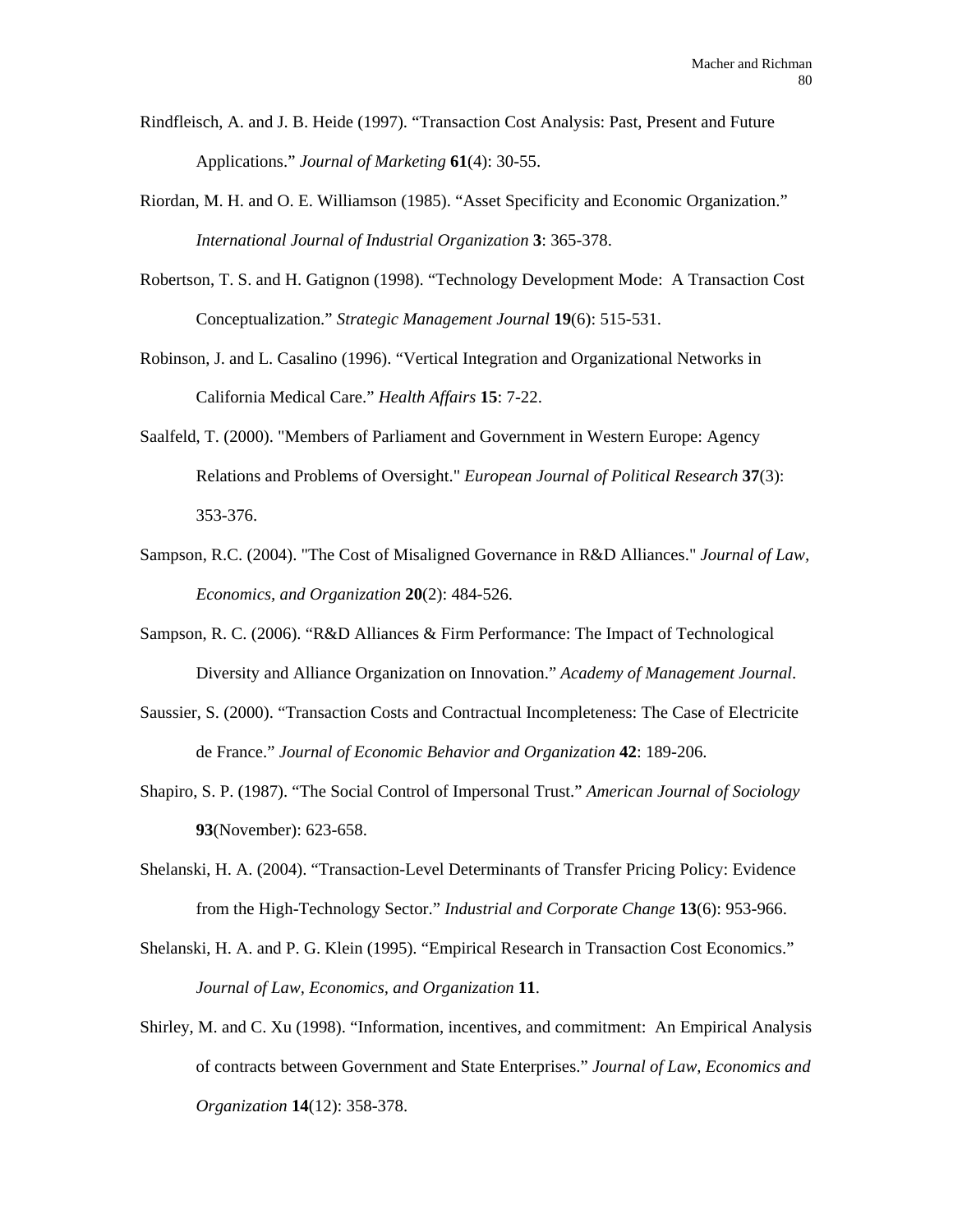Silverman, B. (1999). "Technological Resources and the Direction of Corporate Diversification: Toward an Integration of the Resource-Based View and Transaction Cost Economics." *Management Science* **45**(8): 1109-1124.

Silverman, B. S., J. A. Nickerson and J. Freeman (1997). "Profitability, Transactional Alignment, and Organizational Mortality in the U.S. Trucking Industry." *Strategic Management Journal* **18**(Summer Special Issue): 31-52.

Simon, H. (1957). Administrative Behavior ( $2<sup>nd</sup>$  ed). New York, The Free Press.

- Simonin, B. L. (1999). "Transfer of Marketing Know-How in International Strategic Alliance: An Empirical Investigation of the Role and Antecedents of Knowledge Ambiguity." *Journal of International Business Studies* **30**(3): 463-490.
- Slater, G. and D. A. Spencer (2000). "The Uncertain Foundations of Transaction Cost Economics." *Journal of Economic Issues* **34**(1): 61-87.
- Spiller, P. (1985). "On Vertical Mergers." *Journal of Law, Economics and Organization* **1**: 285- 312.
- Spiller, P.T. and M. Tommasi (2003). "The Institutional Foundations of Public Policy: A Transactions Approach with Application to Argentina." *Journal of Law, Economics, and Organization* **19**(2): 281-306.
- Spiller, P. T. and I. Vogelsang (1994). Regulation, Institutions and Commitment in the British Telecommunications Sector. Washington, DC, World Bank.
- Spiller, P. T. and B. A. Zelner (1997). "Product Complementarities, Capabilities and Governance: A Dynamic Transaction Cost Perspective." *Industrial and Corporate Change* **6**(3): 561- 594.
- Stuckey, J. (1983). Vertical Integration and Joint Ventures in the Aluminum Industry. Cambridge, Harvard University Press.
- Stump, R. L. and J. B. Heide (1996). "Controlling Supplier Opportunism in Industrial Relationships." *Journal of Marketing Research* **33**(November): 431.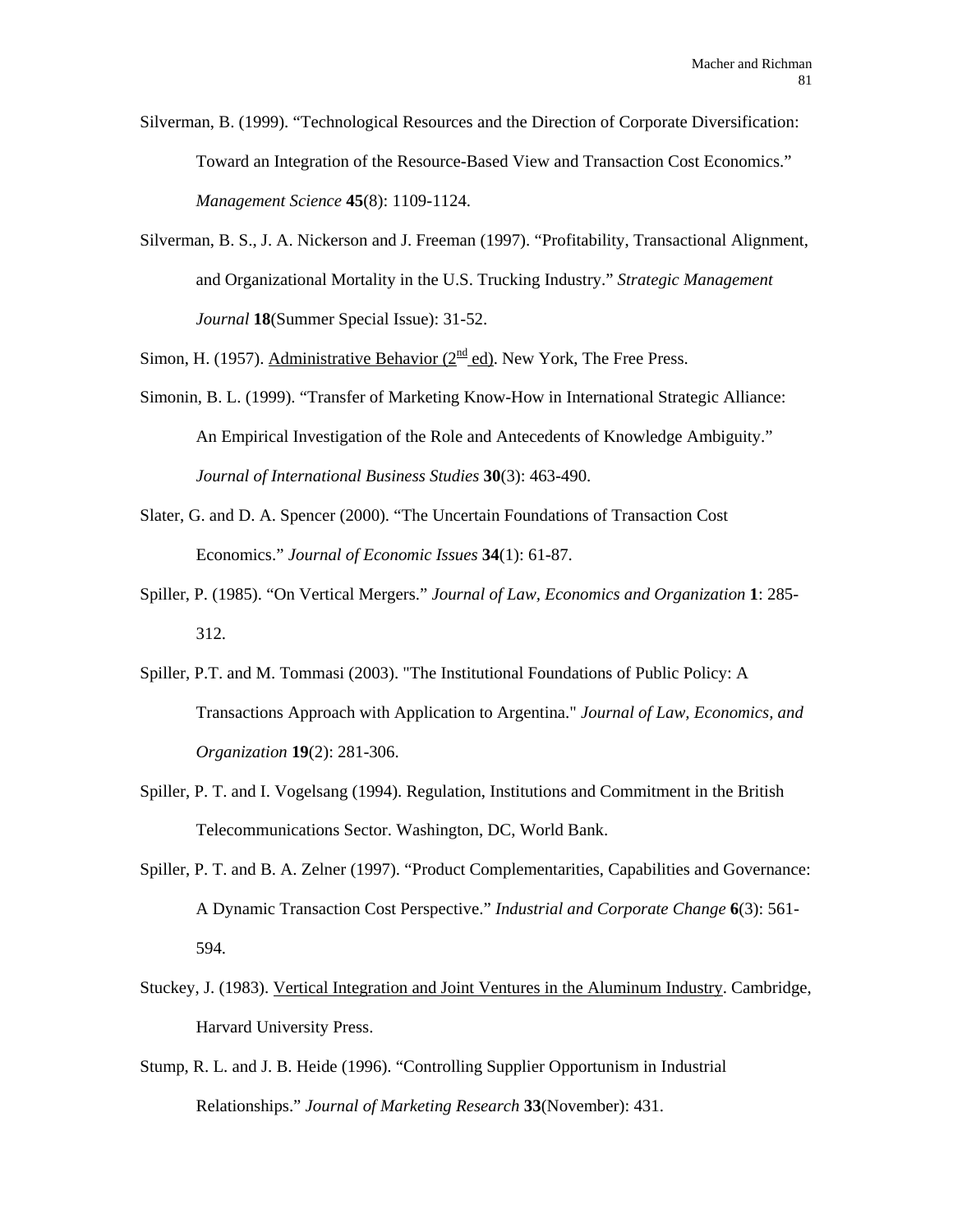- Sutcliffe, K. M. and A. Zaheer (1998). "Uncertainty in the Transaction Environment: An Empirical Test." *Strategic Management Journal* **19**: 1-23.
- Taylor, C. R., Shaoming Zou and G. E. Osland (1998). "A Transaction Cost Perspective on Foreign Market Entry Strategies of US and Japanese Firms." *Thunderbird International Business Review* **40**(4): 389-412.
- Teece, D. (1980). "Economies of Scope and the Scope of the Enterprise." *Journal of Economic Behavior and Organization* **1**: 223-247.
- Teece, D. J. (1986). "Profiting from Technological Innovation: Implications for Integration, Collaboration, Licensing and Public Policy." *Research Policy* **15**(December): 285-305.
- Troesken, W. (1997). "The Sources of Public Ownership: Historical Evidence From the Gas Industry." *Journal of Law, Economics and Organization* **13**(1): 1-25.
- Ulset, S. (1996). "R&D Outsourcing and Contractual Governance: An Empirical Study of Commercial R&D Projects." *Journal of Economic Behavior and Organization* **30**(1): 63- 82.
- Van Huylenbroeck, G., W. Verbeke, and L. Lauwers (eds.) (2004). *Role of Institutions in Rural Policies and Agricultural Markets* (Elsevier).
- Vatn, A. (1998). "Input Versus Emission Taxes: Environmental Taxes in a Mass Balance and Transaction Costs Perspective." *Land Economics* **74**(4): 514-25.
- Verrnimmen, T., W. Verbeke, and G. van Huylenbroeck. "Transaction Cost Analysis of Outsourcing Farm Administration by Belgian Farmers." *European Review of Agriculture Economics* **27**(3): 325-45.
- Villalonga, B. and A. McGahan (2001). "How Much does Governance Form Matter? Evidence from Stock Market Reactions to Acquisitions and Alliances." *Boston University School of Management mimeo*: 1-28.
- Walker, G. and D. Weber (1984). "A Transaction Cost Approach to Make-or-Buy Decisions." *Administrative Science Quarterly* **29**: 373-91.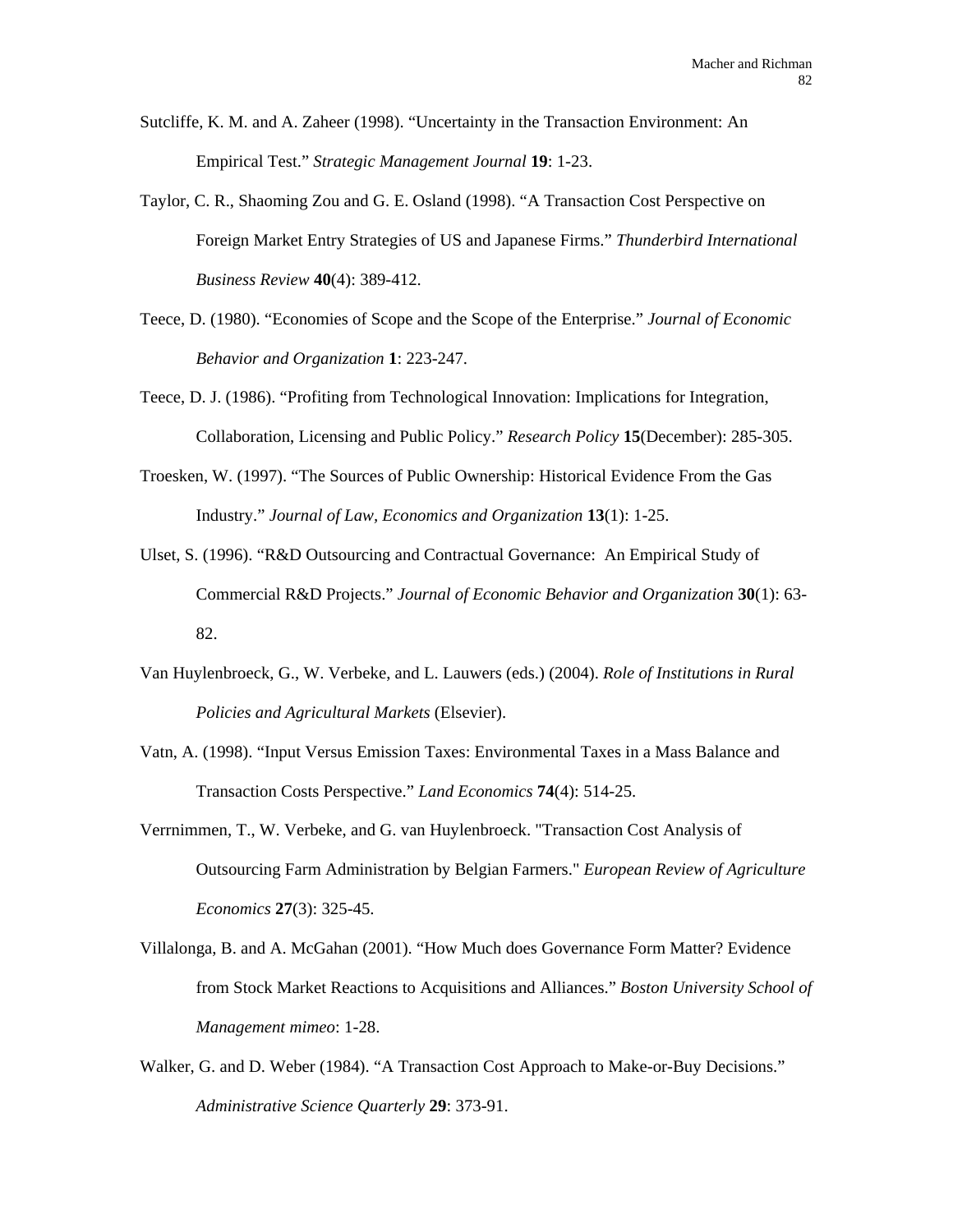- Walker, G. and D. Weber (1987). "Supplier Competition, Uncertainty and Make-or-Buy Decisions." *Academy of Management Journal* **30**(589-96).
- Warfield, T. D., J. J. Wild and K. L. Wild (1995). "Managerial Ownership, Accounting Choices, and Informativeness of Earnings." *Journal of Accounting and Economics* **20**(1): 61-91.
- Wathne, K. H. and J. B. Heide (2000). "Opportunism in interfirm relationships: Forms, outcomes, and solutions." *Journal of Marketing* **64**(4): 36-51.
- Weingast, B. (1995). "The Economic Role of Political Institutions: Market-Preserving Federalism and Economic Development." *Journal of Law, Economics and Organization* **11**: 1-31.
- Weingast, B. and W. J. Marshall (1988). "The Industrial Organization of Congress; or, Why Legislators, like Firms are not Organized as Markets." *Journal of Political Economy* **96**(1): 132-163.
- Weiss, A. M. and E. Anderson (1992). "Converting from Independent to Employee Salesforces: The Role of Perceived Switching Costs." *Journal of Marketing Research* **29**(February): 101-15.
- Weiss, A. M. and N. Kurland (1997). "Holding distribution channel relationships together: The role of transaction-specific assets and length of prior relationships." *Organization Science* **8**(6): 612-623.
- Whinston, M. D. (2001). "On the Transaction Cost Determinants of Vertical Integration." *Northwestern University Working Paper.*
- Wielhouwer, P. (1994). Mobilizing Political Participation: Political Parties as Transaction Cost Minimizers. Political Science. Athens, GA, University of Georgia.
- Williamson, O. E. (1964). The Economics of Discretionary Behavior: Managerial Objectives in a Theory of the Firm. Englewood Cliffs, NJ, Prentice-Hall.
- Williamson, O. E. (1975). Markets and Hierarchies: Analysis and Antitrust Implications. New York, The Free Press.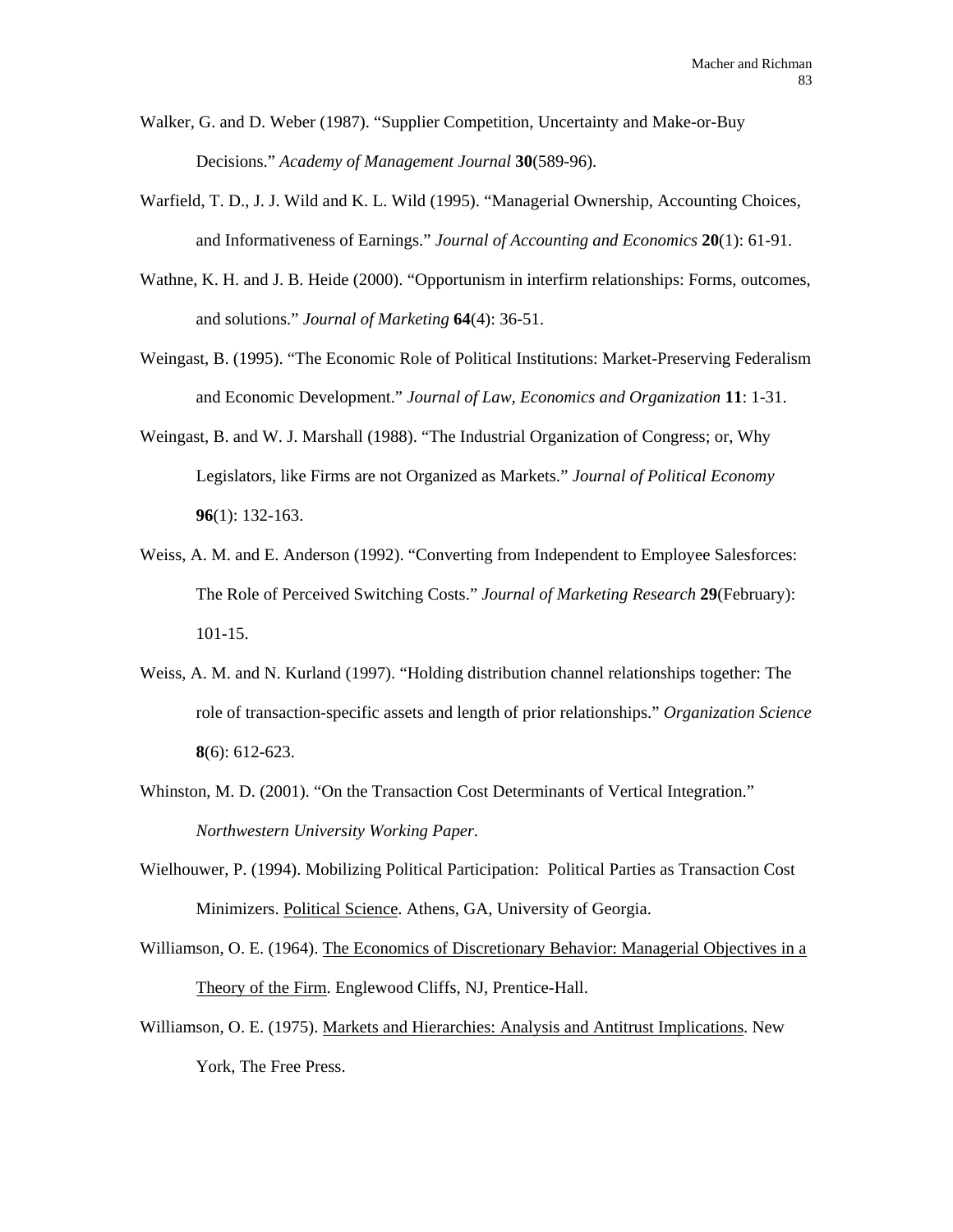- Williamson, O. E. (1976). "Franchise Bidding with Respect to CATV and in General." *Bell Journal of Economics* **7**(1): 73-104.
- Williamson, O. E. (1979). "Transaction-Cost Economics: The Governance of Contractual Relations." *Journal of Law and Economics* **22**(October): 233-261.

Williamson, O. E. (1981). "The Economics of Institutions: The Transaction Cost Approach.".

- Williamson, O. E. (1985). The Economic Institutions of Capitalism. New York, NY, The Free Press.
- Williamson, O. E. (1988). "Corporate Finance and Corporate Governance." *Journal of Finance*(July): 567-91.
- Williamson, O. E. (1991). "Comparative Economic Organization: The Analysis of Discrete Structural Alternatives." *Administrative Science Quarterly* **36**(June): 269-296.
- Williamson, O. E. (1996). The Mechanisms of Governance. New York, NY, Oxford University Press.
- Williamson, O. E. (1998). "Transaction Cost Economics: How it Works; Where it is Headed." *De Economist* **146**(1): 23-58.
- Williamson, O. E. (1999). Strategy Research: Governance and Competence Perspectives. Berkeley, CA, Business and Public Policy.
- Williamson, O. E. (2000). "The New Institutional Economics: Taking Stock, Looking Ahead." *Journal of Economic Literature* **38**: 595-613.
- Williamson, O. E. (2001). "The Theory of the Firm as Governance Structure." *University of California at Berkeley Working Paper*.
- Woodward, S. (1988). "A Transaction Cost Analysis of Banking Activity and Deposit Insurance." *Cato Journal* **4**(3): 683-699.
- Zaheer, A., B. McEvily and V. Perrone (1998). "Does Trust Matter? Exploring the Effects of Interorganizational and Interpersonal Trust on Performance." *Organization Science* **9**(2): 141-159.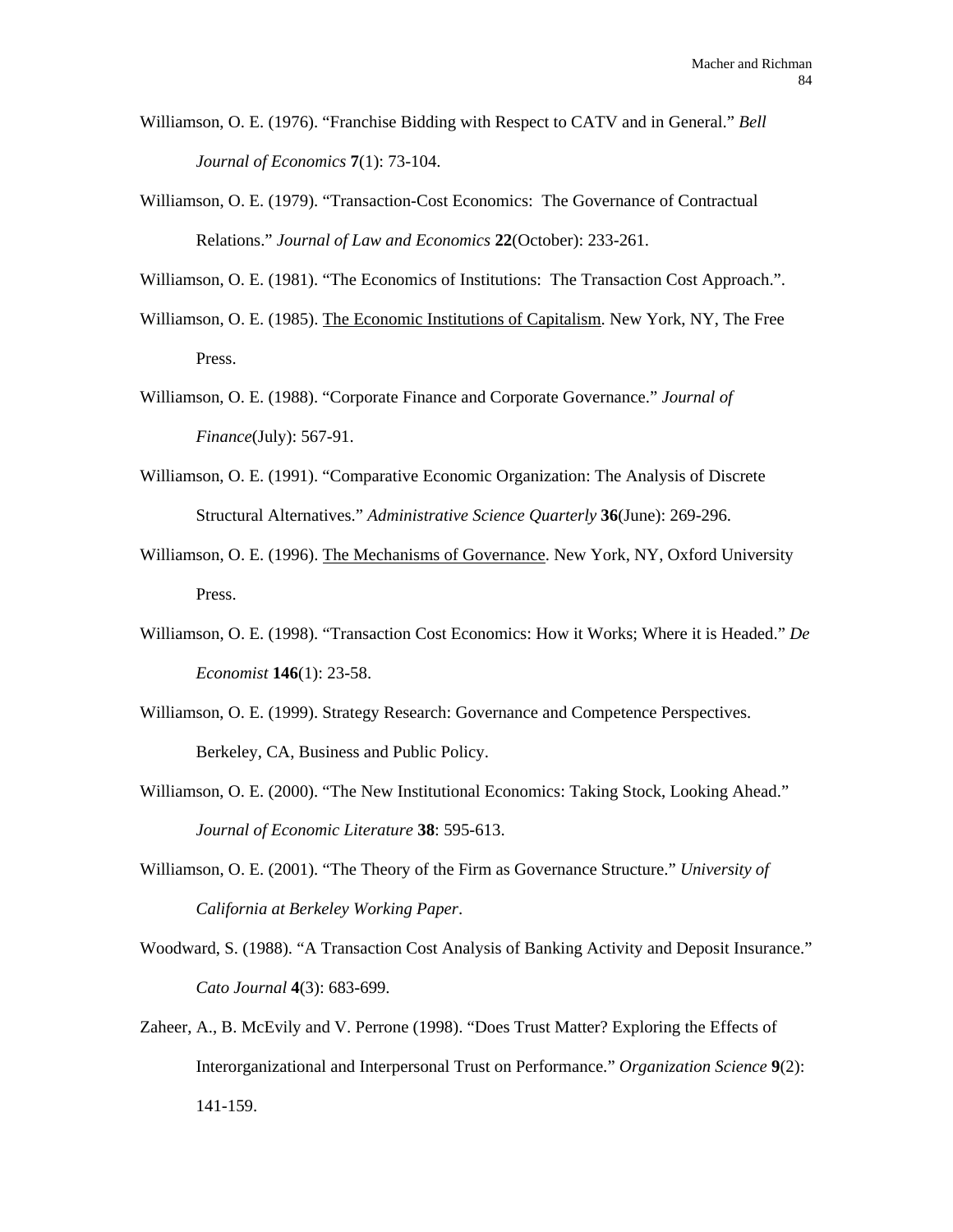Zaheer, A. and N. Venkatraman (1995). "Relational Governance as an Interorganizational Strategy: An Empirical Test of the Role of Trust in Economic Exchange." *Strategic Management Journal* **16**: 373-392.

- Zhao, H., Y. Luo, and T. Suh (2004). "Transaction Cost Determinants and Ownership-Based Entry Mode Choice." *Journal of International Business Studies* 35(6): 524-544.
- Ziedonis, R.H. (2004). "Don't Fence Me In: Fragmented Markets for Technology and the Patent Acquisition Strategies of Firms." *Management Science* **50**(6): 804-820.
- Zinn, J.S., V. Mor, O. Intrator, Z.L. Feng, J. Angelelli, and J.A. Davis (2003). "The Impact of the Prospective Payment System for Skilled Nursing Facilities on Therapy Service Provision: A Transaction Cost Approach." *Health Services Research* **38**(6): 1467-85.
- Zupan, M. A. (1989). "Cable Franchise Renewals: Do Incumbent Firms Behave Opportunistically?" *RAND Journal of Economics* **20**(4): 473-482.
- Zupan, M. A. (1989). "The Efficacy of Franchise Bidding Schemes in the Case of Cable Television: Some Systematic Evidence." *Journal of Law and Economics* **32**(October): 401-456.
- Zylbersztajn, D. and S.G. Lazzarini (2005). "On the Survival of Contracts: Assessing the Stability of Technology Licensing Agreements in the Brazilian Seed Industry." *Journal of Economic Behavior and Organization* 56(1): 103.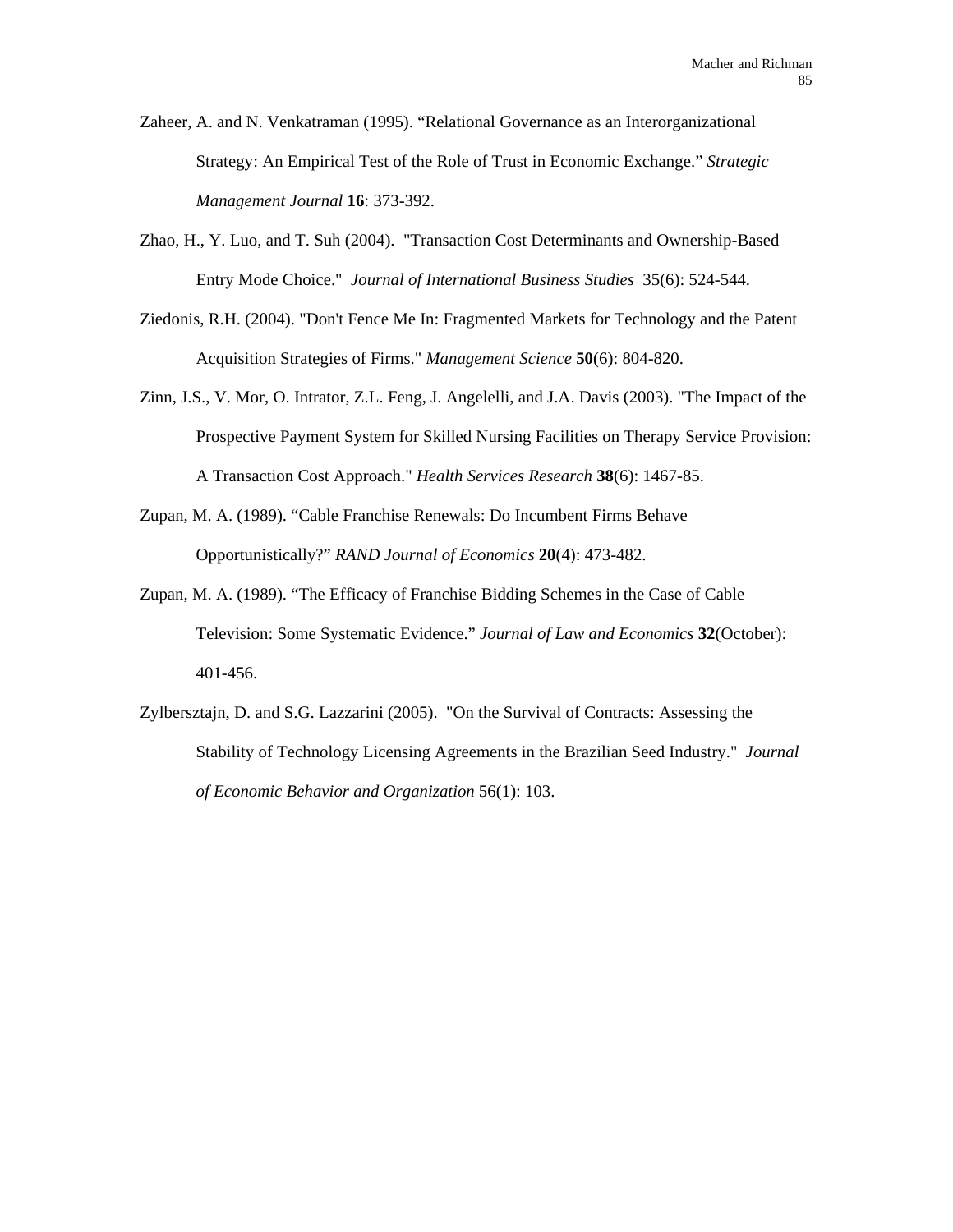

## **Figure 1: Cumulative and Yearly Empirical TCE Articles (Overall)**